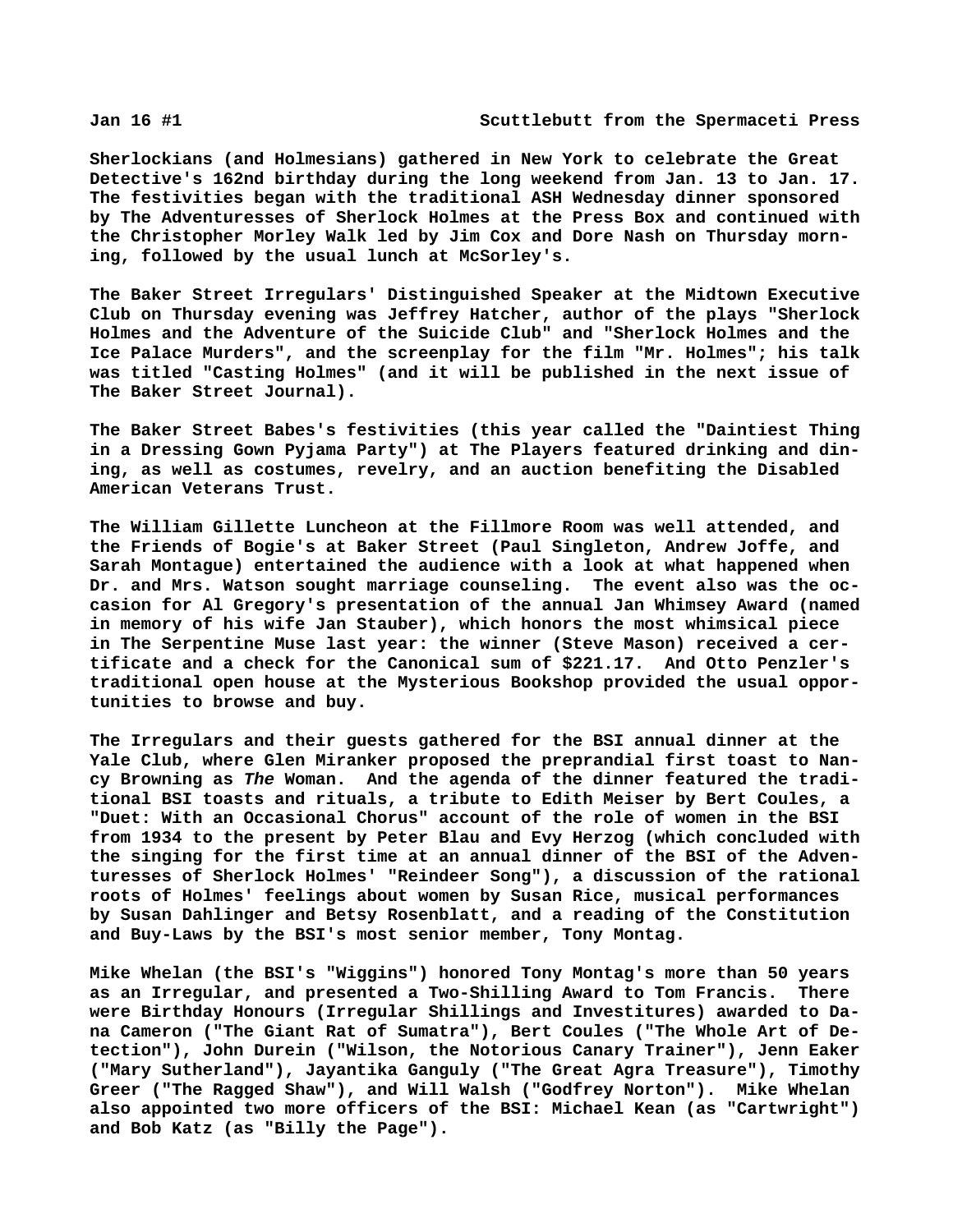**Jan 16 #2 An enthusiastic crowd attended this year's Gaslight Gala at the Manhattan Club (with members of 40 Sherlockian societies from three continents and six nations); the agenda included musical tributes to a series of Canonical villains (Karen Wilson honored Irene Adler with "The Lady Is a Scamp").**

**Some of the more fervent (or perhaps hard core) Sherlockians gathered after the dinners at O'Lunney's Irish Pub to honor long-standing traditions such as staying until at least 2:21; another tradition calls for newly-Investitured Irregulars to buy a round of tequila shots.**

**On Saturday morning Covent Garden West (the dealers room at the Roosevelt Hotel) welcomed sellers and buyers, as well as authors and editors happy to inscribe or sign their books. The Beacon Society held its annual meeting, and the Junior Bloodstain of The Clients of Adrian Mulliner featured a dramatic reading of P. G. Wodehouse's "From a Detective's Notebook", followed by discussion of Adrian's deductions.**

**The BSI's Saturday-afternoon reception at the Yale Club offered entertainment, conversation, wining, and dining; Chris Redmond was honored as winner of the Morley-Montgomery Award (a check accompanied by an attractive certificate) for the best contribution to The Baker Street Journal in 2015. The John H. Watson Fund benefited from energetic sales of tickets for the raffle prize (the golden sovereign Irene Adler gave to Holmes, and Irene's wedding jewelry handcrafted by Maggie Schpak for The Curious Collectors of Baker Street), and an auction of attractive donations to the Fund.**

**The main Saturday-evening event was the annual "Very Irregular Lost in New York with a Bunch of Sherlockians" dinner arranged by Chrys Kegley and The Curious Collectors of Baker Street at O'Lunney's Times Square Pub, with 54 on hand for the festivities, and on Sunday morning a goodly crowd gathered at the Adventuresses of Sherlock Holmes' brunch at the Black Sheep.**

**A final note for those who want to plan ahead: The Baker Street Irregulars' next annual dinner will be held on Jan. 6, 2017. The Sherlock Holmes Society of London's annual dinner likely will be on Jan. 14, 2017.**

**I've not reported on everything, I hasten to add; there will be much more detailed reports in the spring issue of The Baker Street Journal. The BSJ appears quarterly, and subscriptions (four issues plus the Christmas Annual) cost \$41.95 (to the U.S.) or \$55.00 (elsewhere); payment by credit card or PayPal is welcome, or you can pay by check sent to the BSJ (Box 583, Zionsville, IN 46077).**

**You can also subscribe at the BSJ web-site at <[www.bakerstreetjournal.com>,](http://www.bakerstreetjournal.com) which has interesting features such as articles from recent issues of the BSJ, some of the papers written by winners of the Morley-Montgomery Awards, and information on the BSI's other publications and activities.**

**Al Gregory <[gaslightandfog@verizon.net> o](mailto:gaslightandfog@verizon.net)ffers (via e-mail) the 2016 edition of his "The ABC of the BSI" (an alphabetical listing of Investitures, with recipients, from "Abbey Grange" to "Young Stamford") and "The Florin Society" (couples in which both spouses have received Irregular Shillings).**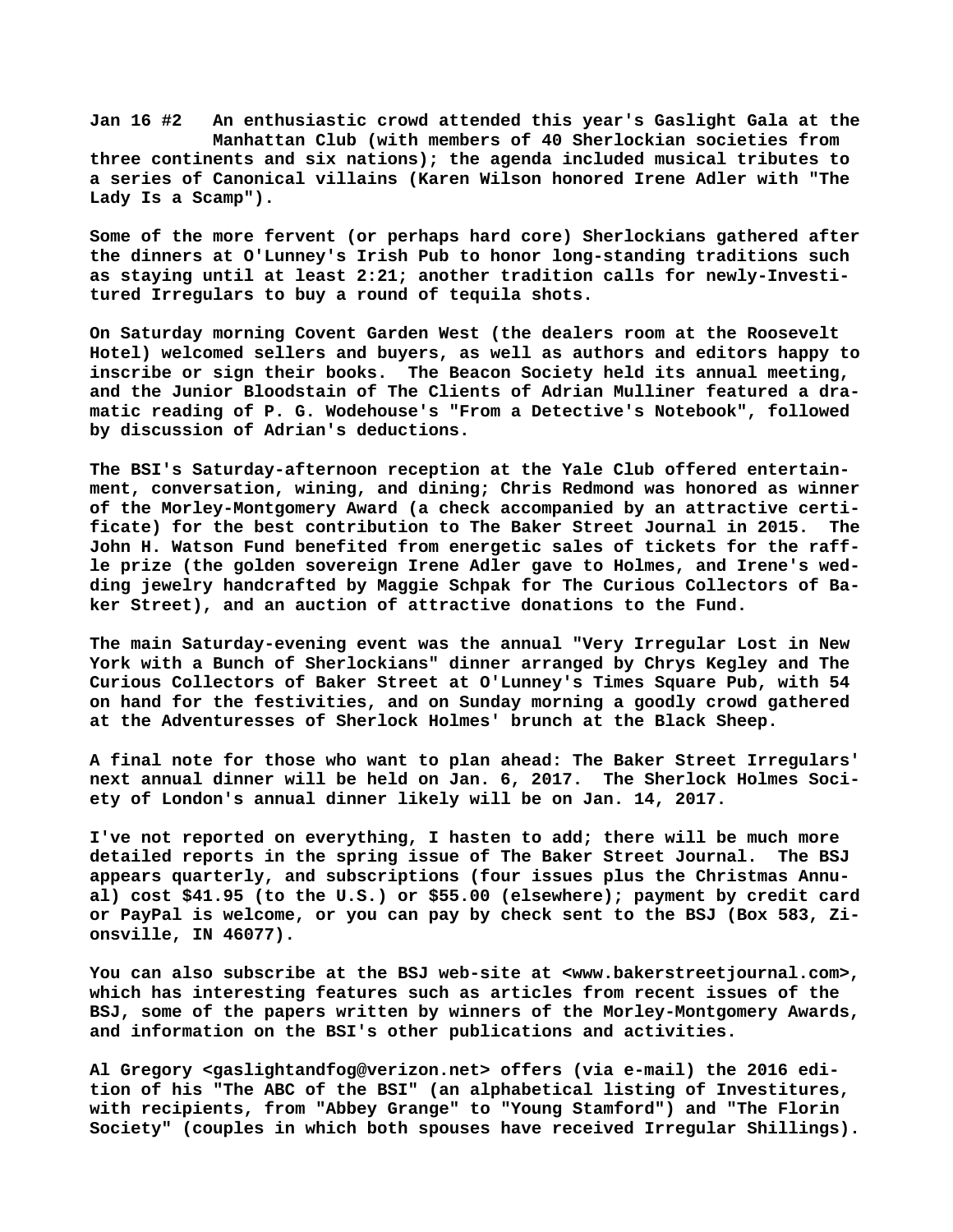**Jan 16 #3 The title of The Baker Street Journal's 2015 Christmas Annual is "Together Again for the First Time" (a tribute to Nicholas Meyer and his best-selling THE SEVEN-PER-CENT SOLUTION and the film based on his book, which helped launch the "Sherlock Holmes Boom" of the 1970s; it's now in the hands of BSJ subscribers, and otherwise unavailable unless you can find it on eBay or wherever.**

**The BSJ's 2016 Christmas Annual is going to be a centennial tribute to William William Gillette's film "Sherlock Holmes", edited by Russell Merritt and included as part of subscriptions to the BSJ.**

**There were new many books available for the first time during the birthday festivities, and they will be reviewed in next month's issue, when I've had a chance to read them. As they say, stay tuned.**

**The February issue of Ellery Queen's Mystery Magazine continues a long anual tradition of honoring Sherlock Holmes' birthday, with Sherlockian artwork on the cover, an amusing pastiche by Terence Faherty, an editorial on the Sherlockian traditions of EQMM by Janet Hutchings, a reprint of a pastiche by Robert Arthur, a new pastiche by Keith Hann, and reviews by Steve Steinbock of new Sherlockian books.**

**Beryl Vertue was included on the Queen's New Year's honours list, appointed CBE (Commander of the Most Excellent Order of the British Empire) for services to television drama; she founded Hartswood Films in the 1980s and is the company, and is executive producer of the BBC series "Sherlock" (which is produced by her daughter Sue Vertue and co-written by her son-inlaw Steven Moffat).**



**SHARK DETECTIVE! is an amusing book for children (ages 4-8), with a story and artwork by Jessica Olien (New York: Balzer+ Bray, 2015; 32 pp., \$17.99).**

**The latest issue of the August Derleth Society's newsletter offers Bob Byrne's interview ("A Preponderance of Pons"); Bob presides over a web-site devoted to Solar Pons, Derleth's de-**

**lightful homage to Sherlock Holmes. The August Derleth Society's web-site is at <[www.derleth.org>; m](http://www.derleth.org)embership in the society costs \$25.00 a year and includes four issues of its newsletter. Bob Byrne's interesting web-site's at [<www.solarpons.com>.](http://www.solarpons.com)**

**Oscar Ross has reported The Telegraph Casino [<www.tinyurl.com/zuteqd3>, a](http://www.tinyurl.com/zuteqd3) web-site maintained by the newspaper that offers punters a chance to play various games, one of them "Sherlock Holmes: The Hunt for Blackwood"; it's pay to play, and you will need to use a program such as Hola! to spoof the web-site into thinking you're in the U.K.**

**Howard Ostrom has compiled a data-base with more than a thousand actors who have portrayed Sherlock Holmes, most of them with photographs; you can access it at the "No Place Like Holmes" web-site maintained by Ross K. Foad at [<www.nplh.co.uk>; u](http://www.nplh.co.uk)se the "More" button to get to The Diogenes Club Library (where you'll find the data-base and additional essays by Howard, as well as Diogenes Documentaries based on his research).**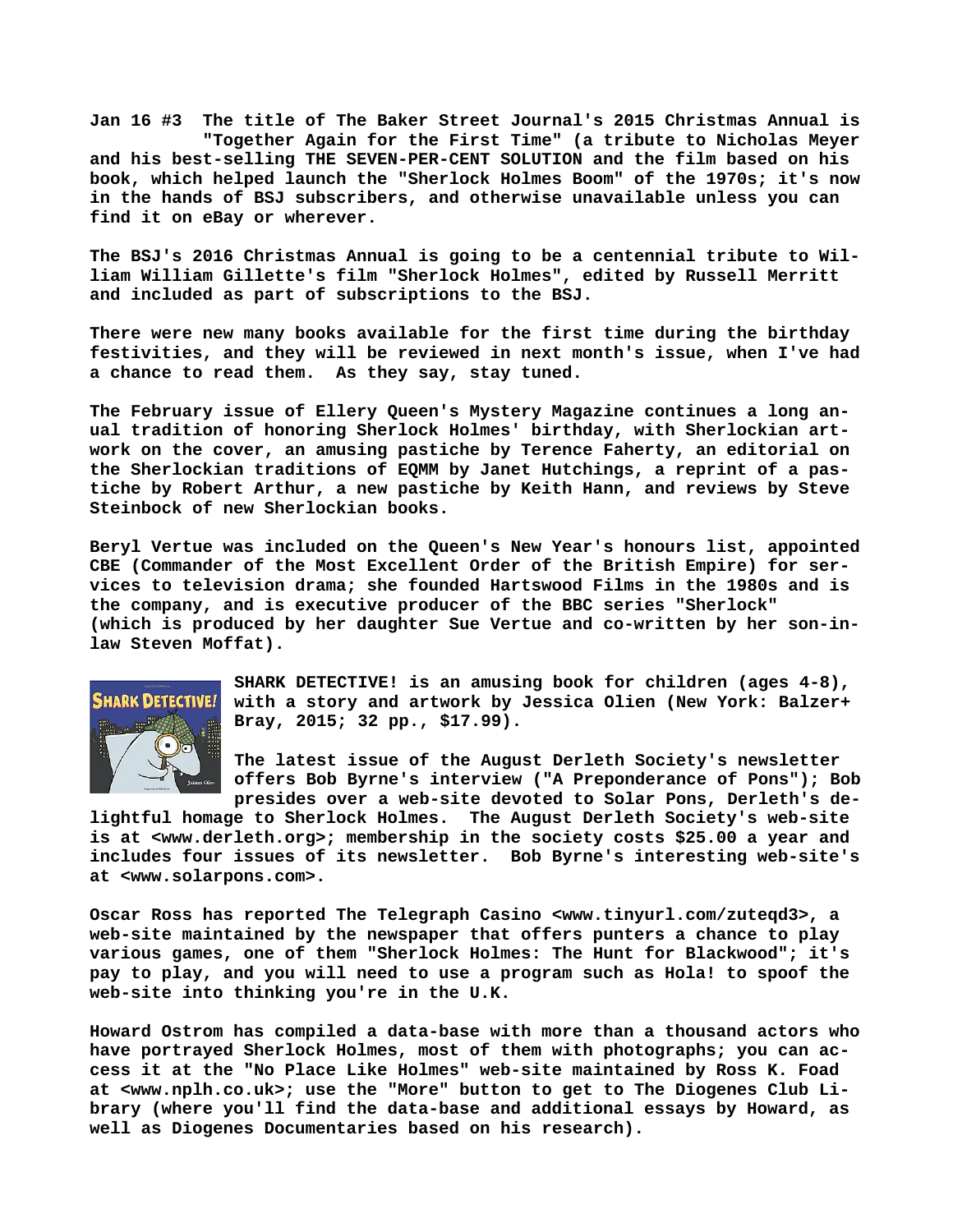**Jan 16 #4 Further to the report (Oct 15 #2) on the Criterion Restaurant, which after 140 years in business encountered difficulties when the landlord increased the rent, and closed, it's nice news indeed that the restaurant is open again under a new name: The Savini London, according to its web-site [<www.savinilondon.co.uk> o](http://www.savinilondon.co.uk)pen every day but with little other information. The Criterion's Long Bar was (as noted in A STUDY IN SCARLET) where Watson and Stamford had their historic meeting (and it's even nicer news that the plaque honoring that meeting is still in place on the wall of the restaurant).**

**The Adventuresses of Sherlock Holmes have a new (and interesting) web-site [<www.ash-nyc.com>, t](http://www.ash-nyc.com)hanks to web-mistress Monica Schmidt. You'll find history, scholarship, and news from a society that's now approaching its 50th anniversary.**

**Alexander Orlov has noted Ankur Agarwal's imaginative Sherlock Holmes sand animation art in a video at YouTube <[www.tinyurl.com/hrvlcpx>.](http://www.tinyurl.com/hrvlcpx)**

**"Sherlock Holmes and the Clocktower Mystery" (the interactive exhibit with much Victorian flavor, and a mystery that visitors can solve) opened at the National Mississippi River Museum & Aquarium in Dubuque, Iowa, on Jan. 15 [<www.rivermuseum.com>.](http://www.rivermuseum.com) More information on the exhibit is available at the Wonderworks web-site <[www.tinyurl.com/24b4fyy>.](http://www.tinyurl.com/24b4fyy)**

**Antonio Iriarte reports SHERLOCK HOLMES SOCIETY, a series of graphic novels published (in French) by Editions Soleil; there's a web-site, with attractive art-work, at [<www.tinyurl.com/jx8hjx6>.](http://www.tinyurl.com/jx8hjx6) The publisher offers a wide range of Sherlockian graphic novels at <[www.tinyurl.com/pdne29f>.](http://www.tinyurl.com/pdne29f)**

**The world of energetic Sherlockians includes both the young and the not-soyoung: Soren Eversoll became a member of The Norwegian Explorers at the age of seven, and now, twice as old, he and his recreation of the sitting-room at 221B Baker Street have been featured in an interesting story in the St. Paul Pioneer Press <[www.tinyurl.com/on7n9c3>.](http://www.tinyurl.com/on7n9c3)**

**Nando Gazzolo died on Nov. 16. He had a long career as an actor on stage, screen, and television in Italy, and dubbed the voices of many American and English actors; he appeared as Sherlock Holmes on Italian television in "La valle della paura" and L'ultimo dei Baskerville" (1968); both programs are available for viewing at YouTube.**

**"Reichenbach and Beyond: The Final Problem Revisited" is the theme of The Reichenbach Irregulars' next conference in Switzerland, in September 2017; more information is available at their web-site [<www.221b.ch>.](http://www.221b.ch) Their previous conference ("Alpine Adventures: Arthur Conan Doyle and Switzerland" in 2014) was delightful <[www.tinyurl.com/lzvxxqk>.](http://www.tinyurl.com/lzvxxqk)**

**Hollywood actress Cate Blanchett has purchased Conan Doyle's former home in Crowborough, according to some press accounts, but in fact she has bought Highwell House, which was listed at £3,250,000 [<www.tinyurl.com/hjed9rz>;](http://www.tinyurl.com/hjed9rz) it's rather more grand than Conan Doyle's former home Windlesham, which has been converted to offer residential care and is now called Windlesham Manor [<www.tinyurl.com/zzykthe>.](http://www.tinyurl.com/zzykthe)**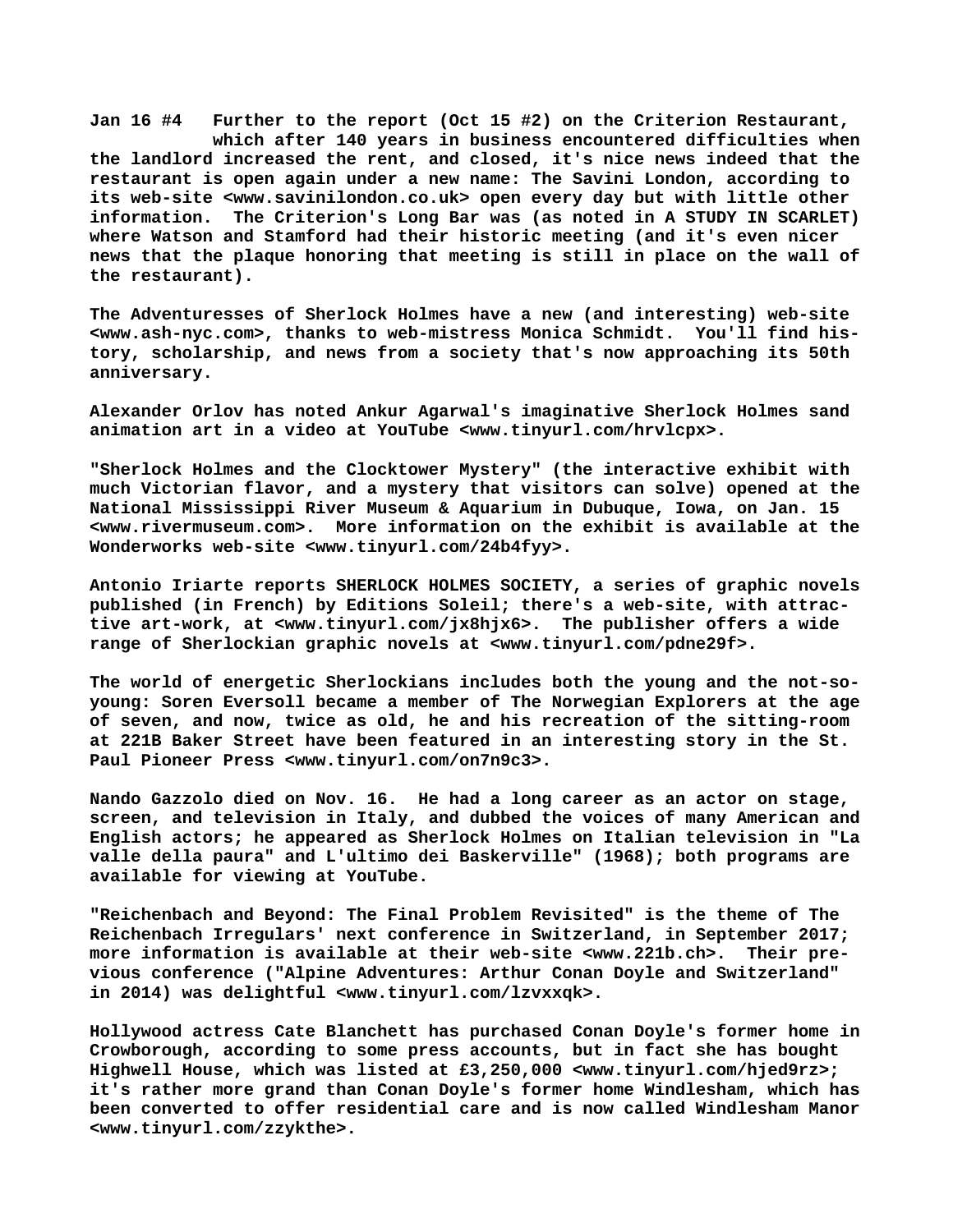**Jan 16 #5 An interesting web-site <[www.merrisonholmes.com> c](http://www.merrisonholmes.com)elebrates the BBC's being the first production company in the world to dramatize all 60 of the Sherlock Holmes stories with the same actors (Clive Merrison and Michael Williams); there are many links to follow, including (at Trivia) podcast interviews with Bert Coules at "Litopia" and at "I Hear of Sherlock Everywhere". Bert maintains the web-site and updates it from time to time.**

**The Mid-Atlantic Center for the Arts & Humanities in Cape May, N.J., will hold its Sherlock Holmes Weekends on Mar. 18-20 and Nov. 4-6, featuring a new three-day mystery "Sherlock Holmes and the Case of Melpomene's Mask"; details at <[www.tinyurl.com/h2bc4j4>.](http://www.tinyurl.com/h2bc4j4)**

**Bubble and Geek <[www.bubble-and-geek.com> o](http://www.bubble-and-geek.com)ffers geek-themed fragrances and other scented products, and one of the geek themes is Sherlock Holmes; you can purchase 221B Baker Street ("a smart, sexy, and sophisticated fragrance that combines smoky, woodsy cedar notes with suede, brightened with notes of citrus and mint") roll-ons, soy wax melts, and soy candle jars.**

**Patricia Guy's interesting interview with Umberto Eco for Publishers Weekly is available on-line <[www.tinyurl.com/p87btj6>; o](http://www.tinyurl.com/p87btj6)f course she asked him how he came to write his first novel THE NAME OF THE ROSE (he offered five different reasons).**

**Paul Singleton has reported "10 Sherlock Holmes Words Worth Investigating" (an interesting article at the Merriam Webster web-site. "The language in Sherlock Holmes is as intriguing as the stories," they suggest, and one of the words they've chosen is "gooseberry" (not Canonical, but nevertheless Sherlockian); you can find out why at [<www.tinyurl.com/jut5yqn>.](http://www.tinyurl.com/jut5yqn)**

**The article does not mention the phrase "gooseberry lay" (a phrase brought to everyone's attention by Dashiell Hammett); Erle Stanley Gardner told the story of "gooseberry lay" (and "gunsel") in The Atlantic in 1965, and you can read what he had to say at <[www.tinyurl.com/jhjsqcc>.](http://www.tinyurl.com/jhjsqcc)**

**Evy Herzog reports (but doesn't recommend) Shopping Sherlock, which seems to be some sort of pyramid scheme; they have a Sherlockian logo at the top of the opening screen and a more artistic Sherlockian logo in their video [<www.shoppingsherlock.com>.](http://www.shoppingsherlock.com)**

**"The Abominable Bride--We're Not in Baker Street Anymore" is the title of an amusing post by M. M. McMahon at Scott Monty's "I Hear of Sherlock Everywhere" [<www.tinyurl.com/h94jjmb>, n](http://www.tinyurl.com/h94jjmb)otable for its link to a YouTube video of "BBC Sherlock--Wizard of Oz Style" (and stay tuned for the next video "Sherlock's The Wizard of Oz").**

**One might safely assume that everyone has watched "Sherlock: The Abominable Bride" (except for those who plan never to watch it). If you would like to see just how committed fervent fans are, Nea Dodson recommends the Tumblr web-site multifandom-madnesss [<www.tinyurl.com/gpxad4y> f](http://www.tinyurl.com/gpxad4y)or a comprehensive collection of commentary and homages, and a transcript; and "The Annotated Abominable Bride" [<www.tinyurl.com/guyajpw> f](http://www.tinyurl.com/guyajpw)or detailed discussion of the many Canonical allusions in the program.**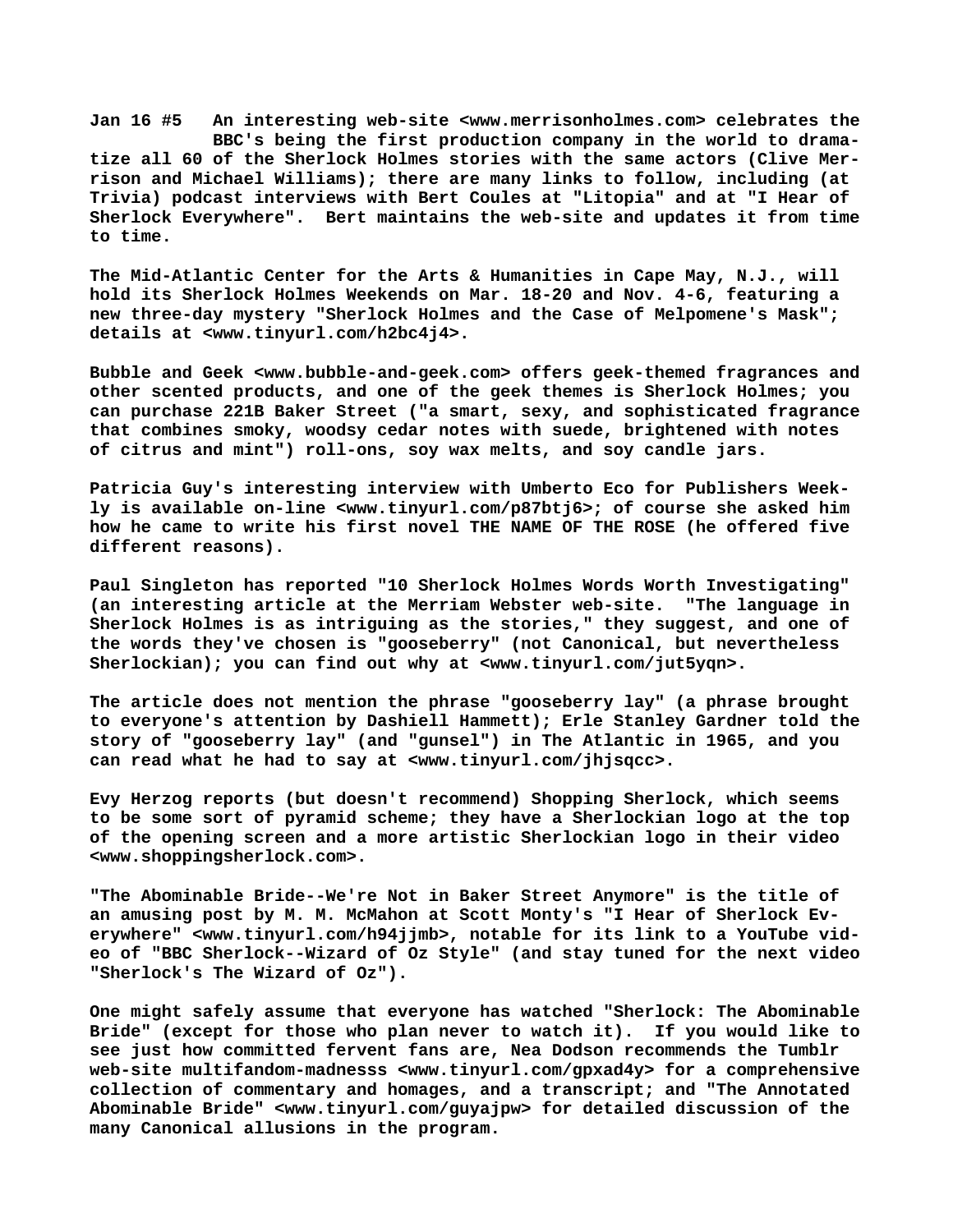**Jan 16 #6 Jack D. Key ("Pritchard") died on Dec. 22. He began his career as a medical librarian in 1965, and went on to serve as director of the Mayo Medical Center Library for more than twenty years, contributing often to both Sherlockian and medical journals. Jack was co-author (with Alvin E. Rodin) of the classic THE MEDICAL CASEBOOK OF DOCTOR ARTHUR CONAN DOYLE: FROM PRACTITIONER TO SHERLOCK HOLMES AND BEYOND (1984), and he received his Investiture from The Baker Street Irregulars in 1989.**

**Jennie Paton has reported that the N.Y. Public Library has made more than 187,000 of the public-domain items in its Digital Collections available online [<http://digitalcollections.nypl.org>; m](http://digitalcollections.nypl.org)any hits for [sherlock holmes] and for [conan doyle], including the scripts for the plays "The Adventures of Gerard" (1903), "The Sign of the Four" (1903), and "The Fires of Fate" (1909).**

**Alan Rickman died on Jan. 14. He began his acting career on stage in 1974 and went on to star in film and on television; he was best known, perhaps, for his portrayals of the Sheriff of Nottingham in "Robin Hood: Prince of Thieves" (1991) and Severus Snape in the "Harry Potter" films (2001-2011), and played the title role in a Birmingham Repertory Theatre production of William Gillette's "Sherlock Holmes" (with David Suchet as Professor Moriarty) in 1976.**

**The Broadway production of "The Curious Incident of the Dog in the Night-Time" (which won five Tony awards last year (Jun 15 #2) is now in its second year at the Ethel Barrymore Theater in New York. It's dramatized from Mark Haddon's novel, which is well worth reading.**

**The Independent reported (Nov. 5) that the BBC has launched a challenge to iTunes by opening its first digital store [<www.store.bbc.com> w](http://www.store.bbc.com)here you can purchase downloads of current and past programs, including "Sherlock" (but so far nothing else Sherlockian or Doylean); the archive will grow as more programs are added. As often is the case with the BBC, one needs to be in the U.K. to purchase downloads.**

**This year's 221B Con in Atlanta on Apr. 1-3 is billed as "a fan con for all things Sherlock Holmes," and it promises to be as spectacular as in years past; details and registration at <[www.221bcon.com>.](http://www.221bcon.com)**

**The argument over converting Undershaw, Conan Doyle's former home, into a school (Aug 15 #5) seems to be over: a High Court judge has ruled against the challenge by John Michael Gibson, director of the Undershaw Preservation Trust, to the Waverley Council's approval of the DFN Foundation plans to convert the house for use as a school. The judge said that the planning committee was "amply justified in proceeding on the basis that single residential use was not a viable option however optimum it might be in theory."**

**Don Hobbs continues to update his "The Galactic Sherlock Holmes"; the January edition has now with 106 foreign languages (and 9 versions of English in non-Roman alphabets such as Braille and Pitman Shorthand), showing covers in color and with bibliographic details for more than 6,700 entries; a thumb drive costs \$15.00 postpaid (to the U.S.) or \$20.00 (elsewhere) from Don (2100 Elm Creek Lane, Flower Mound, TX 75028).**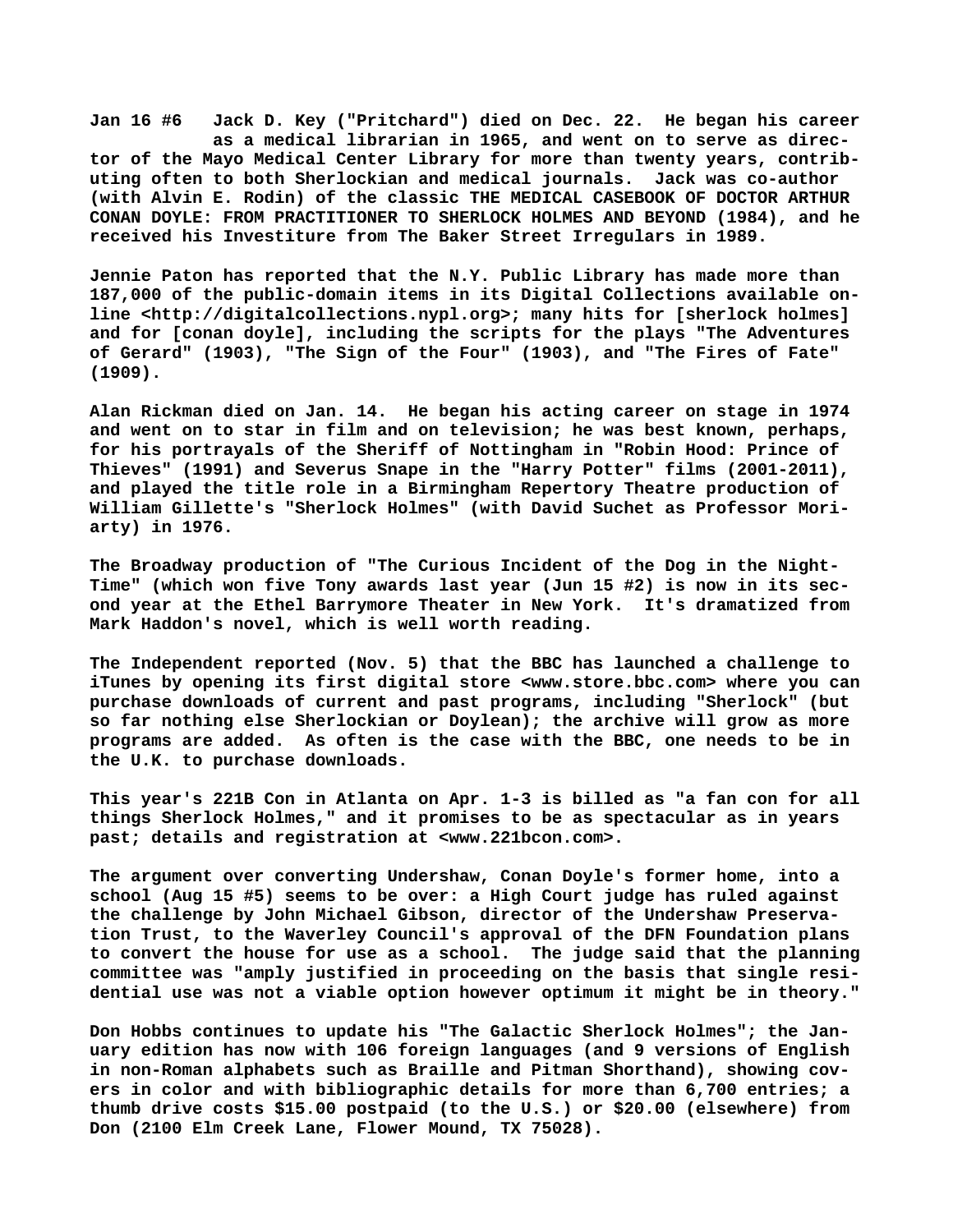**Jan 16 #7 If you've not bought your Blu-ray/DVD set of William Gillette's film "Sherlock Holmes" (1916), it's still available from Flicker Alley; their web-site also has an interesting essay ("Move Over, Irene Adler: Meet the Only Sherlock Love Interest Arthur Conan Doyle Approved") that includes Gillette's explanation of why he introduced romance into the play, along with additional comments in a letter he wrote to Vincent Starrett. There's also an offer of a limited-edition T-shirt with Wayne Shellabarger's cover artwork (\$19.99).**

**The Mystery Writers of America have announced the nominees for this year's Edgar awards. Among them: Martin Edwards' THE GOLDEN AGE OF MURDER (Oct 15 #5) (best biographical/critical); winners will be announced at the MWA Gala Banquet in New York on Apr. 28.**

**William Deason painted delightful cover art for paperback editions of the Canon published Dell and Berkley, and Evy Herzog has noted that five of the paintings can be seen at [<www.williamdeason.com>; t](http://www.williamdeason.com)he web-site also shows some of his cover art for Agatha Christie paperbacks, and there are more of them at [<www.raggedclaws.com/category/william-teason>.](http://www.raggedclaws.com/category/william-teason)**

**The fourth issue of the resurrected Saturday Review of Literature was published this month, edited by George Fletcher, Jon Lellenberg, Don Pollock, and Phil Shreffler, and with articles that include Kate Donley's "Hounding the Paratexts of the Game" (she notes that "the packaging and repackaging of the Sherlock Holmes stories affects the reading experience"), Tyke and Teddie Niver's report on "Giggles and Guffaws from Gillette Castle", Donald Pollock's discussion of "The Conan Doyle Prize" established at the University of Edinburgh in 1902, and much more. The issue costs \$5.00 postpaid from Donald Pollock (521 College Avenue, Niagara Falls, NY 14305).**

**John Linsenmeyer reports the "oldest footage of London ever" at YouTube: an 11-minute video <[www.tinyurl.com/mv2989t> o](http://www.tinyurl.com/mv2989t)f movies made between 1890 and 1920, showing what London looked like in those days, often paired with film showing the same locations now; the video also has the oldest know recording of Big Ben, made in 1890.**

**Joseph Bell's copy of THE CAPTAIN OF THE POLESTAR AND OTHER TALES (a third edition published in 1892), inscribed by Conan Doyle to Bell, goes to auction on Feb. 5, estimated at £2,000-£3,000 [<www.lawrences.co.uk>.](http://www.lawrences.co.uk)**

**The Norwegian Explorers' "Christmas Annual 2015" has the theme "Histories and Futures Deduced", with contributions ranging from Ruth Berman's "Building Oldacre's Secret Rooms" to Peter H. Jacoby's "Some Oddities in the CV of Colonel Sebastian Moran"; the 54-page booklet, edited by Timothy Reich and Ray Riethmeier, can be ordered from Timothy Reich (6809 Pillsbury Avenue, Richfield, MN 55423, and the cost is \$8.00 postpaid (checks payable to The Norwegian Explorers, please).**

**Glittering Gold Guineas from the Fourth Garrideb is a 52-page anthology edited edited by Greg Ruby, with material ranging from an article by Jay Finley Christ that was first published in 1951 to a new exploration of "Where Would Dr. Lysander Starr Have Done His Banking?"; \$13.00 postpaid or \$10.00 for a PDF download, with details at <[www.tinyurl.com/hho2o8p>.](http://www.tinyurl.com/hho2o8p)**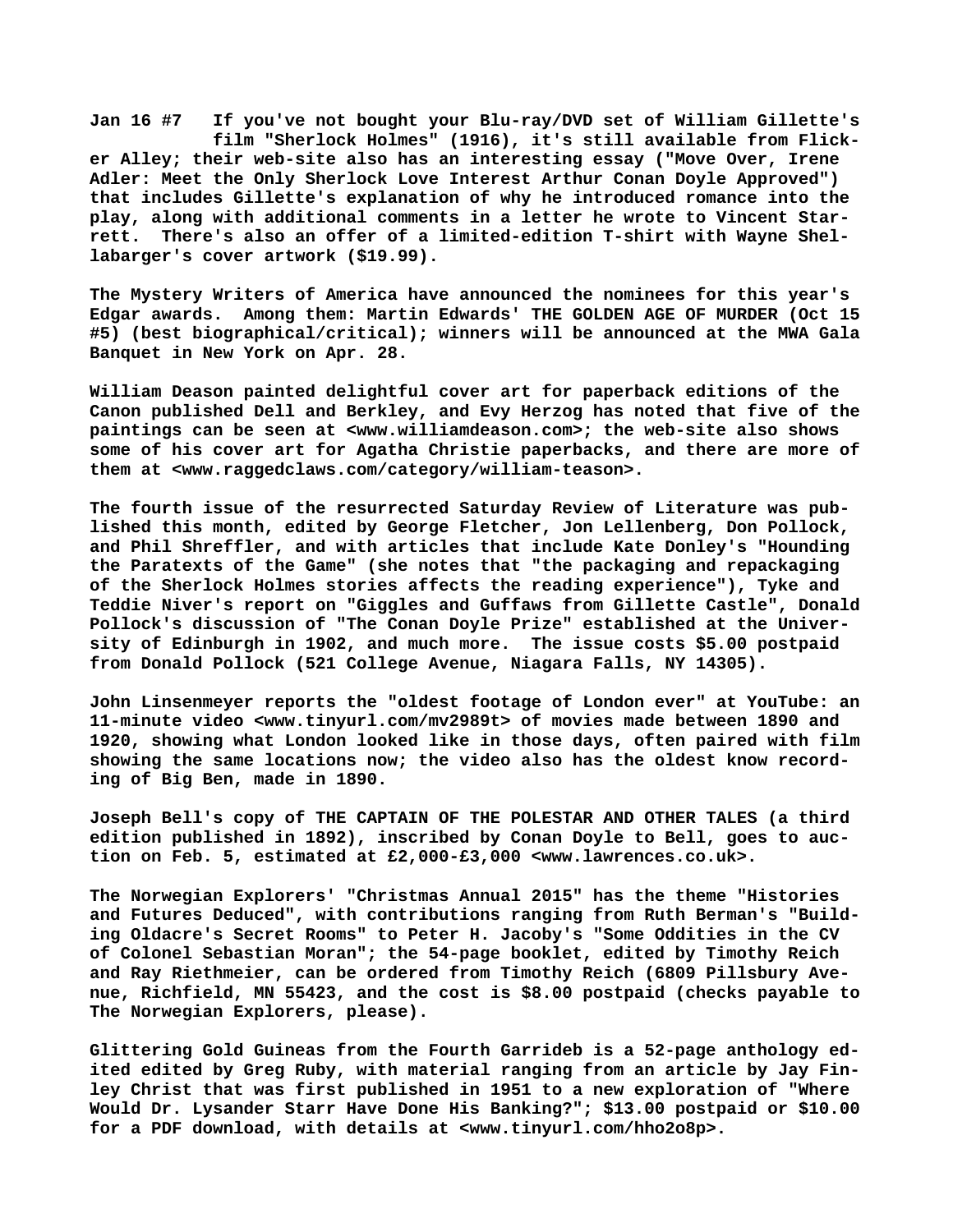**Jan 16 #8 The television series "Houdini and Doyle" (Jun 15 #5) now has a one-minute trailer <[www.tinyurl.com/jb3rr86>, S](http://www.tinyurl.com/jb3rr86)tephen Mangan is Conan Doyle, Michael Weston is Houdini and David Shore (creator of "House") is executive producer. Tune in this spring on Fox in the U.S., ITV Encore in the U.K., and Global in Canada.**

**The British weekly magazine Look and Learn offered famous works of literature as serial graphic novels, with titles that included SIR NIGEL (1966- 1967), THE HOUND OF THE BASKERVILLES (1967-1968), THE SIGN OF FOUR (1968), and THE LOST WORLD (1972-1973), and the four stories have been collected in one volume of ILLUSTRATED BRITISH CLASSICS, with an introduction by Norman Wright that includes discussion of the artists; available for £15.99 from The Book Palace <[www.tinyurl.com/z6gkv5l>.](http://www.tinyurl.com/z6gkv5l) RODNEY STONE also appeared in the magazine in 1966, but isn't in this collection.**

**And some theatrical [news: Ken L](news:Ken)udwig's "Postmortem" (an earlier version of "The Game's Afoot") will be performed as a reading at the Caltech Athenaeum in Pasadena, Calif., on Feb. 2 <[www.tinyurl.com/jubl5cj>.](http://www.tinyurl.com/jubl5cj)**

**The Village Players will be performing Steven Dietz's "Sherlock Holmes: The Final Adventure" at the James McCabe Theater in Valrico, Fla., through Feb. 6 [<www.thevillageplayersvalrico.com>.](http://www.thevillageplayersvalrico.com)**

**Ken Ludwig's "The Game's Afoot, or Holmes for the Holidays" is being performed at the Rogers City Community Theater in Rogers City, Mich., through Feb. 7 [<www.rogerscitytheater.com>; a](http://www.rogerscitytheater.com)lso at the Onstage Theatre in Makati City in the Philippines through Feb. 7 <[www.repertoryphilippines.ph>.](http://www.repertoryphilippines.ph) And it's scheduled at the Fort Smith Little Theatre in Fort Smith, Ark., Nov. 10-19 <[www.fslt.org>.](http://www.fslt.org)**

**C. P. Stancich's "Sherlock Holmes: Assassins at Sea" will be presented by the Theatre Company of Lafayette in Lafayette, Colo., from Mar. 4 to Mar. 26 [<www.ctlstage.org>.](http://www.ctlstage.org)**

**Gayle Stahlhuth's radio-theater dramatization "Sherlock Holmes: Adventure of the Red-Headed League" will be performed by the East Lynne Theater Company at the First Presbyterian Church in Cape May, N.J., on Mar. 18-19 and Nov. 4-5 <[www.eastlynnetheater.org>.](http://www.eastlynnetheater.org)**

**"The Hound of the Baskervilles" (by David Pichette and R. Hamilton Wright) is scheduled by the Sacramento Theatre Company at the Main Stage in Sacramento, Calif., Apr. 20-May 15, 2016 <[www.sactheatre.org>.](http://www.sactheatre.org)**

**The Seattle Repertory Theatre will present "Sherlock Holmes and the American Problem" (a new play by R. Hamilton Wright) at the Bagley Wright Theatre in Seattle, Apr. 22-May 22, 2016 [<www.seattlerep.org>.](http://www.seattlerep.org)**

**Mike Druce's "Sherlock Holmes and the Portal of Time" will be performed at the Huntington Beach Playhouse in Huntington Beach, Calif., Apr. 29-May 21 [<www.hbplayhouse.com>.](http://www.hbplayhouse.com)**

 **The Spermaceti Press: Peter E. Blau, 7103 Endicott Court, Bethesda, MD 20817-4401 (301-229-5669) <[blau7103@comcast.net>](mailto:blau7103@comcast.net)**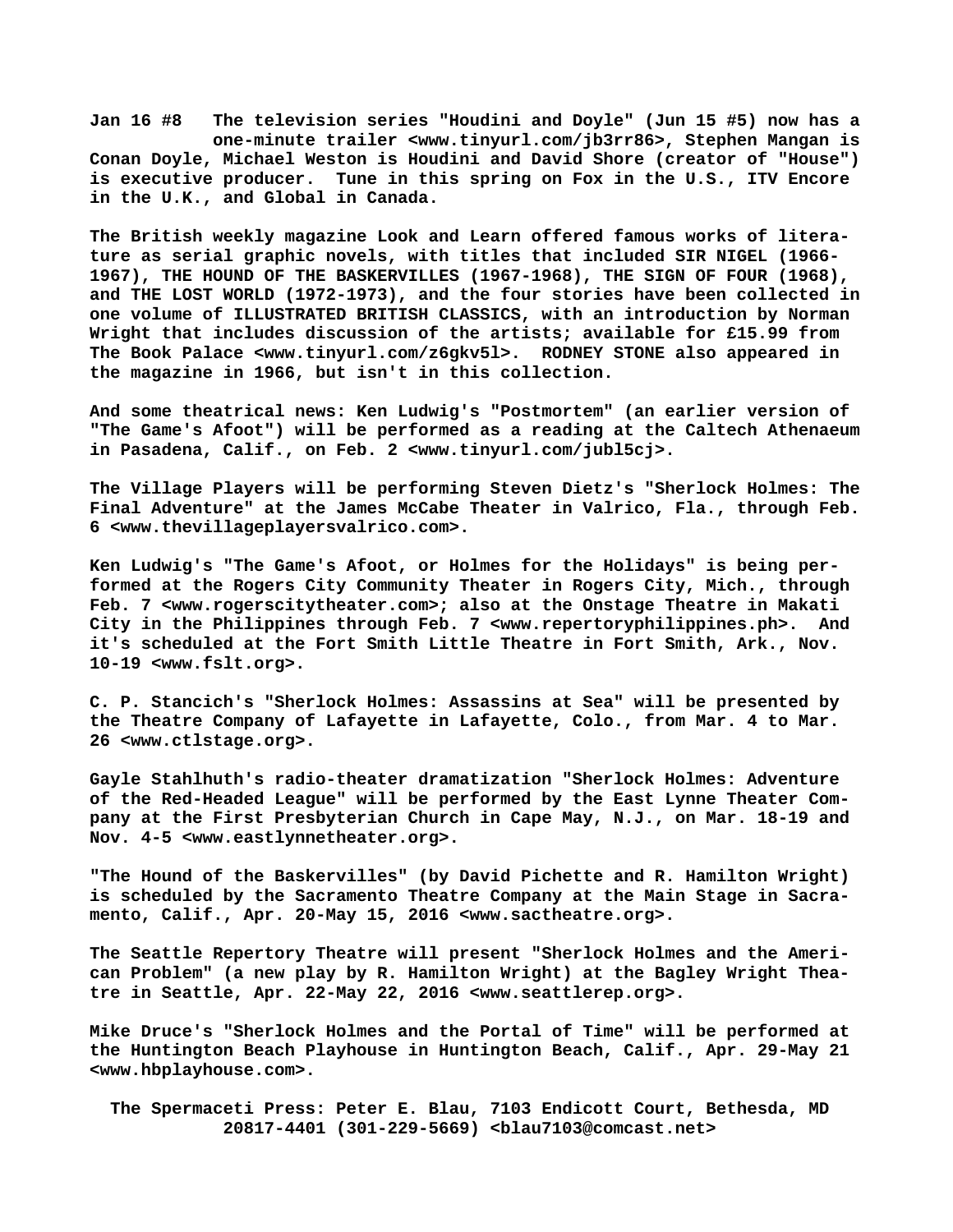**The Proceedings of the "Lippincott's Legacy" conference are now available (the conference was held at the University of Nebraska at Omaha on May 29- 30 last year to honor the 125th anniversary of the publication of "The Sign of the Four" and "The Picture of Dorian Gray"). The Proceedings are a 160 page booklet in the style and format of the original Lippincott's Monthly Magazine, and cost \$10.00 postpaid [<www.lippincottslegacy.org>, a](http://www.lippincottslegacy.org)nd it includes seven papers about Sherlock Holmes. It's nicely done, and you need to act quickly if you want one of the few remaining copies.**

**The Baker Street Irregulars have organized conferences in the Vermissa Valley (2004), the Country of the Saints (2008), and the University of California in Los Angeles (2012); the next event will be a weekend conference at the Chautauqua Institution in western New York, Sept. 9-11, 2016.**

**Terry Hunt reports an attractive necktie with a pattern displaying one of Frederic Dorr Steele's artistic portrayals of Sherlock Holmes, advertised by Frederick Thomas of London (£9.99) [<www.tinyurl.com/zrnv8oz>.](http://www.tinyurl.com/zrnv8oz) There are two other less-artistic Sherlock Holmes designs available as well; search for [sherlock] at their web-site.**

**Reeder Brand Management <[www.reederbrandmanagement.com> i](http://www.reederbrandmanagement.com)s a "boutique licensing and representation agency" that says at its web-site that "we directly represent the commercial licensing interests of consumer brands and iconic personalities" such as Evil Knievel, Charlie Chaplin, Alfred Hitchcock, Chris Farley, Bo Derek, Orson Welles, and "Sir Arthur Conan Doyle and all literary copyrights (Sherlock Holmes, Watson, Professor Challenger, et al)." They explain that "We've introduced these personalities as commercially viable entities for licensing and advertising uses while maintaining the essential integrity that made them cultural icons."**

**Roger Johnson reports that The Sherlock Holmes in Northumberland Street is now open for business again, after being closed for three weeks for refurbishment and essential structural work, and that visitors can again see the sitting-room at 221B. See the earlier report (Oct 15 #3) for the history of the pub and the sitting-room display.**

**Frank Finlay died on Jan. 30. He began his acting career on stage in 1951 and went on to many performances on stage, screen, radio, and television. He played Inspector Lestrade twice, in the films "A Study in Terror" (1965) and "Murder by Decree" (1979), and Sir Arthur Conan Doyle twice, on BBC Radio 4 in "The Man Who Was Sherlock Holmes" (1980) and on television in BBC-2's "Encounters: The Other Side" (1992); his other roles included Professor Coram on television in Granada's "The Golden Pince-Nez" (1994), Manfred on film in "The Deadly Bees" (1967) and Police Captain Davies in the film "The Molly Maguires" (1970).**

**Malice Domestic has announced the nominees for this year's Agatha awards, including: Laurie R. King's DREAMING SPIES (for best historical novel), and Zach Dundas' THE GREAT DETECTIVE, Martin Edwards' THE GOLDEN AGE OF MURDER, and Kate White's THE MYSTERY WRITERS OF AMERICA COOKBOOK (best non-fiction) Winners will be announced at Malice's banquet in Bethesda on Apr. 30.**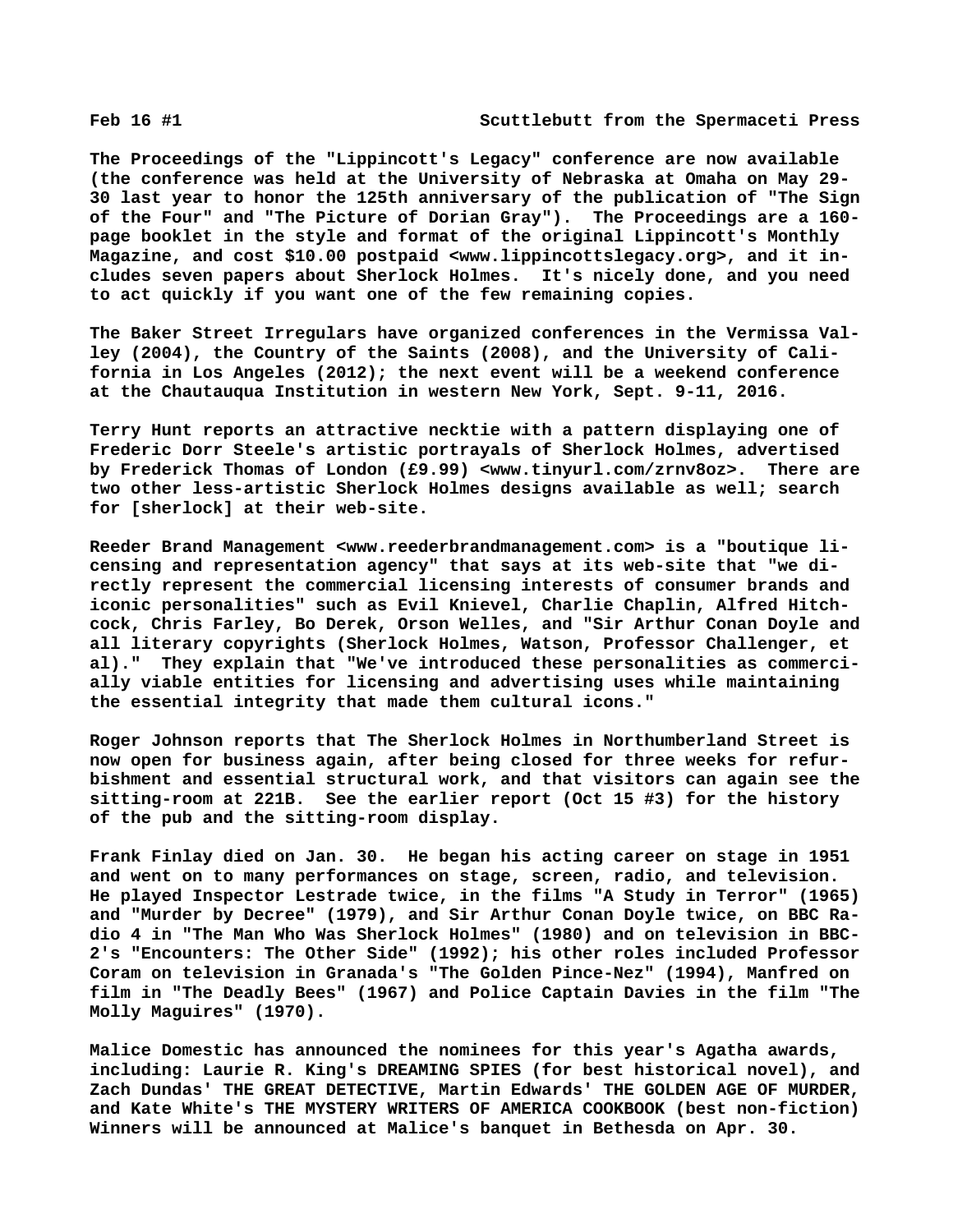**Feb 16 #2 "Sherlock: The Abominable Bride" attracted a huge audience in the U.K.: Radio Times reported (Jan. 10) that the program had a consolidated total of 11.6 million viewers and an audience share of 40.2% (the percentage of the people watching television who watched the program). The U.S. has about five times as many people as the U.K., but the ratings here were much lower because PBS-TV is a niche channel that has far fewer viewers than the major channels.**



**"'Detective Pikachu' Is Pokémon's New Game/Fever Dream" read the headline on a story in Forbes <[www.tinyurl.com/zcrwsze>,](http://www.tinyurl.com/zcrwsze) and there's a trailer at [<www.tinyurl.com/zydskod>, k](http://www.tinyurl.com/zydskod)indly reported by Howard Ostrom. Detective Pikachu is seen in Sherlockian costume; so far the game's available only in Japanese, but of course there are hopes for a version in English.**

**CBS-TV is juggling its schedule: "Elementary" moves to 10:00 pm on Sundays on Mar. 20, and the new series "Rush Hour" will take the 10:00 pm slot on Thursdays. Ratings for "Elementary"**

**are declining, triggering rumors that the current fourth season may be the last. If that turns out to be true, the series will end with a total of 96 episodes, and Jonny Lee Miller and Lucy Liu will have been seen as Holmes and Watson for more hours in more episodes than any pair of actors except Basil Rathbone and Nigel Bruce.**

**Grace Aidinantz has died. According to Linda Riley, her mother died of a broken heart after being devastated by a family dispute over the Sherlock Holmes Museum (Oct 15 #1); Riley's brother John Aidiniantz has been accused of robbing other family members of their share in the profits of the Museum, which has brought in £20 million since it opened in 1990.**

**The Sweet Geek Paper Company offers Lesley Jones' amusing SHERLOCK COLORING BOOK: 12 PAGES OF SOCIOPATHIC COLORING FUN (\$6.00), plus other imaginative items (both Sherlockian and otherwise) <[www.sweetgeek.etsy.com>.](http://www.sweetgeek.etsy.com)**

**"I think my favorite books were LIFE OF THE MISSISSIPPI by Mark Twain, THE WHITE COMPANY by Conan Doyle (also SIR NIGEL by the same author)," Charles Addams wrote in 1967 to Evelyn B. Byrne, "and some of that interest still remains in the form of a small armor collection. And TREASURE ISLAND with the wonderful Wyeth illustrations and of course the Sherlock Holmes books." The macabre cartoonist's letter wasn't included in ATTACKS OF TASTE (1971), edited by Byrne and Otto M. Penzler, but it went to auction on Jan. 28 at University Archives (estimated at \$200-\$300) and sold for \$575.**

**Agatha Christie's letter to Byrne also mentioned the Sherlock Holmes stories; it went to auction last year (May 15 #2), estimated at \$2,000-\$3,000, and was bought for \$2,250.**

**A copy of the Al Hirschfeld's limited-edition color lithograph "The Game's Afoot" (showing Basil Rathbone and Nigel Bruce as Holmes and Watson) will be at auction at the Butterscotch Auction Gallery on Mar. 13, estimated at \$500-\$700 [<www.butterscotchauction.com>; t](http://www.butterscotchauction.com)he lithograph's also still available for \$1,800 (along with many other originals and prints) from the Margo Feiden Galleries [<www.alhirschfeld.com>.](http://www.alhirschfeld.com)**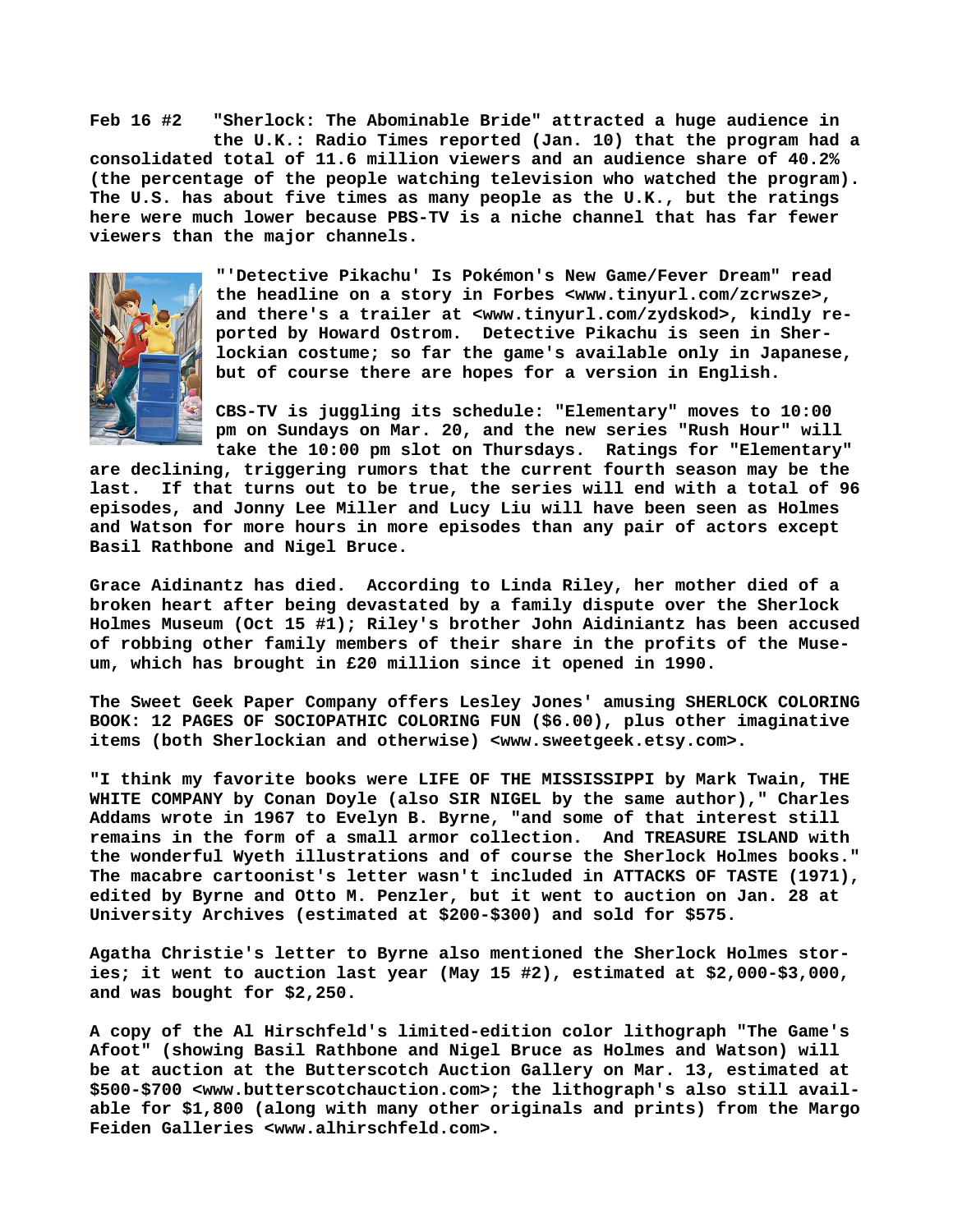**Feb 16 #3 Sabina Carpenter and John Quincannon, private detectives in San Francisco in 1895, return in Marcia Muller and Bill Pronzini's THE PLAGUE OF THIEVES AFFAIR (New York: Forge/Tom Doherty, 2016; 252 pp., \$25.99), the fourth in their entertaining series; in this book Sabina and John have separate mysteries to solve, and Sabina is hired to find the man who continues to claim he's Sherlock Holmes and persuade him that he isn't (she's only partly successful).**

**NERVE AND KNOWLEDGE: DOCTORS, MEDICINE AND THE SHERLOCKIAN CANON is aptly titled and subtitled; edited by Robert S. Katz and Andrew L. Solberg, it's an imaginative anthology of Canonical and medical scholarship, focusing on the stories but also including the best of the actors who have played Watson on screen and television (New York: Baker Street Irregulars, 2015; 222 pp., \$39.95) [<www.bakerstreetjournal.com>.](http://www.bakerstreetjournal.com)**

**Also from the BSI: SPAIN AND SHERLOCK HOLMES, edited by Maria C. Veiga-Hayzen and Donald J. Hobbs (2015; 195 pp., \$39.95); this is the fifth volume in the BSI's International Series, and it offers an excellent selection of Spanish scholarship and pastiche from The Amateur Mendicant Society of Madrid, available for the first time in English. The society was founded in 1993 by seven Sherlockian who describe themselves as "a social, philanthopic, eminently cultural and occasionally ethical society," and the extracts from their "foundational letter" (and the contributor biographies) are well worth attention.**

**And there's more from the BSI: ART IN THE BLOOD: CARTOONIST & ILLUSTRATOR SCOTT BOND MEETS SHERLOCK HOLMES (2016; 103 pp., \$23.95) is edited by Mark Gagen and offers a wide-ranging selection of Scott's artwork, from 1981 to 2015, from Baker Street Miscellanea, the Baker Street Journal, menus of the BSI annual dinners, and many other sources, some in full color and everything nicely done.**

**BAKER STREET ELEMENTARY: THE FIRST ADVENTURES OF SHERLOCK HOLMES AND JOHN WATSON is a series of amusing comic strips created by Joe Fay, Steve Mason, and Rusty Mason; there were 46 installments in 2015, and you can see them at The Crew of the Barque Lone Star's web-site [<www.tinyurl.com/j29mukf>.](http://www.tinyurl.com/j29mukf)**

**Callie Meaney's "Literary Candles" are book-inspired hand-poured soy candles, and her "221B Baker Street" candle is scented with black currant tea and leather books and available from Uncommon Goods (\$16.00 for a 12-ounce candle in a glass jar) [<www.tinyurl.com/gnlnbk3>; s](http://www.tinyurl.com/gnlnbk3)he has other candles inspired by Alice in Wonderland, Jane Eyre, and Pride & Prejudice.**

**A discovery in the archives of the Royal Botanic Garden in Edinburgh: class rolls that show that Conan Doyle attended classes, demonstrations, and excursions in 1877, studying medical botany and vegetable histology while he was at Edinburgh University Medical School [<www.tinyurl.com/jv444up>.](http://www.tinyurl.com/jv444up)**

**Phillip Bergem has updated his two extensive checklists of Sherlockian and Doylean films and television programs, annotated for date, country, actors who played Holmes and Watson (or Conan Doyle), production company, and alternate titles; they're available by e-mail from Phil <[pgbergem@gmail.com>,](mailto:pgbergem@gmail.com) and at Willis Frick's "Sherlocktron" [<www.sherlocktron.com>.](http://www.sherlocktron.com)**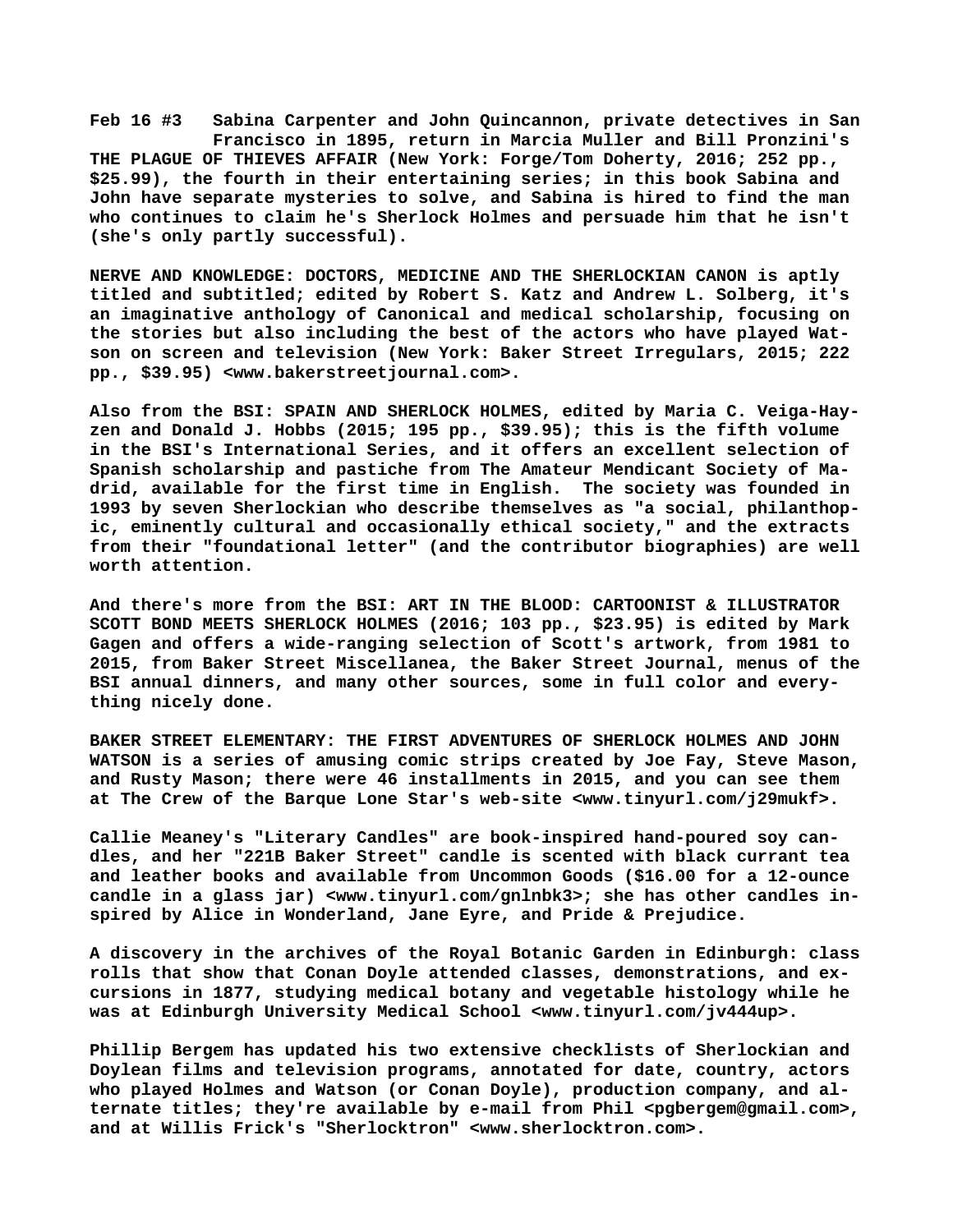**Feb 16 #4 Alexander Orlov and Phil Bergem have reported a new version of THE ADVENTURES OF SHERLOCK HOLMES: a fake book for people who want somewhere to hide their liquor. The "booze book" is from Bender Bound [<www.tinyurl.com/q8swwap> a](http://www.tinyurl.com/q8swwap)nd has attractive cover art as well; the company motto is "hiding booze in books since 2011," and there's a similar volume for admirers of Edgar Allan Poe.**

**Leah Guinn and Jaime N. Mahoney have edited A CURIOUS COLLECTION OF DATES: THROUGH THE YEAR WITH SHERLOCK HOLMES (Indianapolis: Gasogene Books, 2016; 344 pp., \$34.95) [<www.gasogenebooks.com>; i](http://www.gasogenebooks.com)t's an interesting day book with one or more entries for every day in the year, with entries based on careful research and covering events, people (characters, authors, and actors), cases, and much more, Canonical and otherwise.**

**Also from Gasogene: SHERLOCK HOLMES AND CONAN DOYLE IN THE NEWSPAPERS, VOL-UME 2, JANUARY-JUNE 1893, edited and annotated by Mattias Boström and Matt Laffey (2016; 197 pp., \$28.95); it covers only six months, rather than the first volume's eleven years, demonstrating how much more newsworthy Holmes and Conan Doyle were by 1893, and it's full of reviews, commentary, the occasional pastiche, and amusing examples of how Holmes was even then becoming part of the cultural literacy. Of special interest is the seven-page list of digitized newspapers and magazines (and the archives in which they were found), showing how useful modern technology can be for this sort of research.**

**And again from Gasogene: Christopher Redmond's A QUICK SUCCESSION OF SUB-JECTS: LECTURES AND SPEECHES ON SHERLOCK HOLMES (2016; 275 pp., \$19.95) is a collection of almost 40 years of Chris' scholarship, some published for the first time, and the contents are interesting, instructive, philosophical, amusing, and (perhaps most important) well written.**

**Willis H. O'Brien filmed stop-motion dinosaurs for "The Lost World" (1925), but he wasn't the only person working in the field: Ann Marlowe has found film of sculptress Virginia May, who was seen in "Pathé Review: Monsters of the Past" (1923) [<www.tinyurl.com/hst7h2h>.](http://www.tinyurl.com/hst7h2h)**

**Judith Freeman's useful index to The Serpentine Muse (published by The Adventuresses of Sherlock Holmes since 1975) is available from her by e-mail as an Excel spreadsheet <[judith-freeman@hotmail.com>, a](mailto:judith-freeman@hotmail.com)nd the ASH web-site [<www.ash-nyc.com> h](http://www.ash-nyc.com)as information on subscribing to the Muse (back issues are unfortunately not available).**

**Customers of Amazon may be interested in the company's new warning labels, suggested by John Doppler <[www.tinyurl.com/zhhbzx4>; s](http://www.tinyurl.com/zhhbzx4)ome of the new labels might be useful attached to reviews of Sherlockian pastiches.**

**Fans of Rupert Holmes' television series "Remember WENN" on AMC (1996-1998) will recall the episode "Armchair Detectives" (1996), which was creatively Sherlockian; it's now available at YouTube [<www.tinyurl.com/h4x3tr5>.](http://www.tinyurl.com/h4x3tr5) Note Prison Warden Otto Pelzler, who was Otto Penzler in the script but not in the broadcast; Rupert Holmes has said he believes the producers changed the name to avoid being sued (the real Otto is delighted when his name appears in other people's works).**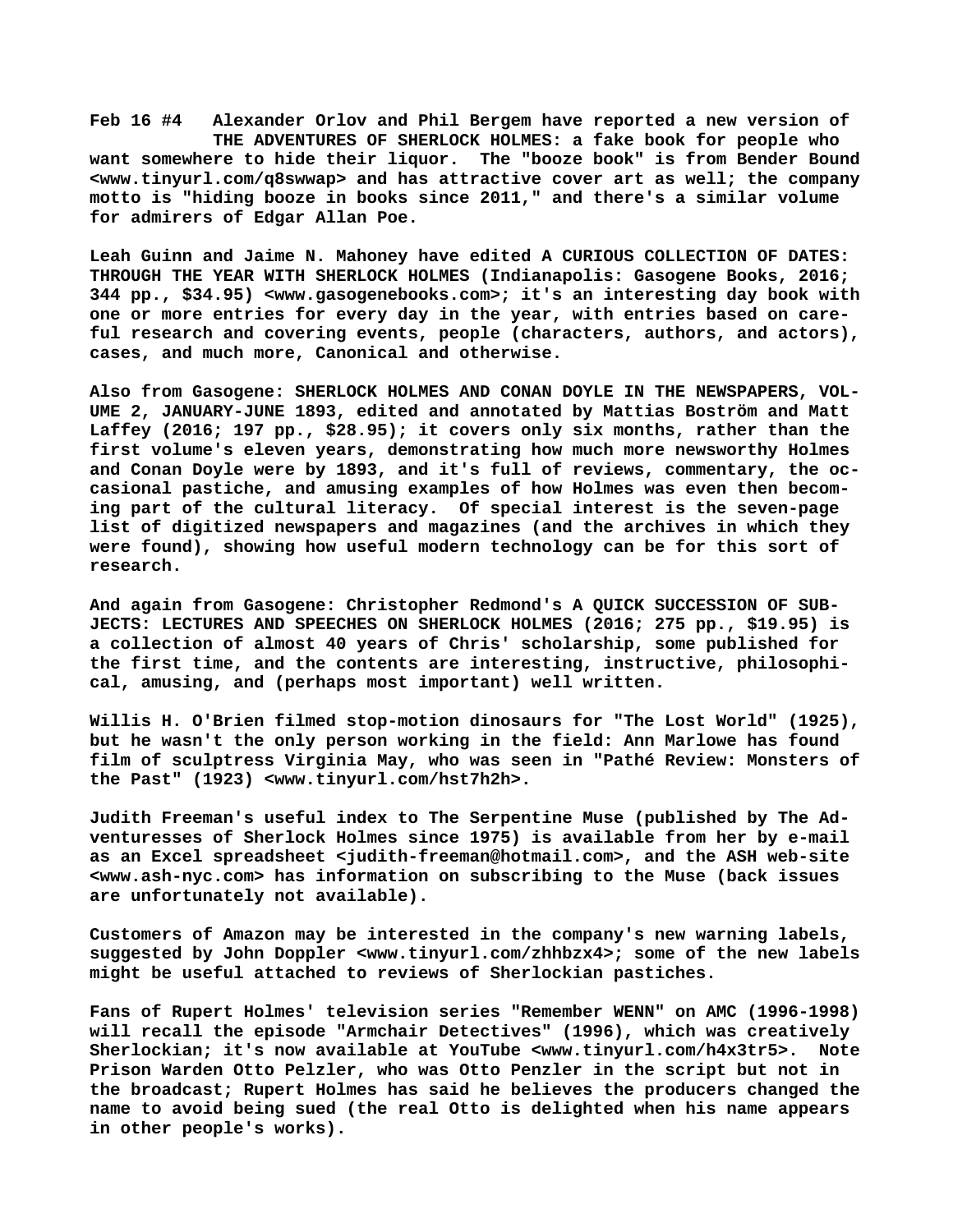**Feb 16 #5 Further to the item about Eugene T. (Sherlock) Holmes, candi date for mayor in Kings Mountain, N.C. (Dec 15 #2), he represented himself at his trial in Cleveland County District Court on various charges, and was threatened with contempt of court by the judge, who then declared a mistrial because of a mistake by the District Attorney. Holmes is now facing charges in four counties.**

**Raymond Hughes died on Dec. 15. He attended the Liverpool College of Art (with John Lennon as a fellow student), and began a career in costume design in television and films in 1968; one of his films was "Young Sherlock Holmes" (1985).**

**The photograph of Dorando Pietri at the end of the marathon at the Olympic Games in London in 1908 is well known, since some people claim (incorrectly) that it shows Conan Doyle helping Pietri across the finish line of the race; Cliff Goldfarb has reported that there's also an interesting 8-minute highlights film at British Pathé's web-site <[www.tinyurl.com/job7xwo> t](http://www.tinyurl.com/job7xwo)hat includes brief footage of Dorando (what's even more interesting in how informal things were more than a century ago).**

**The Beacon Society offers annual Jan Stauber grants of up to \$500 to fund development of programs that introduce young people to Sherlock Holmes in the U.S. and Canada; the deadline for grant applications is May 1, and details are available at the society's web-site <[www.tinyurl.com/ha8chix>.](http://www.tinyurl.com/ha8chix)**

**Howard Ostrom's "The A-Z of Sherlock Holmes Performers" is now available at Ross Foad's "No Place Like Holmes" web-site <[www.tinyurl.com/hgfjnsv>, w](http://www.tinyurl.com/hgfjnsv)ith more than 1,300 performers listed and with more than 2,500 photographs.**

**Conrad Phillips died on Jan. 13. He began his acting career on screen in 1948, starred as William Tell in a British television series in 1958-1959, and played many other roles, among them Sir Eustace Brackenstall in Granada's "The Abbey Grange" (1986).**

**The animated movie "Gnomeo & Juliet: Sherlock Gnomes" (Dec 15 #1) still is a work-in-progress, scheduled for release in 2018, but you can watch their brief trailer at [<www.tinyurl.com/hgsnsg5>.](http://www.tinyurl.com/hgsnsg5)**

**Maria Konnikova's THE CONFIDENCE GAME: WHY WE FALL FOR IT...EVERY TIME (New York: Viking, 2016; 340 pp., \$28.00) is the second book from the author of the well-received MASTERMIND: HOW TO THINK LIKE SHERLOCK HOLMES (Jan 13 #4) and it's an instructive exploration of the reasons why con men and women are so successful: the "why" is more important than the "how" (and she explains both aspects of what she calls "the (real) oldest profession." The book is not Sherlockian (except for the story about how the mother of someone whose name will be familiar to readers of this newsletter was taken in by a woman who made a modest living as a professional imposter). The author's interesting web-site's at <[www.mariakonnikova.com>.](http://www.mariakonnikova.com)**

**Mattias Boström reports a previously-unpublished photograph of Sir Arthur Conan Doyle, driving his 20-horsepower Dietrich-Lorraise during an Anglo-German motor race (the Prince Henry Tour) on July 5, 1911. You can view it at the Facebook page of Skånelaholms Slott [<www.tinyurl.comj2jrhkd>.](http://www.tinyurl.comj2jrhkd)**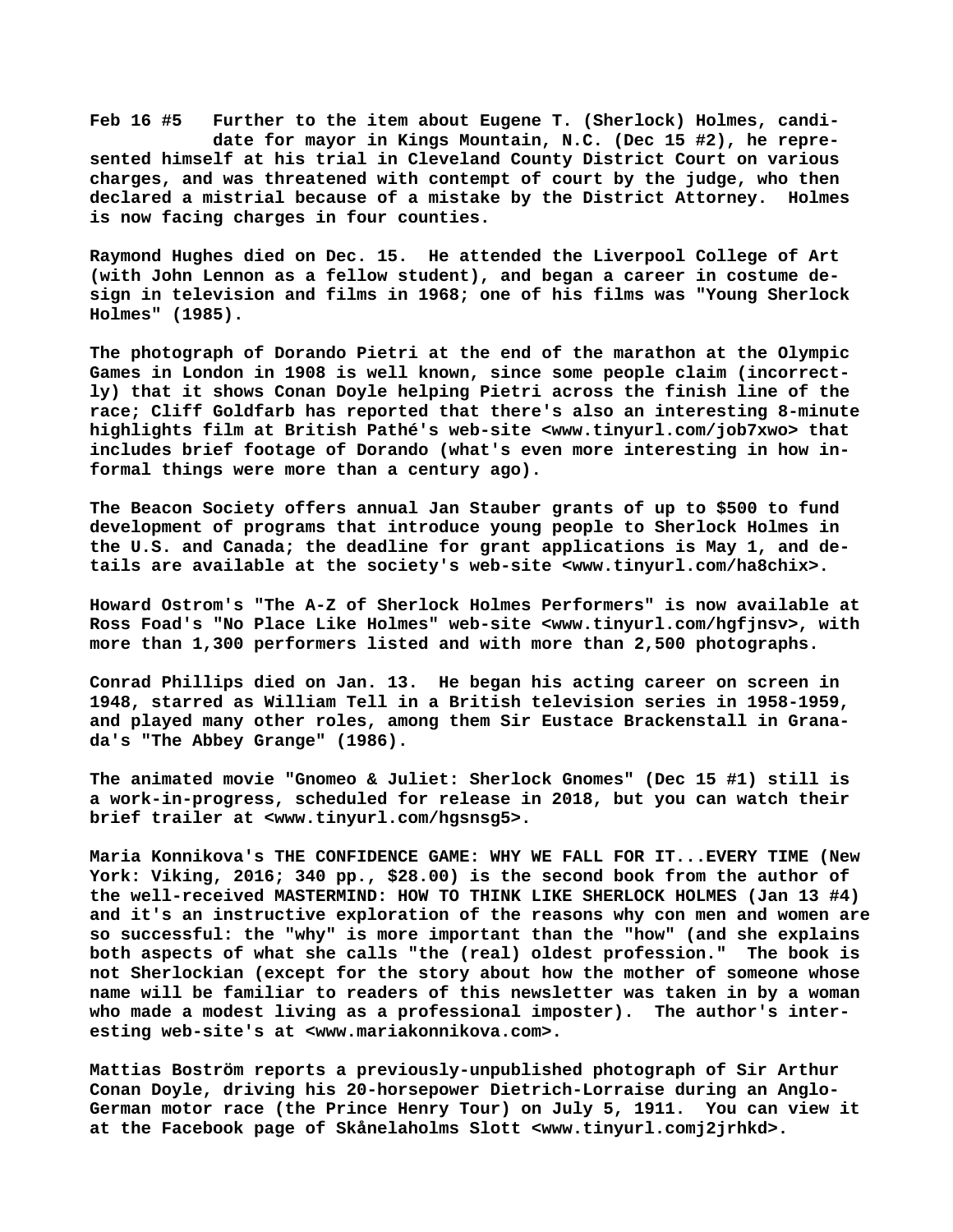**Feb 16 #6 Charlie Cook has noted in The Sound of the Baskervilles' news letter Ineffable Twaddle that two of the late Henry W. Gould's mathematical papers ("The Case of the Strange Binomial Identities of Professor Moriarty" and "The Design of the Four Binomial Identities: Moriarty Intervenes") the Fibonacci Quarterly are now available on-line, thanks to the modern wonders of digitization, at <[www.tinyurl.com/hjn5qtu>, i](http://www.tinyurl.com/hjn5qtu)n issues 10(4), 10(6), and 12(4).**

**Alexander Orlov has noted a report in the Guardian (Feb. 13) headlined "From Battleship Potemkin to Baker Street: Sightseeing with Sergei Eisenstein" about Eisenstein's six-week visit to Britain in 1929, and an exhibition of his work at the Gallery for Russian Arts and Design in London [<www.tinyurl.com/z2yl8el>.](http://www.tinyurl.com/z2yl8el) The exhibition runs**



**through Apr. 30, and the article has an illustration, in full color, of one of Eisenstein's costume designs (from the Bakhrushin Theatre Museum) for a 1922 play that would have pitted Holmes against Nick Carter during the early years of Soviet experimental theater. The article also reports that Eisenstein's interest in Holmes continued: in 1934 he ordered a copy of Vincent Starrett's THE PRIVATE LIFE OF SHERLOCK HOLMES from a London bookshop.**

**Tim Symonds, who has written four pastiches available from MX Publishing, wonders which cap or tunic badge Watson would have been wearing at the fatal battle of Maiwand: the 5th Northumberland Fusiliers' "quo fata vocant" badge, some other badge, or no badge at all? And Watson was a surgeon in the Army Medical Department (later the RAMC), would he have worn the insignia of the AMD? Does anyone recall this being discussed in print? Or have any suggestions? Tim is at [<tim.symonds@shevolution.com>.](mailto:tim.symonds@shevolution.com)**

**The Scarborough Book Festival ("Books by the Beach") will feature two presentations of David Stuart Davies' "The Game's Afoot: Encounter with Sherlock Holmes and Arthur Conan Doyle" on Apr. 13 and 17 in Scarborough (North Yorkshire) <[www.booksbythebeach.co.uk>.](http://www.booksbythebeach.co.uk)**

**Harper Lee died on Feb. 19. Her novel TO KILL A MOCKINGBIRD (1960) quickly became a classic, and a highly regarded film starring Gregory Peck (1962); she received the Presidential Medal of Freedom from George W. Bush, and the National Medal of Arts from Barack Obama. One of her childhood friends was Truman Capote: "Both were oddballs who took refuge in detective novels, and they quickly bonded over their mutual love of Sherlock Holmes and the Rover Boys," according to a story in the N.Y. Times last year about Greg Neri's novel TRU AND NELLE (due from HMH Books for Young Readers in March).**

**Iconic statues in London, including Sherlock Holmes in Baker Street, were given a makeover to celebrate London Fashion Week this month. You can see Holmes and others decorated with SensatioNail Polish to Gel Transformer in the Get West London gallery at <[www.tinyurl.com/znzlccd>.](http://www.tinyurl.com/znzlccd)**

**Get West London also has reported <[www.tinyurl.com/jjgbgoc> t](http://www.tinyurl.com/jjgbgoc)hat the Baker Street "Wonderpass" (Nov 15 #1) is now open; there's a photo galley of the new pedestrian underpass, with no views of anything Sherlockian. Nicholas Lezard notes in the New Statesman <[www.tinyurl.com/jg5hnjz>, h](http://www.tinyurl.com/jg5hnjz)owever, that there is a diorama honoring Sherlock Holmes.**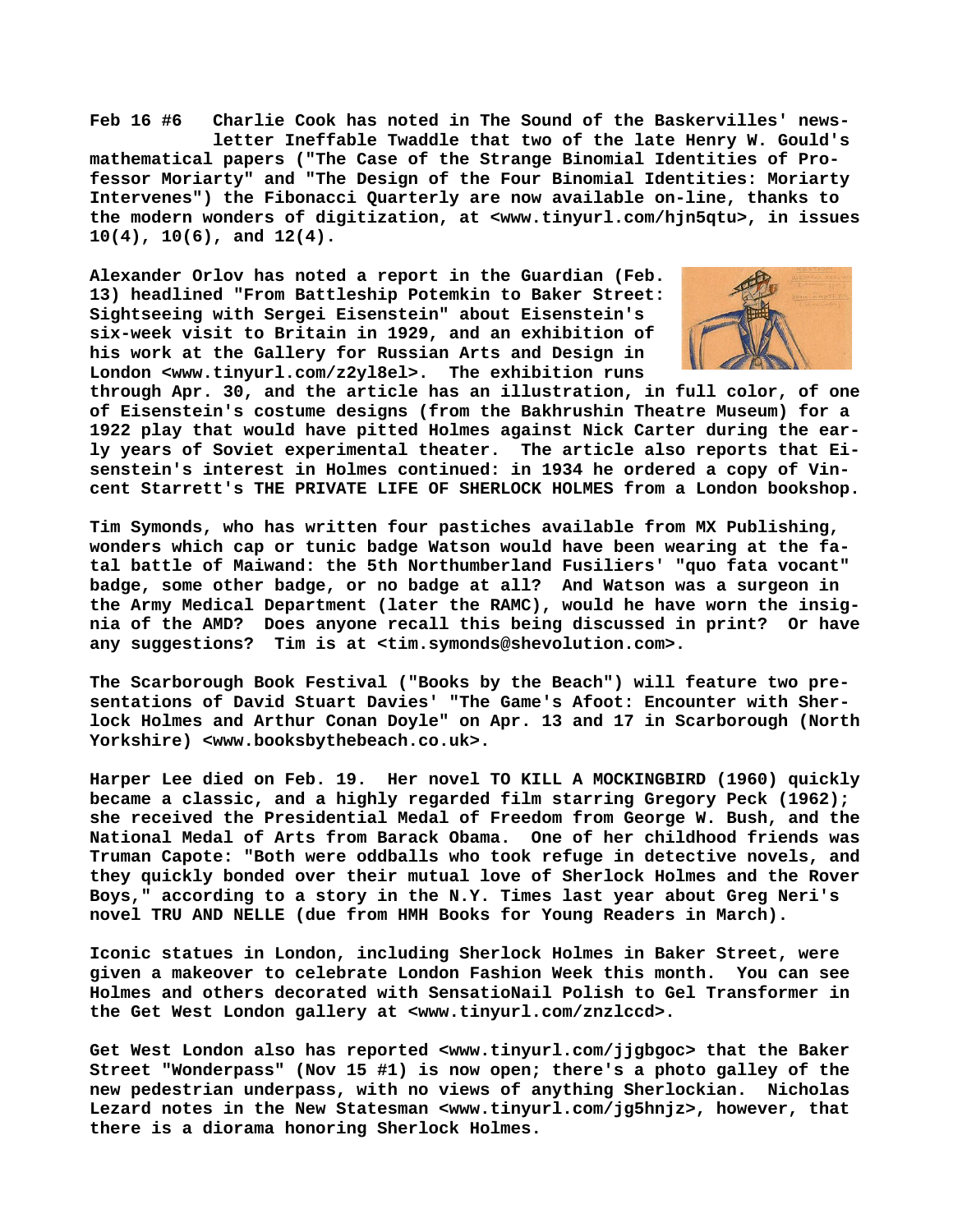**Feb 16 #7 "Missing Movie: A Case for Sherlock Holmes" was a one-hour pro gram broadcast by BBC Radio 2 in 1994, with Betty Marsden narrating the story behind the missing footage from "The Private Life of Sherlock Holmes" (1970) and with interviews with many of the people who worked on the film. The audio is available at YouTube [<www.tinyurl.com/hk5wdq4>](http://www.tinyurl.com/hk5wdq4) (spotted and kindly reported by Jennie Paton).**

**THE MX BOOK OF NEW SHERLOCK HOLMES STORIES, edited by David Marcum (London: MX Publishing, 2015), is an anthology of straight-forward pastiches, carefully selected from what Marcum calls the "Great Watsonian Oversoul." Marcum believes that "there never can be enough good Holmes stories, relating the activities of the true, correct, and traditional Holmes," and he offers more than sixty stories, almost all previously unpublished, by authors who are old hands at writing pastiches or newcomers to the genre. The stories (and occasional poems and scripts) are nicely done indeed, and the collection consists of three volumes (439/416/418 pp., \$44.95 each); recommended. MX's web-sites are at [<www.mxpublishing.com> a](http://www.mxpublishing.com)nd <[www.mxpublishing.co.uk>.](http://www.mxpublishing.co.uk)**

**The authors have donated their royalties to the preservation of Undershaw, Conan Doyle's former home, which is being converted by the DFN Foundation into a school <[www.steppingstone.org.uk>, a](http://www.steppingstone.org.uk)nd the success of the anthology and triggered work on three more volumes <[www.tinyurl.com/goj4jap>.](http://www.tinyurl.com/goj4jap)**

**Also from MX: Dan Andriacco's BOOKMARKED FOR MURDER (MX Publishing, 2015; 243 pp., \$16.95) is the latest in his series about Jeff Cody and Sebastian McCabe, now back in Erin, Ohio, and presented with various mysteries, one of them the murder of the owner of the only used-book store in town (he has been clubbed with a replica of the Maltese Falcon); it is a lively story, and the author presides over an entertaining (and often Sherlockian) blog [<www.bakerstreetbeat.blogspot.com> t](http://www.bakerstreetbeat.blogspot.com)hat's well worth a visit.**

**More from MX: Luke Benjamen Kuhns' THE SCARLET THREAD OF MURDER (2015; 255 pp., \$16.95) offers three pastiches, the longest involving Sherlock Holmes (and Watson), Martin Hewitt (and Brett), and (the real) Detective Inspector Edmund Reid; the others bring Holmes and Watson and Irene Adler to America, and (briefly) Holmes and Watson into the world of ballet in London.**

**Umberto Eco died on Feb. 19. An esteemed semioticist, cultural critic, and author, he became world-famous at the age of 48 when his first novel became a sensational best-seller: THE NAME OF THE ROSE (1980) featured William of Baskerville, a Franciscan monk who arrived at an abbey in Italy in 1327 and found he needed to solve a series of murders, succeeding by using methods that were thoroughly Sherlockian. The novel was made into a movie (1986) starring Sean Connery and Christian Slater; the film has scenes not found in the novel, which makes it easy to detect whether Sherlockians who claim to have read the novel actually are remembering the movie. Patricia Guy's recent interesting interview with Umberto Eco for Publishers Weekly can be read on-line at <[www.tinyurl.com/p87btj6>.](http://www.tinyurl.com/p87btj6)**

**In Eco's obituary in the Washington Post (Feb. 21), Matt Schudel noted that Eco named many of his characters after type fonts such as Baskerville, Garamond, Palatino, and Bodoni. And that he had a personal library of 50,000 books and near-total recall of their contents.**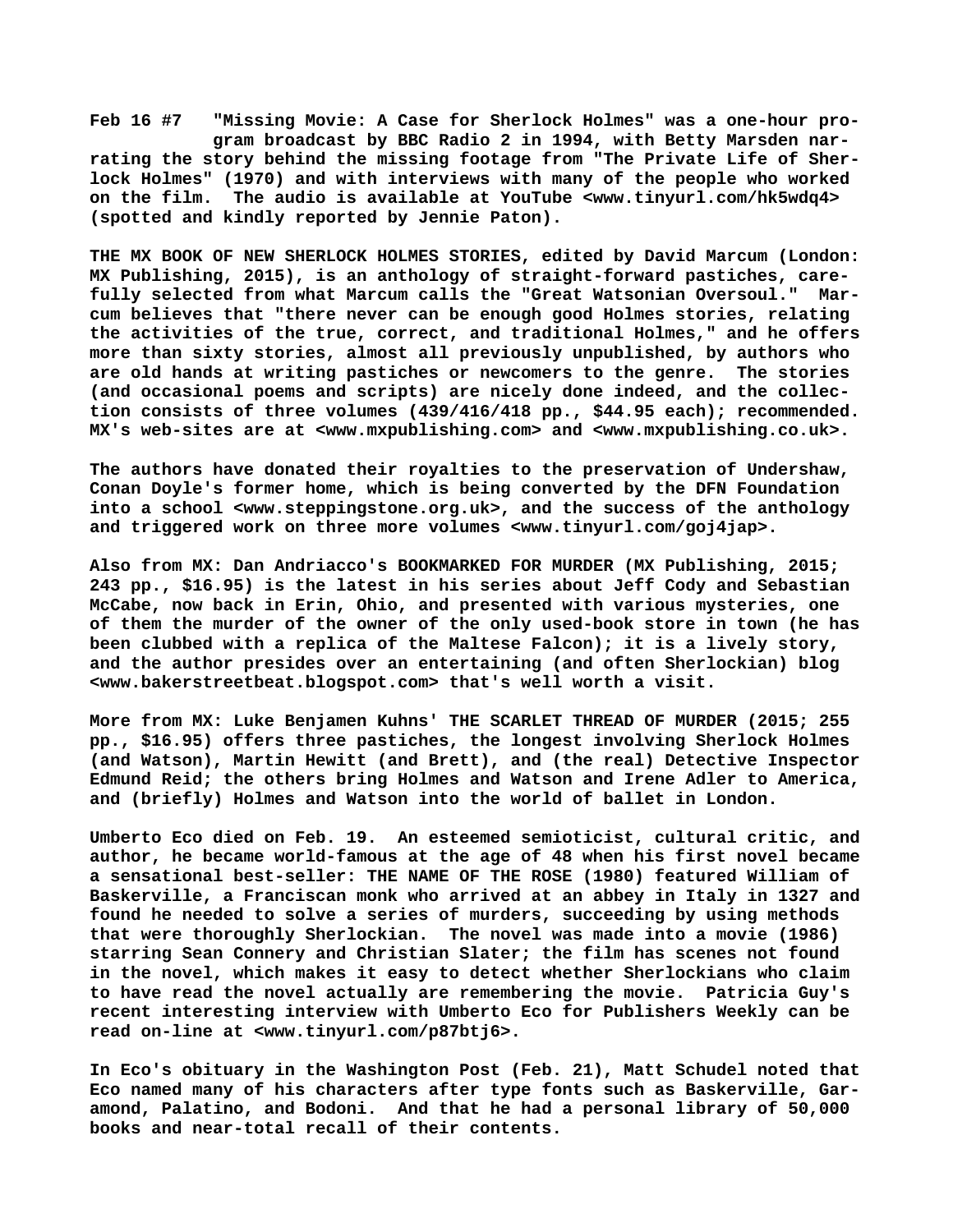**Feb 16 #8 The television series "Houdini and Doyle" (Jan 16 #8) will be gin on Fox in the U.S. and on Global in Canada on May 2. The series features Stephen Mangan (Conan Doyle) and Michael Weston (Houdini), with David Shore (creator of "House") as executive producer. The ten-part mini-documentary digital series "Houdini and Doyle: World of Wonders" will start on <[www.globaltv.com>](http://www.globaltv.com) and Global Go on Apr. 11; if you use a program such as Hola! you can spoof the Canadian web-site into thinking you're in Canada.**

**Norman Hudis died on Feb. 8. He had a long career writing screenplays for films and television, first in Britain and then in the United States. Best known for writing the first six "Carry On..." comedy films in the 1950s and 1960s, he fantasized about writing one more in the series, according to his obituary in the Daily Telegraph (Feb. 12). "Carry On Shylock Holmes" would have featured a Jewish Holmes and Watson and ended with a line of dialogue: "Elementary--you schmuck."**

**The International Sherlock Holmes Exhibition will open at the Telus World of Science in Edmonton, Mar. 25, and will run through Sept. 5; the web-site is at <[www.telusworldofscienceedmonton.ca>.](http://www.telusworldofscienceedmonton.ca) The exhibition then moves to the Pacific Science Center in Seattle, Wash., opening on Oct. 13, 2016, and on to the Powerhouse Museum in Sydney, Australia, opening on May 6, 2017.**

**Bill Peschel's anthology SHERLOCK HOLMES EDWARDIAN PARODIES AND PASTICHES II: 1905-1909 (Hershey: Peschel Press, 2015; 388 pp., \$15.99) is the latest in his 223B Casebook Series, offering the results of his continuing wideranging search through newspapers, magazines, and books, annotated by the editor, who also includes year-by-year commentary on Conan Doyle's life and career. Visit [<www.peschelpress.com> f](http://www.peschelpress.com)or more information on Bill's press and books.**

**Theatrics: Steven Canny and John Nicholson's comedy "The Hound of the Baskervilles" is running at the MADS Little Theatre in Macclesfield, Cheshire, through Mar. 5 [<www.madstheatre.org>.](http://www.madstheatre.org)**

**William Gillette's "Sherlock Holmes" (presented by Lincoln Northeast Drama) will be performed at the Northeast Drama Center in Lincoln, Neb., Mar. 1-4 [<www.lps.org/post/detail.cfm?id=10701>.](http://www.lps.org/post/detail.cfm?id=10701)**

**Thomas R. Gordon's new play "Arsène Lupin vs Sherlock Holmes" will be presented by the Onomatopeoia Theatre Company at the Gene Frankel Theatre in New York, Apr. 22-May 14 [<www.theonomatopoeiatheatrecompany.com>.](http://www.theonomatopoeiatheatrecompany.com)**

**I've long described this newsletter as six or more pages of whatever gossip I find appropriate, much of it quite trivial, but most of it Sherlockian or Doylean, and anyone who wants to do a word-search on a large (more than 13- MB) file of all of the text since March 1985 can now do just that, thanks to Steve Mason, who compiled the file, and will update it, and has kindly made it available for download from the Crew of the Barque Lone Star's website [<www.dfw-sherlock.org/scuttlebutt-from-the-spermaceti-press>.](http://www.dfw-sherlock.org/scuttlebutt-from-the-spermaceti-press)**

 **The Spermaceti Press: Peter E. Blau, 7103 Endicott Court, Bethesda, MD 20817-4401 (301-229-5669) <[blau7103@comcast.net>](mailto:blau7103@comcast.net)**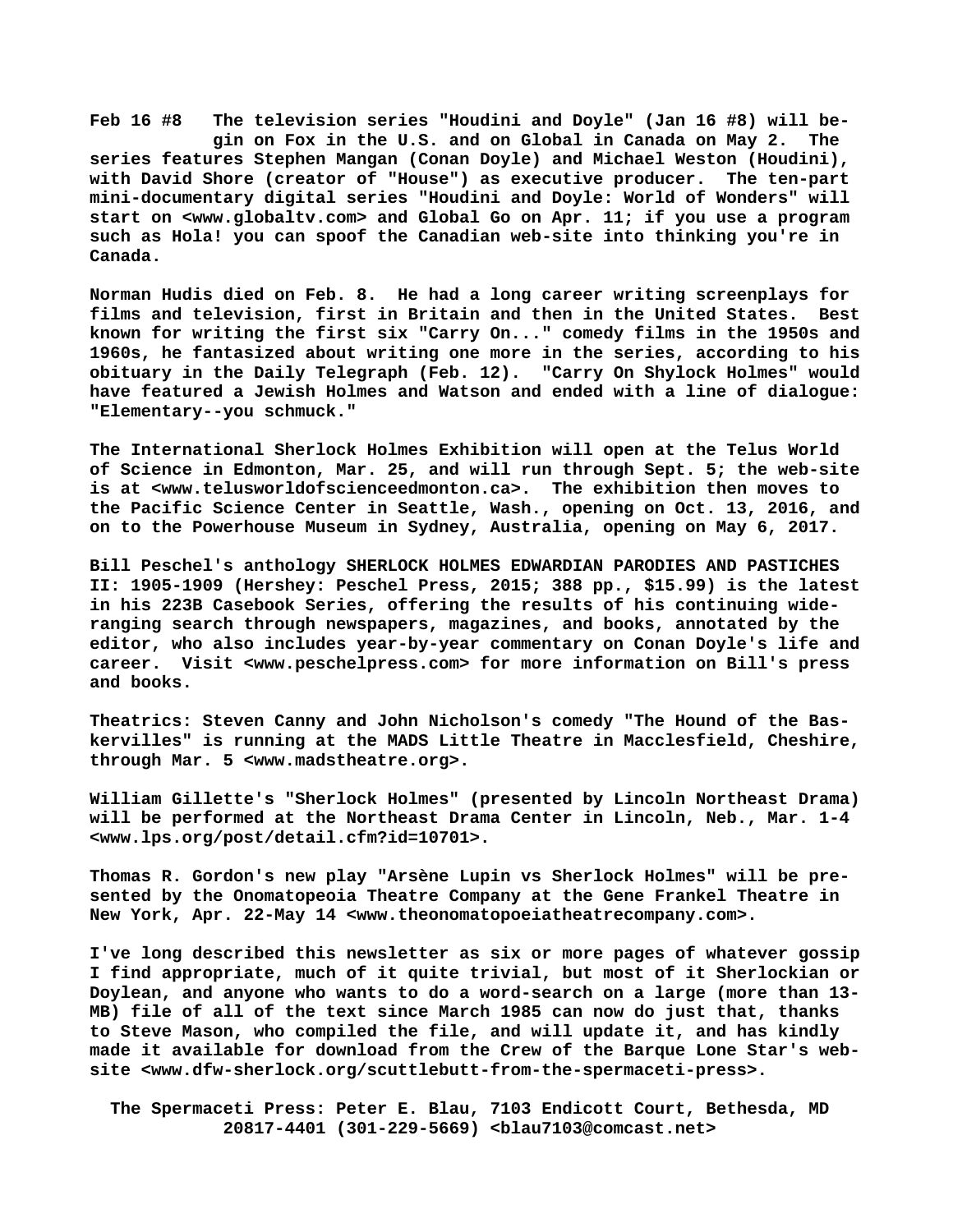**"The Mind and Art of Sherlock Holmes" is the title of the Baker Street Irregulars excursion this year to the Chautauqua Institution in southwestern New York state, Sept. 9-12, and the festivities will include meals, tours, entertainment, more than 20 speakers and panelists, and screening of three of Eille Norwood's silent films, shown in the U.S. for the first time. Details on the event (and a registration form) will be available on and after Apr. 3 at [<www.bakerstreetjournal.com>, a](http://www.bakerstreetjournal.com)nd as with all of the BSI's excursions, everyone is welcome to share the fun.**

**Major news from the manuscript market: the auction at Bonhams in New York on Apr. 11 will include a single page from the manuscript of "The Hound of the Baskervilles" (estimated at \$100,000-\$150,000), and the manuscripts of "The Greek Interpreter" (\$380,000-\$420,000), "The Problem of Thor's Bridge" [that is the title of the manuscript] (\$250,000-\$350,000), "Rodney Stone" (\$80,000-\$120,000), and "The Prisoner's Defence" (\$20,000-\$30,000). Also Christopher Morley's "Where the Blue Begins" (\$12,000-\$18,000). Detailed descriptions of the Conan Doyle items are available at Randall Stock's "The Best of Sherlock" web-site [<www.tinyurl.com/zeetnbx>.](http://www.tinyurl.com/zeetnbx)**

**More major news from the manuscript market: five Brigadier Gerard stories, not widely known to have survived, are advertised in the current catalog of the New York dealer James S. Jaffe for \$115,000. Randall Stock's detailed descriptions of these manuscripts are at <[www.tinyurl.com/h8qzpgv>.](http://www.tinyurl.com/h8qzpgv)**

**And there's some non-manuscript Sherlockian auction [news: Heritage A](news:Heritage)uctions [<www.tinyurl.com/z94vbkg>; s](http://www.tinyurl.com/z94vbkg)earch for [conan doyle] to find some nice material in an on-line auction closing on Apr. 6, including a run of all of the Sherlock Holmes stories in single issues of The Strand Magazine, first book editions of A STUDY IN SCARLET (both first and second printings), "The Lost World" in single issues of The Strand Magazine, and much more.**

**They're off and running at Pimlico Race Course in Maryland, where Greg Ruby has revived The Silver Blaze (Southern Division), set for May 14; you can read all about it at <[www.sherlockinmaryland.com/silver-blaze>.](http://www.sherlockinmaryland.com/silver-blaze)**

**Laurie R. King's THE MURDER OF MARY RUSSELL (New York: Bantam Books, 2016; 384 pp., \$28.00) offers an attention-grabbing ending to the first chapter, and a detailed and provocative look at the life of Mrs. Hudson; it's nicely done indeed, and a grand addition to the Mary Russell series. Laurie has an interesting web-site at [<www.laurierking.com>; c](http://www.laurierking.com)lick on "Events" to see where she'll be appearing, and on "Blogs" to read Laurie's Mutterings and Mary Russell's Blog.**

**Laurie's THE MARRIAGE OF MARY RUSSELL is a new short story, available (so far) only as an e-book; she has posted some essays about the story at her web-site <[www.tinyurl.com/jbhak4s>.](http://www.tinyurl.com/jbhak4s)**

**Frogwares calls "Sherlock Holmes: The Devil's Daughter" the most ambitious game they have worked on yet in their continuing series of games engineered for Playstation 4, Xbox One, and PC; it will be released on May 27, and you can see their "cinematic reveal trailer" at <[www.tinyurl.com/jrvo3lg>.](http://www.tinyurl.com/jrvo3lg)**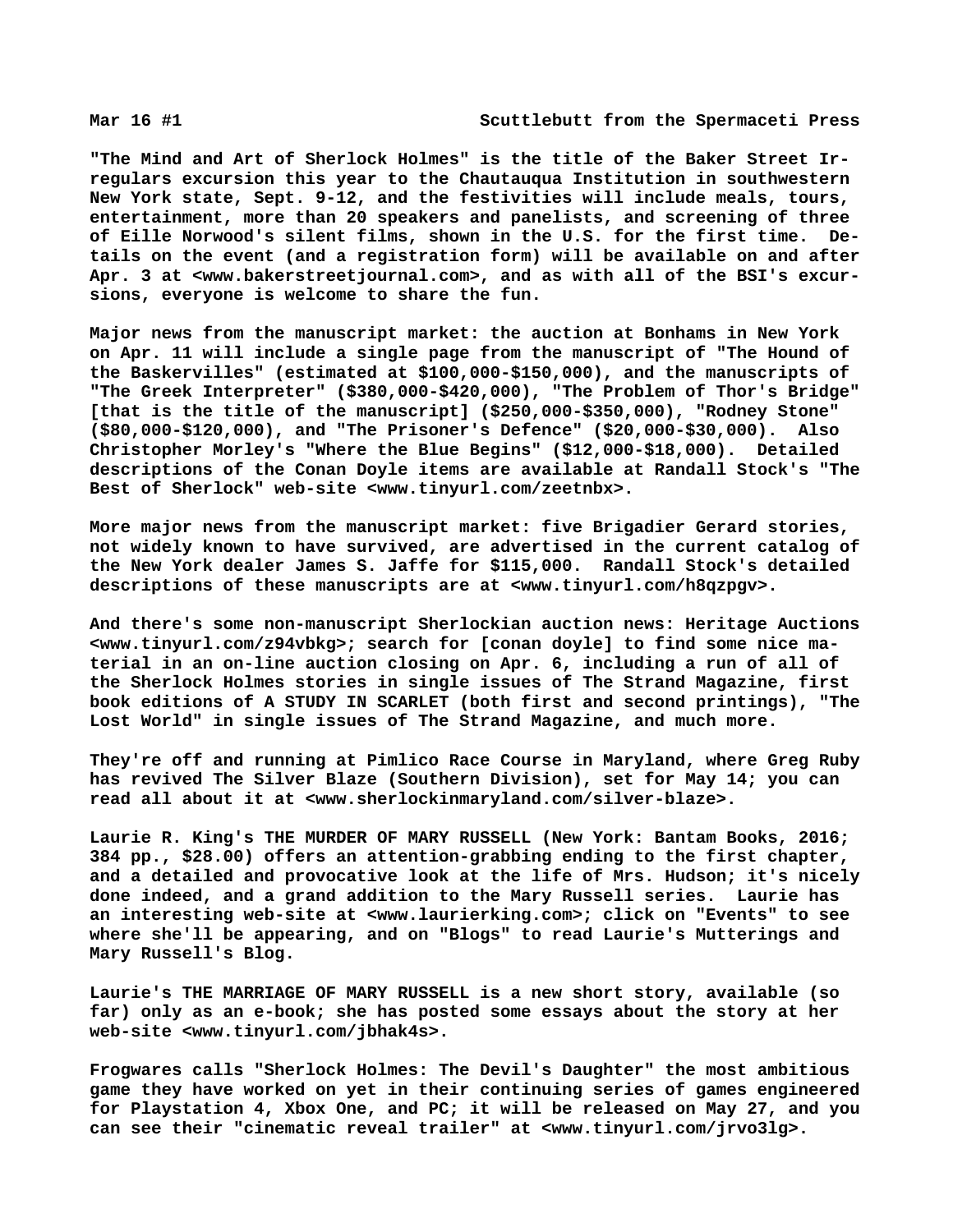**Mar 16 #2 Theresa Thomalen died on Mar. 2. "It ain't easy," Terry once wrote. "I am married to a lunatic, but he's a nice guy. He was always a nice guy, but he wasn't always a lunatic." The nice guy was Bob Thomalen, and Terry joined him in The Three Garridebs and in presiding over a long series of delightful Autumns in Baker Street. She was awarded The Baker Street Irregulars' Queen Victoria Medal in 1992, and then was toasted by the BSI as The Woman in 1994.**

**Good news of fans of "Elementary": CBS has renewed the series for a fifth season, extending Johnny Lee Miller and Lucy Liu's record for the most performances of any pair of actors at Holmes and Watson in every medium other than radio (where Basil Rathbone and Nigel Bruce reign supreme).**



**It's called "The Great Detective" (but the label on the base reads "Sherlock Holmes"): a new statue from Creations & Collections Ltd. <[www.creationsandcollections.com> i](http://www.creationsandcollections.com)s 10½" high in cold cast bronze with a blue wash over the coat (\$74.95), and is advertised as "sure to catch the attention of any detective and mystery enthusiast out there."**

**Magda Jozsa is an Australian author who has written in many genres. RETURN TO THE WILD FRONTIER (Charleston: CreateSpace, 2013; 332 pp., \$13.99) is a sequel to her SHERLOCK HOLMES ON THE WILD FRONTIER (Apr 05 #5), and brings Holmes and Watson back to the Wild West, where they encounter old acquaintences and survive more adventures with desperados and other villains. Her THE PRIVATE DIARIES OF DR. WATSON (2013; 414 pp., \$14.99) is a collection of stories that offer a more personal view of Watson, and of Holmes and his family, and SHERLOCK HOLMES AND THE FEMME FATALES (2014; 323 pp., \$12.73) is the second installment of stories in the same vein. INTRODUCING NEPTUNE KING (2002; 502 pp., \$14.99) is the first of a series of 24 collections of short stories, set in England in the 1960s, featuring a young Oxford professor-turned-detective who is an admirer of Sherlock Holmes. Her titles also are available as e-books, and her web-site is at <[www.read4life.com>.](http://www.read4life.com)**

**Bjarne Nielsen ("The Veiled Lodger") died on Mar. 19. Bjarne was a collector, bibliographer, translator, and publisher; he first contributed to the Sherlockian literature (in Danish) in 1964, presided over Antiqvariat Pinkerton (his bookshop and private press), founded a small society called The Two Thurstons and The Great Greenland Expedition Society, and was president of the Sherlock Holmes Klubben i Danmark from 1988 to 2006. He was awarded his Investiture in The Baker Street Irregulars in 1984.**

**Another "Sherlocked: The Official Sherlock Convention" is scheduled in London on Sept. 23-26 <[www.sherlocked.com>; i](http://www.sherlocked.com)t's organized in association with Hartswood Films (the production company for "Sherlock"), and they're looking at venues and dates for a "Sherlocked USA" event.**

**THE ADVENTURE OF THE OLD CAMPAIGNERS, by James Richard Wearne (Charleston: CreateSpace, 2011; 235 pp., \$11.85) has Watson (and Holmes) come to the aid of Watson's old colleague Col. Pickering, Prof. Henry Higgins, and Higgins' wife (the former Eliza Doolittle); Watson winds up visiting a bordello in London and a Japanese castle in West Africa in an attempt to rescue one of Eliza's friends who seems to have been kidnapped by white slavers.**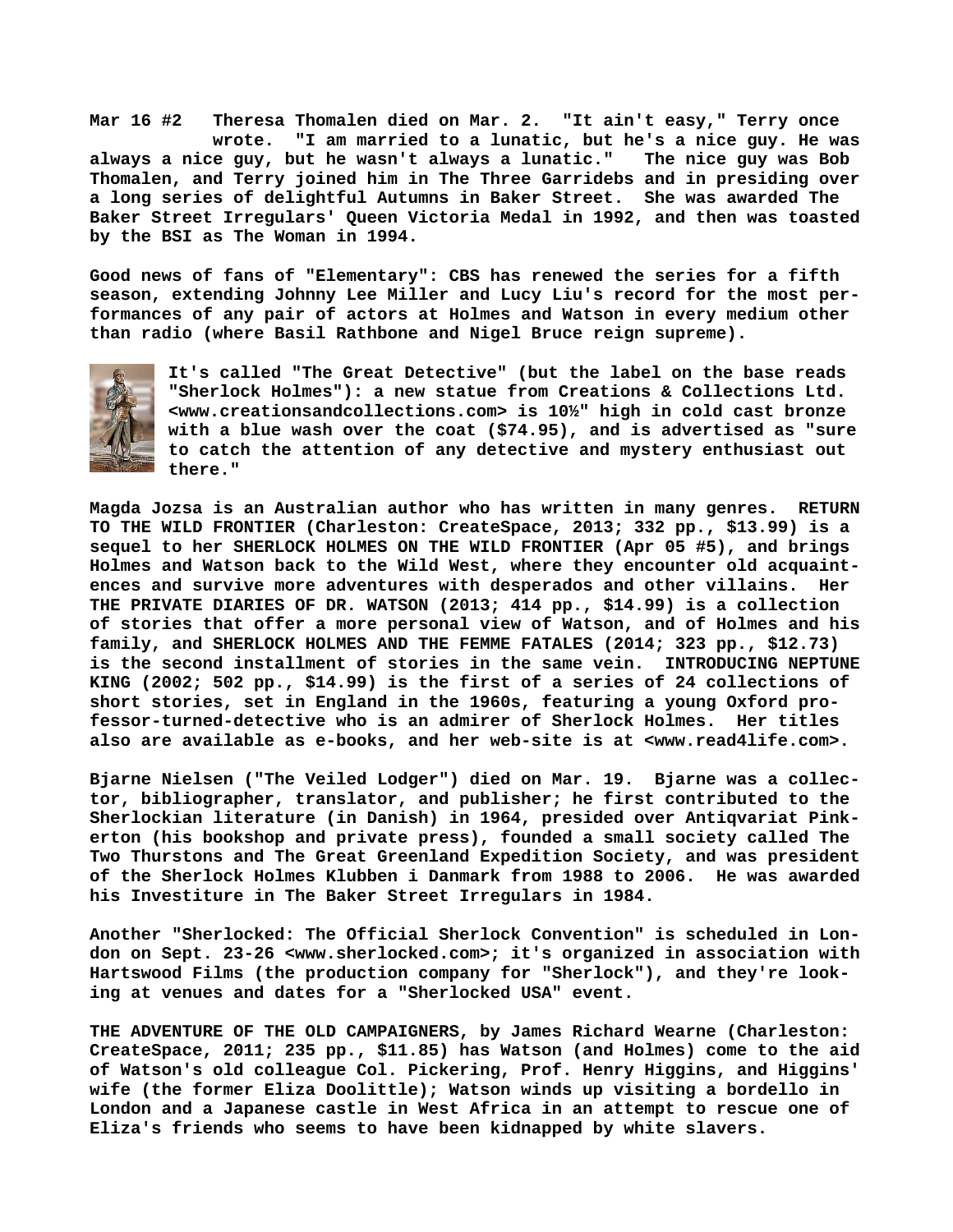**Mar 16 #3 Among the "Dating Profiles of the Literary Lovelorn" at the Bas Bleu "Bluestocking Salon" blog [<www.tinyurl.com/jzqsufd>, n](http://www.tinyurl.com/jzqsufd)oted by Janice Weiner: "Busy no-nonsense bachelor seeks intelligent verbal sparring partner. Applicants must be thoroughly honest, accepting of my keeping late hours, and willing to dress in disguise on occasion. Tidying and cooking skills a plus. Those in possession of these qualities--and who are not averse to being intimate with a smoker--may request an interview with myself and my colleague and advisor, Dr. Watson, at our rooms at 221B Baker Street, London. I strongly advise against telling even the slightest fib."**

**The television series "Houdini and Doyle" (Feb 16 #8) started on ITV and ITV Encore in Britain this month; according to a story in Radio Times (Mar. 2), Steve Mangan was ordered to grow a Magnumstyle moustache for the series, and shaved it off the day shooting ended. But he has signed a five-year option for the series, and may need to grow the moustache again. The series starts on Fox on May 2; here's a new trailer: <[www.tinyurl.com/zj52qv8>.](http://www.tinyurl.com/zj52qv8)**



**Mrs. Hudson's Cliffdwellers of New Jersey will celebrate their 40th anniversary at a luncheon meeting on July 10; for more information, contact Ron Fish [<ronf404@aol.com>.](mailto:ronf404@aol.com)**

**SHERLOCK HOLMES' FIENDISH PUZZLES, by Dr. John Watson [Tim Dedopulos] (London: Carlton Books, 2016; pp., £7.99) is a collection of "riddles, enigmas, and challenges inspired by the world's greatest crime-solver." Also from Carlton: Martin Fido's SHERLOCK: THE FACTS AND FICTION BEHIND THE WORLD'S GREATEST DETECTIVE (2015; 224 pp., £16.99) is a revised and expanded second edition of his THE WORLD OF SHERLOCK HOLMES (Mar 99 #1), updated to include modern films and television, and with many colorful illustrations. And THE RETURN OF SHERLOCK HOLMES: THE CASE NOTES, by Dr. John Watson [Guy Adams] (2015; 63 pp., £19.99), is a reprint of the earlier edition (Nov 09 #6); an imaginative boxed scrapbook of evidence, some of it in evidence bags, for six of the Canonical tales.**

**Fandom Post reported on Feb. 20 that Titan Comics plans to publish an English version of the Japanese "Sherlock: A Study in Pink" manga in June, in print and digital formats.**

**"Sherlock" producer Sue Vertue, at the BBC Worldwide Showcase in Liverpool last month, said that "We start shooting in April, finish shooting at the end of July." Mark Gatiss, asked what Benedict Cumberbatch brought to the title role at the beginning of the 2010 series, replied "He brought his own trousers."**

**Alexander Orlov notes that Dmitri Varkin has created an interesting metal sculpture he calls "The Lost World"; it's imaginative, and there are images in a slide show at <[www.tinyurl.com/gvhrvyq>.](http://www.tinyurl.com/gvhrvyq)**

**"An eight-day train voyage through the Swiss Alps with Ranulph Fiennes" is being promoted by the Daily Telegraph [<www.tinyurl.com/hq4axj9>, d](http://www.tinyurl.com/hq4axj9)eparting from London on Sept. 8, for only £2,795 per person. The tour includes two nights at the "Englischer Hof" in Meiringen, where author Anthony Horowitz will give a private lecture on Sherlock Holmes.**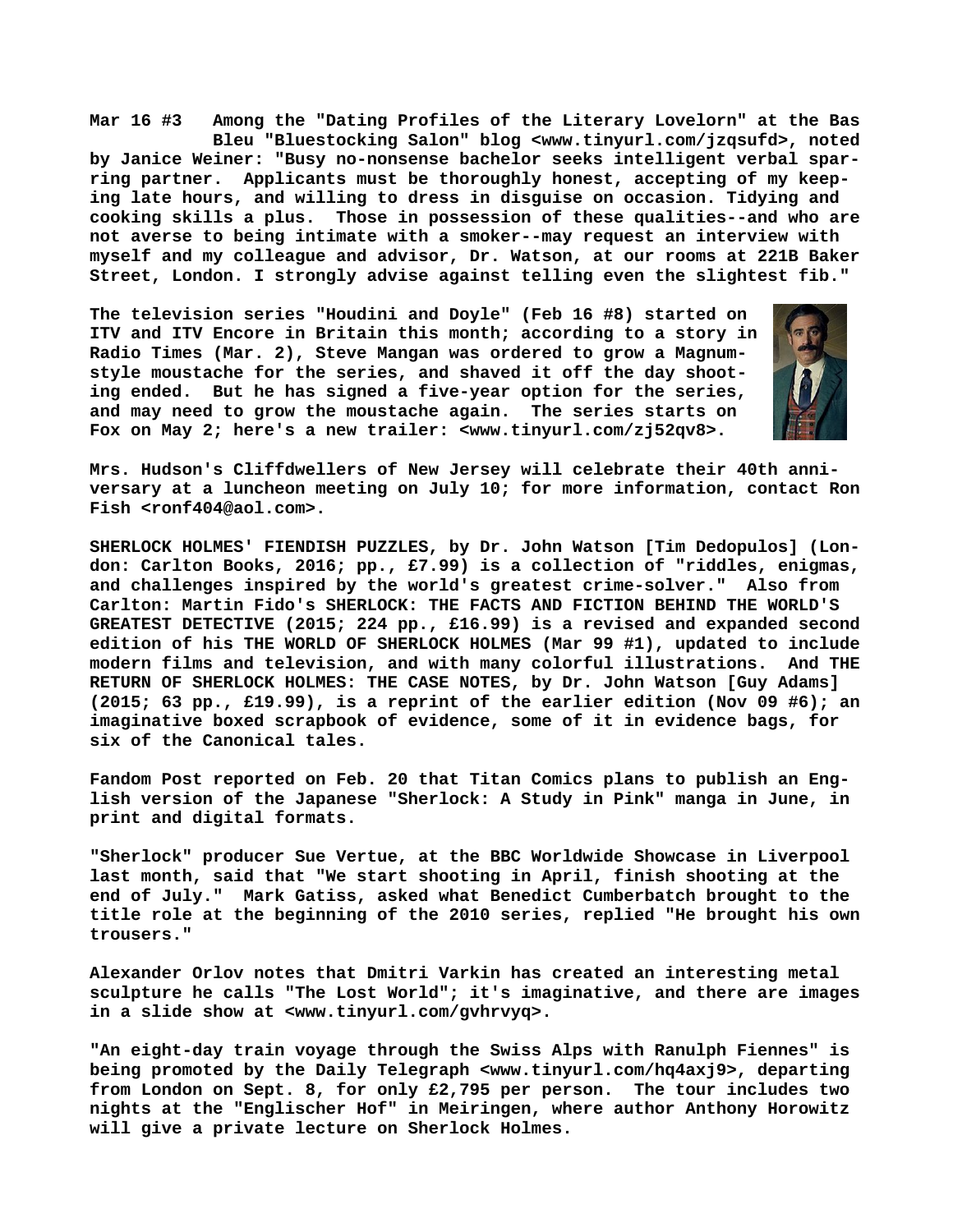**Mar 16 #4 Further to the item about Eugene T. (Sherlock) Holmes, candi date for mayor in Kings Mountain, N.C. (Feb 16 #5), he has now spent more than a hundred days in jail, and has been ordered to undergo a mental evaluation or face more time in jail. "I've had mental evaluation," he said, "My wife is my caretaker." Holmes' political campaign made local headlines last year when he promised, if elected mayor, to arrest homosexuals, and then disrupted voting on election day; Holmes got three votes and finished last.**

**In other crime news, from Monticello, Ark., Patrick Sherlock Holmes was arrested for possession of drugs and drug paraphernalia during the "Operation Safe Watch" compliance check on registered sex offenders in Monticello.**

**The Beacon Society has presented its 2015 Beacon Award (recognizing educators who introduce young people to the Sherlock Holmes stories) to Michael J. Brady, who developed and used a Sherlock Holmes curriculum at the California Youth Authority and other schools in California and Tennessee; there is more about him, and his work, at <[www.beaconsociety.com>.](http://www.beaconsociety.com)**

**Ryan Britt's LUKE SKYWALKER CAN'T READ, AND OTHER GEEKY TRUTHS (New York: Plume/Penguin Random House, 2015; 208 pp., \$16.00) is a collection of provocative essays about science fiction and fantasy, including "Baker Streets on Infinite Earths: Sherlock Holmes as the Eternal Sci-Fi Superhero". It's a revised and expanded version of "Sherlock Holmes and the Science Fiction of Deduction" published in Clarkesworld (Nov. 2010) and available on-line at [<www.tinyurl.com/2ddtvtg>.](http://www.tinyurl.com/2ddtvtg) Britt begins his book with a nice quotation from Isaac Asimov: "Those people who think they know everything are a great annoyance to those of us who do."**

**Sorry about that: Henry W. Gould is not "late" (Feb 16 #6): he's alive and well and publishing; his latest book is COMBINATORIAL IDENTITIES FOR STIR-LING NUMBERS (2015), and he has an impressive entry at Wikipedia, as well as an interesting page at Facebook [<www.facebook.com/henry.gould.16>.](http://www.facebook.com/henry.gould.16)**

**Yuichi Hirayama's THE ANNOTATED JELLAND'S VOYAGE (Jan 01 #3) offered a reprint of Arthur Conan Doyle's only story set in Japan, with annotations and an interesting discussion of the historical and literary background of the story; the 20-page pamphlet is now available as a Kindle e-book from Amazon (\$3.00).**

**Alexander Orlov has noted "Charlotte and Frogson" (a new Russian animated series under development by LadyBug Animation Studio); there's a brief clip at [<www.filmpro.ru/material/45484>, a](http://www.filmpro.ru/material/45484)nd a trailer at Ladybug's web-site at rinatgaz.com/charlotte.html>. And "The Case of Sherlock Holmes" (1987) at YouTube [<www.tinyurl.com/j5wmpoe>; t](http://www.tinyurl.com/j5wmpoe)his is an interesting 70-minute documentary, narrated by Tim Pigott-Smith and broadcast by the BBC (it includes video from a visit with John Bennett Shaw.**

**A "Jubiläumsfest Sherlock Holmes" will be held in Meiringen on May 27-29 to celebrate the 125th anniversary of Sherlock Holmes' fateful encounter with Professor Moriarty, and the 25th anniversary of the opening of the Sherlock Holmes Museum in Meiringen. Visit [<www.tinyurl.com/ztsude9> t](http://www.tinyurl.com/ztsude9)o find more information on the program (which includes a video contest open to all).**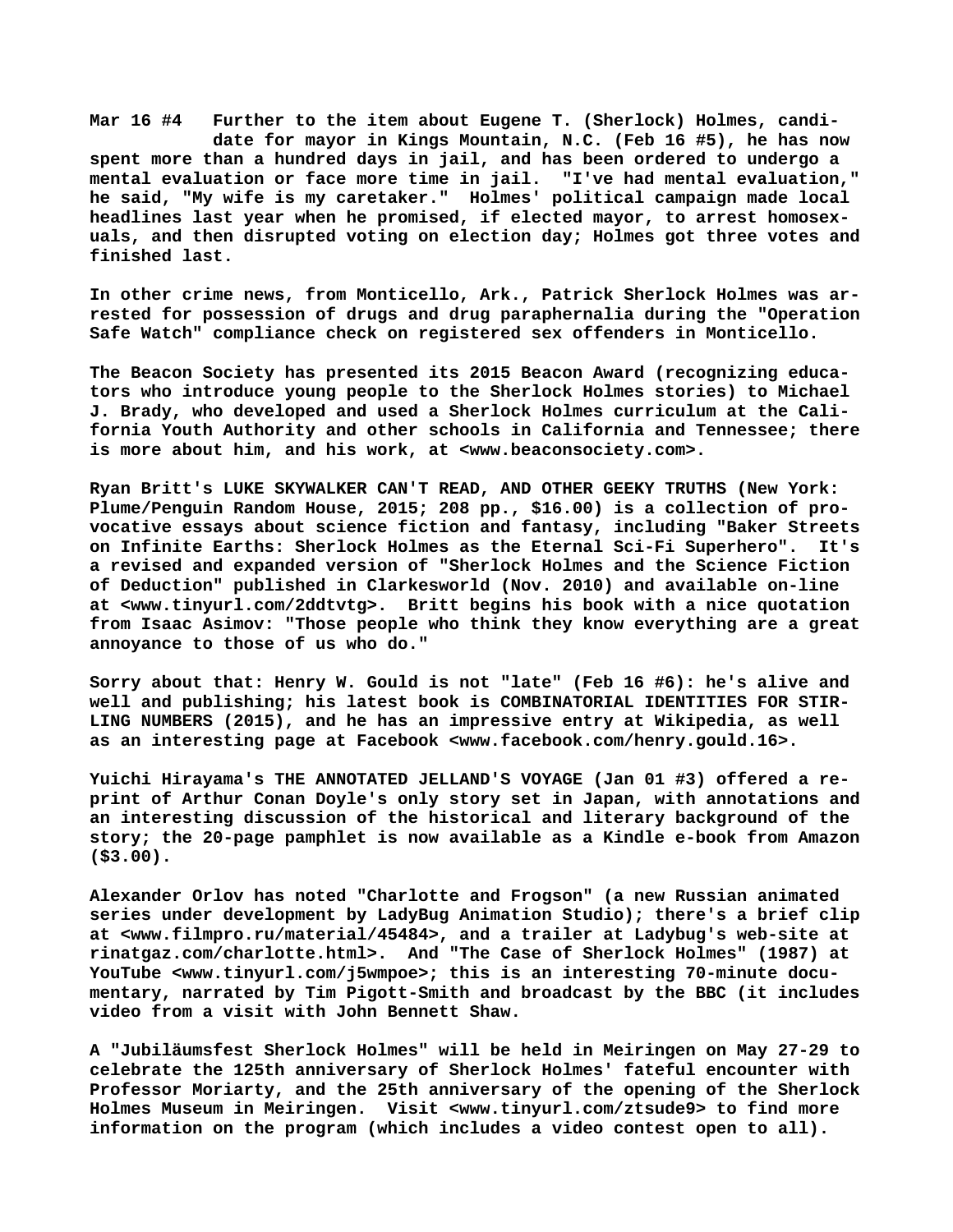**Mar 16 #5 "Shisha no teikoku" ["The Empire of Corpses'] is a new Japanese animation (Sep 15 #3), released in Japan in October and due for release in the U.S. in April; Marsha Pollak saw the film at the Cinequest Film Festival in San Jose, and thought the film was very well done. John Watson is recruited by the British government for a covert mission in Afghanistan, where he poses as a newly recruited medic for the British army and learns that humans are being brought back from the dead in the form of Frankenstein's monster."**

**Josh Lanyon is a prolific author of male/male romance fiction, including a "Holmes & Moriarity" series starring mystery author Christopher Holmes and former police officer J.X. Moriarity, and with occasion allusions to Sherlock Holmes; the first two titles in the series are SOMEBODY KILLED HIS ED-ITOR (Macon: Samhain, 2010; 268 pp., \$15.00) and ALL SHE WROTE (2011; 270 pp., \$15.00). The author's website is at [<www.joshlanyon.com>.](http://www.joshlanyon.com)**

**Dan Stashower has noted Jennibick Custom Journals at [<www.jenniebick.com>;](http://www.jenniebick.com) they produce handsome blank notebooks, among them an attractive series of paperblanks that includes a Sherlock Holmes journal decorated with a passage from a Sherlock Holmes manuscript (\$14.95) [<www.tinyurl.com/zmyfj46>.](http://www.tinyurl.com/zmyfj46)**

**The International Sherlock Holmes Exhibition is at the Telus World of Science in Edmonton [<www.telusworldofscienceedmonton.ca> t](http://www.telusworldofscienceedmonton.ca)hrough Sept. 5, and at the Pacific Science Center in Seattle, Wash., Oct. 13-Jan. 8. The exhibition then goes overseas, to the Powerhouse Museum in Sydney, Australia, May 6-Oct 8, 2017, and to the Huashan 1914 Creative Park in Taipei, Taiwan, Dec. 1-Mar. 4, 2018.**

**The exhibition "J.M.W. Turner & The Art of Watercolor" (open through Apr. 10) at the Higgins Art Gallery and Museum in Bedford) includes his iconic 1804 painting of the Reichenbach Falls, which is owned by the Museum. The painting has been seen twice in the BBC's "Sherlock" television series, at the end of the second season, and in the recent Christmas special, and was loaned for display at last year's Sherlock Holmes exhibition at the Museum of London; it's on-line in full color at <[www.tinyurl.com/hptv8q5>.](http://www.tinyurl.com/hptv8q5)**

**Greg Ruby has reported readings (audio only) of "The Poetry of Arthur Conan Doyle" at YouTube [<www.tinyurl.com/zvbohog>; t](http://www.tinyurl.com/zvbohog)hey're nicely done.**

**Earle Wilkinson's THE ADVENTURES OF SWEARLOT HOLMES (London: MX Publishing, 2015; 117 pp., \$9.95) comes with a "Parental Advisory: Explicit Content" on the cover and offers a collection of obscene and profane vignettes inspired by illustrations in The Strand Magazine; the author also write children's books, and has a web-site at <[www.deanwilkinson.net>.](http://www.deanwilkinson.net) Tracy Revels' SHAD-WWRAITH: A NOVEL OF SHERLOCK HOLMES (2011; 206 PP., \$14.95) is the third in her series, with Holmes and Watson again in the world of wizards and wizardry, in pursuit of a spell on one of the pages missing from the Devil's Bible, and in a battle with the spirit of "the most evil man who ever lived." Hannah Rogers' A GUIDE TO DEDUCTION (2015; 130 pp., \$9.95) is subtitled as "the ultimate handbook for any aspiring Sherlock Holmes or Doctor Watson" and offers 500 tips on how and what to observe, and what to deduce from the observations, along with some helpful hints from Holmes himself. MX's websites are at [<www.mxpublishing.com> a](http://www.mxpublishing.com)nd [<www.mxpublishing.co.uk>.](http://www.mxpublishing.co.uk)**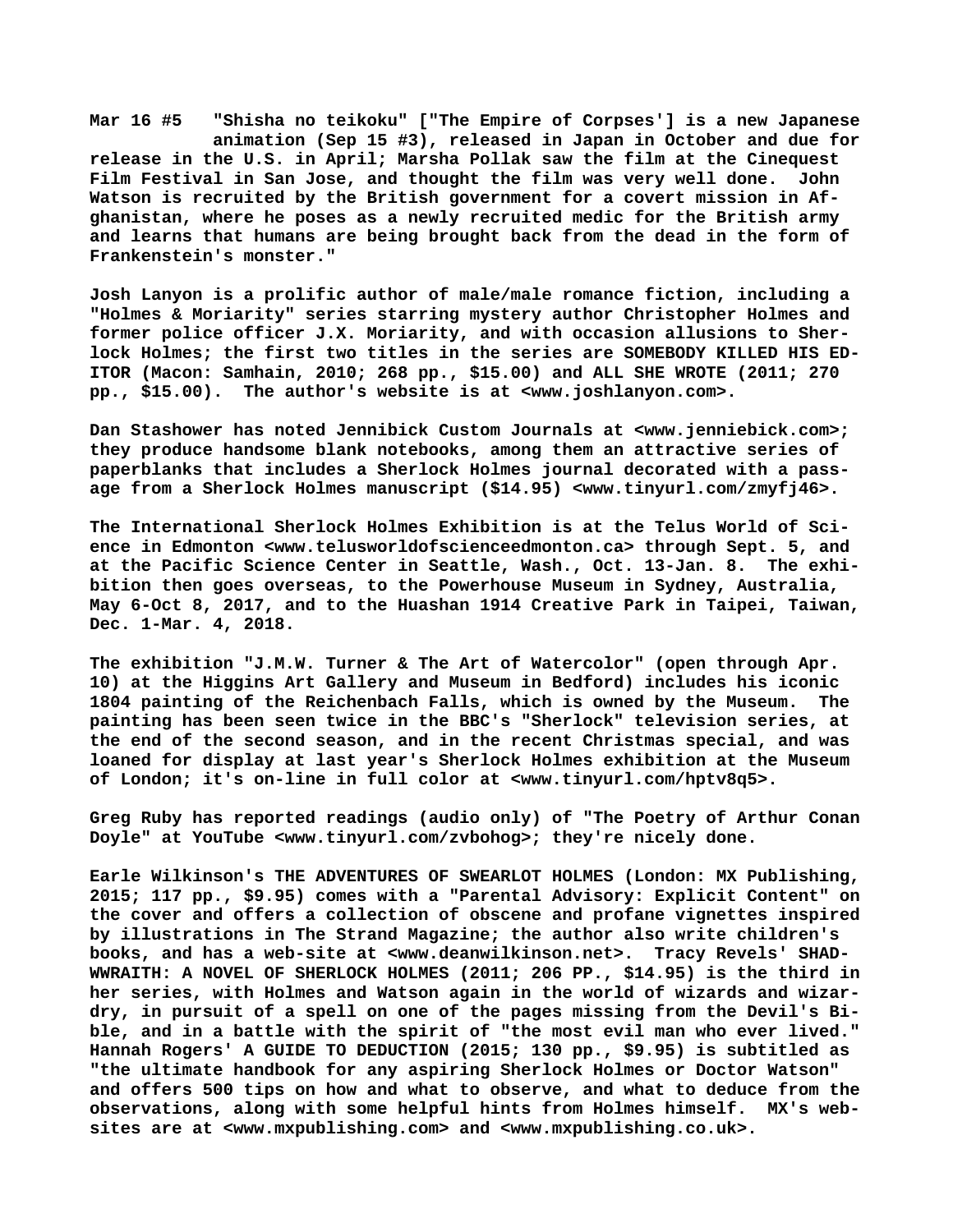**Mar 16 #6 Howard Ostrom's data-base of actors who have portrayed Sherlock Holmes now has more than 1,800 entries, most of them with photographs; you can access it at Ross K. Foad's "No Place Like Holmes" website [<www.nplh.co.uk>; u](http://www.nplh.co.uk)se the "More" button to go to The Diogenes Club Library (where you'll find the data-base and additional essays by Howard, as well as some Diogenes Documentaries based on Howard's research).**

**Theatrics: The Aquila Theatre's bus-and-truck production of "The Adventures of Sherlock Holmes" is still touring, and it will be in Brooklyn in April and in Queens in May; details on the New York at <[www.aquilatheatre.com>.](http://www.aquilatheatre.com)  It's a new dramatization of three Canonical stories by Desiree Sanchez, and it is done with grace and style and humor. Recommended.**

**Ken Ludwig's comedy "Baskerville: A Sherlock Holmes Mystery" is running at the Gaslight Dinner Theatre in Dickson, Tenn., through Apr. 9; web-site at [<www.gaslightdinnertheatre.org>.](http://www.gaslightdinnertheatre.org) And it will be performed at the Syracuse Stage in Syracuse, N.Y., May 11 through 29 [<www.syracusestage.org> a](http://www.syracusestage.org)nd at the Weathervane Playhouse in Newark, Ohio, July 14-23; that web-site is at [<www.weathervaneplayhouse.org>.](http://www.weathervaneplayhouse.org)**

**Jerry R. Montoya's "The Adventures of Sherlock Holmes" will be produced at the Sutter Street Theatre in Folsom, Calif., Apr. 9-May 8; their web-site's at [<www.sutterstreettheatre.com>.](http://www.sutterstreettheatre.com)**

**Steven Dietz's "Sherlock Holmes: The Last Adventure" has been scheduled at the Pierce College Theatre in Woodland Hills, Calif., from Apr. 22 to May 1 [<www.info.piercecollege.edu/theater>, a](http://www.info.piercecollege.edu/theater)nd at the Dutch Country Players Theatre in Telford, Pa., Nov. 4-19 [<www.dcptheatre.com>.](http://www.dcptheatre.com)**

**Ken Ludwig's "The Game's Afoot, or Holmes for the Holidays" is scheduled at Trinity Fulton Church in Clinton, Ohio, Apr. 29-May 9; their web-site's at [<www.tinyurl.com/quyazq8>.](http://www.tinyurl.com/quyazq8)**

**Katie Forgette's "Sherlock Holmes and the Case of the Jersey Lily" will be performed at the Vertigo Theatre in Calgary, Alta., from May 2 until May 31 [<www.vertigotheatre.com>.](http://www.vertigotheatre.com)**

**The Baker Street Players will offer the world premiere of "Sherlock Holmes and the Case of the American Twins" (a new play by Chelsea Quinn Yarbro) at Baker Street West in Jackson, Calif., from May 20 to June 11; Baker Street West has a Facebook page, but no web-site.**

**Jessica Wright Buha's "Sherlock Holmes and the Mystery of Portage Park" is scheduled by the Filament Theatre Ensemble in Chicago from May 21 to July 23 [<www.filamenttheatre.org>; "](http://www.filamenttheatre.org)Sherlock Holmes on bike or on foot, searching for clues in and around Portage Park."**

**Madeleine George's "The (Curious Case of the) Watson Intelligence" will be performed at the Creede Repertory Theatre in Creede, Colo., May 27-July 10 [<www.creederep.org>.](http://www.creederep.org)**

 **The Spermaceti Press: Peter E. Blau, 7103 Endicott Court, Bethesda, MD 20817-4401 (301-229-5669) <[blau7103@comcast.net>](mailto:blau7103@comcast.net)**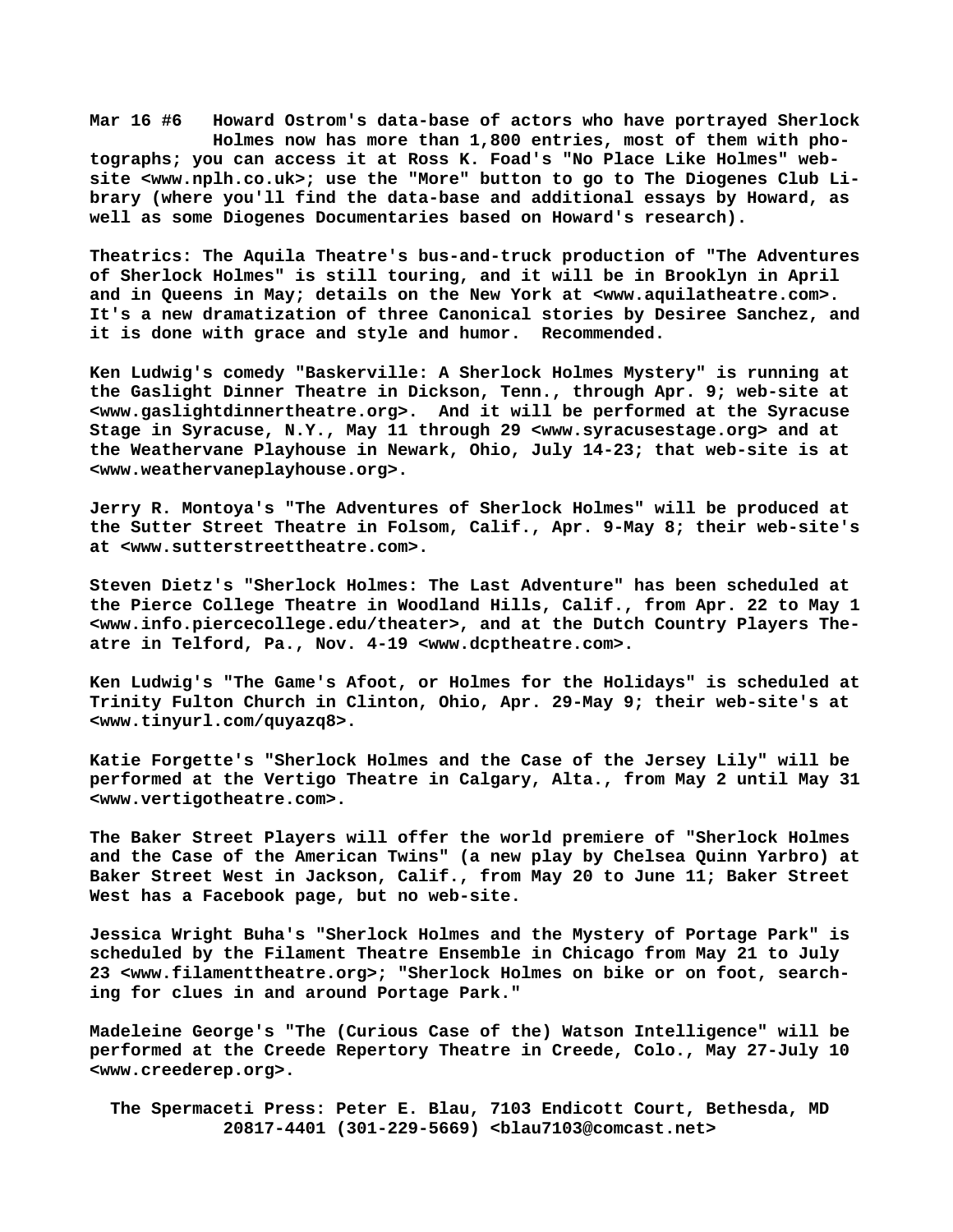**Douglas Wilmer ("The Lyceum Theatre") died on Mar. 31. He made his stage debut in London in 1945, had a long career as an actor, with many Sherlockian credits: he was a splendid Sherlock Holmes in the 1964-1965 BBC television series, played Holmes again in the film "The Adventure of Sherlock Holmes' Smarter Brother" (1975), and read twenty of the stories released by Penguin on audiocassettes in 1998 (many Sherlockians got to meet him when he toured the U.S. promoting the audiocassette sets. He received his Investiture from The Baker Street Irregulars in 2000, and had a cameo as an outraged member of the Diogenes Club, happily wearing his BSI bow tie in an episode ("The Reichenbach Fall") in the BBC "Sherlock" television series. Scott Monty has a nice tribute to Wilmer at <[www.tinyurl.com/jy78l23>.](http://www.tinyurl.com/jy78l23)**

**"The Sacred Flame Coal Fire" (1943) is an amusing British film found by Alexander Orlov at the British Pathé web-site <[www.tinyurl.com/hoyqa4r>, w](http://www.tinyurl.com/hoyqa4r)ith Holmes and Watson encouraging the Brits to save fuel.**

**There was one successful bidder at the auction of Conan Doyle manuscripts at Bonhams in New York on Apr. 11 (Mar 16 #1): the manuscript of "The Problem of Thor's Bridge" sold for \$220,000 (or \$269,000 including the buyer's premium). Bidding on the other manuscripts did not reach the reserves, so the manuscripts went unsold. The manuscript of Christopher Morley's "Where the Blue Begins" sold for \$12,000 (or \$15,000 including the buyer's premium). Detailed descriptions of the Conan Doyle items are available at Randall Stock's "The Best of Sherlock" web-site [<www.tinyurl.com/zeetnbx>.](http://www.tinyurl.com/zeetnbx)**

**The Epilogues of Sherlock Holmes and the Turf Builders of Baker Street have organized their next "no frills" version of The Silver Blaze on Sept. 18 at Monmouth Park in Long Branch, N.J. More information is available from Peter McIntyre (732-765-1240) [<psipete@optonline.net>.](mailto:psipete@optonline.net)**

**And the 57th annual running of The Silver Blaze at Hawthorne Race Course in Chicago will be held on Oct. 22. Susan Diamond [<szdiamond@comcast.net> i](mailto:szdiamond@comcast.net)s in charge of their mailing list.**

**Ernie Chan's original artwork for the cover of the DC comic book THE JOKER #6 (March/April 1976), from the collection of Jerry Margolin, will be offered by Heritage Auctions at a sale in New York on May 13; the issue featured Denny O'Neil's story "Sherlock Stalks the Joker" (and the cover shows "the Master Sleuth" and "the Clown Prince of Crime"). You can see the artwork at [<www.tinyurl.com/hx6r9ld>.](http://www.tinyurl.com/hx6r9ld)**

**Further to an earlier item (Jan 07 #3) about copies of Conan Doyle's books that were brought to the Antarctic (THE GREEN FLAG AND OTHER STORIES OF WAR AND SPORT, brought by Capt. Robert Falcon Scott, and THE HOUND OF THE BAS-KERVILLES, brought by Xavier Mertz), the Royal Geographic Society has carefully examined a photograph of Sir Ernest Shackleton's cabin on the Endurance, taken in March 1915, and identified his books: one of them was E. W. Hornung's RAFFLES, dedicated by Hornung to his brother-in-law Conan Doyle. The Endurance became trapped in the ice and eventually sank; all the members of the crew survived, but not the books. You can see the photograph, and a list of all the books, at [<www.bbc.com/news/magazine-35633374>.](http://www.bbc.com/news/magazine-35633374)**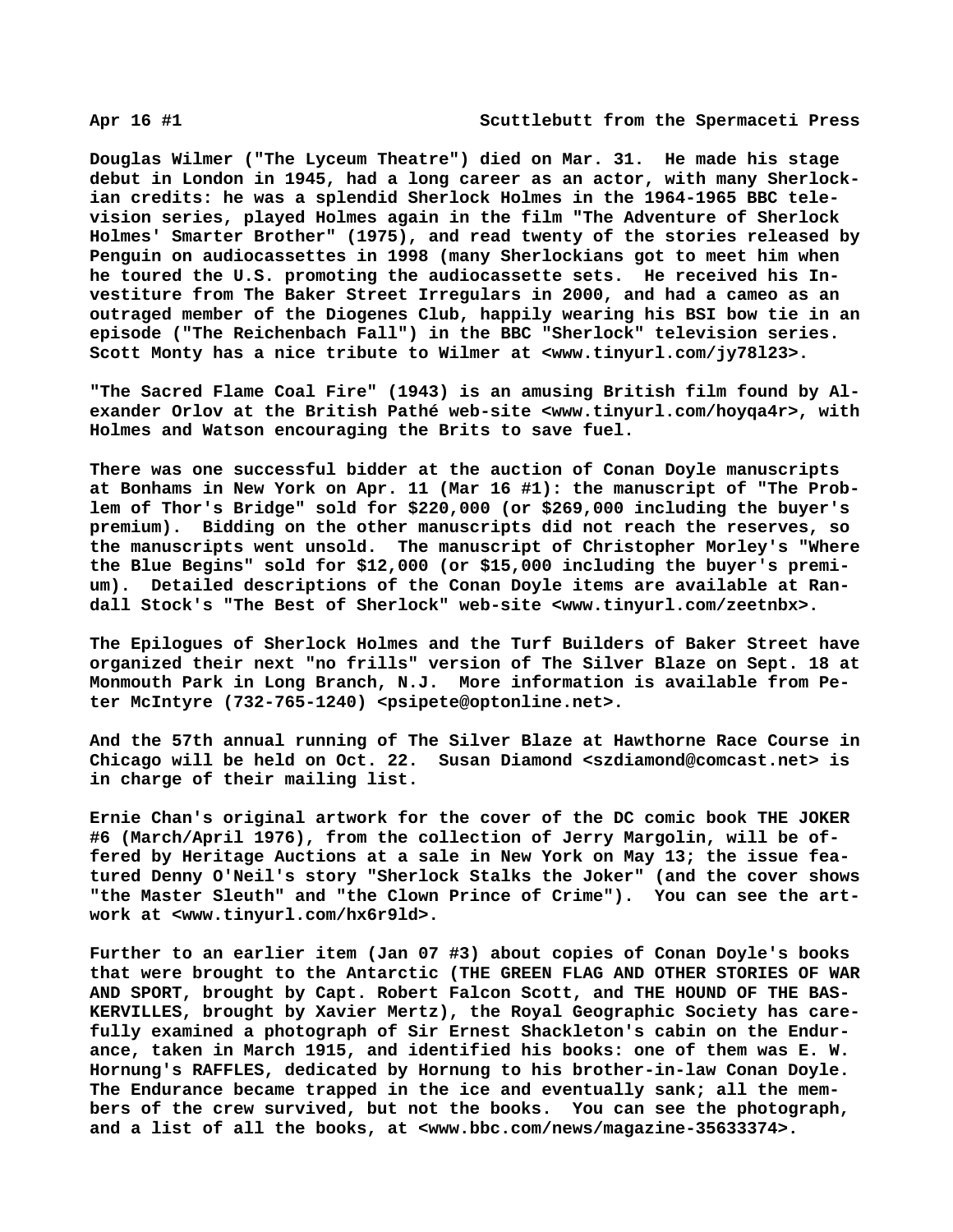**Apr 16 #2 Anthony Read died on Nov. 21, 2015. He worked as an actor and then as an advertising copywriter, and joined the BBC in 1963; beginning a long career as a scriptwriter and producer, with more than 200 television credits. He worked on Douglas Wilmer's "Sherlock Holmes" series (1965) and "The Baker Street Boys" (1983); he also wrote the script for one of the shows in Erich Schellow's "Sherlock Holmes" television series (1967) and a long series of young-adult THE BAKER STREET BOYS novels.**

**Sean Wright has noted an early (sort of) Sherlockian calabash in Stan Laurel's "The Sleuth" (1925): Laurel (detective Webster Dingle) is seen with a deerstalker and (twice) with a parody calabash in the film, which is conveniently available at YouTube <[www.tinyurl.com/he69cwr>.](http://www.tinyurl.com/he69cwr)**

**The world of comic books sure has changed. Robyn Hood has her own series, published by Zenescope [<www.zenescope.com>, w](http://www.zenescope.com)ith alternate covers for each issue (quite common now); what's new is "exclusive" additional alternate covers "printed on a brilliant piece of metal" in an edition limited at 25 copies; issue 19 (Jan. 2016) costs \$250.00 for cover E (the same artwork, by Elias Chatzoudis, appears on cover D, only \$15.00). Note: only the cover artwork for the issue is Sherlockian.**



**Joseph Bell's copy of THE CAPTAIN OF THE POLESTAR AND OTHER TALES (a third edition published in 1892), inscribed by Conan Doyle to Bell, went to auction at Laurences Auctioneers on Feb. 5, estimated at £2,000-£3,000, and it sold for £1,800.**

**"Sherlock Holmes: Celebrating 125 Years of Perfection in Detection" is the title of an evening event honoring the anniversary of the publication of "A Scandal in Bohemia" in The Strand Magazine, at the Mid-Manhattan Branch of the N.Y. Public Library (Fifth Avenue at 40th Street) on June 14, 6:30 to 8:00 pm. The event will feature a panel that includes Lyndsay Faye, Otto Penzler, and SJ Rozan, and is open to all at no charge.**

**The Sherlock Holmes Society of London has announced details of its London Mini-Festival Weekend on May 19-22, and the publication (at the end of May) of its facsimile edition of the manuscript of "The Abbey Grange"; more information is available at the society's web-site <[www.tinyurl.com/jxwkq4o>.](http://www.tinyurl.com/jxwkq4o)** 

**The Cleveland Museum of Natural History has an exhibition on "The Power of Poison" through July 24 <[www.cmnh.org>, o](http://www.cmnh.org)rganized by the American Museum of Natural History in New York, with a mini-display exploring the use of poisons in books about Sherlock Holmes and Harry Potter; Dan Stashower reports it's an excellent exhibition, and there's an interesting web-site about it at [<www.tinyurl.com/h2nuvwm>.](http://www.tinyurl.com/h2nuvwm)**

**Does anyone recognize this pastiche? "In a Sherlock Holmes story, a friend of Dr. Watson is due to receive an inheritance on the New Year's Day of the year of his 21st birthday. The law deprives him of the money as he was born on Feb. 29. Holmes eventually helps him to fake his death long enough for his grandson, who is the appropriate age to receive the inheritance, to establish his claim and receive the money himself." From a story in the Lima (OH) News (Feb. 28) on interesting aspects of Leap Day.**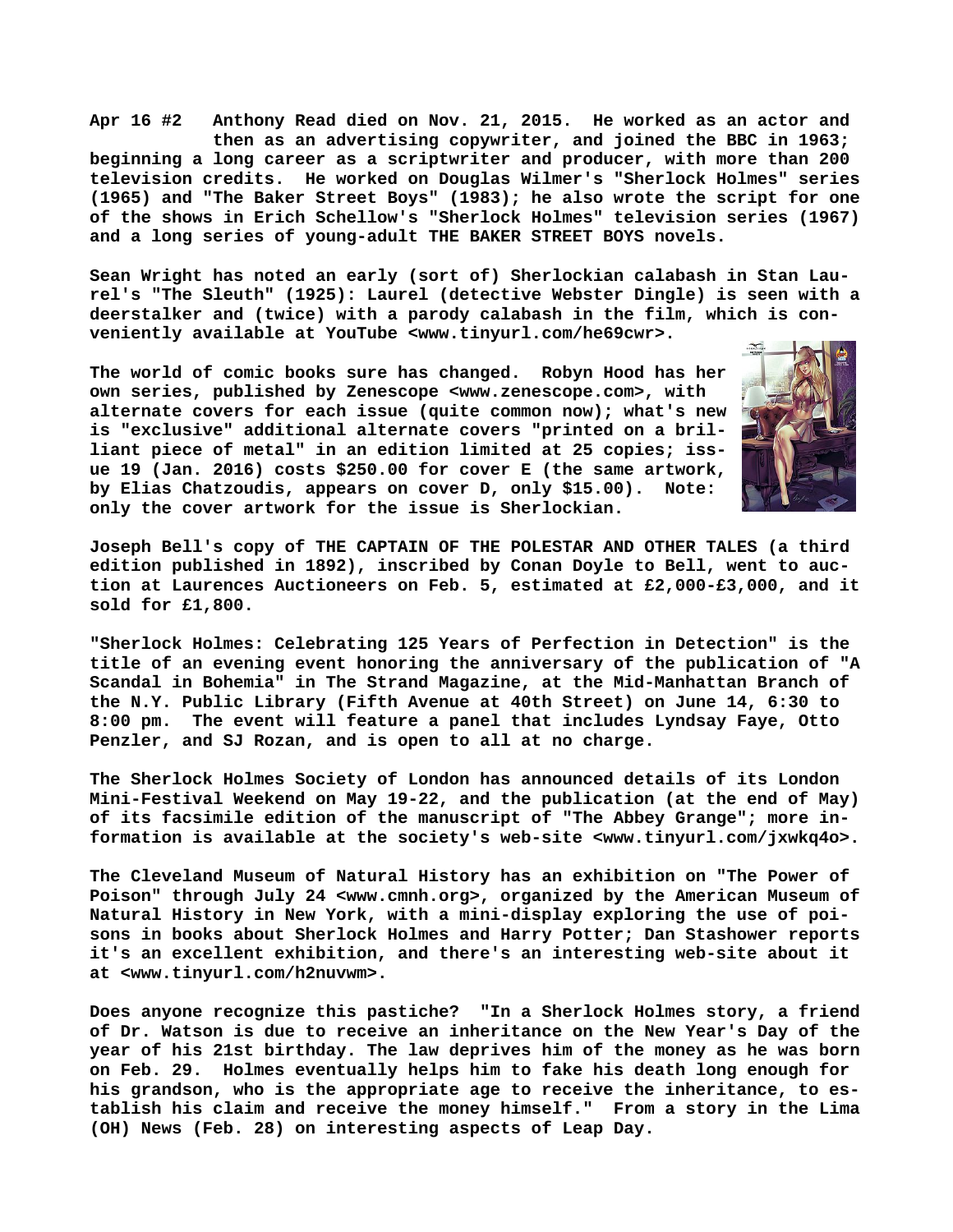**Apr 16 #3 Fans of "Elementary" will recall the episode in which a villain used a lap-top computer to commit murder by taking control of the victim's pacemaker. Jennie Paton has noted a report that the Food and Drug Administration has issued draft guidance that directs manufacturers to evaluate their devices to ensure that "security vulnerabilities won't affect clinical performance" [<www.tinyurl.com/jmd8ot2>.](http://www.tinyurl.com/jmd8ot2)**

**Christy Allen reports that The Sub-Librarians Scion of The Baker Street Irregulars has a new web-site [<www.scholarexchange.furman.edu/sublibrarians>;](http://www.scholarexchange.furman.edu/sublibrarians) the web-site offers interesting information on past meetings and on library collections dedicated to Sherlock Holmes or Arthur Conan Doyle (there are more of them than you might expect).**

**A "Downton Abbey" crossover with "Sherlock Holmes" (noted by Paul Herbert): Hugh Bonneville (who played Robert Crawley, Earl of Grantham), was known as Richard Bonneville earlier in his career, when he played Victor Savage in Granada's "The Dying Detective" (1994).**

**Booktrack's "enhanced" version of "The Speckled Band" (Feb 11 #4) offered sound effects and a soundtrack for reading the story on your a wide variety of digital platforms, and they've now done "The Adventures of Sherlock Holmes" (with all 12 stories) (\$1.99) [<www.tinyurl.com/zoobsme>.](http://www.tinyurl.com/zoobsme) You can sample "A Scandal in Bohemia" at the web-site.**

**Adrienne Corri died on Mar. 13. She made her film debut in 1949, and went on to many other performances on stage, screen, and television in Britain; including the unfortunate Angela Osborne in John Neville's "A Study in Terror" (1965).**

**Lyndsay Faye's JANE STEELE (New York: G. P. Putnam's Sons, 2016; 422 pp., \$27.00) is inspired by Charlotte Brontë's JANE EYRE, and far more interesting; it's difficult not to keep reading when a novel starts "Of all my many murders, committed for love and for more better reasons, my first was the most important." Lyndsay says her novel is a romantic satire, and so it is (and it's great fun).**

**Alexander Orlov reports that it's possible to see a display of some of the props used in the Russian Livanov/Solomin television series (1979-1986) at Lenfilm Studios in St. Petersburg <[www.tinyurl.com/h3jsffk>.](http://www.tinyurl.com/h3jsffk)**

**M. J. Carter's THE INFIDEL STAIN (New York: G. P. Putnam's Sons, 2016; 417 pp., \$27.00) is a sequel to her THE STRANGLER VINE (Apr 15 #4); it's set in London at the beginning of the 1840s, with Jeremiah Blake having returned from India and working as a private enquiry agent, skilled in observation and deduction, and assisted once again by his friend William Avery. There is a series of brutal murders, a complicated mystery, and a vivid picture of London in the time of Charles Dickens. Carter's interesting web-site is at [<www.mj-carter.com>.](http://www.mj-carter.com)**

**Kent H. Ross died on Mar. 23. He served as Gasogene of the Confederates of Wisteria Lodge in Atlanta, and then was a member of the Agra Treasurers of Dayton, and in 2005 was the founder and director of the Gathering of Southern Sherlockians in Chattanooga.**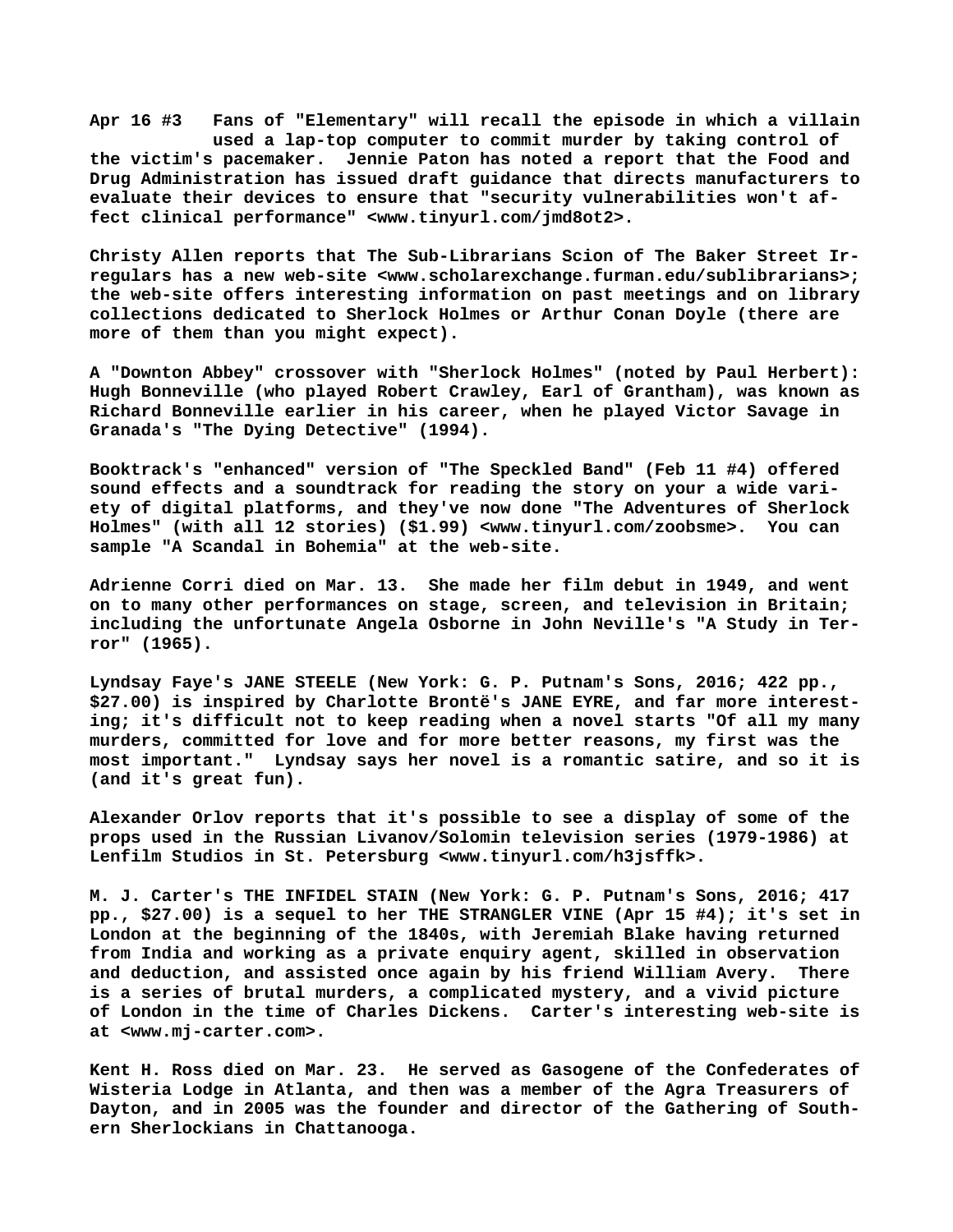**Apr 16 #4 Further to the item on metal plates apparently created in 1940 by way of celebrating Macmillan's publication of Vincent Starrett's 221B: STUDIES IN SHERLOCK HOLMES, displayed by Javier Doria during the birthday festivities in New York (Oct 14 #2), Greg Ruby has an updated and detailed history of the plates at the web-site of The Fourth Garrideb [<www.tinyurl.com/gn5dz4e>.](http://www.tinyurl.com/gn5dz4e)**

**The 2016 issue of Beaten's Christmas Annual has been published by The Sound of the Baskervilles of Seattle (it's their 33rd annual issue), offering 65 pages of scholarship, quizzes, pastiches, recipes, reports on the society and its members, and reprint of an amusing item in the Tacoma Daily Register occasioned by Sir Arthur's visit to the Pacific northwest in 1923. The cost of the annual is \$13.00 postpaid (\$20.00 outside the U.S.); checks (in U.S. dollars, please) payable to The Sound of the Baskervilles can be sent to Terri Haugen, 6710 51st Street Court West, University Place, WA 98467.**



**There are Sherlockian pins and buttons and medals, and a newlyreported patch that represents the BSI, or at least some organization with those initials. Bill Mason would greatly appreciate hearing from anyone who can provide any information about this patch: who issued it, where, when, and why; his e-mail address is <[www.billemason@aol.com>.](http://www.billemason@aol.com)**

**Sherlock Seattle has scheduled its first "Watson Washington" convention on Oct. 21-23; they will be celebrating all things Watson, and there's additional information at [<www.sherlock-seattle.org>](http://www.sherlock-seattle.org)**

**STX Entertainment has acquired the film rights to David Jaher's THE WITCH OF LIME STREET: SÉANCE, SEDUCTION, AND HOUDINI IN THE SPIRIT WORLD (Nov 15 #3); the book is a carefully-researched and detailed history of Mina Crandon, whose performance as the medium Margery involved both Houdini and Conan Doyle.**

**Kate Karlson is disposing of some of her Sherlockian collection, including some books signed or inscribed by their authors, and will be happy to send you her sales list <[kkarlson@stny.rr.com>.](mailto:kkarlson@stny.rr.com)**

**Further to the report (Feb 16 #1) on the reopening of The Sherlock Holmes in Northumberland Street: its web-site <[www.sherlockholmes-stjames.co.uk>](http://www.sherlockholmes-stjames.co.uk) has an interesting photo-gallery (note that the on-tap offerings at the bar include The Sherlock Holmes Ale and Watson's Wallop!**

**Chris Caswell, formerly the proprietor of Sherlocks Home Mystery Bookstore in Long Beach, Calif., and the Baker Street Emporium in Seal Beach, Calif., has a shop at Etsy <[www.tinyurl.com/kxvzxba>, c](http://www.tinyurl.com/kxvzxba)alled aSherlocksHome, where he offers a variety of Sherlockiana, including an empty bottle of the 1995 vintage of Sherlock's Claret; say the secret word [Scuttlebutt] to receive a 10% discount on any of merchandise.**

**The Plymouth Herald reported (Mar. 4) that a blue plaque will be installed at 6 Elliot Terrace on the Hoe, where Conan Doyle lived when he worked with George Turnavine Budd in 1882; Conan Doyle left Plymouth to set up his own practice in Southsea, where he wrote A STUDY IN SCARLET.**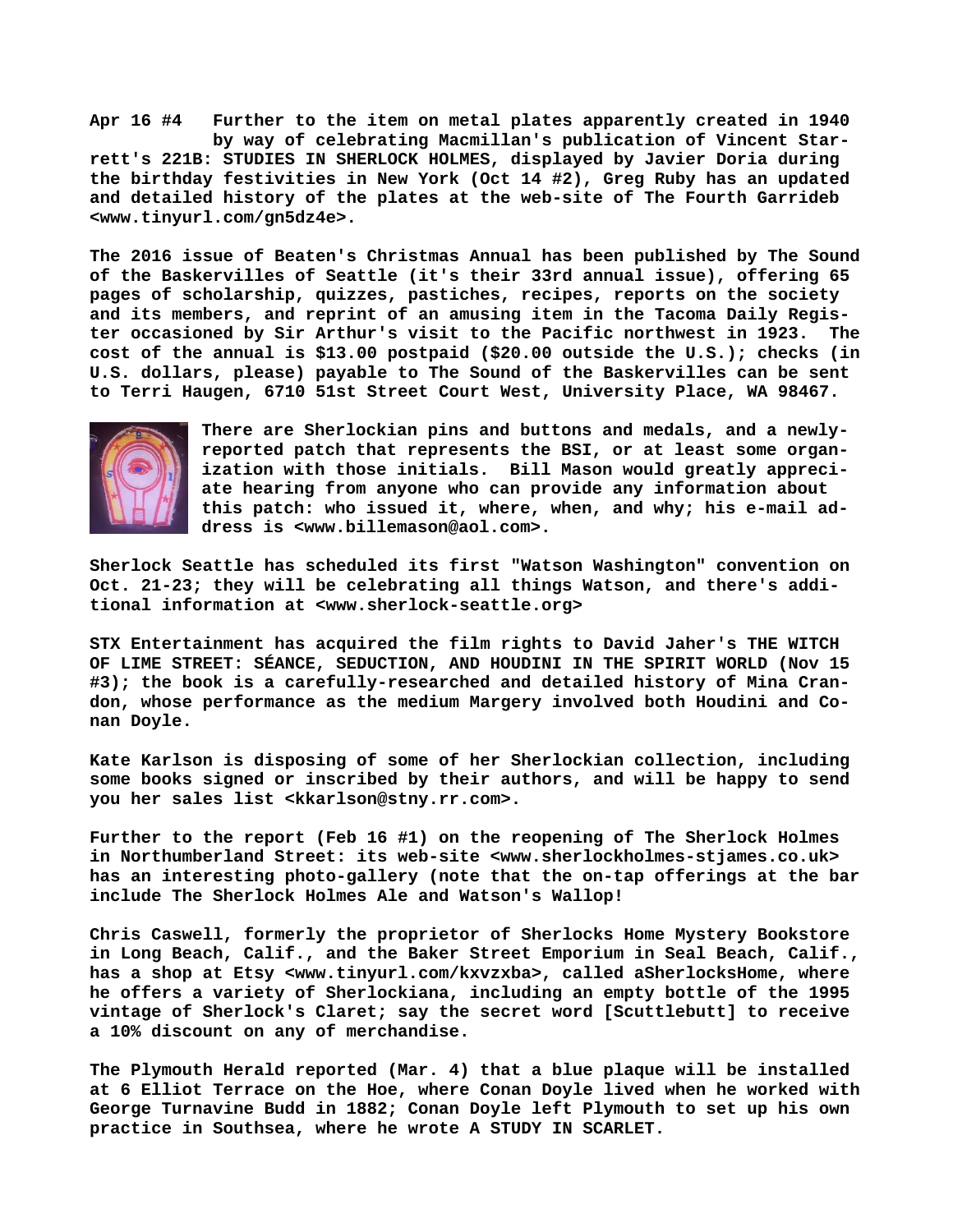**Apr 16 #5 "The Telephone Girl" was a series of two-reel shorts released in 1924 starring Alberta Vaughn (Gladys Murgatroyd); the fourth film in the series was "Sherlock's Home" with Edward Hearne (light heavyweight champion of the world "Hurricane" Sherlock), and Jennie Paton notes that you can see the film at YouTube [<www.tinyurl.com/j24l852>.](http://www.tinyurl.com/j24l852) The film's Sherlockian only for its title and the name of the boxer.**

**Greenpeace activists protesting dangerous air-quality levels in London strapped emergency face masks on the faces of iconic statues in the city on Apr. 18, as part of a campaign calling for a clean-air zone covering a large part of London; the most prominent of the statues was the one of Lord Nelson, on top of the 170-foot-high Nelson's Column in Trafalgar Square. Other**



**statues included Oliver Cromwell and Winston Churchill outside Parliament, Queen Victoria opposite Buckingham Palace, and (of course) Sherlock Holmes near the Baker Street underground station.**

**Dilys Winn died on Feb. 5. She opened Murder Ink, the world's first bookshop devoted solely to mystery fiction, in New York in 1972; she sold the bookshop to Carol Brener in 1975, and went on to edit MURDER INK: A MYSTERY LOVER'S COMPANION, which won an Edgar from the Mystery Writers of America in 1978. Dilys also edited MURDERESS INK: THE BETTER HALF OF THE MYSTERY (1979), and a revised and expanded edition of MURDER INK (1984). She appeared on the television show "To Tell the Truth" in 1972, and you can see her segment at YouTube [<www.tinyurl.com/jqj7spy>.](http://www.tinyurl.com/jqj7spy)**

**Gareth Thomas died on Apr. 13. A British actor, best known for his role as Roj Blake in the television series "Blake's 7" (1978-1981), he also played Joseph Harrison in Granada's "The Naval Treaty" (1984).**

**Moriarty's Irish Pub (Aug 15 #7) is now open in Columbia, S.C. Named after the evil professor, it offers an Irene Adler cocktail: vodka, ripe strawberries, lemon juice, cane sugar, and mint ("like the woman it's named for, it's sweet, beautiful, and more dangerous than you realize").**

**Diane Vallere's A DISGUISE TO DIE FOR (New York: Berkley Prime Crime, 2016; 283 pp., \$7.99) is the first in a new series about Margo Tamblyn, who runs a family costume shop called Disguise DeLimit; one of her customers rents a Sherlock Holmes costume for a mystery-themed party and is murdered, so Margo needs to come up with a solution to a mystery that has many suspects and possible motives.**

**The Loch Ness Monster has been found! Well, one Loch Ness Monster has been found: a Norwegian company has been using an underwater robot equipped with sonar imaging to explore the loch, and has located the model of Nessie made for the movie "The Private Life of Sherlock Holmes" (1970). The model sank during filming, and BBC News <[www.tinyurl.com/zlrkupg> h](http://www.tinyurl.com/zlrkupg)ad an interesting report on the discovery. There's an additional Sherlockian connection with the monster: Shirley Dickensheet ("Ivy Douglas" in The Baker Street Irregulars), who was working for the Fireman's Fund when the model sank in 1969, noted that the company paid the claim for the loss (and got some nice publicity); anyone who wants to rescue the monster as a Sherlockian souvenir will need to have a discussion with the insurance company.**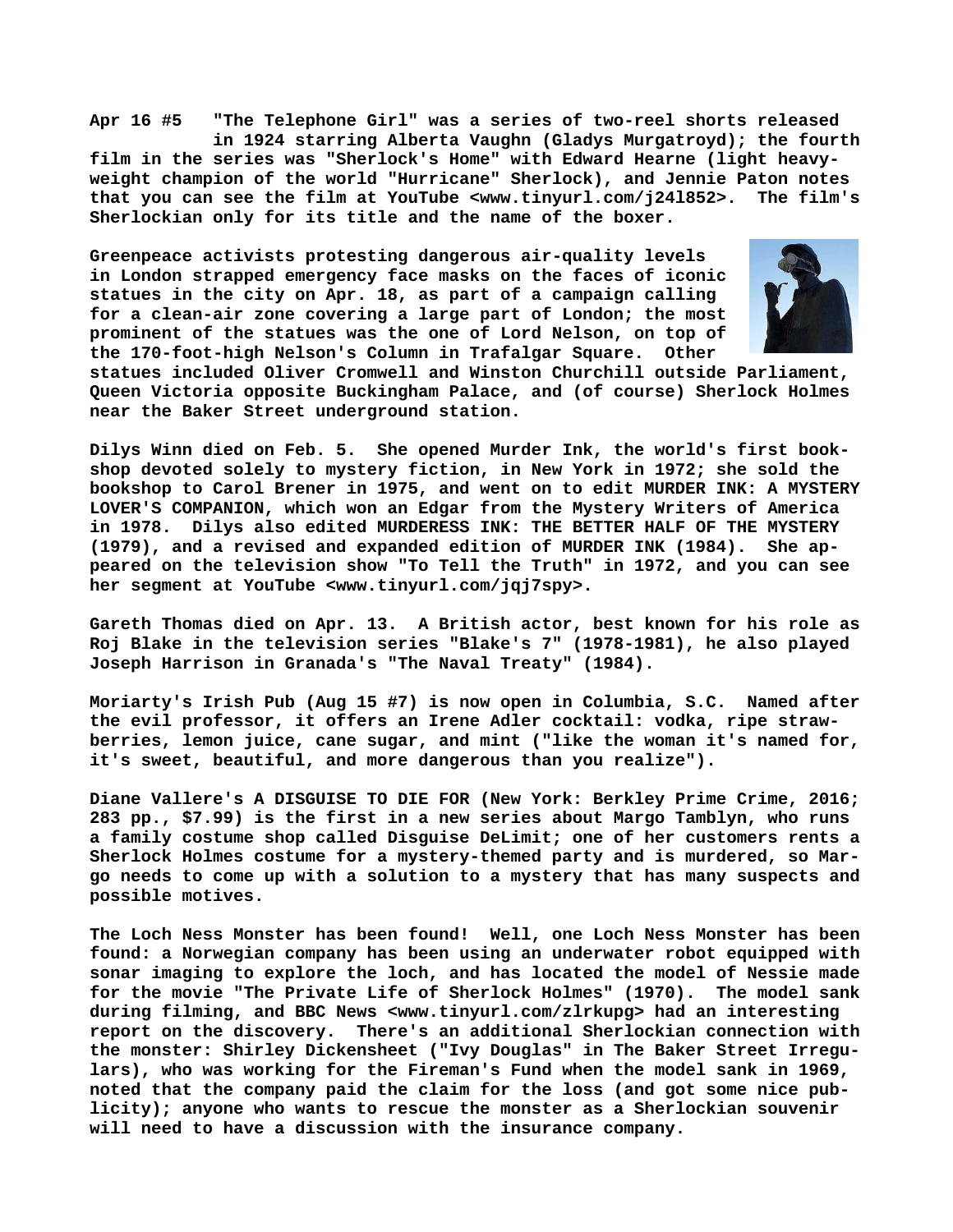**Apr 16 #6 Another demonstration of T. S. Eliot's enthusiasm for Sherlock Holmes: in a letter to Charles Cyrus Hare, thanking him for his praise of FOUR QUARTETS, Eliot said that "They give me no less pleasure for being recognized by me as exaggerated, though, like Sherlock Holmes, I am ready to praise myself when I deserve it." The letter will be offered at Leslie Hindman Auctioneers in Chicago on May 5 [<www.tinyurl.com/gtsy4b4>,](http://www.tinyurl.com/gtsy4b4) estimated at \$800-\$1,200. So: where in the Canon is Sherlock Holmes ready to praise himself when he deserved it?**

**UIG Entertainment has released "Doctor Watson: The Riddle of the Catacombs" (a new "3D Hidden Object" game for your computer) (\$7.99); it's previewed at [<www.steampowered.com/app/446440>.](http://www.steampowered.com/app/446440)**

**"Adapting Sherlock Holmes" is a free virtual issue of the Oxford University** Press' academic journal Adaptation [<www.tinyurl.com/ja39svp>, o](http://www.tinyurl.com/ja39svp)ffering in**teresting articles by Benjamin Poore, Ashley D. Polasek, Stephen Greer, and Richard Hewett.**

**Anglotopia ("the web-site for Anglophiles") has just the thing for tourists in Britain: A Guide to "Sherlock" Filming Locations Across the UK., posted on Feb. 2 by John Rabon <[www.tinyurl.com/j73lqct>.](http://www.tinyurl.com/j73lqct)**

**Flicker Alley (the distributor for Gillette's film "Sherlock Holmes") calls attention to a new development in preserving films for posterity: Technicolor (the company is celebrating its 100th anniversary) has preserved the classic George Méliès film "A Trip to the Moon" (1902) using a DNA process that may some day replace DVDs for archival storage. Read all about it at [<www.tinyurl.com/z8rg9wf>.](http://www.tinyurl.com/z8rg9wf)** 

**Flicker Alley also offers a 93-minute version of "The Lost World" (1925) on DVD <[www.tinyurl.com/h7zbxhn>; 9](http://www.tinyurl.com/h7zbxhn)3 minutes and newly restored, which is as good as it gets until a complete archival copy of the film turns up.**

**Bill Dunning has noted "Dinosaur Comics" (described at Wikipedia as a "constrained webcomic") by Ryan North; he claims that he can't draw, and happily uses the same artwork for each strip but with different dialogue. North has won several awards for his work, and his web-site <[www.qwantz.com> h](http://www.qwantz.com)as a search engine that allows one to search for [sherlock holmes] and find a long list of Sherlockian strips; a search for [moriarty] will turn up one strip that doesn't mention Sherlock Holmes.**

**SecretBuilders, a company that makes mobile and on-line educational games for children, offers six hidden-object games based on the Canon, available without charge at [<www.secretbuilders.com/home.html>.](http://www.secretbuilders.com/home.html)**

**AN ISTANBUL ANTHOLOGY, edited by Kaya Genç (American University in Cairo, 2015; 147 pp., \$18.95), is part of the publisher's series of "Travel Writing through the Centuries" and offers an interesting look at an exotic city through the eyes of writers such as Giacomo Canova, Ernest Hemingway, Herman Melville, Mark Twain, and Arthur Conan Doyle (who is represented by two excerpts from his autobiography MEMORIES AND ADVENTURES); Conan Doyle and his wife visited the city on their honeymoon, in 1907, when the Sultan Abdul Hamid sent a message saying that he had read Conan Doyle's books.**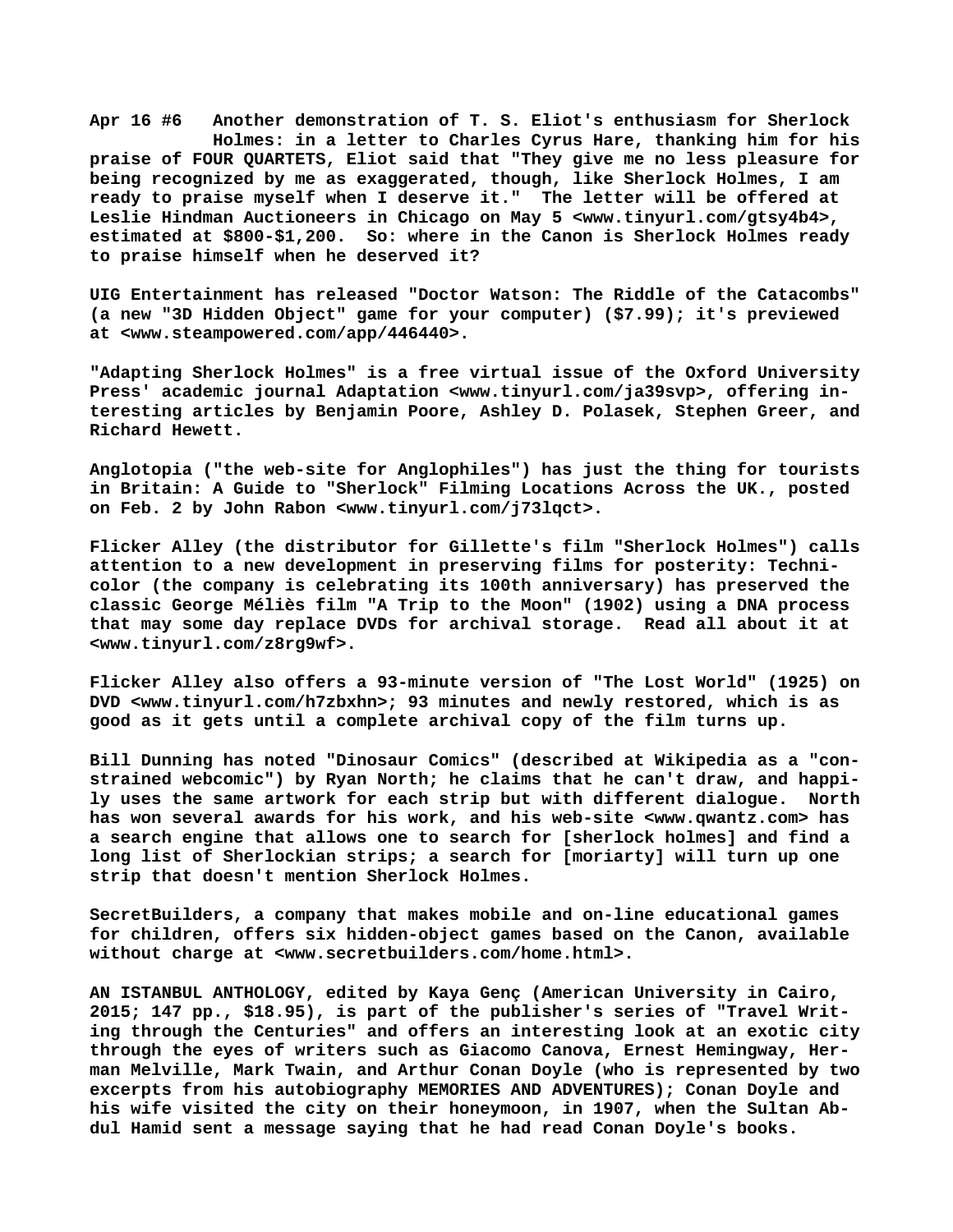**Apr 16 #7 Madame Tussauds in London plans to open "Sherlock Holmes: The Experience" on July 15; it's described in the press release as an "interactive theatre experience" that offers "theatrical sets, illusion, actors, sound effects, and spectacle" [<www.tinyurl.com/jlkknd9>.](http://www.tinyurl.com/jlkknd9) And there will be a summer-season run starting on July 14 of "The Game's Afoot" in which visitors get to play detective.**

**A new addition to the genre of Sherlockian porno: "Sherlock: A XXX Parody" (2016) a 176-minute DVD produced by Digital Playground and available from Adult Empire [<www.adultdvdempire.com> \(](http://www.adultdvdempire.com)\$29.99); the company also offers the earlier "The Secret of Harlot Hill" (2001).** 

**Mario Faraone's SU IL SIPARIO WATSON! (Rome, Sapienza Universita Editrice, 2012; 620 pp., €18.00) is a detailed discussion (in Italian) of four Sherlockian plays: William Gillette's "Sherlock Holmes" and "The Painful Predicament of Sherlock Holmes", Arthur Conan Doyle's "The Crown Diamond", and Anthony Nathan O'Malley's "Footsteps", and with Italian translations of the plays. O'Malley's "Footsteps" is a one-act play based on Gillette's "Sherlock Holmes", published by the author in Haslemere in 1949 and catalogued by the British Library; apparently the play was neither formally published nor performed. Faraone's book is available at [<www.amazon.it>.](http://www.amazon.it)**

**Nick Utechin spotted a report that "Church Hatch" in Christchurch, Dorset, is for sale by Denisons <[www.tinyurl.com/jaenkbc> f](http://www.tinyurl.com/jaenkbc)or £1,550,000; the house "is very unique and rumour has it that when Sir Arthur Conan Doyle stayed in the house it inspired the Sherlock Holmes story 'The Speckled Band'."**

**Kit West died on Apr. 20. He was responsible for the "old school" mechaniical effects on the 1981 film "Raiders of the Lost Ark" (1981), for which he won an Oscar; his many other films included "Dune" (1984) and "Star Wars VI: Return of the Jedi" (1993), and he was nominated for an Oscar for his work on "Young Sherlock Holmes" (1985).**

**David Harnois continues to add to his dramatized readings of the Canon, and now has the first four stories at his "I Am Lost Without My Boswell" website [<www.iamlostwithoutmyboswell.com>; y](http://www.iamlostwithoutmyboswell.com)ou can listen to or download the dramatized readings, which are nicely done.** 

**DC Smith has reported some new (and interesting) miniature books from the Bo Press <[www.tinyurl.com/gn97ykh>: n](http://www.tinyurl.com/gn97ykh>:)ot copies of the Canon, but rather all of the known books, pamphlets, and monographs written by Holmes, but also books written by Moriarty and Moran. \$460 for twenty volumes (blank books) in a double-sided bookcase (according to Pat Smith, the proprietor of the press, the books are blank because "negotiations with the Moran and Moriarty heirs about permissions have been a bit fraught").**

**Michael Robertson's THE BAKER STREET JURORS (New York: Minotaur, 2016; 260 pp., \$24.99) is the fifth in his series about Reggie and Nigel Heath, who have their offices in the building at 221B Baker Street, and a lease that requires them to answer Sherlock Holmes' mail, which in this book includes a jury summons for Holmes; Nigel also receives a summons, and serves on a jury in a murder trial, which provides readers with an interesting look at the British judicial system, and a complicated mystery.**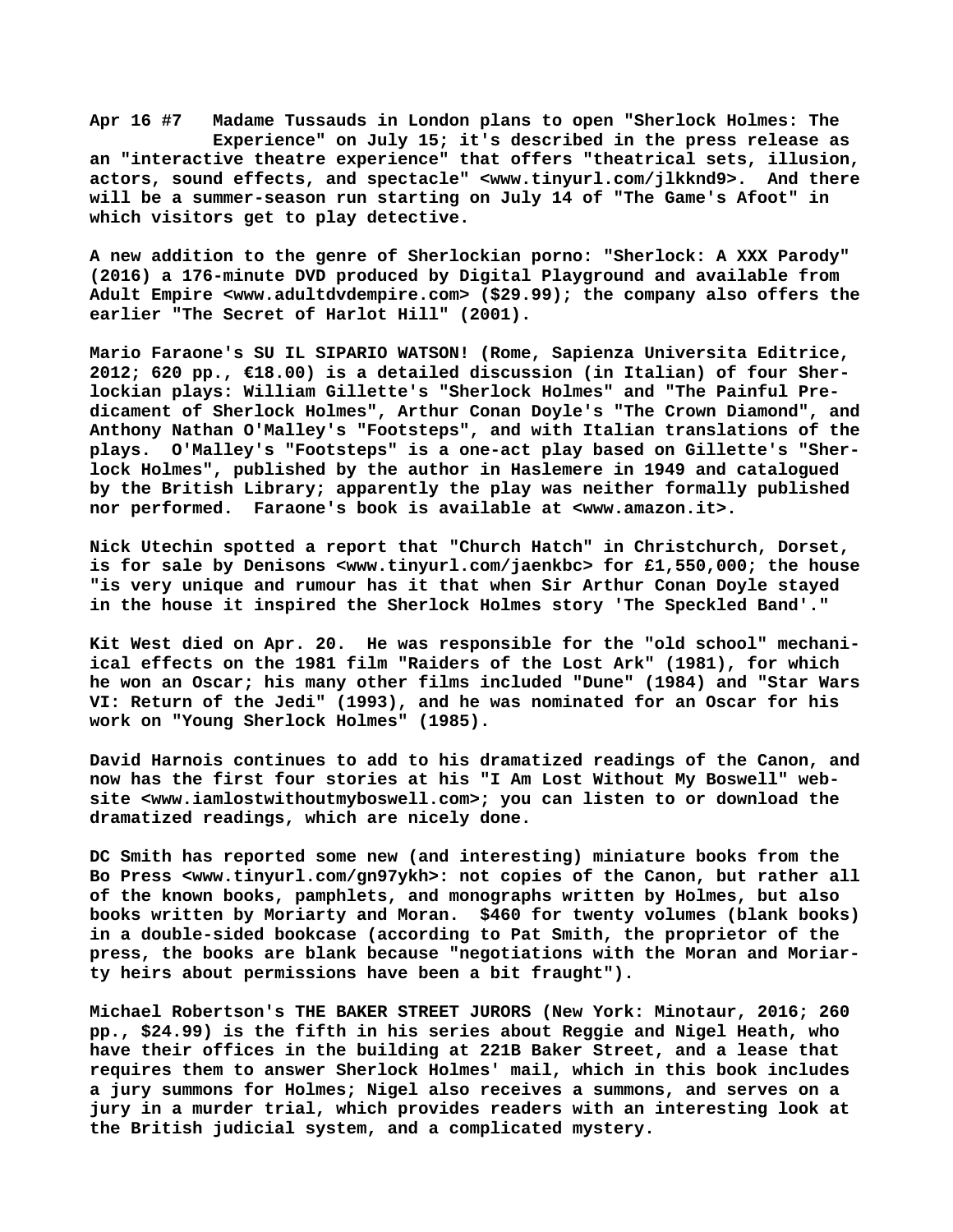**Apr 16 #8 There is a report at the Get Surrey web-site (Apr. 22) that the DFN Foundation has announced that its Stepping Stones School at Undershaw, Conan Doyle's former home, will open at the start of the autumn term on Sept. 9 <[www.tinyurl.com/zcvhhp5>.](http://www.tinyurl.com/zcvhhp5) And there will be an exhibition about the development of the school and Undershaw at the Haslemere Museum starting in June. You can watch a time-lapse video of work in progress at Undershaw at the Foundation's web-site at [<www.tinyurl.com/j5njkat>.](http://www.tinyurl.com/j5njkat)**

**Lee Eric Shackleford, author of the play "Holmes & Watson" (1989), has created an interesting web-series ("Herlock") that stars Alana Jordan (Jonny Watts) and Gia Mora (Sheridan Hume). The pilot episode ("Silver Blade") is available at YouTube and at the series web-site [<www.herlock.us>.](http://www.herlock.us)**

**Theater [news: Paul G](news:Paul)iovanni's "The Crucifer of Blood" will be presented by the National Institute for the Deaf at the Rochester Institute of Technology in Rochester, N.Y., May 5-8 <[www.tinyurl.com/gr2y663>.](http://www.tinyurl.com/gr2y663)**

**Steven Dietz's "Sherlock Holmes: The Final Adventure" has been scheduled at the Roswell Community Little Theatre in Roswell, N.M., from May 6 to May 15 [<www.roswelltheatre.com>.](http://www.roswelltheatre.com)**

**Old West Melodrama will present "Holmes Sweet Homicide" (featuring Hemlock Holmes and his female sidekick Whatsun) at Puffabellys Depot Restaurant in Old Town Spring, Tex., May 13-28 [<www.oldwestmelodrama.com>.](http://www.oldwestmelodrama.com)**

**Malcolm Sircom's "Olivia: A Musical for Junior Schools" will be performed at the Wellington Arts Centre in Wellington, Somerset, June 22-25; there's no web-site, but the box-office's phone number is 01823-662780. Sherlock Holmes and Dr. Watson are characters in the show).**

**Andy Diemer's new play "Sherlock Holmes and the Adventure of National Secrets" will be performed at the Master Arts Theatre in Grand Rapids, Mich., June 3-11 [<www.masterarts.org>.](http://www.masterarts.org)**

**Tim Kelly's dramatization of "The Hound of the Baskervilles" will be performed at the Prana Center Yoga and Acting Studio in Holliston, Mass., July 8-9 <[www.pranacenter.org>.](http://www.pranacenter.org)**

**Kandie Carle's play "William Gillette: Senator's Son to Super Sleuth" will be performed by the East Haddam Stage Company at Gillette Castle State Park in East Haddam, Conn., July 9-Aug. 14. The company also will tour performing Gillette's 1930 radio script for "The Speckled Band", Sept. 9-Oct. 15, and they plan to produce "Sherlock Holmes and the Adventure of the Christmas Goose", from Thanksgiving to Christmas [<www.ehsco.org>.](http://www.ehsco.org)**

**Ken Ludwig's comedy "Baskerville: A Sherlock Holmes Mystery" will be performed at the Millbrook Playhouse in Mill Hall, Pa., July 22-31; web-site [<www.millbrookplayhouse.org>; a](http://www.millbrookplayhouse.org)t the Stanley Industrial Alliance Stage in Vancouver, B.C., Sept. 8-Oct. 9 [<www.artsclub.com>; a](http://www.artsclub.com)nd at the Meadow Brook Theatre in Rochester, Minn., Oct. 5-30 <[www.mbtheatre.com>.](http://www.mbtheatre.com)**

 **The Spermaceti Press: Peter E. Blau, 7103 Endicott Court, Bethesda, MD 20817-4401 (301-229-5669) <[blau7103@comcast.net>](mailto:blau7103@comcast.net)**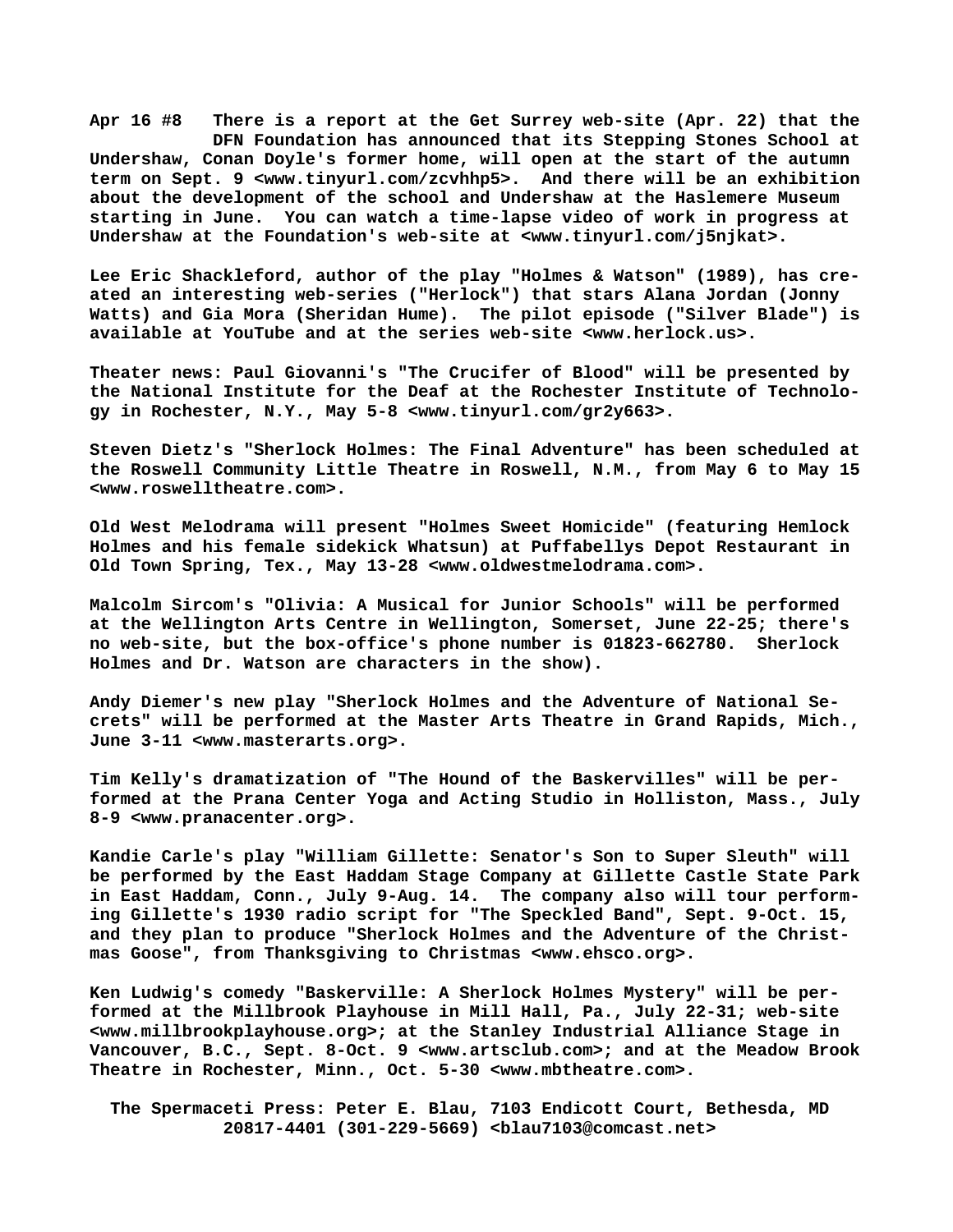**Sherlockians who remember the early Sherlockian PC games, and Sherlockians who aren't that old, will enjoy an article by Justin Andress on "The History of Sherlock Holmes in Video Games, on-line at the Inverse web-site at [<www.tinyurl.com/zrofvgq>; A](http://www.tinyurl.com/zrofvgq)ndress notes the early appearance of "Sherlock" (released by Beam Software in 1984). But that certainly wasn't the first Sherlockian computer game: Radio Shack's "Quick Watson" ("one computer game that old Sherlock would surely have found fascinating!") was reported (Sep 80 #1) in their TRS-80 software library, available for \$4.95. Does anyone know of anything earlier?**

**"It's Elementary, My Dear Watson That I Owe My Life to William Gillette" is an interesting 41-minute broadcast on WNPR-FM (Hartford) on Feb. 10, available for listening or download <[www.tinyurl.com/gwtyena>; t](http://www.tinyurl.com/gwtyena)he program featured interviews with Henry Zecher, Susan Dahlinger, and Shera Cohen, who has written a one-act play "Elementary, My Dear Fellow") about Gillette.**

**"Our mission: build better brains" is the motto of Marbles: The Brain Store, and they offer excellent and challenging puzzles and games, including "The Sherlock" (an imaginative puzzle created by the company) and available from them (\$49.95) in their stores or on-line at their web-site <[www.tinyurl.com/z7kfskn>.](http://www.tinyurl.com/z7kfskn)**



**Manuscript alert: one page from "The Hound of the Baskervilles" will go to auction at Christie's in New York on June 16, estimated at \$80,000-\$120,000 [<www.tinyurl.com/jkavuf6>.](http://www.tinyurl.com/jkavuf6) Randall Stock's detailed discussion of the page will be found at [<www.tinyurl.com/h2rwncz>.](http://www.tinyurl.com/h2rwncz)**

**There may be something Sherlockian in the new "Star Trek: All Access" television series announced by CBS-TV for Jan. 2017: one of the writers on the series is Nicholas Meyer, who wrote the screenplay for "Star Trek VI: The Undiscovered Country" (1991) and directed the film; Meyer had Christopher Plummer (as Klingon General Chang) say "The game's afoot." While Chang was quoting from Shakespeare rather than the Canon, there's an additional interesting story, told by Ryan Britt at the Den of Geek web-site on Feb. 29: according to Britt, Meyer is the reason why "Star Trek" made it out of the 80s: without his direction and writing of "The Wrath of Khan" in 2009, we could live in an alternate universe in which J. J. Abrams never makes "Star Trek" and by extension "The Force Awakens" never exists. Meyer's bar mitzvah present for a very-young J. J. Abrams was a copy of THE ANNOTATED SHER-LOCK HOLMES.**

**Each year the American Library Association's Office for Intellectual Free dom compiles a list of the ten most frequently challenged books (based on reports and media stories noted by the ALA of written complaints filed with a library or school requesting that materials be removed because of content or appropriateness. In 2015 the fifth most frequently challenged book was Mark Haddon's THE CURIOUS INCIDENT OF THE DOG IN THE NIGHT-TIME, challenged for "offensive language, religious viewpoint, unsuited for age group, and other (profanity and atheism)." There's more information about the list at [<www.tinyurl.com/p8vccjd>.](http://www.tinyurl.com/p8vccjd)**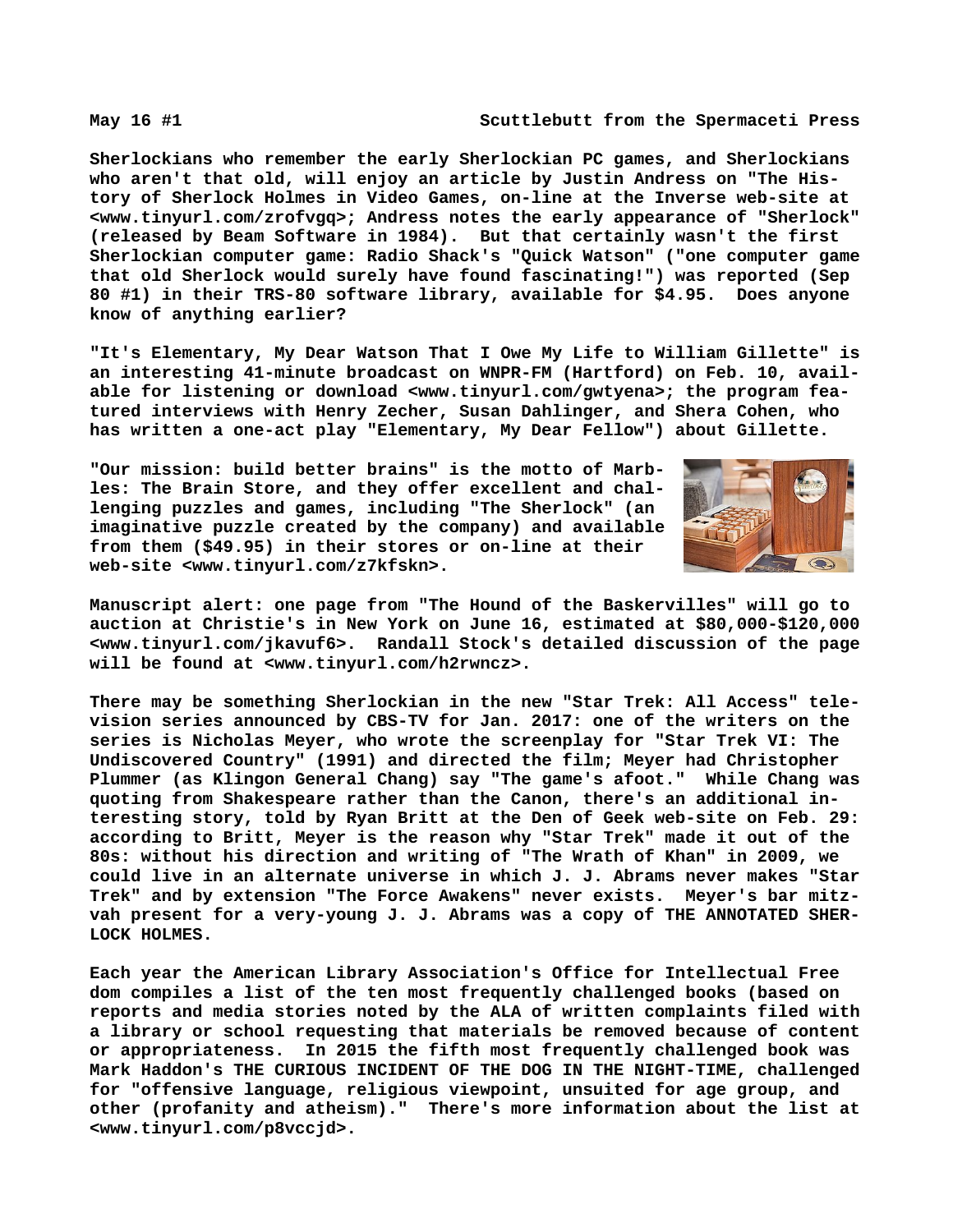**May 16 #2 "The Case of the Curious Trademark and Contemptible Registra tion" is what Michael Lee calls the filing by Conan Doyle Estate Ltd. opposing an application by Universal to register a trademark for "Sherlock Homeboy", saying that Universal's use of the mark will "tarnish and degrade the positive associations and prestigious connotations" of the CDEL trademarks. You can read Lee's post at the Pirated Thoughts web-site [<www.tinyurl.com/hjxoods>; h](http://www.tinyurl.com/hjxoods)is blog has other interesting entries dealing with battles over copyright, trademarks, counterfeits, and much more.**

**Philip K. Jones' data-base of Sherlockian pastiches, parodies, and related fiction now has 11,198 entries; the 3-MB EXCEL file is available on request from Phil [<pkenj@wowway.com>.](mailto:pkenj@wowway.com) It's far more than merely a list of authors and titles, and an excellent (some might say frightening) demonstration of how popular Sherlock Holmes is.**

**Martin Edwards' THE GOLDEN AGE OF MURDER (Oct 15 #5) has won an Edgar (best biographical/critical) from the Mystery Writers of America, and an Agatha (best non-fiction) from Malice Domestic. Laurie R. King's DREAMING SPIES (Jan 15 #5) also won an Agatha (best historical novel).**

**David Stuart Davies and Barry Forshaw have been nominated for an H. R. F. Keating Award (best biographical or critical book related to crime fiction) for THE SHERLOCK HOLMES BOOK at CrimeFest in Bristol May 20, as was Martin Edwards for THE GOLDEN AGE OF MURDER. Laurie R. King's DREAMING SPIES also was nominated for the Kobo eDunnit Award (best crime fiction e-book). And Edward's THE GOLDEN AGE OF MURDER has been nominated for an Anthony (best critical of nonfiction book at Bouchercon in New Orleans, Sept. 15-18.**

**"The Abbey of Crime Extensum" is an on-line adventure game inspired by Umberto Eco's THE NAME OF THE ROSE (both the novel and the film); it's available free at [<www.store.steampowered.com/app/474030>.](http://www.store.steampowered.com/app/474030)**

**Bill Peschel has continued his 223B Casebook Series, presenting the results of his pursuit of the many parodies and pastiches published in newspapers, magazines, and books, reprinted with annotations and brief year-by-year accounts of what Conan Doyle was doing at the time. The latest volumes are SHERLOCK HOLMES: EDWARDIAN PARODIES AND PASTICHES II: 1905-1909 (Hershey: Peschel Press, 2016; 385 pp.) and SHERLOCK HOLMES: GREAT WAR PARODIES AND PASTICHES II: 1915-1919 (379 pp.) (each \$15.99), and it's grand fun to see such a wide variety of homages to the Great Detective. His web-site is at [<www.peschelpress.com>.](http://www.peschelpress.com) The first volume of "Great War Parodies and Pastiches" will be published soon.**

**Bill does not restrict his literary endeavors to Sherlockian pastiches and parodies: he also enjoys Dorothy L. Sayers, and his THE COMPLETE, ANNOTATED WHOSE BODY? includes discussion of the Sherlockian allusions in her novel in his 500 footnotes and nine essays. He has blogged about the book at his web-site Planet Peschel <[www.tinyurl.com/zy8ldv7>.](http://www.tinyurl.com/zy8ldv7)**

**Bill also has published three volumes devoted to Dr. William Palmer (who's mentioned in the Canon: "Palmer and Pritchard were among the heads of their profession"). Palmer was considered "the prince of poisoners, and you'll find Bill's books at <[www.tinyurl.com/gw95q29>.](http://www.tinyurl.com/gw95q29)**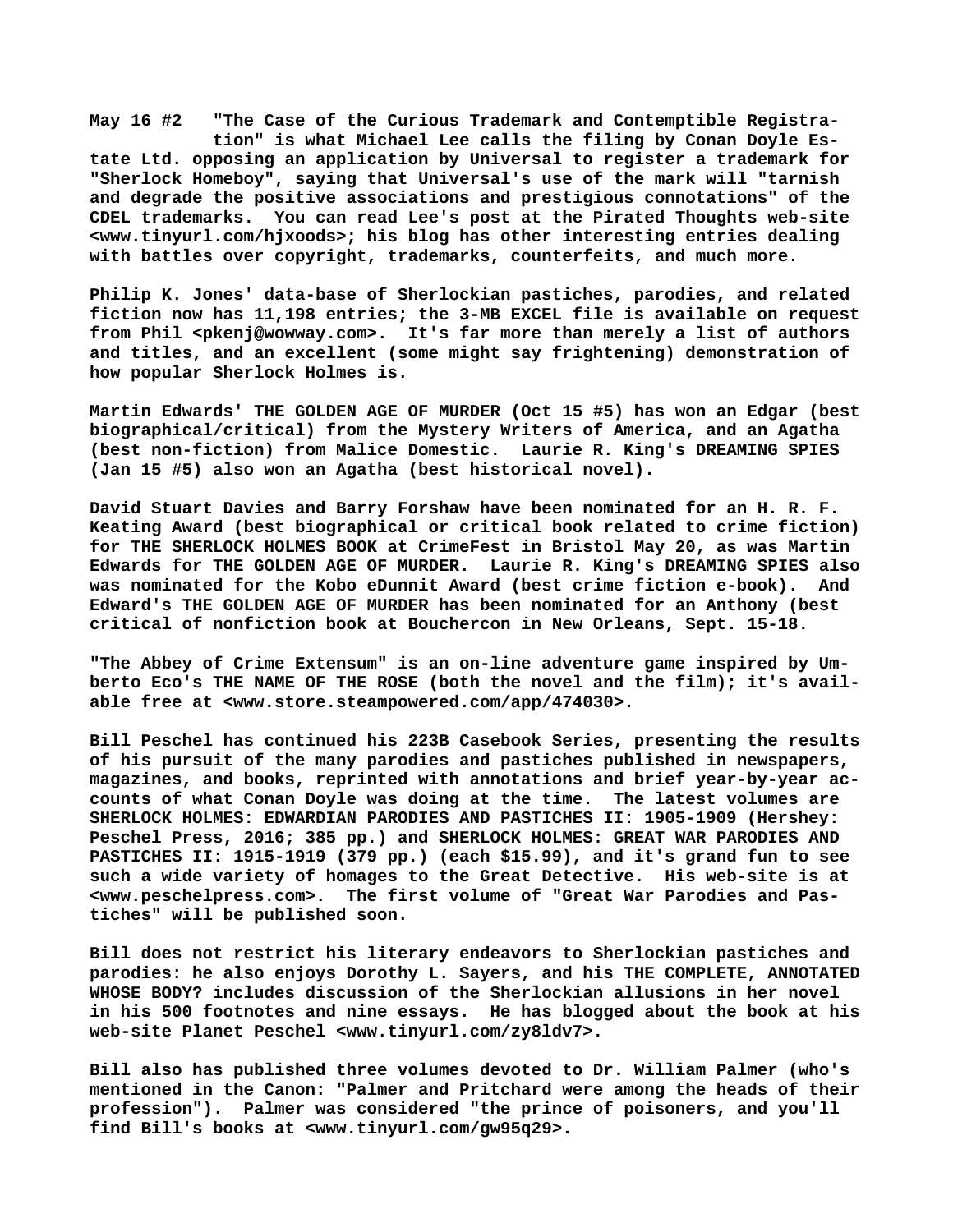**May 16 #3 Lenny Picker has noted a second "Downton Abbey" crossover with "Sherlock Holmes" (Apr 16 #3): Hugh Bonneville (Robert Crawley, the Earl of Grantham) appeared as Victor Savage in Granada's "The Dying Detective" (1994) and as Merridew in "The Remarkable Performance of Mr. Frederick Merridew" in the BBC radio series "The Further Adventures of Sherlock Holmes" (2008).**

**"Sherlock Holmes & the Internet of Things" was launched last year as an attempt "to build a massive connected crime scene consisting of smart storytelling objects," sponsored by the Columbia University Digital Storytelling Lab (Aug 15 #7); it's now a going concern, and registration for this year's MOOC [Massive Online/Offline Collaboration] opened on May 24. This year's first crime scene will be staged at Lincoln Center in New York during the New York Film Festival (Sept. 30-Oct. 16), and a Sherlock Global Challenge is scheduled for Oct. 24-25 [<www.2106.sherlockholmes.io>.](http://www.2106.sherlockholmes.io) There are videos about last year's event available at YouTube [<www.youtube.com>.](http://www.youtube.com)**

**Aziz Bin Adam notes that you can watch more than 15 minutes of gameplay for the upcoming computer game "Sherlock Holmes: The Devil's Daughter" due from Frogwares on May 27 [<www.tinyurl.com/jbqu36u>.](http://www.tinyurl.com/jbqu36u)**

**Don Pollock has noted an interesting post to The Key Reporter by Samantha Yates <[www.tinyurl.com/zazetaq> a](http://www.tinyurl.com/zazetaq)bout the Westminster Detective Library, an on-line work-in-progress with the goal of cataloguing and making available all of the short fiction dealing with detectives and detection published in the United States before Conan Doyle's "A Scandal in Bohemia" in July 1891 (and there's a lot of it) <[www.tinyurl.com/3u7lzu9>.](http://www.tinyurl.com/3u7lzu9)**

**[Apr 16 #2] I asked if anyone recognized a pastiche: "In a Sherlock Holmes story, a friend of Dr. Watson is due to receive an inheritance on the New Year's Day of the year of his 21st birthday. The law deprives him of the money as he was born on Feb. 29. Holmes eventually helps him to fake his death long enough for his grandson, who is the appropriate age to receive the inheritance, to establish his claim and receive the money himself."**

**Compliments and thanks to Pat Villacrusis and Michael W. McClure: the pastiche is the Rathbone/Bruce radio program "The Case of the Iron Box" (Dec. Dec 31, 1945), and you can listen to it at [<www.tinyurl.com/h6tybk9>.](http://www.tinyurl.com/h6tybk9)**

**SHERLOCK HOLMES: BEHIND THE CANONICAL SCREEN offers papers from the Baker Street Irregulars' conference at UCLA in 2012 (257 pp., \$29.95); edited by Lyndsay Faye and Ashley D. Polasek, with eighteen papers, many of them illustrated, and all of them interesting. Recommended both to those who attended the festivities and to those who would like to see what they missed. Details on the volume, and the chapter on "The Great Mouse Detective" (by two of its directors) are at <[www.tinyurl.com/zhvut5y>.](http://www.tinyurl.com/zhvut5y)**

**Donald Sosin, who wrote the score for the four musicians who performed at the San Francisco premiere of the restoration of William Gillette's "Sherlock Holmes" last year, has been commissioned by the Odessa International Film Festival to expand his score for a 45-piece orchestra. He has created an Indigogo campaign to fund the project (which he calls "Sherlock Holmes: The Odessa Connection"); details at <[www.tinyurl.com/hpb3hjy>.](http://www.tinyurl.com/hpb3hjy)**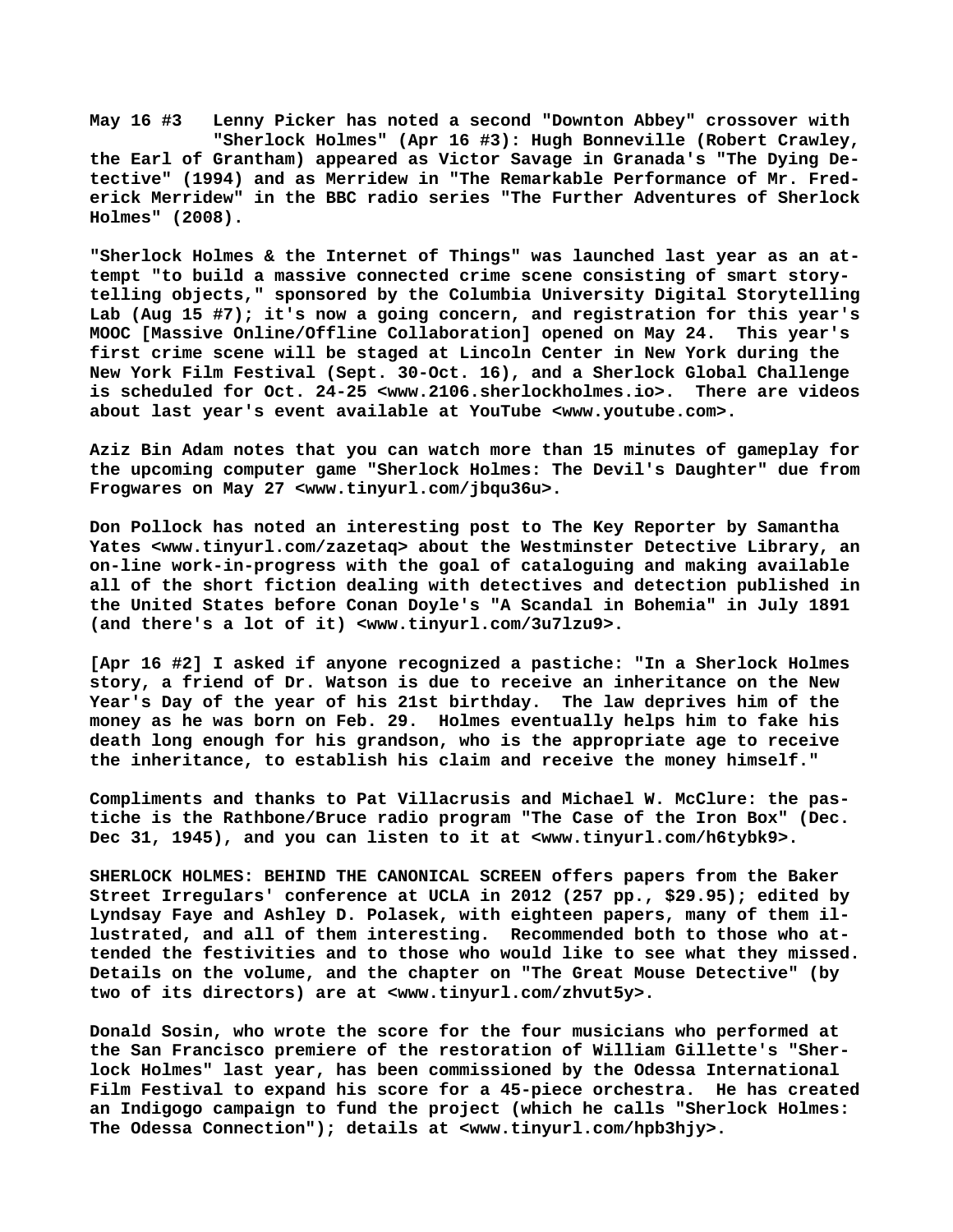**May 16 #4 Laura C. Berry will present a course on "The Long Life of Sher lock Holmes" at Arizona State University beginning June 7, and you can see her video promotion of the course at <[www.tinyurl.com/jsvqzx3>.](http://www.tinyurl.com/jsvqzx3)  It's an excellent demonstration of modern technology: the company that made the video recorded her in front of a green screen, and their final version has her (as Alexander Orlov has observed) at Lenfilm Studios in St. Petersburg in the display of some of the props used in the Russian Livanov/Solomin television series (1979-1986).**

**For those who have jumbo television screens at home, there's a new 4K technology that offers higher definition, and Ian Richardson's television films "The Hound of the Baskervilles" and "The Sign of Four" (1983) are available in a new 4K restoration courtesy of Second Sight (with new audio commentary by David Stuart Davies). The films are in Blu-ray (region B) and DVD (region 2), and you can buy them at Amazon UK; you'll need multi-region players or computers to run the disks in other regions.**

**The Hounds of the Internet are still going strong, but the electronic mailing list has not always been exclusively bits-and-bytes: ten volumes of THE HOUNDS COLLECTION were published, from 1996 onward, offering those who preferred ink-on-paper a dead-tree selection of material that had been posted to the mailing list. Ron Lies <[rlies1@msn.com> w](mailto:rlies1@msn.com)ants to complete his run, and would appreciate hearing from anyone who is willing to part with the first two volumes.**

**Leslie Katz has noted an interesting web-site "Survey of London: Recording the History of London's Built Environment Since 1894" maintained by the University College London, where there's a new posting about the Langham Hotel <[www.tinyurl.com/htfhenq>; t](http://www.tinyurl.com/htfhenq)he Langham's mentioned in three of Sherlock Holmes' cases. And the web-site's well worth exploring for other Canonical geography.**

**The 2016 edition of the Green Bag Almanac & Reader includes a "new lawyerly edition" of "The Reigate Puzzle" with extensive annotations by Sherlockians and non-Sherlockians, a reprint and discussion of "The Field Bazaar" (with a for-the-first-time facsimile of Conan Doyle's pastiche's first appearance in The Student in 1896) and other interesting Sherlockian content. It's a splendid contribution to Sherlockian scholarship, and you can find extracts on-line at <[www.tinyurl.com/nl4nxhh> \(](http://www.tinyurl.com/nl4nxhh)with extracts from 2015 as well). If you go to [<www.ssrn.com> a](http://www.ssrn.com)nd search for [arthur conan doyle] and [sherlock holmes], you'll get even more hits, from the Green Bag and elsewhere. Ross Davies (editor of the Green Bag) reports that next year's edition will have less Sherlockian content, but we can expect a flip-book version of "Sherlock Holmes Baffled" (1900).**

**The Sir Arthur Conan Doyle Literary Estate has revised its web-site, which can be found at <[www.arthurconandoyle.com>; t](http://www.arthurconandoyle.com)he web-site reports that Andrea Plunket became gravely ill in December 2014 and that the company now is managed by the remaining family of Andrea's mother Lady Etelka Duncan. Another company, Arthur Conan Doyle Characters Ltd., is reported to own the European trademark rights to Conan Doyle characters, and there's an account of the on-going battles with the Conan Doyle Estate Ltd. The CDEL's website is at <[www.conandoyleestate.com>.](http://www.conandoyleestate.com)**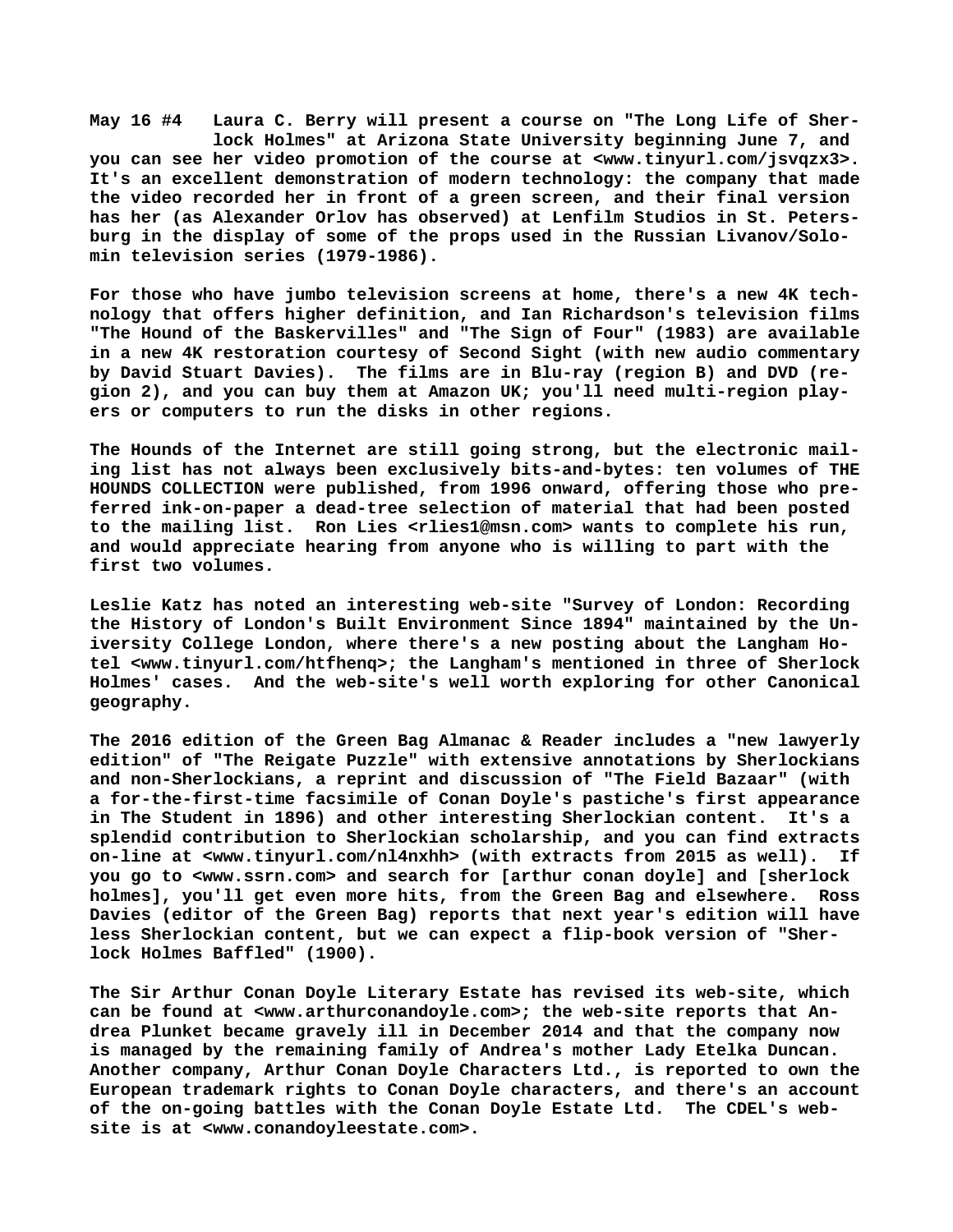**May 16 #5 Ernie Chan's original cover artwork for the DC comic book THE JOKER #6 (March/April 1976) was offered by Heritage Auctions on May 13; the issue featured Denny O'Neil's story "Sherlock Stalks the Joker" (Apr 16 #1), and the artwork sold for \$8,365 (including the buyer's premium). You can see the artwork at [<www.tinyurl.com/hx6r9ld>.](http://www.tinyurl.com/hx6r9ld)**

**"It all begins with the words," Steven Philip Jones explains in his introduction to SHERLOCK HOLMES IS ON THE AIR! (Caliber Comics, 2015; 172 pp., \$17.99), and it's an apt explanation of why it's so much fun to read radio scripts; the book contains two scripts by Jones and two scripts by Matthew J. Elliot from the long series produced by Jim French Productions for his Imagination Theater. The publisher's web-site's at [<www.calibercomics.com>](http://www.calibercomics.com) and you'll find all of the radio series at [<www.jimfrenchproductions.com>.](http://www.jimfrenchproductions.com)**

**Caliber also has published a graphic novel SHERLOCK HOLMES: THE RETIRED DE-TECTIVE (2015; 52 pp., \$8.99), written by Gary Reed with artwork by Wayne Reid, accompanied by a second story "Amazing Mr. Holmes" as well as "A Case of Identity" with illustrations by Reid. And MURDER AT THE CABARET (2016; 58 pp., \$8.99), written by Gary Reed and illustrated by Michael Zigerlig, a revised second edition (first published in 2010 as SHERLOCK HOLMES: MUR-DER AT MOULIN ROUGE and retitled after they received a letter from the Mou-lin Rouge complaining about trademark infringement).**

**Further to the report (Jan 16 #4) on the Criterion Restaurant, open again as the Savini at Criterion [<www.saviniatcriterion.co.uk>, t](http://www.saviniatcriterion.co.uk)here was a lengthy (and unenthusiastic) review of the restaurant in the Daily Telegraph on Apr. 11) <[www.tinyurl.com/hrcoe2t>.](http://www.tinyurl.com/hrcoe2t)**

**"The Lost Special" (1932) was a 12-episode Universal Pictures serial based on Conan Doyle's story (considered by many to be Apocryphal), up-dated and set in the American west, and available on a DVD <[www.tinyurl.com/zne3ebg>](http://www.tinyurl.com/zne3ebg) (Sep 08 #2); Greg Ruby reports that you can also now view it (free) at You-Tube [<www.tinyurl.com/znumhba>.](http://www.tinyurl.com/znumhba) Many Sherlockians believe that the Apocrypha are stories that involve Holmes (even though he's not named) and should be considered for possible inclusion in the accepted Canon.**

**Ross E. Davies, noting the lack of a go-to web-site for Sherlockian Toasts, has remedied that lapse <[www.rossdavies.org/toasts>.](http://www.rossdavies.org/toasts) If you have given an appropriate toast, you can send the text and other details to Ross (at the link at his web-site).**

**There are two interesting Conan Doyle items in the spring/summer 2016 catalog from Peter L. Stern <[www.sternrarebooks.com>: a](http://www.sternrarebooks.com>:)n archive of letters to Maj. J. B. Pond about Conan Doyle's American lecture tour in 1894 (\$65,000) [item 24096P] and the original corrected typescript of Conan Doyle's 1906 play "Brigadier Gerard" (\$22,500) [item 31067P].**

**There are a few Sherlockians who fondly remember seeing the Rathbone/Bruce film "Terror by Night" when it was screened by Chris Steinbrunner on board the Essex Steam Train in the Connecticut Valley; the train's still running, this summer hosting "Passengers from the Past" who included (on June 25-26) William and Helen Gillette (impersonated by Tyke and Teddie Niver). They can be seen in costume and in color at <[www.tinyurl.com/h8ch94w>.](http://www.tinyurl.com/h8ch94w)**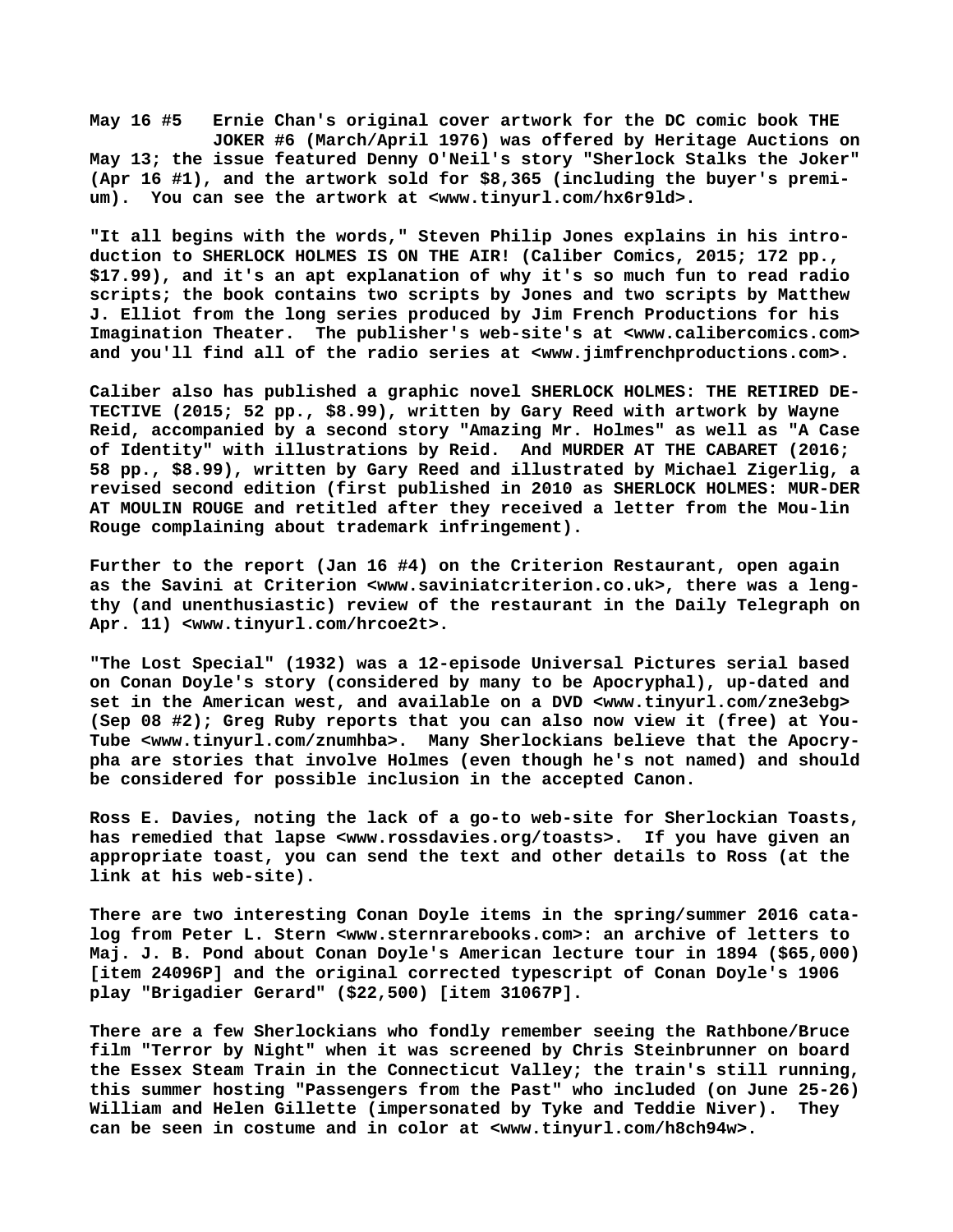**May 16 #6 Further to reports (Sep 14 #7 and Dec 14 #5) of a new "Sherlock Holmes" coming to Broadway in 2017, Playbill reported (May 11) that the play will have its British premiere in the summer of 2017 en route to Broadway; Daniel Evans will direct the play, which has been written by Rachel Wagstaff and Duncan Abel: "Staged as a mystery within a mystery, the case presented to Holmes forces him to confront his murky past. But is the unravelling of his childhood just a dangerous diversion?"**

**Jeffrey Hatcher's "Sherlock Holmes and the Adventure of the Suicide Club" is on at the Lowe Auditorium in Upper Fern Gully, Vic. (Australia) through June 4 [<www.1812theatre.com.au>.](http://www.1812theatre.com.au)**

**Ken Ludwig's "The Game's Afoot, or Holmes for the Holidays" is scheduled at the Wilson Theatre in South Bend, Ind., June 3-12 [<www.sbct.org>.](http://www.sbct.org) And at the Whittier Community Theatre in Whittier, Calif., June 3-18; web-site at [<www.whittiercommunitytheatre.org>.](http://www.whittiercommunitytheatre.org)**

**"Sherlock Holmes and the Invisible Thing" (a new play by Greg Freeman and Ken McClymont) will be performed at the Tabard Theatre in London, June 7- July 16 [<www.tabardweb.co.uk>.](http://www.tabardweb.co.uk)**

**The KSP Theatre Group will present Simon Denver's panto "Sheer Luck Holmes" at the KSP Theatre in Burpengary, Qld., Australia, from June 10 to June 19 [<www.ksptheatreinc.net>.](http://www.ksptheatreinc.net)**

**"Sherlock Holmes and the Case of the Hidden Notes" (a new play) is due at The Meteor in Hamilton, New Zealand, June 29-July 2 [<www.themeteor.co.nz>.](http://www.themeteor.co.nz)**

**"Sherlock's Veiled Secret" (by K. C. Brown and Arne Zaslove), is due at the Hopewell Playhouse in Hopewell, N.J., July 1-30 [<www.off-broadstreet.com>](http://www.off-broadstreet.com)**

**"Sherlock Holmes and the Beast of Whitechapel" (a new play by Lawrence Burgess and John Johnson) will be performed by the Astral Theatre Collective at the Alban Arts and Conference Center in St. Albans, W. Va., July 8 to 17 [<www.astraltheatrecollective.wordpress.com>, a](http://www.astraltheatrecollective.wordpress.com)nd then will tour in W. Va.**

**Millie Hardy Sims' adaptation of "Sherlock Holmes" will be performed at the Theatre Royal in Workington, July 16-17 [<www.workington-playgoers.org.uk>.](http://www.workington-playgoers.org.uk)**

**Steven Canny and John Nicholson's comedy "The Hound of the Baskervilles" is due at the Pittsburgh Playwrights Theatre in Pittsburgh, Pa., July 21-Aug. 7 [<www.kinetictheatre.org>.](http://www.kinetictheatre.org)**

**Gus Kaikonnen's new play "Sherlock!" will be performed at the Peterborough Players Theatre in Peterborough, N.H., Aug. 20-27; the theater's web-site is at <[www.peterboroughplayers.org>.](http://www.peterboroughplayers.org)**

**The Servant Stage Company will present "Sherlock Holmes: The Detective and the Doctor" at the Black Box Theatre at the Trust Performing Arts Center in Lancaster, Pa., Aug. 25-Sept. 11 [<www.servantstagecompany.com>.](http://www.servantstagecompany.com)**

 **The Spermaceti Press: Peter E. Blau, 7103 Endicott Court, Bethesda, MD 20817-4401 (301-229-5669) <[blau7103@comcast.net>](mailto:blau7103@comcast.net)**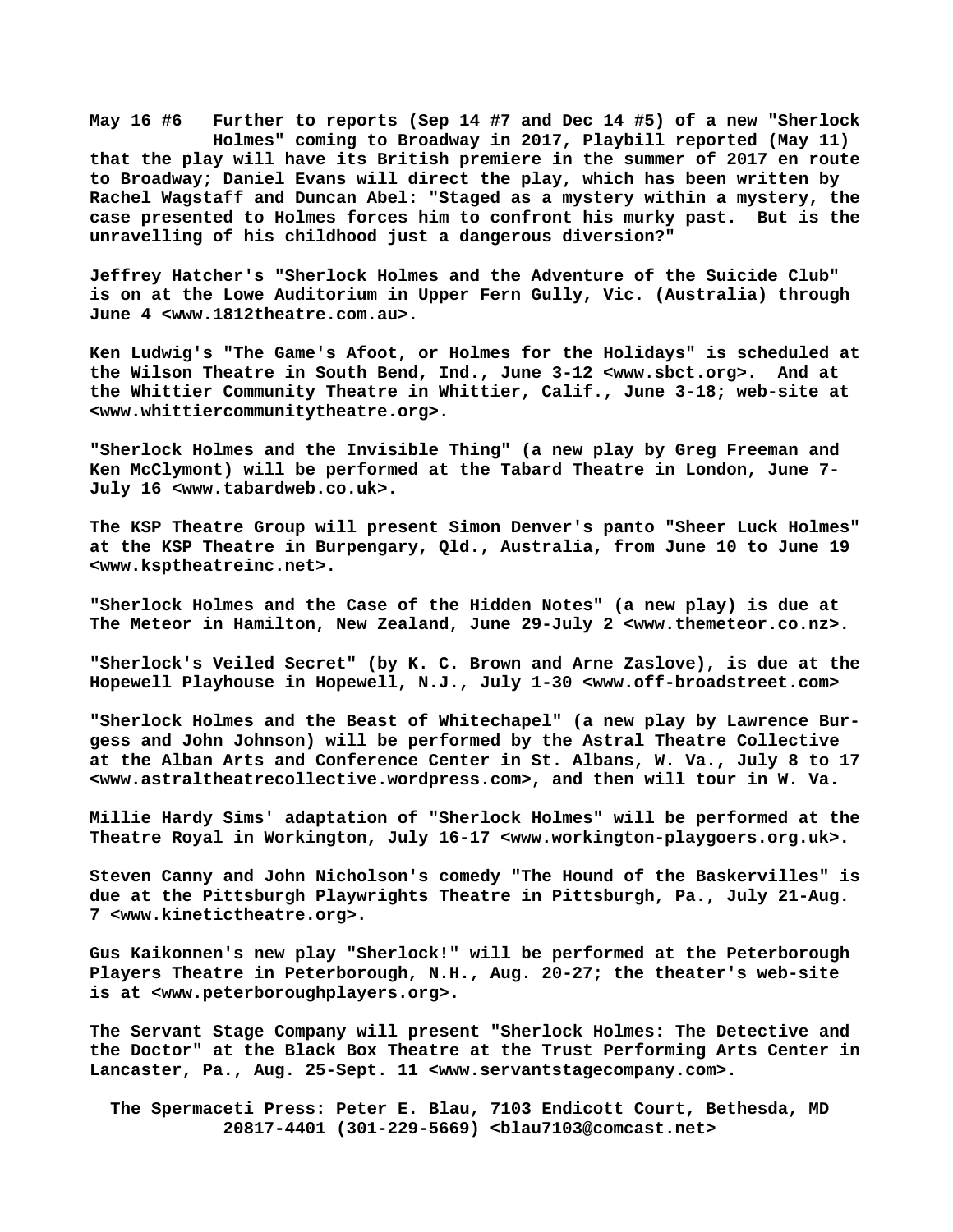**The Get Surrey web-site noted (June 11) that the Waverley Borough Council has approved plans for a games area, paths, and an outdoor learning area at the Stepping Stones School at Undershaw, Conan Doyle's former home; according to a report by the Council's planning officers, "the proposal would not harm the special interest of the listed building nor cause harm to its significance including its setting and would appear visually acceptable." The school will re-site the historical airing shed that Conan Doyle had built for his wife Touie, who suffered from tuberculosis while they lived there.**

**Colonel Sebastian Moran's Secret Gun Club, one of the many weird and wonderful Sherlockian societies, held its Quadrennial Mongoose Hunt this year (organized, as always, by Don Izban), and you can see photographs from the event in the May issue of Carolyn and Joel Senter's "Baker Street Bulletin" [<www.sherlock-holmes.com/e\\_times16-5.htm>.](http://www.sherlock-holmes.com/e_times16-5.htm) The next hunt is scheduled for Feb. 29, 2020.**

**Dame Ngaio Marsh had (and has) many admirers who continue to enjoy her novels about Inspector Roderick Alleyn. She wrote much more than that: there is an interesting volume of COLLECTED SHORT MYSTERIES (New York: Felony & Mayhem, 2015; 236 pp., \$14.95), edited and introduced by Douglas G. Greene. First published as THE COLLECTED SHORT FICTION OF NGAIO MARSH (1989), the book includes two essays ("Roderick Alleyn" and "Portrait of Troy") about her characters and their creation, and the essays include some insightful commentary on Conan Doyle and Holmes.**

**They're off and running: the 2016 Wessex Cup (For the Sake of the Trust) is scheduled Oct. 8 at Laurel Park in Laurel, Md. Greg Ruby is organizing the event, and there's more information at <[www.tinyurl.com/zq9r4vg>.](http://www.tinyurl.com/zq9r4vg)**

**The Practical, But Limited, Geologists (also known as The Friends of Sherlock Holmes) met to honor the world's first forensic geologist with drinks and dinner at The James Joyce in Calgary on June 22, welcomed by members of The Singular Society of the Baker Street Dozen. The geologists' next dinners will be on Sept. 28 in Denver, and on Apr. 5, 2017, in Houston.**

**"The Case of Sherlock Holmes" was a 70-minute documentary narrated by Tim Piggot-Smith and broadcast by the BBC in 1987, with appearances by The Adventuresses of Sherlock Holmes, and by John Bennett Shaw and The Brothers Three of Moriarty (in Moriarty, N.M.). You can watch (almost all of) it at YouTube [<www.tinyurl.com/jy57kfw>.](http://www.tinyurl.com/jy57kfw)**

**Howard Ostrom has reported an amusing appearance by Basil Rathbone on "The Frank Sinatra Show" on CBS-TV (Mar. 24, 1951): Rathbone, wearing Sherlockian costume, helps Sinatra find his missing lucky bow tie. You can watch the 7-minute skit at YouTube <[www.tinyurl.com/hr9g5e5>.](http://www.tinyurl.com/hr9g5e5)**

**The world of Lego extends far beyond the mere bricks they started with, and it now includes a variety of MOC [My Own Creation] Legos (that's pronounced "mock" according to an on-line Lego glossary). BrickWarriors produces what it calls a "gentleman's pipe" that you can see in an imaginative Sherlockian scene at [<www.tinyurl.com/jh86xyg>.](http://www.tinyurl.com/jh86xyg)**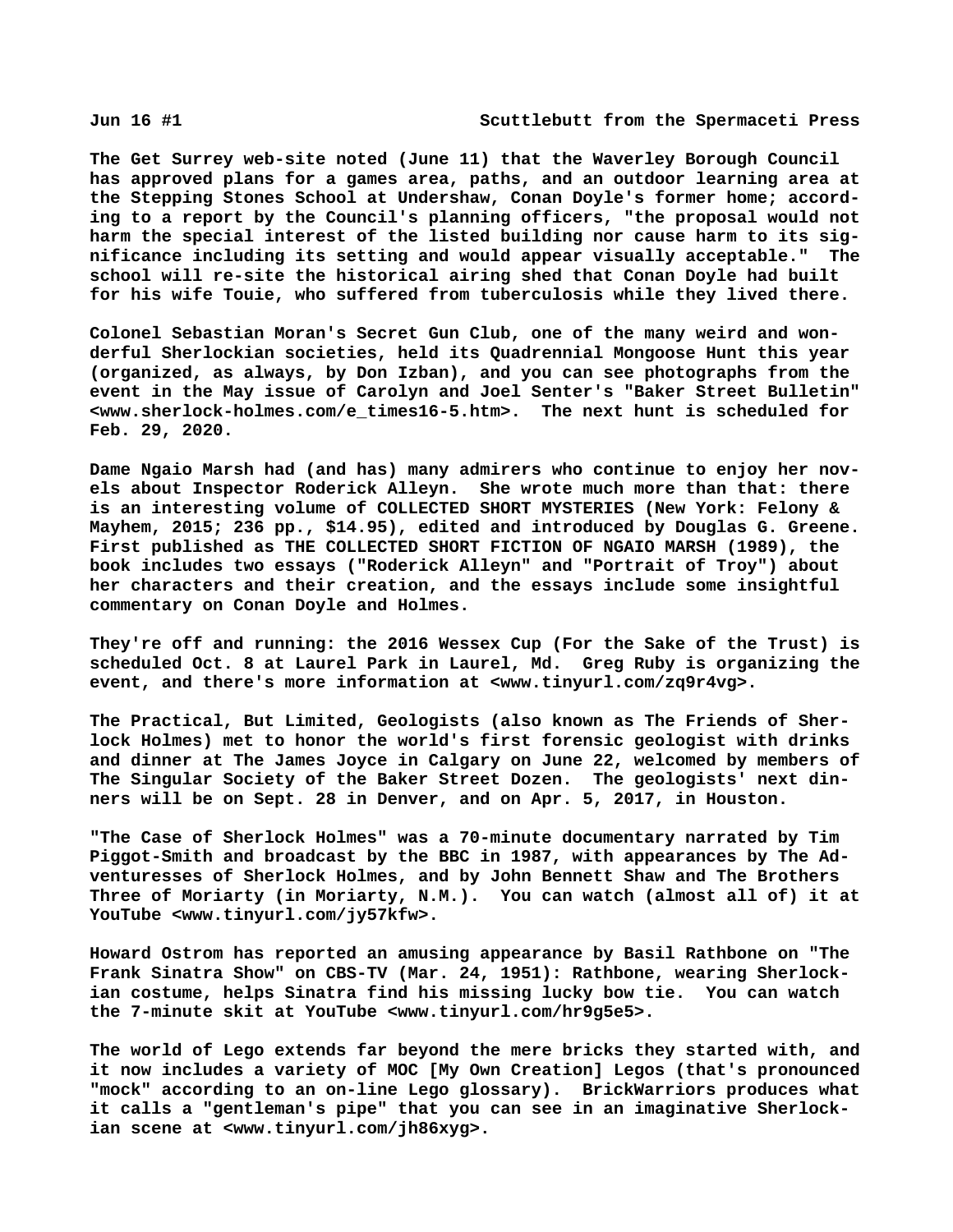**Jun 16 #2 It's likely we'll see many more episodes of the CBS-TV series "Elementary": Les Moonves (chairman of the CBS Corp.) said this month that CBS had made approximately an \$80 million profit from the series last year. And Rob Doherty (creator, executive producer, and showrunner of the series) has closed a new three-year deal with CBS Television Studios; he'll continue as executive producer and showrunner on the series, and will develop and supervise new projects.**

**"Sherlock Holmes and the Clocktower Mystery" (the interactive exhibit with much Victorian flavor, and a mystery that visitors can solve) opened at the Gulf Coast Exploreum Science Center in Mobile, Ala., on May 28 and will run through Sept. 5 <[www.exploreum.com>. <](http://www.exploreum.com)[www.rivermuseum.com>.](http://www.rivermuseum.com)**

**"Mycroft Holmes and the Apocalypse Handbook" is a new comic-book mini-series from Titan Comics; written by Kareem Abdul-Jabbar and Raymond Obstfeld, artwork by Joshua Cassara. Previewed at <[www.tinyurl.com/j2opoar>.](http://www.tinyurl.com/j2opoar)**

**THE SHERLOCK HOLMES BOOK (a new "bookazine" from Imagine Publishing) costs £9.99/\$19.99; it's subtitled "the facts & fiction behind the world's greatest detective" and is part of Imagine's "Curious Minds" series; it's interesting and well illustrated, but difficult to find in the U.S., and apparently available on-line only at [<www.tinyurl.com/h9jvxnx>.](http://www.tinyurl.com/h9jvxnx)**



**"They say good fortune breeds bad luck in the heart of the Cariboo. Whispers in the mines told of a hellish hound intent on keeping the gold in Barkerville, prompting superstitious miners to refrain from making a spectacle of their spoils. Especially on full moon nights." That's according to the label on Hound of the Barkerville Brown Ale, from the Barkerville Brewing Co. in Quesnel, B.C., discovered by Bob Coghill. "Keep the hounds at bay with this malt-forward brown ale, copper in colour with a satisfying and silky finish, the company promises, noting that it's malty, fierce, and mystical.**

**Does anyone have a copy of the March 1945 issue of Ellery Queen's Mystery Magazine? It contains "The Curious Incident of the Dog" (by Ralph Norman Weber), and I wonder if the story is Sherlockian in some way other than the allusion in the title.**

**Glenn Laxton ("Mr. James M. Dodd") died on June 8. He was a journalist and a historian; he began his career in journalism at WEOK-AM in Poughkeepsie, N.Y., and worked for WPRI-TV in Providence, R.I., for more than 40 years. He contributed an article on "Sherlock Holmes and the Six O'Clock News" to The Baker Street Journal, and was a member of The Hudson Valley Sciontists and The Cornish Horrors, as well as The Sons of the Desert and the Screen Actors Guild. He received his Investiture from The Baker Street Irregulars in 1975.**

**Litographs (May 13 #6) has expanded its line of literary T-shirts and posters to include tote bags, all with artistic designs created from the text of books, including THE ADVENTURES OF SHERLOCK HOLMES <[www.litographs.com>.](http://www.litographs.com)  Of more interest, perhaps, are their packets of temporary literary tattoos, one of the packets offering six Sherlockian designs. And you can click on "Tattoo Chain" to see an imaginative (non-Sherlockian) work-in-progress.**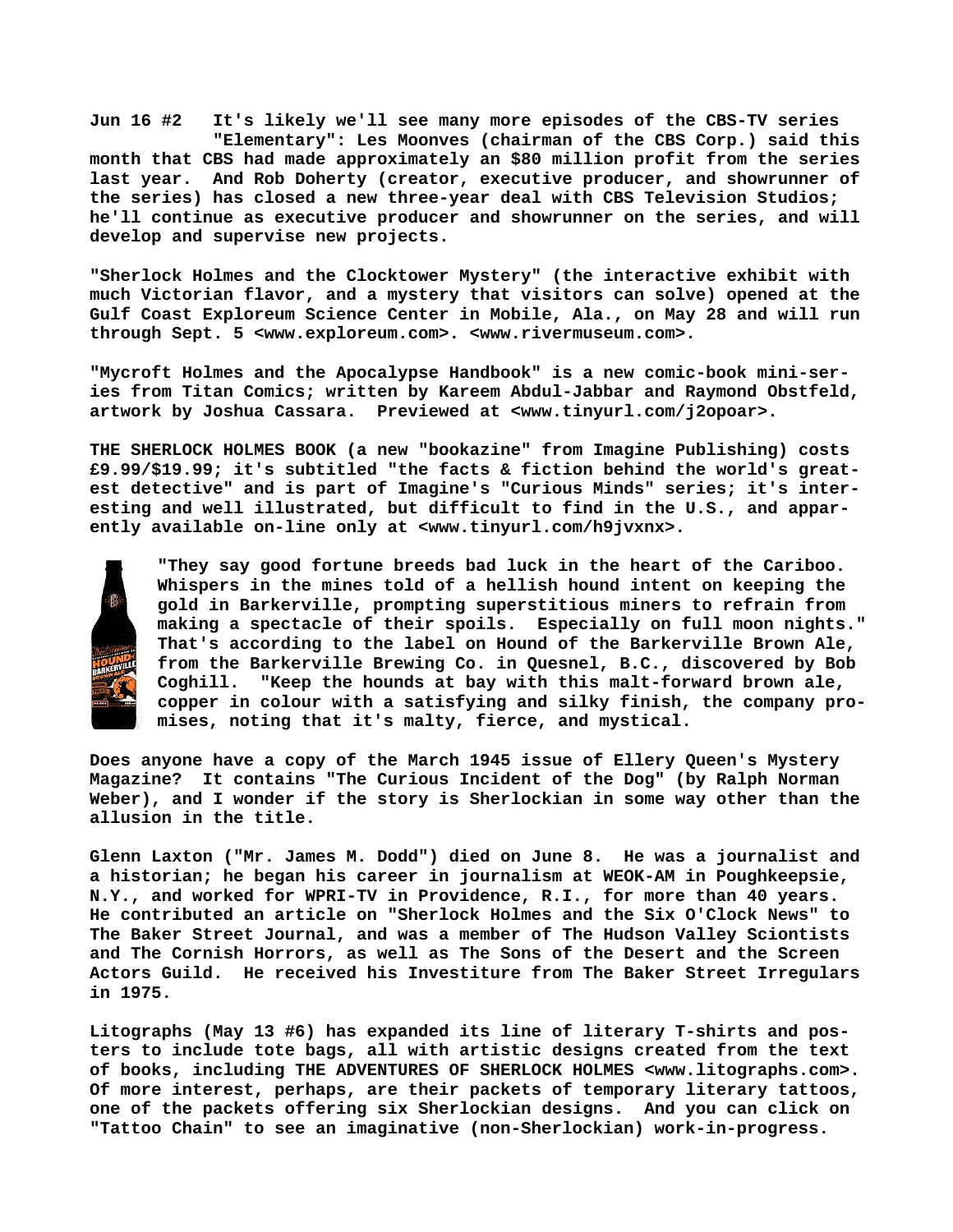**Jun 16 #3 Further to the review of the UCLA conference proceedings SHER- LOCK HOLMES: BEHIND THE CANONICAL SCREEN (May 16 #3), the Baker Street Babes' podcast 74 [<www.tinyurl.com/zc4fpqv> h](http://www.tinyurl.com/zc4fpqv)as 56 minutes of audio commentary on the conference and on the book, as well as links to video of the presentations by Ashley Polasek ("A Study in Terror vs. Murder by Decree") and Lyndsay Faye (on "The Women: Sex and Success in the Canon, Warner Brothers, and the BBC's Sherlock"), and their following Q&A. And there is much more of interest at the Babes' web-site.**

**The page from the manuscript of "The Hound of the Baskervilles" offered at auction at Christie's in New York on June 16 (May 16 #1) with an estimate of \$80,000-\$120,000 did not make the reserve and thus went unsold. Randall Stock's notes on the page will be found at [<www.tinyurl.com/h2rwncz>.](http://www.tinyurl.com/h2rwncz)**

**Jennie Paton has kindly reported a splendid 64-minute post-mortem on "The Abominable Bride" (the tenth episode of the BBC's "Sherlock" series), and it's well worth watching [<www.tinyurl.com/groqxnv>: B](http://www.tinyurl.com/groqxnv>:)oyd Hilton hosts Sue Vertue, Mark Gatiss, Steven Moffat, and Amanda Abbington.**

**G. S. Denning's WARLOCK HOLMES; A STUDY IN BRIMSTONE (London: Titan Books, 2016; 373 pp., \$14.95) features (from the back cover) Warlock Holmes (incompetent detective), Vladislav Lestrade (nihilist vampire), Torg Grogsson (house-proud ogre), and John Watson (terrified); it's an amusing spoof of six of the Canonical cases, and nicely done. Also from Titan: Stuart Douglas' THE ALBINO'S TREASURE (2015; 249 pp., \$9.95); Holmes and Watson are in pursuit of an inventive villain. Cavan Scott's THE PATCHWORK DEVIL (2016; 297 pp., \$14.95); a science-fiction adventure that starts with the discovery of a hand, freshly severed from a soldier who had died two years earlier. James Lovegrove's THE THINKING ENGINE (2015; 301 pp., \$14.95) brings Holmes and Watson to Oxford to investigate a computing device with far more power than Charles Babbage's difference engine, and Holmes finds himself in competition with the machine to solve a series of crimes perpetrated by an arch villain. Sam Siciliano's THE WHITE WORM (2016; 337 pp., \$9.95) adds to his series of accounts of the adventures of Holmes and his cousin Dr. Henry Vernier, in a story inspired by Bram Stoker's THE LAIR OF THE WHITE WORM. There are many other pastiches available from Titan; see their web-site at [<www.titanbooks.com>.](http://www.titanbooks.com)**

**"Dear Mr. Holmes," Agatha Christie wrote in September 1970. "How nice of you to send me a birthday card of greeting. I much appreciate your kindness and good wishes. I am so glad my books have given you pleasure. All good wishes to you. And many happy returns on your birthday on Sept. 23rd. Yours sincerely." The letter, offered on June 15 at Lion Heart Autographs graphs [<www.tinyurl.com/jb3dobz>, i](http://www.tinyurl.com/jb3dobz)ndicates that Christie corresponded with Sherlock Holmes, that Holmes was alive in 1970, and that Holmes was born in September rather than January; estimated at \$400-\$600, the letter sold for \$425.**

**Cultural literacy: we so often read of people who are "the Sherlock Holmes" of whatever (anything and everything), most recently with Samuel K. Wasser [<www.tinyurl.com/zbtbek4>, n](http://www.tinyurl.com/zbtbek4)oted by Ray Betzner; his Google search for [the Sherlock Holmes of] turned up 497 hits. Other numbers: 21 for Miss Marple, 7 for Hercule Poirot, and 1 for Nero Wolfe.**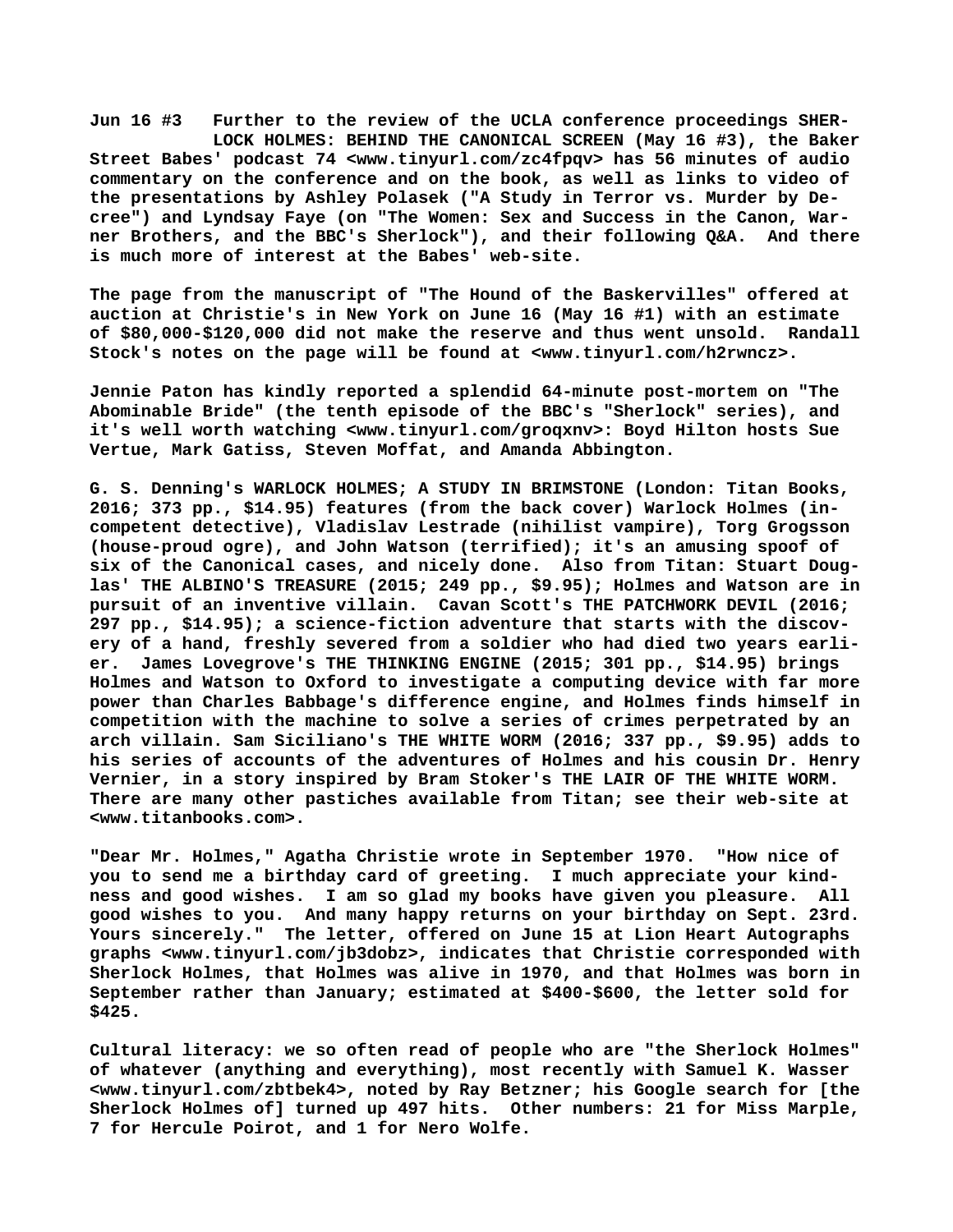**Jun 16 #4 The spring issue of "For the Sake of the Trust" (the newsletter of the Baker Street Irregulars Trust) has news about the Trust, and Bob Katz's report on "Becoming Dr. Watson" and the history of the John H. Watson Fund, revealing at least some details about the continuing effort to help Sherlockians (membership in the BSI is not required) who might otherwise not be able to participate in the birthday festivities in January. The issue is available both at the Trust's web-site [<www.bsitrust.org> a](http://www.bsitrust.org)nd by e-mail; if you would like to be on the mailing list, you can send a request <[editor@bsitrust.org>.](mailto:editor@bsitrust.org)**

**The new issue of Proceedings from the Pondicherry Lodge, published by The Sherlock Holmes Society of India [<www.tinyurl.com/h5en3cp>, i](http://www.tinyurl.com/h5en3cp)s an excellent example of what's now available (free) on the Internet: 119 pages of Sherlockian essays, pastiches, and much more, including Howard Ostrom's interesting report on the history and content of the Russian television series that starred Igor Petrenko and Andrei Panin.**

**Charles Harold St. John Hamilton was a prolific English writer who specialized in long-running series of stories published in boys' school magazines; his pseudonyms included Martin Clifford and Peter Todd, and one of his creations was Herlock Sholmes who appeared in magazines such as the Greyfriars Herald, the Magnet, the Gem, and the Penny Popular. He has fans, and (of course) a web-site <[www.friardale.co.uk> t](http://www.friardale.co.uk)hat offers access to all of his Herlock Sholmes stories <[www.tinyurl.com/jo4dmtk>.](http://www.tinyurl.com/jo4dmtk) A note for completists: "Grundy's Guilt!" (The Gem Library #465, Jan. 6, 1917) was reprinted with the new title "Sherlock Grundy Esq." (The Gem #1,601, Oct. 22, 1938).**

**Spotted by Jennie C. Paton: an amusing 15-minute video of Steven Moffat and Sue Vertue being interviewed by their son Louis Moffat, available at You-Tube [<www.youtube.com/q6hlo97>.](http://www.youtube.com/q6hlo97) Louis (credited as Louis Oliver) appeared as Young Sherlock in "His Last Vow" (2014); Stephen Moffat has said elsewhere that he's a firm believer in nepotism.**

**Maurice Leblanc's Arsène Lupin has long been popular, and not just because he sometimes outwitted Sherlock Holmes (or Herlock Sholmes). Two "Arsène Lupin" television series aired in France in 1971 and 1973, with Henry Virlojeux as Herlock Sholmes in four episodes, and three of them are available at YouTube. [<www.tinyurl.com/zehkbkp> i](http://www.tinyurl.com/zehkbkp)s the link for "Arsène Lupin contre Herlock Sholmes" (103), and you can look at the right for "Herlock Sholmes lance un défi" (201) and "L'homme au chapeau noir" (205); the other episode is "Le secret d'aiguille" (204), not available (so far). Thanks to Howard Ostrom, who spotted the Arsène Lupin material.**

**"Literary Sleuth Unmasks Conan Doyle as Plot Thief" was the headline on a story in The Sunday Times (June 5), reporting that British anthologist Hugh Lamb had found that Conan Doyle had taken the idea of suicide made to look like murder from "The Red Haired Pickpocket" (written by Frank Froest and George Dilnot and published in 1915, seven years earlier than "The Problem of Thor Bridge" appeared in The Strand Magazine). Of course the idea was not original with Froest and Dilnot: Lillian de la Torre noted (in The Baker Street Journal in Oct. 1948) that Dr. Hans Gross had written about such a crime much earlier. Gross' SYSTEM DER KRIMINALISTIK (1891) was published in English in 1907.**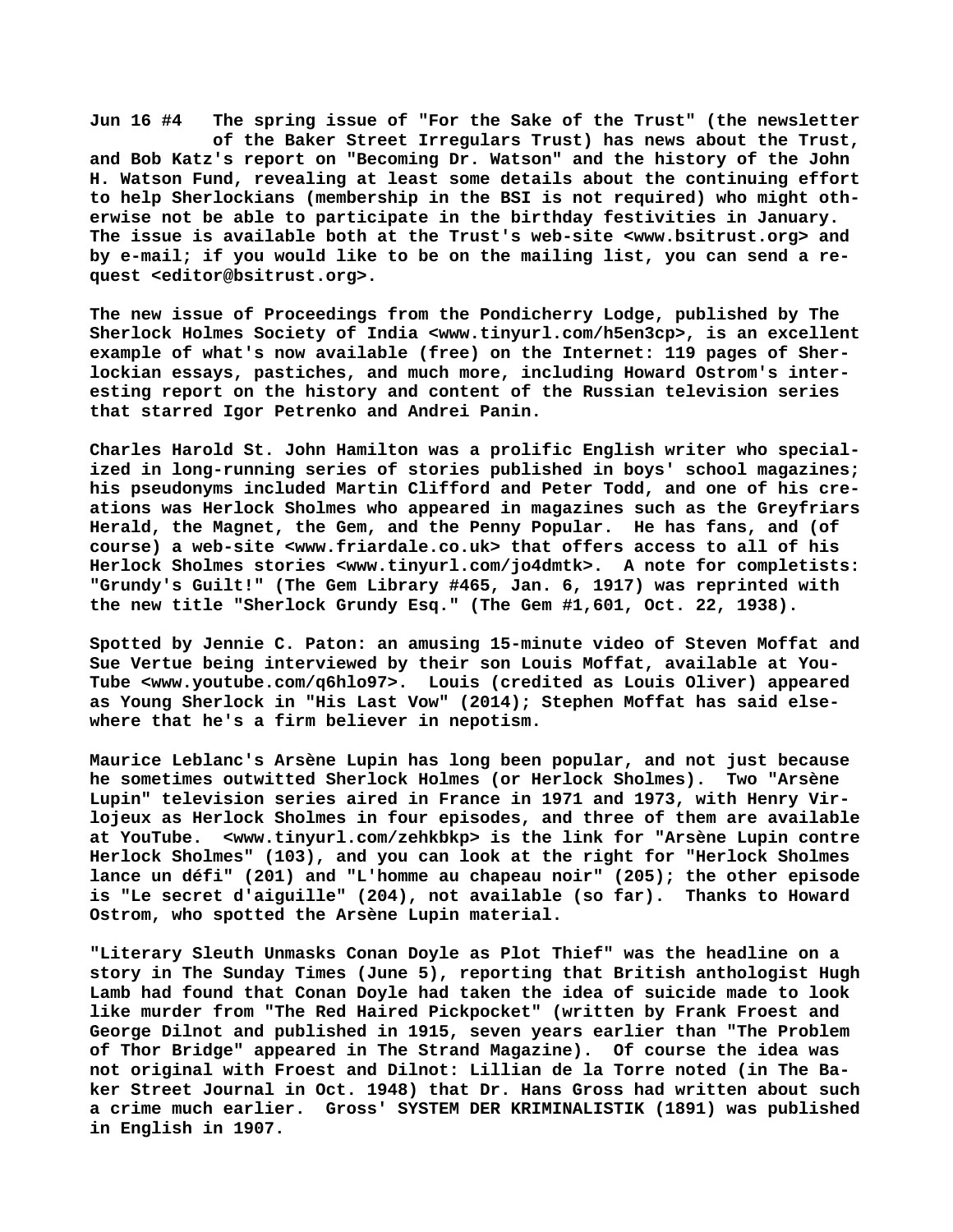**Jun 16 #5 Denny Dobry suggests collectors note listings by a new seller at eBay: wiggins221b. That's Denny, who will be offering material donated to the Baker Street Irregulars Trust, in order to help with funding the work of the Trust; the first item, opened for bidding on June 30, is a copy of the slip-cased limited edition, signed by Dame Jean Conan Doyle, of John Michael Gibson's splendid facsimile of Beeton's Christmas Annual for 1887. More material will be offered, and information about the work of the Trust can be found at [<www.bsitrust.org>.](http://www.bsitrust.org)**

**Neil McCaw (Professor of Victorian Literature and Culture at the University of Winchester) has created a delightful 5-minute TED-Ed lesson on "Who IS Sherlock Holmes?" (with amusing animation by Lasse R**ü**tzou Bruntse); available at YouTube <[www.tinyurl.com/zcmrobb>.](http://www.tinyurl.com/zcmrobb)**

**"The Misadventures of Sherlock Holmes" (the title of this month's conference in Minneapolis, sponsored by the Norwegian Explorers of Minnesota, the Friends of the Sherlock Holmes Collections, and the University of Minnesota Libraries) was a delightful gathering, well-attended and with interesting papers; their next conference will be in 2019, and surely as enjoyable as this one.**

**Zach Dundas, author of THE GREAT DETECTIVE: THE AMAZING RISE AND IMMORTAL LIFE OF SHERLOCK HOLMES (Aug 15 #2) happily reported at the conference that the new trade paperback edition (New York: Manner Books, 336 pp., \$15.95) is a new edition, with corrections that make it "99% more accurate."**

**Andrea Reynolds Plunket's death in April was reported in Richard Turley's colorful obituary in Orb Magazine <[www.tinyurl.com/gmfw2n5> t](http://www.tinyurl.com/gmfw2n5)hat described her as "the Mitteleuropa manipulator whose talent for self-invention propelled her to the upper echelons of international society and whose propensity for self-destructiveness eventually alienated all who loved her." She spent years unsuccessfully contesting the ownership of the Sherlock Holmes copyrights <[www.tinyurl.com/gs6wras>.](http://www.tinyurl.com/gs6wras)**

**ELEMENTARY: BLOOD AND INK, by Adam Christopher (London: Titan Books, 2016; 297 pp., \$7.99) is the second volume in his tie-in series, following ELE-MENTARY: THE GHOST LINE (Aug 15 #7); it's a new mystery that captures the flavor and style of the CBS-TV television series. The author's web-site is at [<www.adamchristopher.ac>.](http://www.adamchristopher.ac)**

**It's not clear just how Sherlockian the new Scotland Yard restaurant in San Francisco is, but there's a Sherlockian silhouette at the gastropub's website [<www.scotlandyardsf.com>.](http://www.scotlandyardsf.com)**

**The "British Library Crime Classics" series offers trade paperback reprints of excellent novels and short stories (£8.99 each), including four anthologies edited by Martin Edwards, each with one story by Conan Doyle: SILENT NIGHTS: CHRISTMAS MYSTERIES ("The Blue Carbuncle"), CAPITAL CRIMES: LONDON MYSTERIES ("The Case of Lady Sannox"), MURDER AT THE MANOR: COUNTRY HOUSE MYSTERIES ("The Copper Beeches"), and SERPENTS IN EDEN: COUNTRYSIDE CRIMES ("The Black Doctor"); Edwards provides both enthusiastic introductions and a careful selection of stories, some old favorites and some neglected but well worth reading (U.S. editions are published by the Poisoned Pen Press).**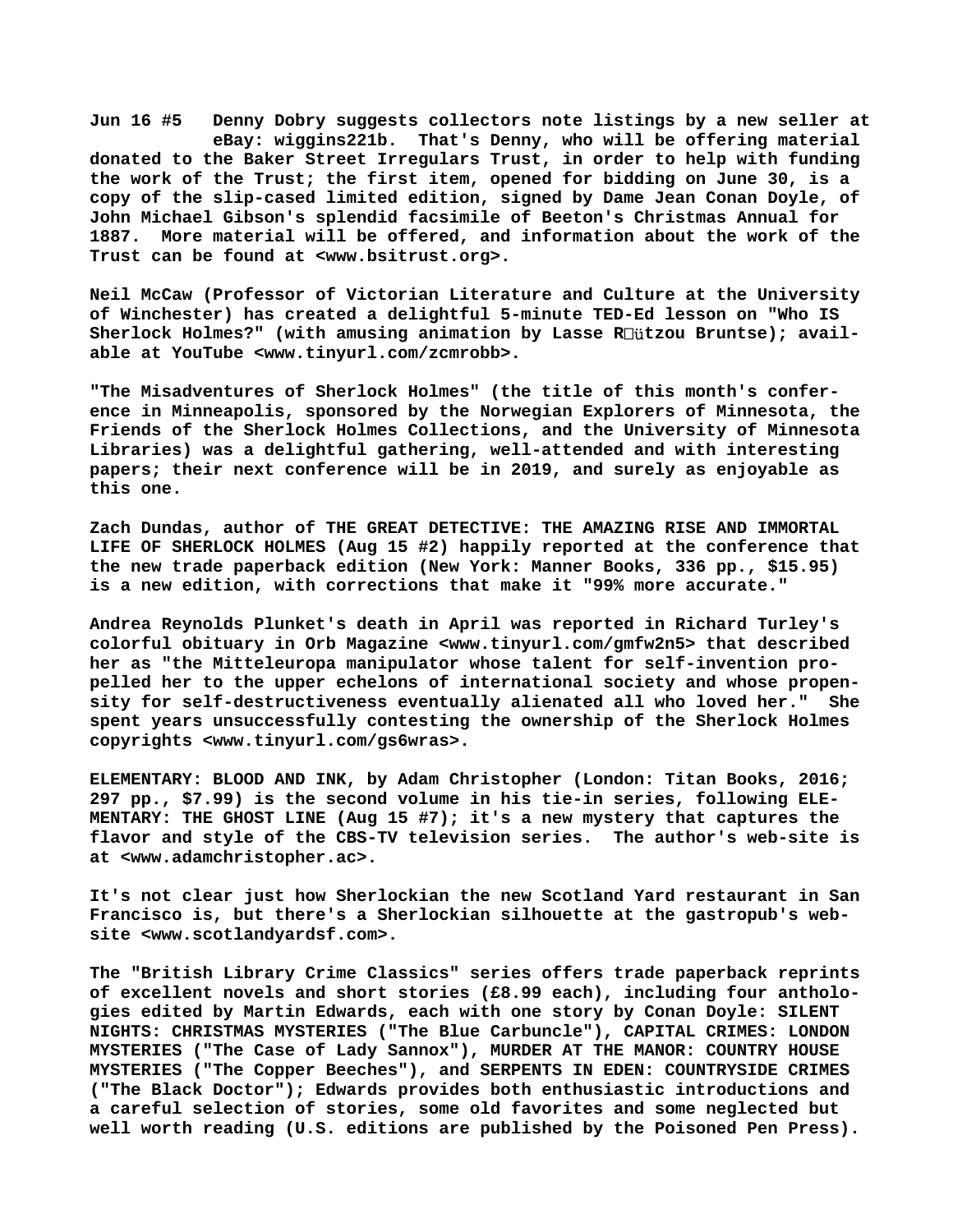**Jun 16 #6 Theatrics: Ken Ludwig's comedy "Baskerville: A Sherlock Holmes Mystery" is being performed at the StageNorth Theatre in Washburn, Wis., through July 9 [<www.stagenorth.com>.](http://www.stagenorth.com) And it will be performed at the Lesher Center for the Arts in Walnut Creek, Calif., Oct. 21-Nov. 19 [<www.centerrep.org>, a](http://www.centerrep.org)nd at the Riffe Center's Studio Two Theatre in Columbus, Ohio, Jan. 25-Feb. 12, 2017 [<www.catcoistheatre.com>.](http://www.catcoistheatre.com)**

**Terry O'Brien's new play "Sherlock Holmes and the Werewolf of London" will be performed at Elaine's dinner theater in Cape May, N.J., July 12 through late November <[www.elainescapemay.com>.](http://www.elainescapemay.com)**

**There will be a lot of Sherlock Holmes and Arthur Conan Doyle at the Edinburgh Festival Fringe [<www.edfringe.com>, i](http://www.edfringe.com)ncluding "Sherlock Holmes' Smarter Brother in the Case of a Study in Blood", Aug. 4-20; "Adventures of the Improvised Sherlock Holmes", Aug. 4-28; "Spontaneous Sherlock", Aug. 6-28; "Arthur Conan Doyle--Man of Mystery", Aug. 8-12; "The Accidental Adventures of Sherlock Holmes", Aug. 8-29; and "Arthur Conan Doyle, an Edinburgh Man", Aug. 9-23. And David Stuart Davies will perform his "The Game's Afoot" on Aug. 15-19.**

**Steven Dietz's "Sherlock Holmes: The Final Adventure" will be performed at the Lakeshore Players Theatre in White Bear Lake, Minn., Sept. 8 through 23 [<www.lakeshoreplayers.org>; a](http://www.lakeshoreplayers.org)nd at Theatre Knoxville Downtown in Knoxville, Tenn., Apr. 21-May 7, 2017 [<www.theatreknoxville.com>](http://www.theatreknoxville.com)**

**Brock D. Vickers' new dramatization "Storyboard: The Hound of the Baskervilles" will be performed at the Hedgerow Theatre in Media, Pa., Sept. 9-18 [<www.hedgerowtheatre.org>.](http://www.hedgerowtheatre.org)**

**"Miss Holmes" (a new play by Christopher M. Walsh, with a female Holmes and Watson) will be performed at the Lifeline Theatre in Chicago, Ill., Sept. 9-Oct. 30 [<www.lifelinetheatre.com>.](http://www.lifelinetheatre.com)**

**Madeleine George's "The (Curious Case of the) Watson Intelligence" will be performed at Theater Wit in Chicago, Sept. 17-Nov. 14 <[www.theaterwit.org>.](http://www.theaterwit.org)**

**John Charles Nassivera's "The Penultimate Problem of Sherlock Holmes" will be performed at the Ouachita Little Theatre in Mena, Ark., in October. The web-site's at <[www.ouachitalittletheatre.org>.](http://www.ouachitalittletheatre.org)**

**Katie Forgette's "Sherlock Holmes and the Case of the Jersey Lily" will be performed at the Sitnik Theater in Hackettstown, N.J., from Oct. 7 to Oct. 23 [<www.centenarystageco.org>.](http://www.centenarystageco.org)**

**The 1965 musical "Baker Street" will be performed at the Eureka Theatre in San Francisco, Calif., Nov. 2-20 [<www.42ndstmoon.org>.](http://www.42ndstmoon.org)**

**Ken Ludwig's "The Game's Afoot" is scheduled by the Windham Theatre Guild at the Burton Leavitt Theatre in Willimantic, Conn., Nov. 4-13 web-site at [<www.windhamtheatreguild.org>.](http://www.windhamtheatreguild.org)**

 **The Spermaceti Press: Peter E. Blau, 7103 Endicott Court, Bethesda, MD 20817-4401 (301-229-5669) <[blau7103@comcast.net>](mailto:blau7103@comcast.net)**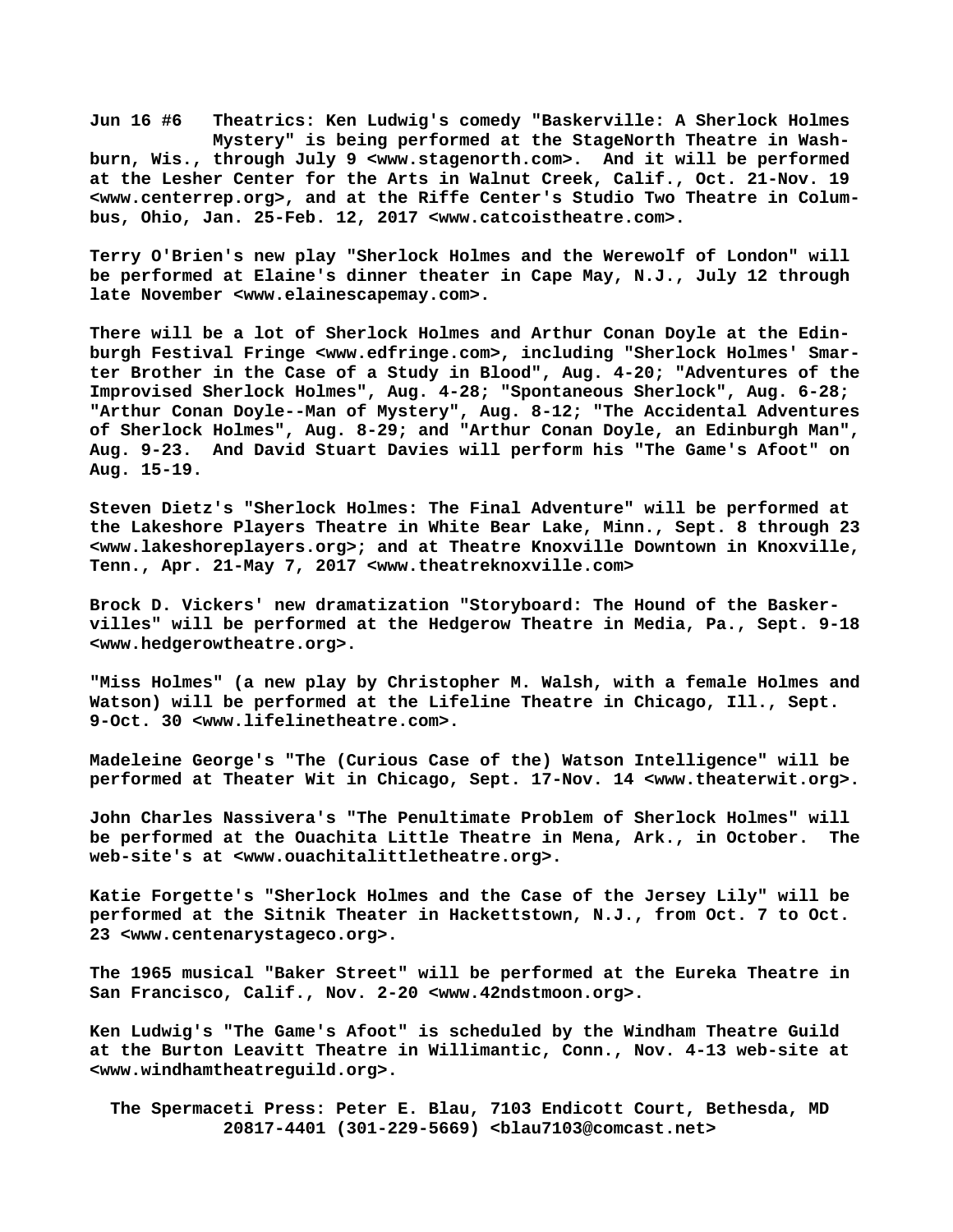**Otto Penzler has received Bouchercon's David Thompson Special Service Award for "extraordinary efforts to develop and promote the crime fiction field." Otto presides over the Mysterious Bookshop and founded the Mysterious Press in 1975; he also published the quarterly journal The Armchair Detective for many years, and has edited a long list of anthologies and reference books, and has an interesting web-site at [<www.mysteriousbookshop.com>.](http://www.mysteriousbookshop.com)**

**The spring issue of The Magic Door (the Friends of the Arthur Conan Doyle Collection at the Toronto Public Library newsletter) offers Angela Misri's discussion of the "universal themes" in Conan Doyle's letters to his Strand editor Greenhough Smith, Richard Sveum's examination of Conan Doyle's novel A DUET WITH AN OCCASIONAL CHORUS, and other news from the Library; copies of the newsletter are available from Clifford S. Goldfarb, 22 Markdale Avenue, Toronto, ON M6C, 1T1, Canada <[cgoldfarb@sympatico.ca>.](mailto:cgoldfarb@sympatico.ca)**

**PROFESSOR CHALLENGER: NEW WORLDS, LOST PLACES, edited by J. R. Campbell and Charles Prepolec (Calgary: Edge, 2015; 250 pp., \$15.95), is an nice tribute to another of Conan Doyle's great characters; the anthology offers ten stories by authors who tell tales of new adventures of Challenger and his companions from THE LOST WORLD and other stories.**

**Everett C. Hoffman ("Merridew of Abominable Memory") died on May 7, 2013. He had a successful career in public relations at McGraw Hill, and was an enthusiastic artist, teaching at the Cooper Union and the Pratt Institute in New York and the Academy of Arts in Newark, and exhibiting in galleries, art centers and museums. He was a member of Bill Rabe's Old SOB'S (The Old Soldiers of Baker Street) and provided Sherlockian artwork for an article by Bill in The Woods-Runner in Jan. 1984; Everett received his Investiture in The Baker Street Irregulars in 1958.**

**Those who attended "The Misadventures of Sherlock Holmes" (this year's conference in Minneapolis, sponsored by the Norwegian Explorers of Minnesota, the Friends of the Sherlock Holmes Collections, and the University of Minnesota Libraries) received copies of THE MISSING MISADVENTURES OF SHERLOCK HOLMES, an interesting anthology edited by Julie McKuras, Timothy Johnson, Ray Riethmeier, and Philip Bergem, offering at least some of the stories that Dannay and Lee noted were omitted from their 1944 anthology. It's an interesting selection, and a nice companion to the original MISADVENTURES (219 pp., postpaid \$30.00 US/\$40.00 Canada, and you should order from Phil Bergem, 3829 172nd Avenue NW, Andover, MN 55304) (for other countries, contact Phil at [<pgbergem@gmail.com>\).](mailto:pgbergem@gmail.com)**

**The June issue of the quarterly newsletter of The Friends of the Sherlock Holmes Collections at the University of Minnesota offers Mitch Cullin's article about his donation of his papers (on his novel A SLIGHT TRICK OF THE MIND and much else) to the Special Collections, Julie McKuras' "100 Years Ago" tribute to Stephen Leacock, Evelyn Herzog's "50 Years Ago" account of the birth of a Sherlock-ian society at Albertus Magnus College, and other news from and about the collections; copies of the newsletter are available on request from Dick Sveum (111 Elmer L. Andersen Library, Univ. of Minnesota, Minneapolis, MN 55455 [<sveum001@tc.umn.edu>.](mailto:sveum001@tc.umn.edu)**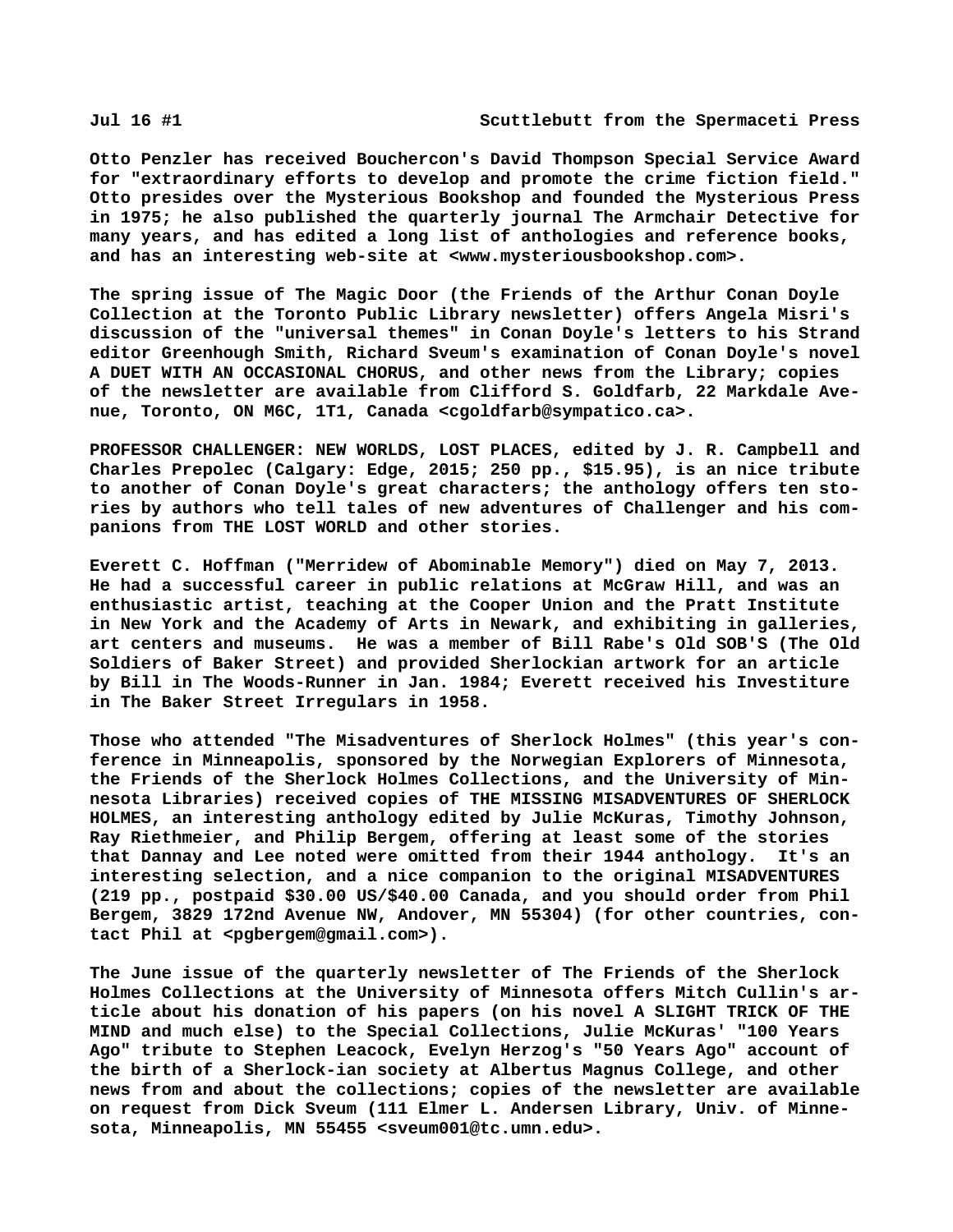**Jul 16 #2 John D. Constable ("The Crooked Man") died on June 6. He was educated at Harvard, graduating with honors, and had a long and distinguished career as a doctor, plastic surgeon, and teacher. His enthusiasms included Asian art, travel, and (of course) Sherlock Holmes; after joining The Speckled Band of Boston in 1953 he went on to preside over the Band, serving as its Keeper, for three decades and received his Investiture from The Baker Street Irregulars in 1986.**

**Alexander Orlov has kindly forwarded Vitaly Podvitsky's cartoon comment on the Brexit, published by RIA Novosti in Russia on June 28; Sherlock Holmes is saying, "Watson, I seem to have underestimated our housekeeper!"**



**Reported SHERLOCK HOLMES: CRIME ALLEYS, a new graphic novel from Dark Horse Books, written by Sylvain Cordurié and illustrated by Nespolino Alesandro; 104 pp., \$17.99 (it's a translation of an earlier French version).**

**The Television Academy has announced its nominations for this year's Emmy Awards, and "Sherlock: The Abominable Bride" won nominations in six categories: one for Benedict Cumberbatch (lead actor in a limited series or movie) and five for the program (television movie; cinematography for a limited series or movie; movie; sound editing for a limited series, movie, or special; sound mixing for a limited series or movie; and visual effects in a supporting role). The Emmy Award presentations will be broadcast on ABC-TV on Sept. 18.**

**There are many web-sites that offer audio of old-time radio shows. Thanks to Alex Kane for the report that you can listen to 138 Sherlockian programs (1933-1983) at [<www.archive.org/details/OTR\\_Sherlock\\_Holmes\\_smurfmeat>.](http://www.archive.org/details/OTR_Sherlock_Holmes_smurfmeat)**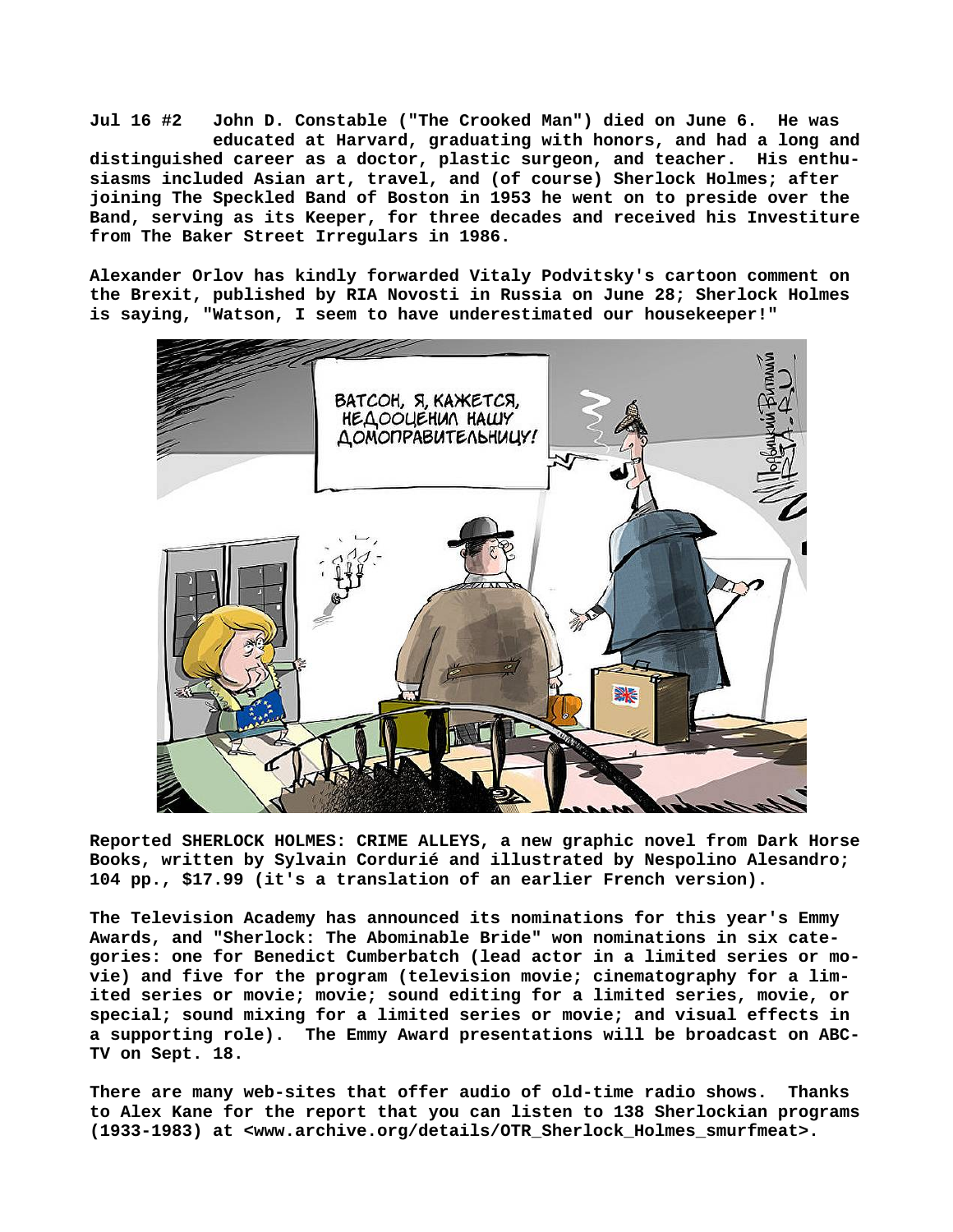**Jul 16 #3 It was on the "Today" show on NBC-TV in 1999 that Al Roker and Matt Lauer celebrated Sherlock Holmes' 145th birthday (Jan 99 #3), and Randall Stock has noted that Roker has contributed a short piece on THE ADVENTURES OF SHERLOCK HOLMES to THE BOOKS THAT CHANGED MY LIFE, edited by Bethanne Patrick (New York: Regan Arts, 2016; 304 pp., \$24.95); the first book that Roker remembers is GREEN EGGS AND HAM, but reading Sherlock Holmes made him feel that he was "in on something, both a kind of secret, a way of reading the world, and also a club, people who loved Sherlock Holmes and Dr. Watson and wanted to learn more about their methods."**

**You can now rent William Gillette's "Sherlock Holmes" (1916) from Flicker Alley <[www.flickeralley.com>, p](http://www.flickeralley.com)aying \$4.95 to watch it as many times as you want for 30 days. But you can't capture it: if you want to keep the film you will need to purchase the DVD (which has nice added features).**

**Greg Ruby reports that the Numismatic Friends of Sherlock Holmes will meet for dinner in Anaheim, Calif., on Aug. 11, during the American Numismatic Association's World's Fair of Money; details at [<www.tinyurl.com/zxvztjx>.](http://www.tinyurl.com/zxvztjx)**

**Further to the query (Jun 16 #2) about "The Curious Incident of the Dog" in Ellery Queen's Mystery Magazine (Mar. 1945): Greg Darak kindly reports that the story's about a modern-day police inspector who stops a robbery using a clue based on a seeing-eye dog.**

**"Just like Wimbledon, Stella Artois started from humble beginnings," is the slogan for the Belgian company's beer, and they have an amusing commercial in which Sherlock Holmes appears [<www.tinyurl.com/jpv6gu4>.](http://www.tinyurl.com/jpv6gu4)**

**Scott Monty and Burt Wolder have posted their 100th "I Hear of Sherlock Everywhere" podcast: it's a look back at their favorite moments, and an excellent celebration of their nine years of podcasting with a wide-ranging assortment of guests <[www.ihose.co/ihose100> a](http://www.ihose.co/ihose100)nd #IHOSE100.**

**Phil Rosette is offering material from the Sherlockian collection of Bill Rothman: a list of individual books and pamphlets, and images of a single lot of about 400 books, are available on request <[prosette@group41.com>.](mailto:prosette@group41.com)**

**Dan Stashower reports that the National Library of Scotland has digitized a detailed town plan of Edinburgh that was published as a supplement to the Illustrated London News on July 18, 1868 (nine years after Conan Doyle was born in Edinburgh); you can zoom in and out, and navigate, and get a sense of how the city looked in those long-ago days.**

**The gray herringbone wool jacket that Basil Rathbone wore in "The Hound of the Baskervilles" (1939) was offered by Heritage Auctions in Beverly Hills on June 22, with an opening bid of \$7,500. But no one bid, and the jacket did not sell.**

**Big Chief Studios, which produced a set of licensed 1:6-scale figures showing Benedict Cumberbatch and Martin Freeman last year (Apr 15 #5), is going to issue a new set showing the pair in costume from "The Abominable Bride"; they're due for release next March, but you can pre-order now. They cost £189.99 each [<www.bigchiefstudios.co.uk/collectibles/sherlock>.](http://www.bigchiefstudios.co.uk/collectibles/sherlock)**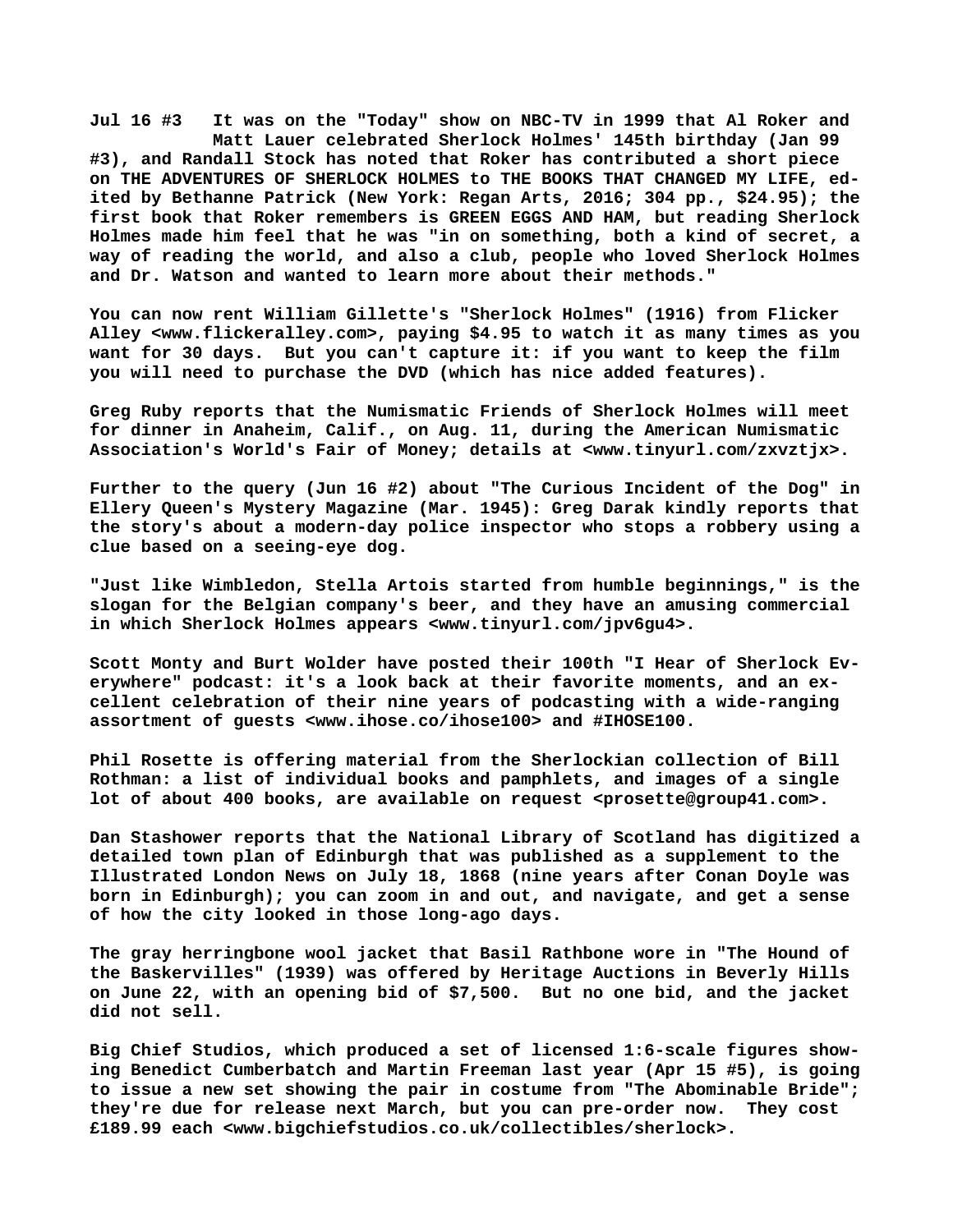**Jul 16 #4 David Jaher's THE WITCH OF LIME STREET: SÉANCE, SEDUCTION, AND HOUDINI IN THE SPIRIT WORLD (Nov 15 #3) told the story of Mina Crandon, the medium known as Margery in the 1920s (Conan Doyle was one of her principal advocates, and Houdini her most energetic and fervent opponents; Jaher will be the featured speaker on Aug. 30 at Ventfort Hall, the Gilded Age house museum in Lenox, Mass. [<www.gildenage.org>, b](http://www.gildenage.org)uilt as their summer home by George and Sarah Morgan (she was the sister of J. Pierpont Morgan).**

**Bearlock Holmes was one of 62 teddy bears made predominantly from straw that were displayed this month at the Teddy Bear Trail in Great Ellingham in South Norfolk. Money raised from the festival goes to local charities.**

**Foreign translations of the Canon are not restricted to ink-on-paper: "The Hound of the Baskervilles" is now available as a radio drama in Bengali at YouTube [<www.tinyurl.com/hupnmka> \(](http://www.tinyurl.com/hupnmka)with English subtitles); it was produced by Asha Audio for Radio Mirchi, and runs 5 hours and 35 minutes.**



**Pokémon Go, described at Wikipedia as a free-to-play**

**location-based augmented reality mobile game, has become one of the mostused smart-device apps; it has created controversy due to reports of causing accidents and being a public nuisance at some locations. It's a worldwide phenomenon, and businesses can attract visitors by arranging to be a PokéStop, as (it has been reported) has the Sherlock Holmes Museum in London. The National Park Service has announced that there will be ranger-led Pokémon hunts on the National Mall.**

**Donald Sosin's campaign for "Sherlock Holmes: The Odessa Connection" (May 16 #3) has been successful: William Gillette's "Sherlock Holmes" (1916) was screened, accompanied by a 45-piece orchestra, to thousands of people who gathered at Odessa's famous Potemkin Stairs <[www.tinyurl.com/glrlpx5>.](http://www.tinyurl.com/glrlpx5)**

**The second annual "International Sherlockian Summit of Societies" has been scheduled for Nov. 5 in Mount Vernon, Wash. Last year's summit had attendees from seven societies in the U.S. and Canada, and you can read a report on the summit at [<www.tinyurl.com/hk5zc74>; d](http://www.tinyurl.com/hk5zc74)etails on this year's summit are available from David Haugen [<dave@soundofthebaskervilles.com>.](mailto:dave@soundofthebaskervilles.com)**

**Legendary Entertainment has bought the rights to the Pokémon computer game "Detective Pikachu" (Feb 16 #2), which has the title character in Sherlockian costume, and is preparing a live-action film franchise that's expected to start production next year.**

**Add Mark Caven to the list of actors who have played Sherlock Holmes: he's seen at the end of "The Pall of LaPier" (the last episode of the ten-part Fox mini-series "Houdini and Doyle"); viewership numbers were low for the U.S. (2.6 million for the first episode, and 1.7 million for the last one). But if you enjoyed the series, you'll want to read interviews with cast and other talent at the Assignment X web-site [<www.tinyurl.com/gr4vxmf>.](http://www.tinyurl.com/gr4vxmf)**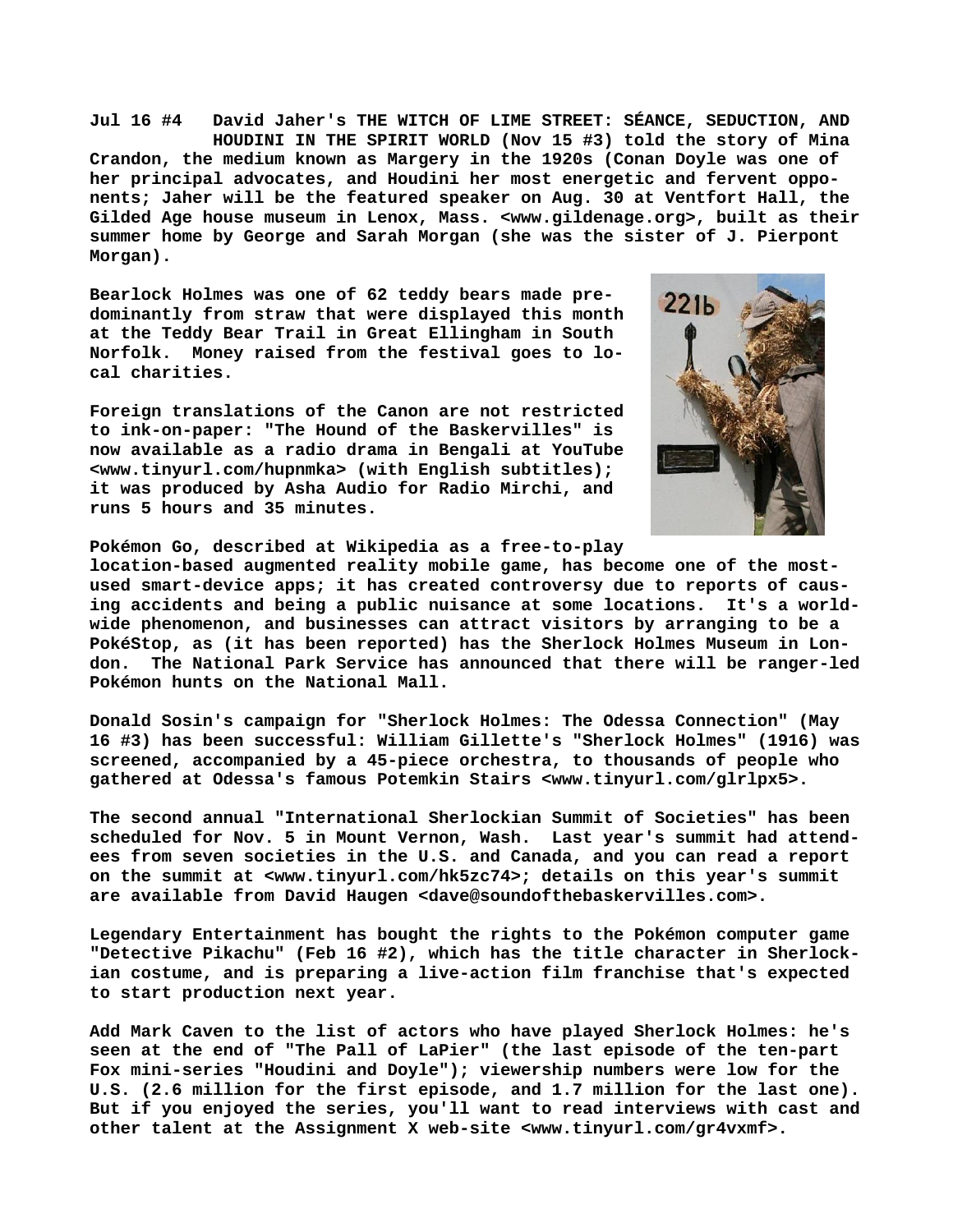**Jul 16 #5 Sherlockian.Net was launched in 1994 by Chris Redmond, and has long been a valuable resource for the growing population of Internet-savvy Sherlockians. Chris has announced that he plans to close the web-site by the end of the year, and would be happy to hear from anyone who would like to take over the web-site entirely or in part, and he welcomes suggestions about how its content might be preserved. You can visit Scott Monty's "I Hear of Sherlock Everywhere" web-site <[www.tinyurl.com/gvc7593>](http://www.tinyurl.com/gvc7593) to learn more about Chris' web-site and listen to his recent interview on the "I Hear of Sherlock Everywhere" blog.**



**Jennie Paton reports that Trader Joe's recently ran a "name this product" challenge asking for an "original, descriptive, memorable" name for their new cookie-mix-ina mason jar product (offering the winner \$100 and a case of the product when it becomes available later this year.**

**It's now official: the next season of the BBC's "Sherlock" will be broadcast in 2017 (according to the brief series 4 teaser at YouTube) <[www.tinyurl.com/hmq63ub> \(](http://www.tinyurl.com/hmq63ub)you get a brief glimpse of Toby Jones as Culverton Smith). And at a "Sherlock" panel at San Diego's Comic-Con Mark Gatiss, Amanda Abbington, and Benedict Cumberbatch revealed**

**the three now-traditional code-word hints for the new season: Sherrinford, Smith, and Thatcher; the panel also included Stephen Moffat and Sue Vertue, but there are only three clues). Smith and Sherrinford seem obvious to devoted fans, who are seriously puzzled by Thatcher.**

**Craigslist is a classified-advertisements web-site that began as an e-mail distribution list in San Francisco in 1995; it became web-based in 1996 and now covers 70 countries. Someone recently advertised a copy of THE ANNOYED SHERLOCK HOLMES, which turned out to be Baring-Gould's THE ANNOTATED SHER-LOCK HOLMES.**

**There's a new on-line Cosplay Convention Center that's just the thing for people who enjoy thematic costume play <[www.cosplayconventioncenter.com>:](http://www.cosplayconventioncenter.com>:) you can select a theme (one of them is Sherlock Holmes) and find what's going on where (Sherlockian cosplay is coming up in Seattle and Topeka).**

**Petr Kopl's THE LOST WORLD (London: MX Publishing, 2016; 120 pp., \$16.95) is an imaginative full-color graphic novel, with some amusing additions to Conan Doyle's story; it is part of Kopl's "Victoria Regina" series (which also includes three Sherlockian titles), and he has an attractive web-site at [<www.petrkopl.cz>.](http://www.petrkopl.cz) Diane Gilbert Madsen's CRACKING THE CODE OF THE CA-NON: HOW SHERLOCK HOLMES MADE HIS DECISIONS (2016, 371 pp., \$18.95) is an interesting compilation of her research for THE CONAN DOYLE NOTES: THE SE-CRET OF JACK THE RIPPER (May 14 #7); it's a detailed analysis of the Canon, with discussion of the cases (and their outcomes), the crimes, the victims, the villains, and much more. MX's web-sites are at [<www.mxpublishing.com>](http://www.mxpublishing.com) and at [<www.mxpublishing.co.uk>.](http://www.mxpublishing.co.uk)**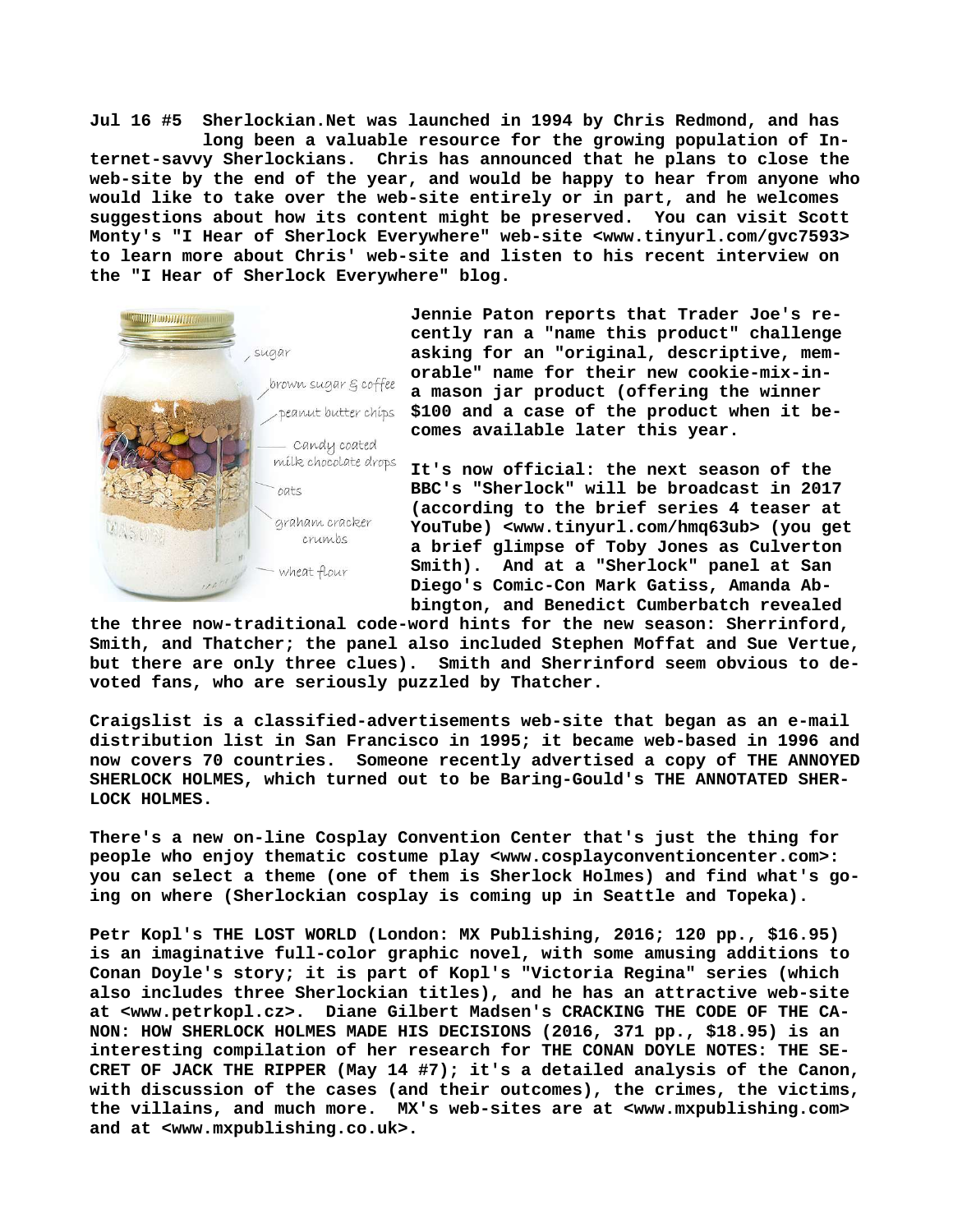**Jul 16 #6 Reported: James Lovegrove, author of three pastiches (SHERLOCK HOLMES: THE STUFF OF NIGHTMARES, SHERLOCK HOLMES: GODS OF WAR, and SHERLOCK HOLMES: THE THINKING ENGINE) for Titan, is about to launch a new series he calls THE CTHULHU CASEBOOKS (SHERLOCK HOLMES AND THE SHADWELL SHADOWS, SHERLOCK HOLMES: THE LABYRINTH OF DEATH, and SHERLOCK HOLMES: THE DEVIL'S DUST); the first title is due in November.**



**Jeannette Powers won Trader Joe's contest: her name for the new product was "It's Sedimentary, My Dear Cookie!" Details at <[www.tinyurl.com/hyevbkl>.](http://www.tinyurl.com/hyevbkl)**

**Planning to sell the former Sunnyside Royal Hospital is being finalized, the Dundee Courier reported on July 13 [<www.tinyurl.com/j2ym8p6>.](http://www.tinyurl.com/j2ym8p6) Once the oldest and largest psychiatric hospital in Scotland, the facility closed in 2011 and has been vacant since then. Conan Doyle's father Charles Altamont Doyle was a patient at Sunnyside in the 1880s, when he wrote and illustrated the journal that was eventually published by Michael Baker in 1978 as THE DOYLE DIARY: THE LAST GREAT CONAN DOYLE MYSTERY.**

**"'Largest Number' of Sherlock Holmes Versions Being Filmed Blamed for Disruptive London Fog This Week" was the headline on an amusing story at the Voice of Reason web-site in Nov. 2015 [<www.tinyurl.com/jqxukg4>.](http://www.tinyurl.com/jqxukg4)**

**The Retired Beekeepers of Sussex, an all-inclusive Sherlockian society for members of the LBGTQ+ community, have now published their third Practical Handbook of Bee Culture (this time devoted to "Experience of Women"), with articles, fiction, poetry, and artwork. All three issues of the handbook are available for download at [<www.retiredbeekeepers.tumblr.com>.](http://www.retiredbeekeepers.tumblr.com)**

**I hear of Sherlock everywhere, as someone once said: including Australia, where there's a company called Sherlock Holmes Sewing Machines; their website's at [<www.sherlockholmesqld.com>.](http://www.sherlockholmesqld.com)**

**The "Beast of Dartmoor" mystery may (or may not) have been solved: a report in the Daily Telegraph (July 22) suggests that the ferocious animal sometimes called the Beast of Exmoor or the Beast of Bodmin) may not be a local myth. Circus owner Mary Chipperfield, after her zoo in Plymouth was forced to shut down, may have released three of her five pumas into the wild. But her husband, who now breeds white tigers in Spain, has denied that his late wife ever released any wild animals on Dartmoor. You can read all about it at [<www.tinyurl.com/zzmmyyy>; t](http://www.tinyurl.com/zzmmyyy)hanks to Richard Mackintosh for the link.**

**"Evaline and Mina didn't mean to get into the family business" is the hook for Colleen Gleason's series about Evaline Holmes (the niece of Sherlock) and Mina Stoker (the sister of Bram), set in a steampunk Victorian London. THE CLOCKWORK SCARAB was the first in the series (Aug 13 #2), which continues with THE SPIRITGLASS CHARADE (San Francisco: Chronicle Books, 2014; 354 pp., \$17.99) and THE CHESS QUEEN ENIGMA (2015, 351 pp., \$17.99); they are young-adult novels aimed at teen-age girls, with romance, villainy, lots of energy and excitement, and a web-site [<www.stokerandholmes.com> w](http://www.stokerandholmes.com)ith interesting "bonus materials."**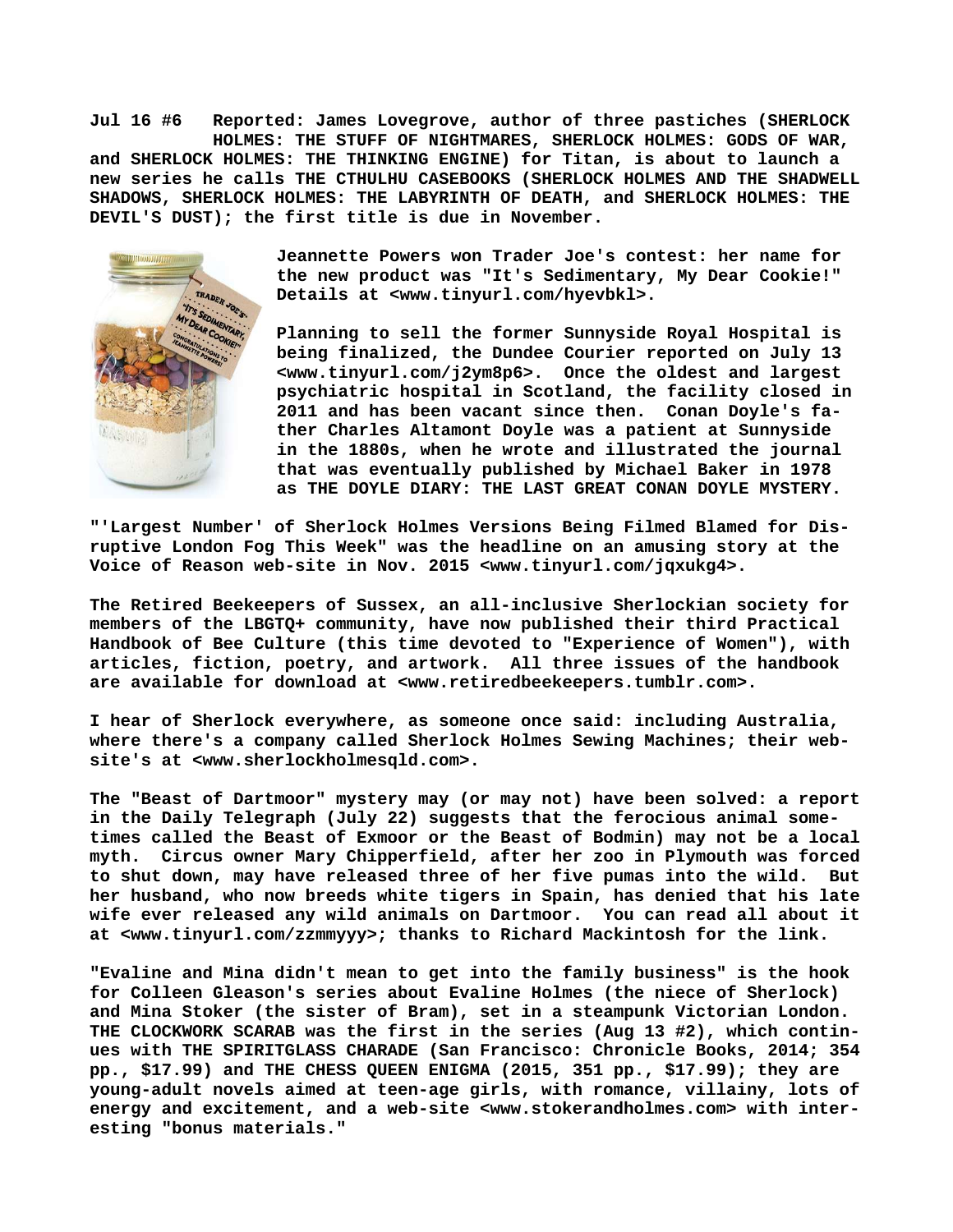**Jul 16 #7 The Farnham Herald reported (July 24) [<www.tinyurl.com/zdmjegd>](http://www.tinyurl.com/zdmjegd) that building work is now complete at Undershaw, Conan Doyle's former home in Surrey. The David Forbes-Nixon Foundation spent £800,000 on the restoration, and the cost of the entire Stepping Stones School project was about £7 million. Norman Stromsoy, chief executive of the Foundation, said, "We wanted to make sure that the building can still be 'read' as it was in Conan Doyle's day, and to be as faithful to the original as we can."**

**The [Darlington] Northern Echo reported (July 7) that the York Theatre Royal publicized its production of a new musical "Sherlock Holmes: The Hound of the Baskervilles" with a contest for members of the public who were asked to submit photographs of pets wearing deerstalkers. The responses included Mark Gatiss' labrador Bunsen; the story's at [<www.tinyurl.com/zmefwb3>.](http://www.tinyurl.com/zmefwb3)**



**According to a review of the film "Crimson Peak" (2015), "the ghosts of 'Frankenstein' author Mary Shelley, Sherlock Holmes creator Arthur Conan Doyle, horror fiction master Edgar Allan**

**Poe, and many others not only shape Del Toro's imagination, but also could help you uncover hidden stories in your own life." The film is now availavailable on cable television: while Conan Doyle is mentioned, he's not in the film as a ghost.**

**"Every time I check into a hotel, I sign my name Sherlock Holmes Evans. I like to see the clerk look over his shoulder and wonder why I didn't sign Smith." On July 22 the Massillon (Ohio) Independent quoted him in a brief item on native sons; he was born there in 1906 and was an attorney, humorist, actor, and circus performer. He titled his autobiography FATHER OWNED A CIRCUS, and explained that his father, an admirer of William Gillette, named his son after the actor's most famous role. Evans died in 1987.**

**James M. Nederlander died on July 25. He built the Nederlander Organization into a theatrical powerhouse that owns nine Broadway theaters and many more in other cities and countries; he produced or co-produced more than a hundred shows, and received a special Tony Award for lifetime achievement in 2004. When Glenda Jackson played Lady Macbeth at one of his theaters, he agreed with a friend that it was a great play, "but Jesus, it's talky." He also believed that "there are no bad theaters, only bad shows." Charles Marowitz's "Sherlock's Last Case" (starring Frank Langella) ran at the Nederlander Theatre for 136 performances in 1987.**

**Fred Taraba's MASTERS OF AMERICAN ILLUSTRATION: 41 ILLUSTRATORS & HOW THEY WORKED (2011) has been reprinted in a second edition (St. Louis: The Illustrated Press, 2016; 432 pp., \$60.00 plus \$9.00 shipping); it's a spectacular book, with interesting essays on the artists, accompanied by full-color illustrators, and two of the artists are of particular interest: Wladyslaw T. Benda illustrated "The Sussex Vampire" and non-Sherlockian writings by Conan Doyle, and Robert Fawcett provided artwork for pastiches (Arthur Whitaker's "The Case of the Man Who Was Wanted" and the series written by Adrian Conan Doyle and John Dickson Carr), and the book includes one Sherlockian illustration by Fawcett. It's available on-line from the publisher, and copies signed by the author can be purchased from Taraba Illustration Art, Box 1438, Casper, WY 82602 [<fred@tarabaillustrationart.com>.](mailto:fred@tarabaillustrationart.com)**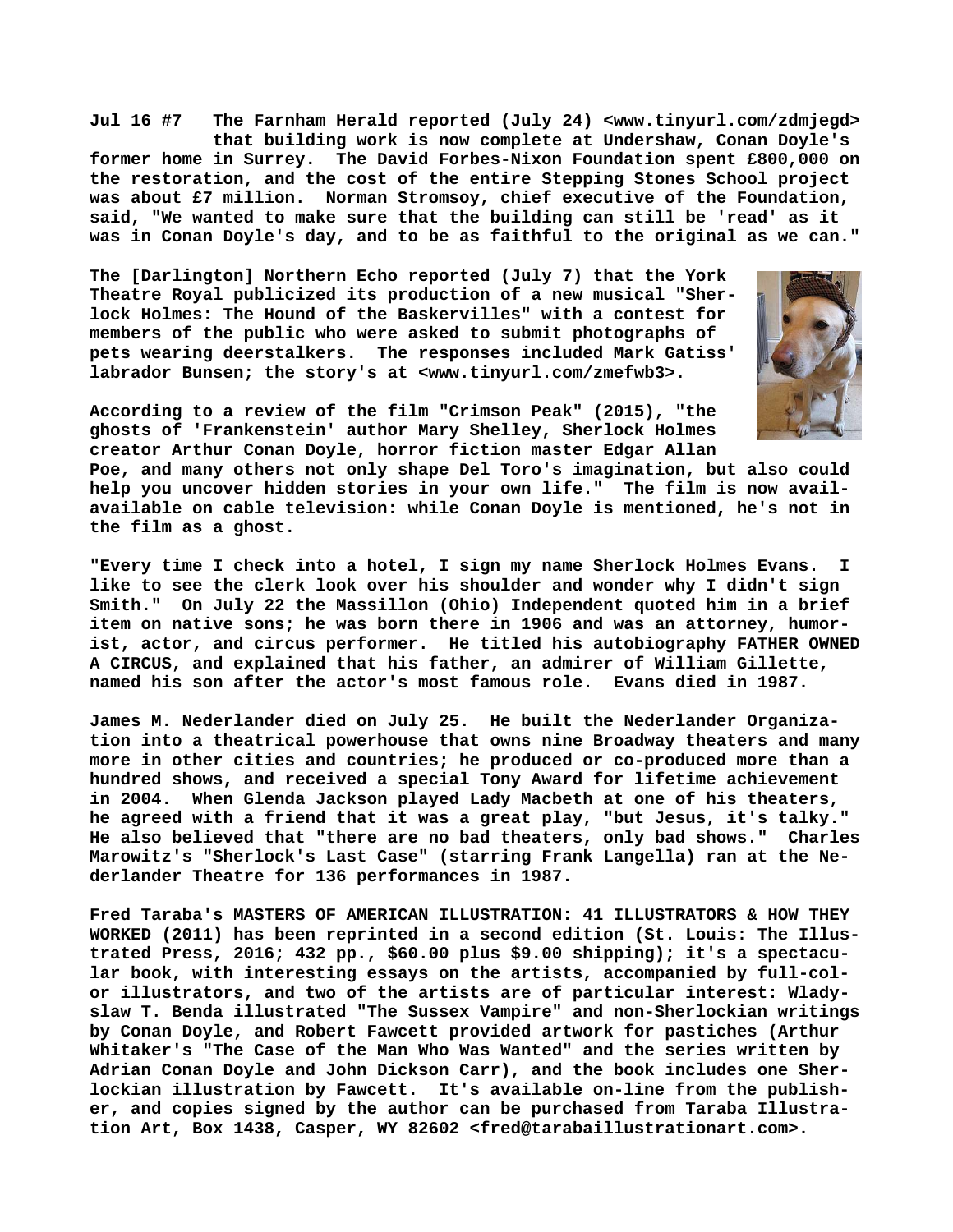**Jul 16 #8 An appeal for assistance for Nick Utechin, who is working on a monograph on artists who provided jacket artwork for the British publisher John Murray, and is seeking information on Frank Marston, who did the jackets for Murray's editions of THE MEMOIRS OF SHERLOCK HOLMES and** If you don't have those editions, you can **see Marston's work in The Strand Magazine (Jan. 1930 and June 1930). And if you have any personal information about Marston (including birth/death dates), please contact Nick at <[highfieldfarmhouse@gmail.com>.](mailto:highfieldfarmhouse@gmail.com)**

**Theater [news: a n](news:a)ew musical version of "The Hound of the Baskervilles" is on at the York Theatre Royal through Aug. 27 [<www.yorktheatreroyal.co.uk>;](http://www.yorktheatreroyal.co.uk) there's a link at the web-site to two short rehearsal videos.**

**The Minnesota Fringe in Minneapolis <[www.fringefestival.org> h](http://www.fringefestival.org)as two plays of interest on its schedule: Neil Gaiman's "A Study in Emerald" at Intermedia Arts, Aug. 5-13; as well as "And to Think That I Saw It at 221B Baker's Street" (by John Newstrom and Tim Wick) at the Southern Theatre, Aug. 6-14.**

**Opera Tennessee will present Thomas Whitman's opera "A Scandal in Bohemia" (with libretto by Nathalie Anderson) at the Barking Legs Theater in Chattanooga, Tenn., Aug. 11-14 [<www.barkinglegs.org>.](http://www.barkinglegs.org)**

**Fired Up Theatre is touring their production of "The Hound of the Baskervilles" (dramatized by Mal Dewhirst and Simon Quinn) in Suffolk, Staffordshire, Derbyshire, Warwickshire, and Lancashire, from Aug. 12 through Dec. 2; details at <[www.fireduptheatre.co.uk>.](http://www.fireduptheatre.co.uk)**

**Kristen Brewer's new play "Sherlock Holmes: The Detective and the Doctor" is scheduled at the Black Box Theatre at the Trust Performing Arts Center in Lancaster, Pa., Aug. 25-Sept. 11 <[www.lancastertrust.com>.](http://www.lancastertrust.com)**

**Dennis Rosa's "Sherlock Holmes and the Curse of the Sign of the Four" has been scheduled at the Pulse Opera House in Warren, Ind., Sept. 9-25; website at [<www.pulseoperahouse.org>.](http://www.pulseoperahouse.org)**

**Steven Canny and John Nicholson's comedy "The Hound of the Baskervilles" is to be performed at the Lakewood Playhouse in Lakewood, Wash., Sept. 9-Oct. 9 [<www.lakewoodplayhouse.org>; a](http://www.lakewoodplayhouse.org)lso at the Gulfshore Playhouse in Naples, Fla., Feb. 11-Mar. 12, 2017 [<www.gulfshoreplayhouse.org>.](http://www.gulfshoreplayhouse.org)**

**Ken Ludwig's "Postmortem" (an earlier version of "The Game's Afoot") will be presented by Autumn Nights at the Plaza at Ehiers Event Center in Buena Park, Calif., Sept. 16-24 <[www.buenapark.com/index.aspx?page=556>.](http://www.buenapark.com/index.aspx?page=556)**

**"Sherlock Holmes and the Unrecorded Case (by Special Request) of the Electric Lady's Bicycle Protector and the Consequences Thereof Including World War I" (a new play by Robert Fridjhon) will be performed at the Studio Theatre in Montecasino, Johannesburg, Nov. 30-Jan. 2017; their web-site's at [<www.pietertoerien.co.za>.](http://www.pietertoerien.co.za)**

 **The Spermaceti Press: Peter E. Blau, 7103 Endicott Court, Bethesda, MD 20817-4401 (301-229-5669) <[blau7103@comcast.net>](mailto:blau7103@comcast.net)**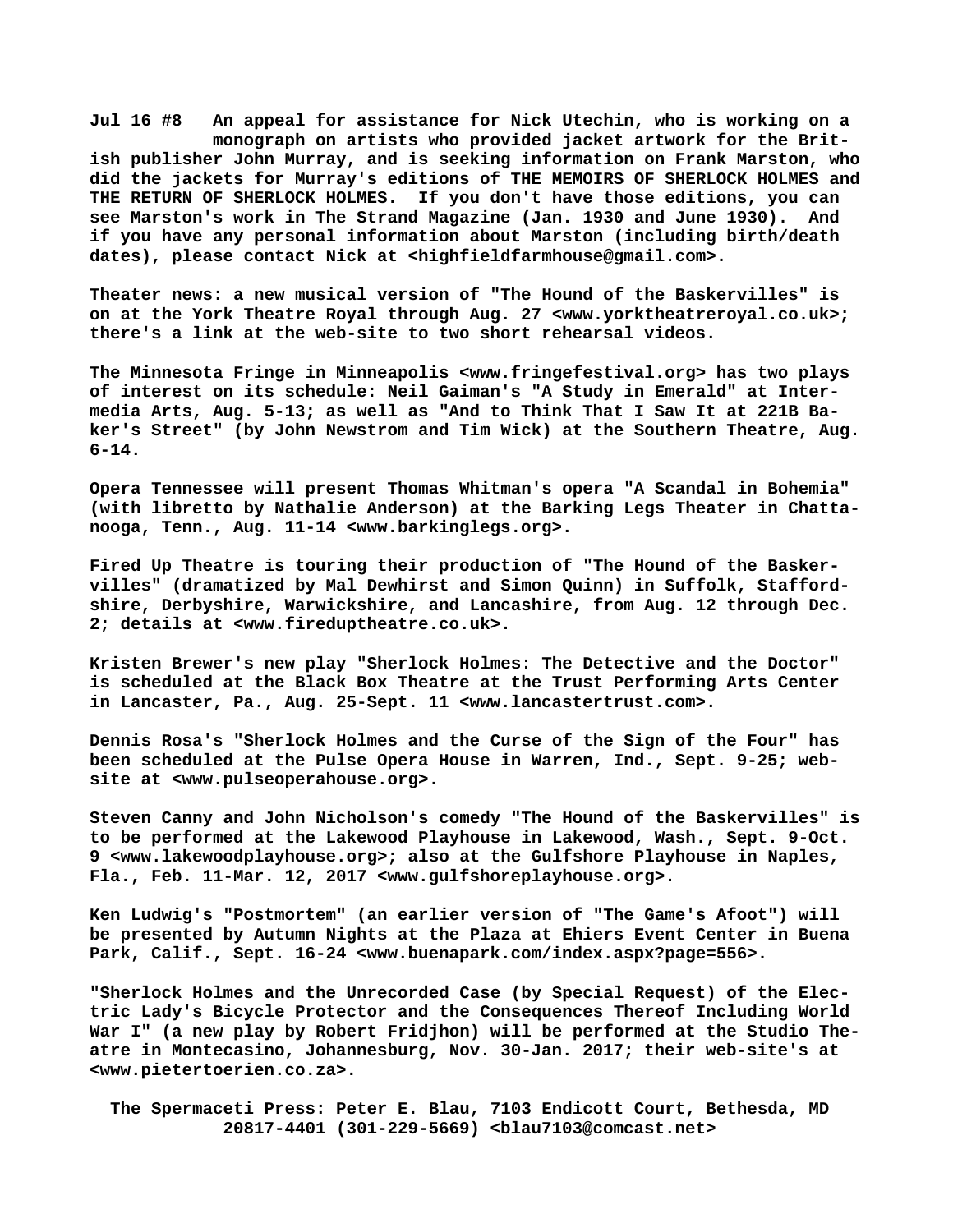**Steve Mason has announced an interactive map, developed by his son Rusty, showing all of the world's active geographical Sherlockian societies, with links to the web-sites of societies that have them; it's readily available at The Crew of the Barque Lone Star's web-site [<www.tinyurl.com/hvt37sx>.](http://www.tinyurl.com/hvt37sx)**

**Sherry Thomas, an established writer of historical romances, has launched a new "Lady Sherlock" series with A STUDY IN SCARLET WOMEN (New York: Berkley Books, 2016; 323 pp., \$15.00); it's an exciting book, with an interesting mystery and complicated characters, and a thoroughly imaginative (and different) Holmes. It's nice to know that there will be sequel, scheduled for 2017, and the author's web-site is at [<www.sherrythomas.com>.](http://www.sherrythomas.com)**

**"If Sherlock Holmes Had Investigated the Bible..." is the title of a lecture by Rev. Stuart Lamont, who will speak at the Arthur Conan Doyle Centre in Edinburgh on Oct. 11 <[www.tinyurl.com/zqm6sxf>; t](http://www.tinyurl.com/zqm6sxf)he center is the home of the Edinburgh Association of Spiritualists.**

**Repeating, because the link in the previous issue (Jul 16 #3) was broken: Big Chief Studios, which produced a set of licensed 1:6-scale figures showing Benedict Cumberbatch and Martin Freeman last year (Apr 15 #5), is going to issue a new set that shows them in costume from "The Abominable Bride"; they're due for release next March, but you can pre-order them now (£189.99 each [<www.tinyurl.com/gpthl25>.](http://www.tinyurl.com/gpthl25)**

**Jennie Paton spotted Hive Riot <[www.hiveriot.com>, d](http://www.hiveriot.com)escribed as "a synthy, dance-fueled party hosted by the electric chemistry that is Dustin Gledhill and Mindy Gledhill." Go to Youtube <[www.youtube.com> a](http://www.youtube.com)nd search for [hive riot sherlock] to watch their Sherlockian music video.**

**And, while you're at YouTube, you can also watch an imaginative use of the theme music from the BBC's "Sherlock" [<www.tinyurl.com/zlqqkw4>.](http://www.tinyurl.com/zlqqkw4)**

**Susan Dahlinger reports that the new "Ghostbusters" film is (tangentially) Sherlockian: in the major fight scene, there's a big billboard in the background advertising plays running on Broadway, and one of them is the musical "Baker Street".**

**Yuichi Hirayama is the web-master for the Japan Sherlock Holmes Club, which is available in English as well as Japanese <[www.holmesjapan.jp>.](http://www.holmesjapan.jp)**

**The Voice of America has a "Learning English" blog, and their topic on July 30 was "smoke" (and of course it was nice to see that they mentioned Arthur Conan Doyle and Sherlock Holmes); you can read (and listen to) the blog at [<www.tinyurl.com/jo36kya>.](http://www.tinyurl.com/jo36kya)**

**The television mini-series "Houdini and Doyle" has been canceled by Fox; as noted earlier (Mar 16 #3), Steve Mangan, who played Conan Doyle, shaved off his Magnum-style moustache the day shooting ended, but since he had signed a five-year option for the series obviously was prepared to grow it again. He's now back to playing one of the leads in the Showtime/BBC series "Episodes" (which launched in 2011 and will conclude in 2017).**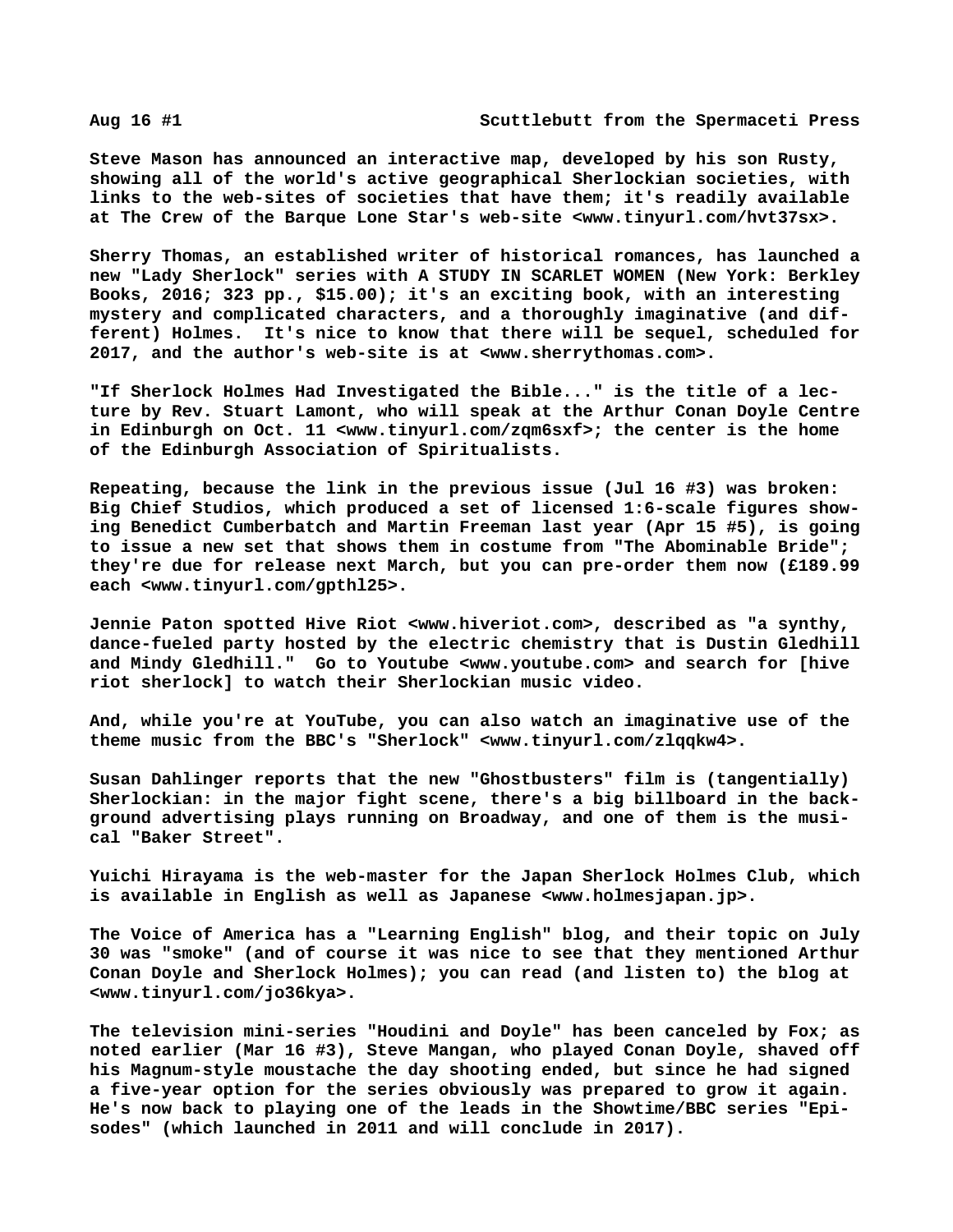**Aug 16 #2 ECHOES OF SHERLOCK HOLMES, edited by Laurie R. King and Leslie S. Klinger (New York: Pegasus Books, 2016; 348 pp., \$24.95), is the third in their series of anthologies of "stories inspired by the Holmes Canon," and it's a fine companion to their A STUDY IN SHERLOCK (Aug 11 #2) and IN THE COMPANY OF SHERLOCK HOLMES (Oct 14 #1); they have again rounded up excellent authors and artists whose contributions demonstrate the many and imaginative ways in which one can enter the world of Sherlock Holmes. You can watch Les and Laurie talk about IN THE COMPANY OF SHERLOCK HOLMES at the Poisoned Pen bookstore (in Scottsdale, Ariz.) in a 57-minute video at YouTube <[www.tinyurl.com/z7vdwpl>.](http://www.tinyurl.com/z7vdwpl)**

**The Mysterious Bookshop will be publishing its own limited edition of ECH-OES OF SHERLOCK HOLMES, signed by the editors and all of the contributors and in a special binding; \$275 for one of the 25 lettered copies, and \$150 for one of the 60 copies [<www.tinyurl.com/h7h33dn>.](http://www.tinyurl.com/h7h33dn)**

**One of the nice Christmas presents I received last year was a donation to Apopo by my sister-in-law Kelly Blau. Apopo [<www.apopo.org> t](http://www.apopo.org)rains African giant pouched rats to sniff out unexploded landmines in countries in Africa and Asia (the rats don't weigh enough to set off mines, which can then be disarmed); my giant rat, appropriately named Sumatra, has been trained to identify TNT, and has recently identified its first (deactivated) anti-personnel mine (that's Sumatra in the photograph). When its training is completed, Sumatra will set to work on the real thing. There's more about the interesting program in Bec Crew's blog by Bec Crew at the Scientific American web-site [<www.tinyurl.com/ptzrmkh>.](http://www.tinyurl.com/ptzrmkh)**

**"Sherlock Holmes Is Based on a Real Guy (Who Was Even Cooler), according to a 2-minute animation at YouTube [<www.youtube.com/knfew93>; a](http://www.youtube.com/knfew93)nd no, the real guy (who was even cooler) wasn't Joseph Bell.**

**Alexander Orlov has noted an interesting six-minute enhanced video of film taken in Edwardian Britain [<www.tinyurl.com/nbqo64r>; y](http://www.tinyurl.com/nbqo64r)ou get to see what Holmes and Watson actually saw, rather than what we see in the films and on television.**

**Further to the mention of the Cosplay Convention Center (Jul 16 #5), if you are planning an event you are welcome to use their "contact us" button to get your event listed [<www.cosplayconventioncenter.com>.](http://www.cosplayconventioncenter.com)**

**Those who attended "The Misadventures of Sherlock Holmes" (the conference at the University of Minnesota) had a chance to see the delightful exhibition of treasures from the Sherlock Holmes Collections at the Elmer L. Anderson Library, which runs through Sept. 30. Those who didn't attend the conference can watch a four-minute video tour narrated by Darren Terpstra (who designed the exhibition) and Tim Johnson (curator of the collections) [<www.tinyurl.com/hux82l5>.](http://www.tinyurl.com/hux82l5)**

**Tim's blog "Special & Rare on a Stick" also is of interest: he blogged in 2015 about his discovery that Wind Cave (in Wind Cave National Park in the Black Hills of South Dakota) has a room called Baker Street, and his continuing attempt to determine whether the name honors the street where Sherlock Holmes lived [<www.tinyurl.com/hylhc3c>.](http://www.tinyurl.com/hylhc3c)**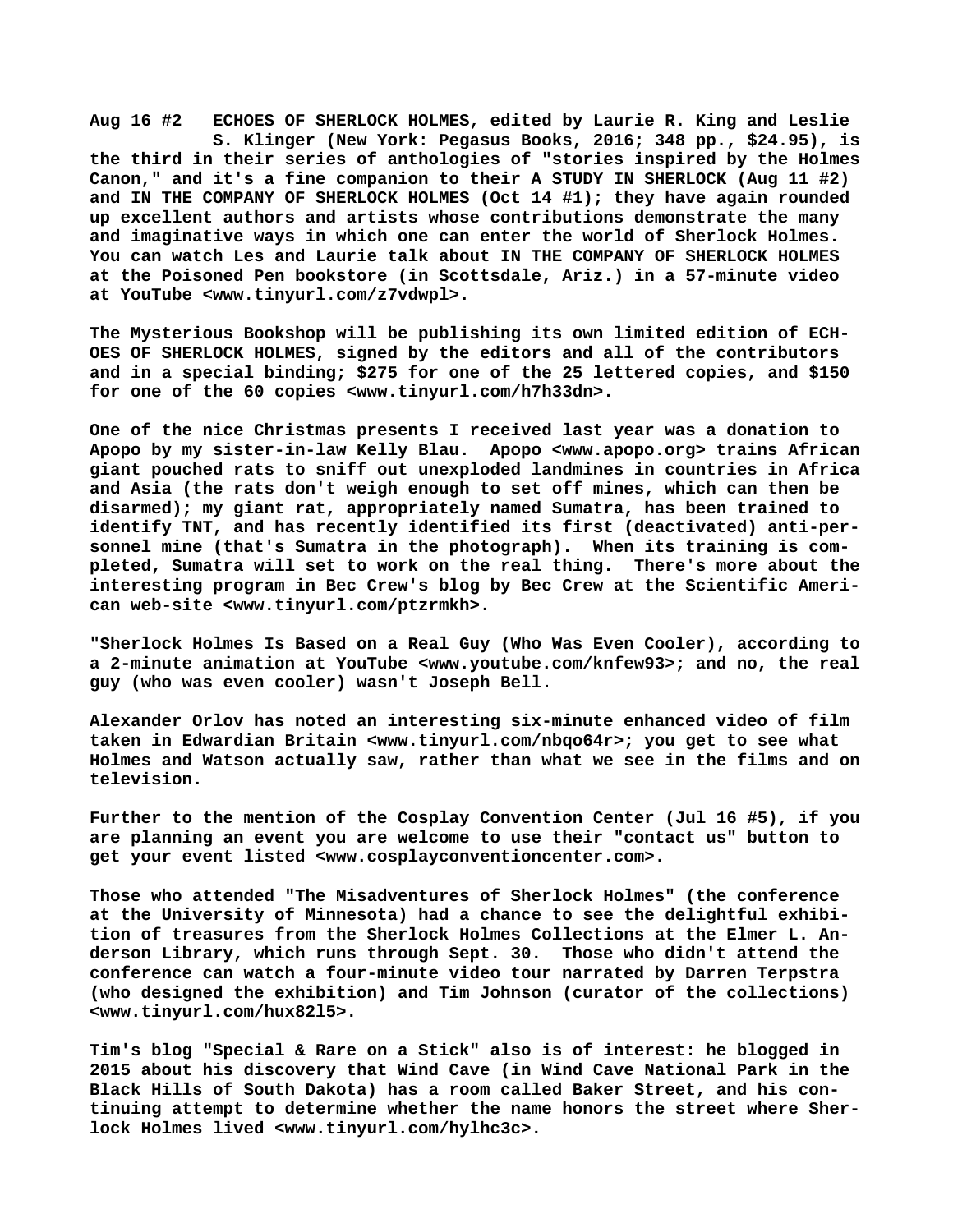**Aug 16 #3 "No one been fatally stung by the Lion's Mane in the UK, apart from in a Sherlock Holmes story," according to Peter Richardson (head of biodiversity and fisheries at the Marine Conservation Society; he was interviewed for a BBC News story on "How Dangerous are Britain's Jellyfish?" [<www.bbcnews.com/news/uk-scotland-36922998>.](http://www.bbcnews.com/news/uk-scotland-36922998) "Not very," he said. As far as he is aware, no one has ever died from a jellyfish sting in the UK--but plenty have had a nasty shock.**

**Fans of the Frogwares computer game "Sherlock Holmes: The Devil's Daughter" will enjoy John-Paul Jones' long interview with the Ukrainian developer of the game PlayStation Universe (Aug. 2) <[www.tinyurl.com/zkfq82q>.](http://www.tinyurl.com/zkfq82q) The next game from Frogwares will be "The Sinking City" (not Sherlockian, but rather inspired by H. P. Lovecraft).**

**Peter Melonas has been creating interesting Sherlockian (and other) artwork since the 1980s, and his offers (at eBay) include five Sherlockian prints [<www.tinyurl.com/zwhsrhw>.](http://www.tinyurl.com/zwhsrhw)**

**"Have you ever thought of putting a collection of Sherlock Holmes-related books together but thought it might be too daunting or too expensive?" Otto Penzler asks. The Mysterious Bookshop recently bought three collections, and is offering to send you 500 books for \$5,000. All different, all first editions, and all in fine collectors' condition, combining critical works, studies, parodies, and pastiches; Otto chooses the books, and pays for the shipping <[ottopenzler@mysteriousbookshop.com>.](mailto:ottopenzler@mysteriousbookshop.com)**

**"Cimarron Strip" was a 90-minute Western series broadcast by CBS-TV at the end of the 1960s (when networks still aired 90-minute series); the episode "Knife in the Darkness" (1968) was written by Harlan Ellison, and there's a mention of Arthur Conan Doyle [<www.tinyurl.com/jlo6oba>.](http://www.tinyurl.com/jlo6oba) Thanks to Brenda Rossini for this addition to the list of slightly Doylean television.**

**Alan Rettig has reported on "a proper Sherlockian breakfast" served at The Store in Staunton, Va. Their special is Eggs Cumberbatch, and you'll find the details at the Red Circle's web-site <[www.redcircledc.org>.](http://www.redcircledc.org)**

**Further to the report (Jul 16 #4) on the new score for William Gillette's "Sherlock Holmes" (1916), written by Donald Sosin for a 45-piece orchestra and performed at a screening on Odessa's famous Potemkin Stairs for a crowd estimated by some at 10,000 and by others at 15,000: Russell Merritt notes a 2-minute video showing what the performance was like; it's available at YouTube [<www.tinyurl.com/jr8qu9k>.](http://www.tinyurl.com/jr8qu9k)**

**The Mid-Atlantic Center for the Arts & Humanities in Cape May, N.J., will hold its next Sherlock Holmes Weekend on Nov. 4-6, featuring a new threeday mystery "Sherlock Holmes and the Case of Melpomene's Mask"; details at [<www.tinyurl.com/h2bc4j4>.](http://www.tinyurl.com/h2bc4j4)**

**Peggy Perdue has the Toronto Public Library hard at work digitizing photographs from the Arthur Conan Doyle Collection and making them available online; you can see some of them now, and there are many more to come. Just go to <[www.torontopubliclibrary.ca> a](http://www.torontopubliclibrary.ca)nd search for [arthur conan doyle] and click on "Images" in the left-hand column.**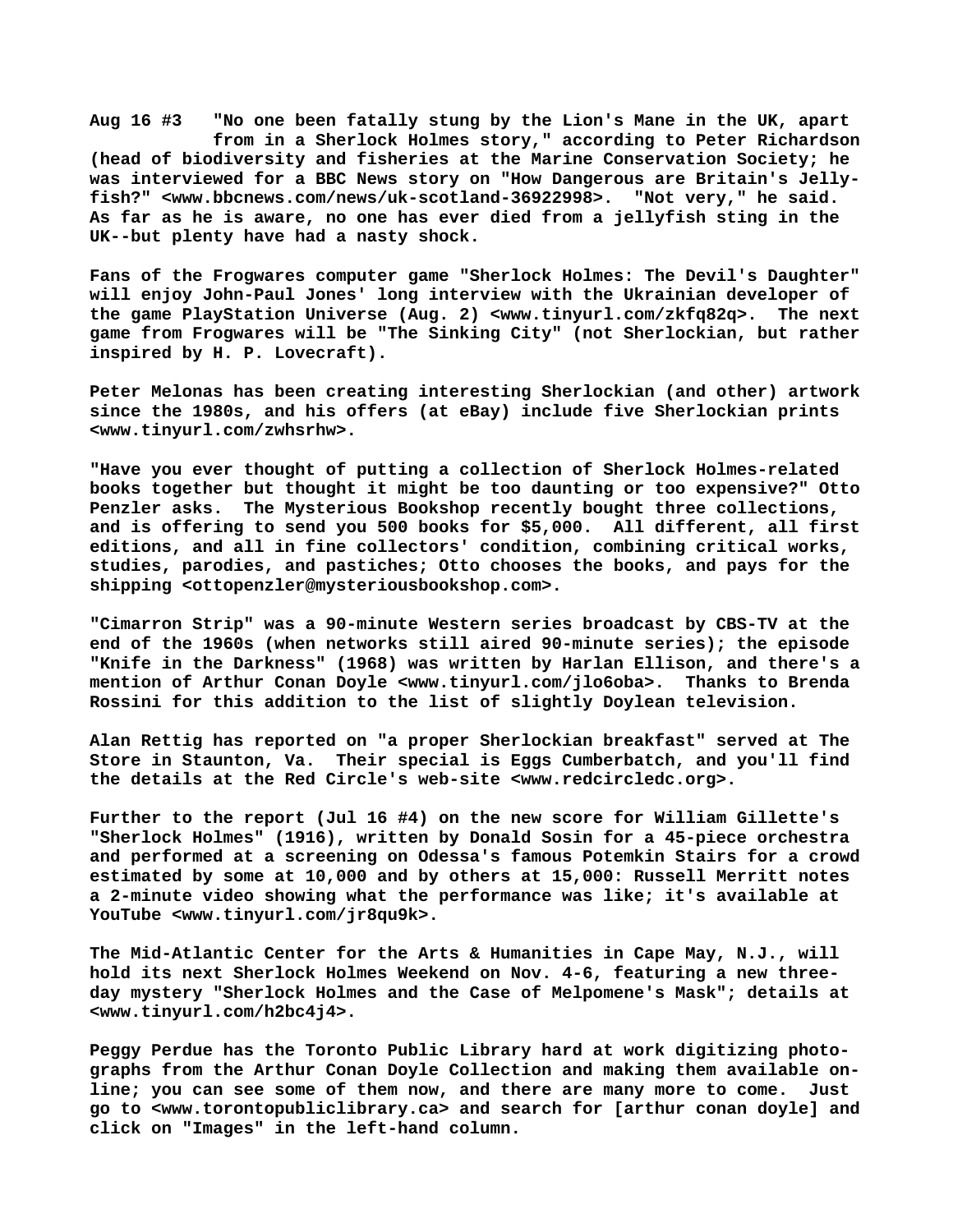**Aug 16 #4 Conan Doyle has long been suggested as the perpetrator of the Piltdown Man hoax, despite the absence of any persuasive evidence, and the search for the culprit continues. New research by Isabella De Groote, a paleoanthropologist at Liverpool John Moores University, and a team of scientists who used modern technology to analyze the bones, has led to the conclusion that Charles Dawson, the amateur geologist who made the discovery in 1912, was responsible for the hoax. There is a story in Science magazine (Aug. 9) [<www.tinyurl.com/hz3w49x>, w](http://www.tinyurl.com/hz3w49x)ith a link to their full report in Royal Society Open Science.**

**In other news (well, not really news): The Piltdown Men, a 1960s rock-androll instrumental studio group, recorded songs that included "Brontosaurus Stomp" and "Piltdown Rides Again" (which you can hear at <[www.youtube.com>.](http://www.youtube.com)**

**THE YALE BOOK OF QUOTATIONS, edited by Fred R. Shapiro (Dec 06 #1), is an important and delightful reference work, and his search for reliable sources continues. Mark Peters' article on "The Plague of Incorrect Quotation" in the Boston Globe (Aug. 10) [<www.tinyurl.com/hcx3lh5> i](http://www.tinyurl.com/hcx3lh5)s an interesting account of some of Shapiro's new discoveries. And for the latest update on the search for "Elementary, my dear Watson", consult the Quote Investigator website [<www.tinyurl.com/zyrl2mo>.](http://www.tinyurl.com/zyrl2mo)**

**Willy Werby reports interesting vintage photographs of London fog and smog (from 1909 to 1959) at [<www.tinyurl.com/j282yet>; y](http://www.tinyurl.com/j282yet)ou can see what Holmes and Watson saw (or couldn't see through).**

**Quite a while back (Jul 08 #3) Columbia Pictures announced plans to film a comedy that would star Sacha Baron Cohen as Holmes and Will Ferrell as Watson. "Just the idea of Sacha and Will as Sherlock Holmes and Watson makes us laugh," Columbia co-president Matt Tolach told Variety (July 1), "Sacha and Will are two of the funniest and most talented guys on the planet, and having them take on these two iconic characters is frankly hilarious." The film wound up in what is politely described as "development hell," but it's alive again, tentatively titled "Holmes and Watson" and starring Ferrell as Holmes and John C. Reilly as Watson. According to Deadline Hollywood (Aug. 16) <[www.tinyurl.com/j2vo2tx>, p](http://www.tinyurl.com/j2vo2tx)roduction is planned to start after Thanksgiving.**

**A reminder that the "no frills" version of The Silver Blaze, organized by the Epilogues of Sherlock Holmes and the Turf Builders of Baker Street will be held at Monmouth Park in Long Branch, N.J., on Sept. 18. Contact Peter McIntyre (732-765-1240) <[psipete@optonline.net> f](mailto:psipete@optonline.net)or more information.**

**And the 57th annual running of The Silver Blaze at Hawthorne Race Course in Chicago will be held on Oct. 22. Susan Diamond [<szdiamond@comcast.net> i](mailto:szdiamond@comcast.net)s the contact for more information.**

**TERROR LIES UNDERGROUND, by Greg Jameson (London: Artellus, 2016; 303 pp., £2.31) is the first in his "The Diogenes Cases" e-book series; set during the Great Hiatus, the novel features surgeon Jacob Wrayburn, American nurse Faith Hobson, and Mycroft Holmes in a desperate struggle against terrorists who want to subvert the government (the Diogenes Club, as so often is the case in pastiches, is far more than merely a club for unsocial members).**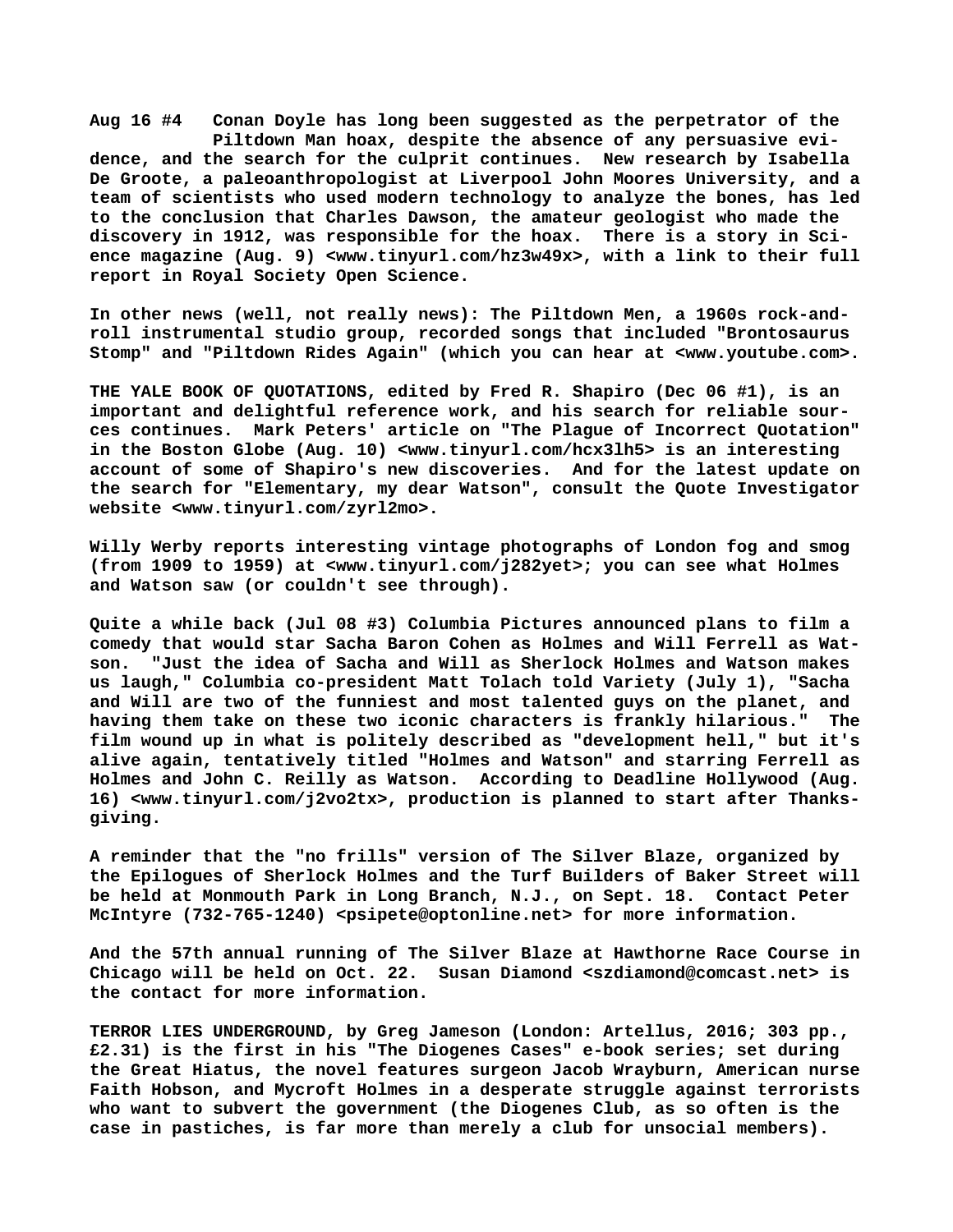**Aug 16 #5 THE MX BOOK OF NEW SHERLOCK HOLMES STORIES: PART IV--2016 ANN- UAL (London: MX Publishing, 2016; 473 pp., \$24.95) is the latest in the series edited by David Marcum, and it is an excellent companion to the first three volumes (Feb 16 #7), with almost two dozen traditional pastiches, a poetic toast, and a radio script; the authors, some old hands at the game, and some new to it, maintain the high quality of the series, and it's nice news indeed that there are more volumes to come. MX's web-sites are at [<www.mxpublishing.com> a](http://www.mxpublishing.com)nd <[www.mxpublishing.co.uk>.](http://www.mxpublishing.co.uk)**

**Also from MX: Daniel D. Victor's SEVENTEEN MINUTES TO BAKER STREET (2016; 221 pp., \$14.95) opens with an amusing scene: Sherlock Holmes in a state of shock after reading Mark Twain's THE DOUBLE-BARRELLED DETECTIVE STORY; it turns out that Samuel Clemens also was involved in solving "The Problem of Thor Bridge" (a case that's imaginatively different from the one described by Watson). SHERLOCK HOLMES IN THE NAUTILUS ADVENTURE, by Joseph W. Svec III and Lidia B. Svec (2016; 187 pp., \$9.95) also has an intriguing opening: a new client explains that he is Captain Nemo and hopes that Holmes can find the missing Jules Verne; it's the second volume in a "missing authors" series (the next volume will involve Sir Percival and Alfred, Lord Tennyson).**

**And there's more: THE MYSTERY OF THE SCARLET HOMES OF SHERLOCK, by Richard Krevolin and John Raffensperger (2016; 294 pp., \$14.95), is the first volume of their "Lost Diaries of Sir Arthur Conan Doyle"; it is set in 1878, when Joseph Bell and his medical assistant travel to Chicago to investigate a series of mysterious murders and foil a nefarious plot against President Hayes. THE BIRD AND THE BUDDHA, by A. S. Croyle (2016; 282 pp., \$16.95), is the second in her "Before Watson" series; Dr. Poppy Stamford is now in practice in London and again meets Sherlock Holmes, who has graduated from Oxford and is beginning his career as a consulting detective, and they are still involved both in solving mysteries and in avoiding romantic entanglement with each other. E. A. (Bud) Livingston's SOME OF MY FAVOURITE SHER-LOCKIAN THINGS (2016; 193 pp., \$14.95) is aptly subtitled "a compendium of pawky and outre monographs, toasts, and whatnots," and he has investigated both usual and unusual aspects of the Canon.**

**Jeffrey Montgomery ("Inspector Montgomery") died on July 18. A life-long Detroiter, he worked in public relations and in 1984 became heavily engaged in LGBT advocacy, for which he received many awards and honors, including a special tribute from the Governor of Michigan in 2003. Jeff was an active member of The Amateur Mendicants in the 1970s and 1980s, and received his Investiture from The Baker Street Irregulars in 1979.**

**Nominations for this year's Beacon Award, offered by The Beacon Society to recognize educational activities that expose young people to the Sherlock Holmes stories, are due by Nov. 15; details at [<www.tinyurl.com/jd5xzdn>.](http://www.tinyurl.com/jd5xzdn)**

**The Hillywood Show web-site's "Sherlock Parody" went viral this month, and you can view it at <[www.thehillywoodshow.com>, a](http://www.thehillywoodshow.com)long with 63 minutes of behind-the-scenes footage, and 30 minutes of Sherlock's video diary. Hilly Hindi and Hannah Hindi as Holmes and Watson, and the parody also has cameo appearances by Steven and Louis Moffat. You can read the lyrics to the parody at [<www.tinyurl.com/hx8batx>.](http://www.tinyurl.com/hx8batx)**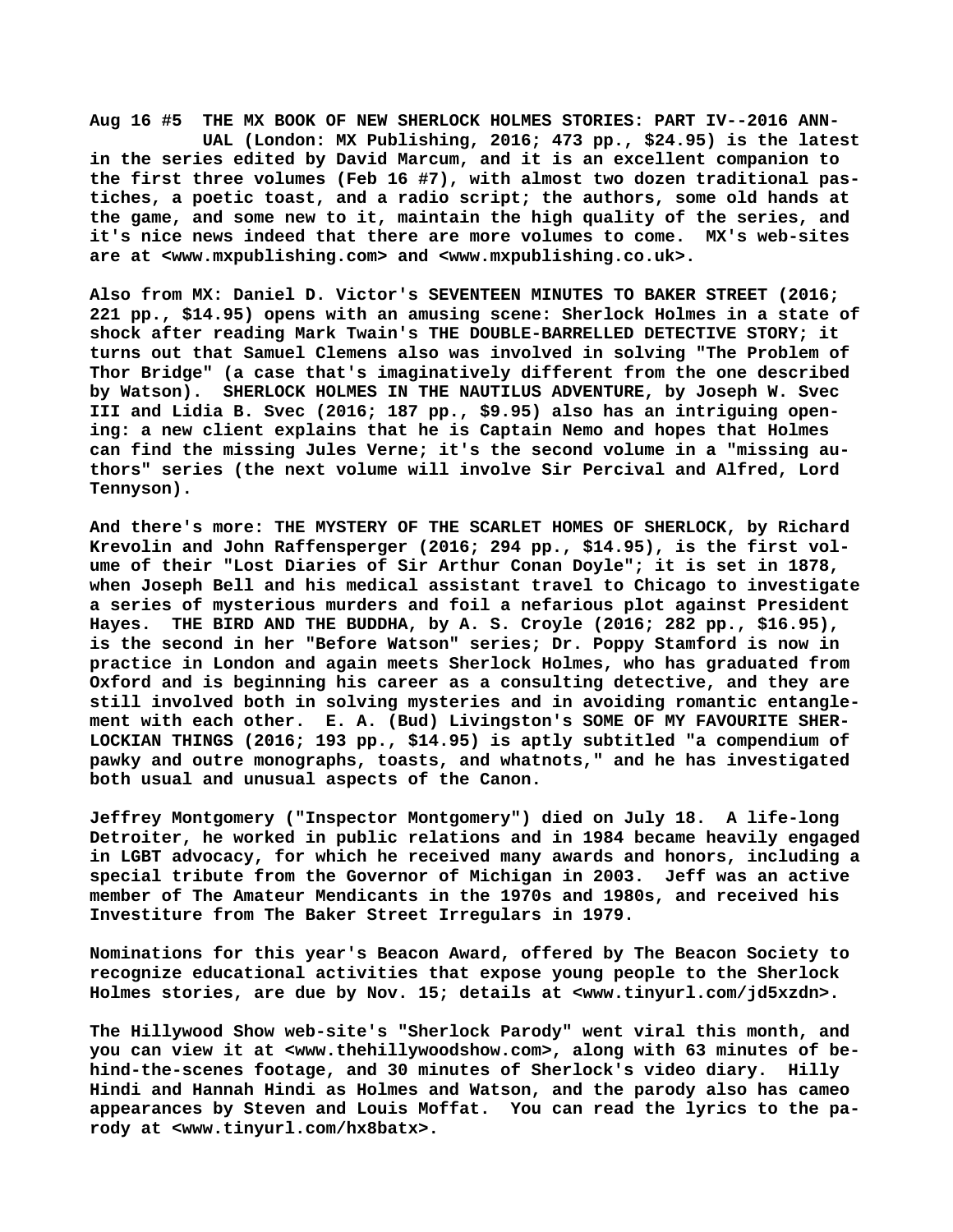**Aug 16 #6 The second "Sherlocked: The Official Sherlock Convention" will be held in London on Sept. 23-26 [<www.sherlocked.com>, a](http://www.sherlocked.com)nd the first "Sherlocked USA" convention has been announced for Los Angeles on May 26-28, 2017 [<www.sherlockedusa.com>; t](http://www.sherlockedusa.com)he conventions are organized in association with Hartswood Films (the production company for "Sherlock"). The prices for the event in Los Angeles range from \$125 (for a standard ticket) to \$2,995 (for a VIP ticket), and it will feature guest appearances, photo shoots, a vendors hall, and screen-used sets, props, and costumes on view for the first time outside the U.K.**

**"Sherlock Holmes and the Curious Case of Scotland's First Movie Star" was the headline in a story in the Glasgow Daily Record and Sunday Mail (Aug. 28), offering new details about an actor who made 300 movies after leaving Glasgow in 1919, acting in small parts on Broadway, and then moving to Hollywood to launch a film in 1925 [<www.tinyurl.com/z2ogjn5>.](http://www.tinyurl.com/z2ogjn5) The actor was Mary Gordon, who played a memorable Mrs. Hudson in many of the Basil Rathbone films.**

**Upcoming theater: "The Hound of the Baskervilles" (by David Pichette and R. Hamilton Wright) is scheduled by the Chapin Theatre Company at the Harbison Theatre in Irmo, S.C., Sept. 9-18 <[www.chapintheatre.org>.](http://www.chapintheatre.org)**

**Synergy Theater will perform "The Improvised Adventures of Sherlock Holmes" at the Lesher Center for the Performing Arts in Walnut Creek, Calif., Sept. 22-24 <[www.lesherartscenter.org>.](http://www.lesherartscenter.org)**

**F. Andrew Leslie's "The Hound of the Baskervilles" will be performed at the Long Beach Playhouse in Long Beach, Calif., Sept. 24-Oct. 22; the web-site is at <[www.lbplayhouse.org>.](http://www.lbplayhouse.org)**

**Ken Ludwig's "The Game's Afoot" will be produced at the Church Hill Theatre in Church Hill, Md., Nov. 4-20 <[www.churchhilltheatre.org>.](http://www.churchhilltheatre.org)**

**Ken Ludwig's comedy "Baskerville: A Sherlock Holmes Mystery" is due at the Spreckels Performing Arts Center in Rohnert Park, Calif., Sept. 16-Oct. 9 [<www.tinyurl.com/ze9zc9r>.](http://www.tinyurl.com/ze9zc9r) And at the Ivy Tech John Waldron Auditorium in Bloomington, Ind., Sept. 23-Oct. 9 [<www.tinyurl.com/zhquvb6>; a](http://www.tinyurl.com/zhquvb6)t the Allen Playhouse in Cleveland, Ohio, Jan. 27-Feb. 12 <[www.clevelandplayhouse.com>;](http://www.clevelandplayhouse.com) and at the Mayfield Dinner Theatre in Edmonton, Alta., from Feb. 7 through Apr. 2 [<www.mayfieldtheatre.ca>.](http://www.mayfieldtheatre.ca) The play also is touring in British Columbia [<www.artsclub.com/shows/on-tour>.](http://www.artsclub.com/shows/on-tour)**

**Eric Coble's "Sherlock Holmes: The Baker Street Irregulars" (based on the series of graphic novels by Tony Lee and Eric Boultwood) will be presented by the Garden Suburb Theatre at the Lund Theatre in London, Feb. 14 to 19 [<www.gardensuburbtheatre.co.uk>.](http://www.gardensuburbtheatre.co.uk)**

**Madeleine George's "The (Curious Case of the) Watson Intelligence" will be performed at the Park Square Theatre in St. Paul, Minn., Apr. 7-30, 2017 [<www.parksquaretheatre.org>.](http://www.parksquaretheatre.org)**

 **The Spermaceti Press: Peter E. Blau, 7103 Endicott Court, Bethesda, MD 20817-4401 (301-229-5669) <[blau7103@comcast.net>](mailto:blau7103@comcast.net)**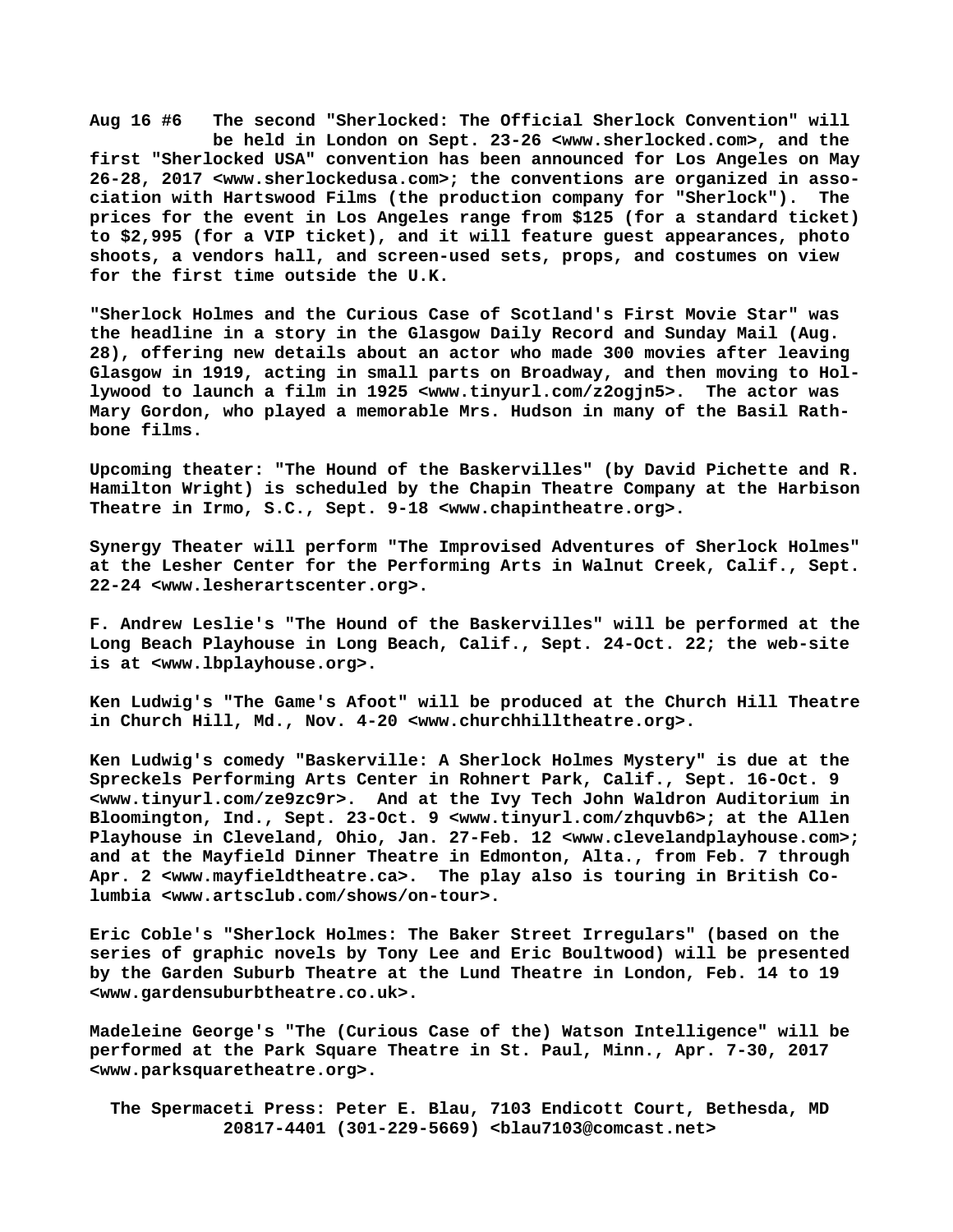**"Of all 'historical' liars the writer of this book takes the cake. To anyone who knows the facts Conan Doyle's book looks more like one of his novels than a serious account of what actually took place. 'Fairy Photos' seem more in his line." That's what Francis William Reitz (who was State Secretary of the South African Republic from 1898 to 1902) wrote in his heavilyannotated copy of Conan Doyle's THE GREAT BOER WAR. The book went to auction at Stephan Welz & Co. in Johannesburg on Aug. 30, with an estimate of R1,500-R3,000 (about \$108-\$215); it sold for R5,000 (\$346).**

**The BBC's "Sherlock: The Abominable Bride" has won two Emmy Awards from the Academy of Television Arts & Sciences: for outstanding television movie and for outstanding special visual effects in a supporting role. The next season of the series is scheduled for broadcast in 2017.**

**In other news from the Emmy Awards, Amanda Abbington (who joined Sue Vertue Beryl Vertue, and Stephen Moffat to accept the television-movie award for "Sherlock") reported on Twitter that when she returned to her seat she discovered that "some bastard had nicked my purse from under my seat."**

**In case someone offers to sell you a page from the manuscript of THE HOUND OF THE BASKERVILLES: it might be hot merchandise, stolen in 2009 from the collection of the late David S. Light. Randall Stock has more information on this at his "Best of Sherlock" web-site [<www.tinyurl.com/jmgrt2o>; t](http://www.tinyurl.com/jmgrt2o)he page is one of only a dozen known pages to be privately held, and the FBI is seeking assistance in recovering the page.**

**"Is Sherlock Holmes Rich?" was a question asked at the web-site Quora, and Kynan Eng provided an answer: to live in modern London, Holmes would need a before-tax income of £12,828 per month to live on his own. Read all about it at <[www.quora.com/Is-Sherlock-Holmes-rich>.](http://www.quora.com/Is-Sherlock-Holmes-rich)**

**The Wolfe Pack (The Official Nero Wolfe Society) was founded in 1978 and is still going strong, and of course has a journal (The Gazette), a web-site [<www.nerowolfe.org> a](http://www.nerowolfe.org)nd a presence on social media (although one does wonder what Wolfe would have thought of the Internet); the web-site search engine makes it easy to find material related to Holmes and Conan Doyle, in The Gazette and elsewhere. Needless to say, due attention is paid to the long-held (by some) belief that Nero Wolfe was the son of Sherlock Holmes and Irene Adler.**

**"Sherlock Holmes and the Long Island Cave Mystery" is the title of a "Book & Bottle" series lecture scheduled by Terry Hunt at Suffolk County Historical Society in Riverhead, N.Y., on Oct. 27. The Long Island cave mystery is mentioned in "The Red Circle", and Sherlockian scholars have noted for many years that there are no caves on Long Island, but Steve Doyle reported in 2006 in MANDATE FOR MURDER (the Baker Street Irregulars manuscript series volume on the story) that there was indeed a cave mystery near Islip in 1891, involving a series of underground bunkers described in period newspapers as caves; Terry will reveal more information about the mystery, including his identification of the site where the Long Island caves were located <[www.suffolkcountyhistoricalsociety.org>.](http://www.suffolkcountyhistoricalsociety.org)**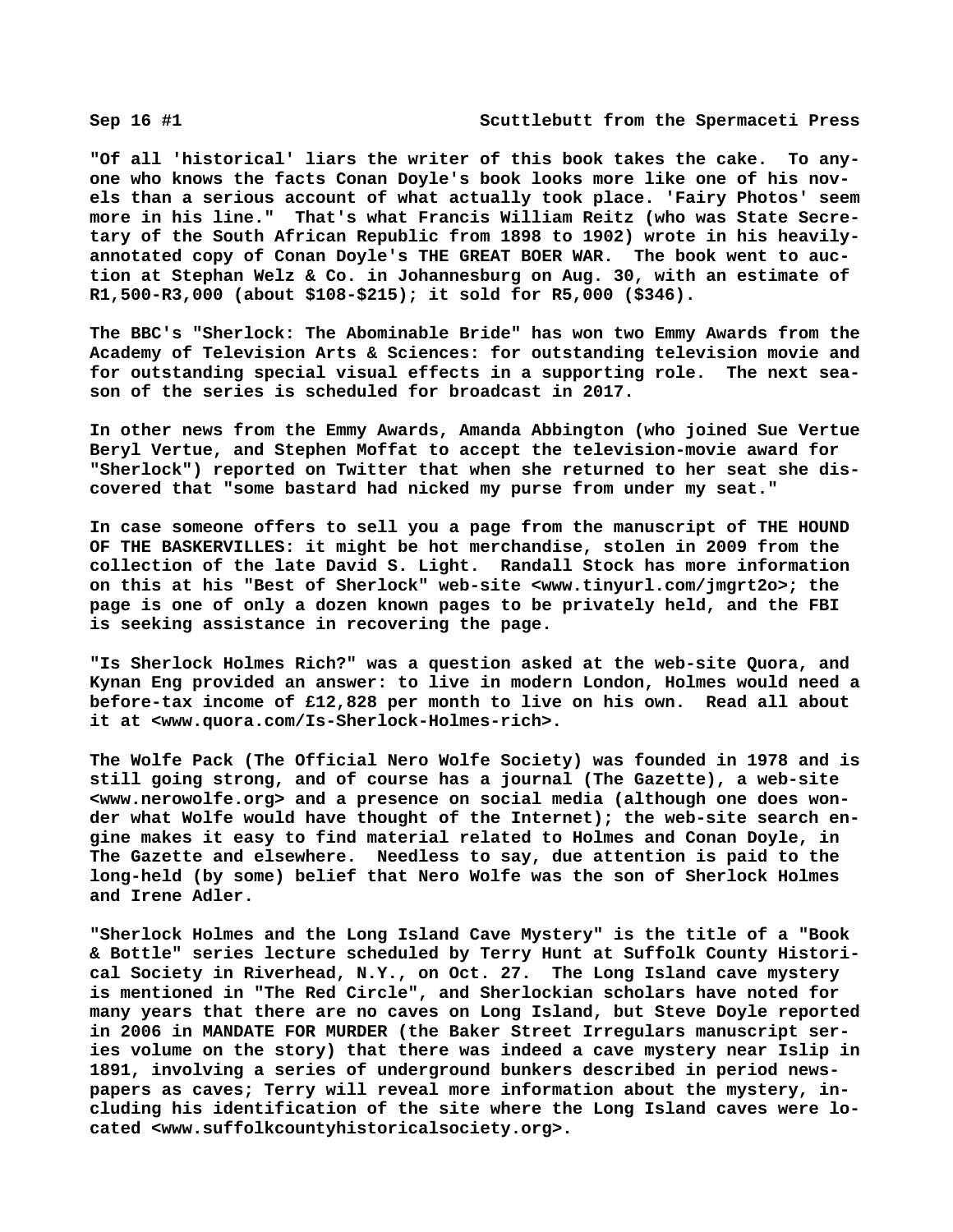**Sep 16 #2 "Treasure Island, Beau Geste, all of Sherlock Holmes novels & stories, and a book about newspaper people called My Last Million Readers," was Charles Schulz's response to Evelyn B. Byrne in a letter, on his personal stationery that showed Charlie Brown and Snoopy, that was not published in ATTACKS OF TASTE (1971), edited by Byrne and Otto M. Penzler. The letter went to auction at University Archives on Aug. 23 (estimated at \$200-\$300), but did not make the reserve.**

**Those who fondly remember Basil of Baker Street (aka The Great Mouse Detective) will be glad to hear that he hasn't been forgotten by Disney: Sonia Fetherston notes that the Disney Store [<www.tinyurl.com/hww5ekj> i](http://www.tinyurl.com/hww5ekj)s offering an attractive Christmas tree ornament that shows Basil and Dawson (\$16.95), and it can be personalized for an additional \$5.95.**



**Les Klinger notes a Kickstarter project for Lucy Keifer's "Sherlock Holmes and Moriarty's Web" (a collaborative crime-solving game played on a board of moving tiles); details at <[www.tinyurl.com/huw2mx4>.](http://www.tinyurl.com/huw2mx4)**

**Randall Stock reports an interesting leaflet produced by Dartmoor National Park: "The Hound of the Baskervilles Trail" is a helpful guide for a sixmile walk through the Dartmoor of "The Hound of the Baskervilles", and it's available for £1.50 at the park's visitor center. You can see a two-page sample from the guide at [<www.tinyurl.com/jmhr9gt>.](http://www.tinyurl.com/jmhr9gt)**

**"The Mind and Art of Sherlock Holmes" (the Baker Street Irregulars' conference held in Chautauqua this month) was a delightful gathering, with a program that included preview excerpts from Jeffrey Hatcher's new play "Holmes and Watson" (due to premiere in Arizona next spring), performed without rehearsal by members of the audience, a centennial screening of William Gillette's silent film "Sherlock Holmes" with Philip Carli providing live piano accompaniment, and the first-ever screening in America of three of Eille Norwood's silent shorts: "The Stockbroker's Clerk" and "The Musgrave Ritual" (1922), and "The Crooked Man" (1923), also with piano accompaniment by Philip Carli.**

**It was wonderful to see Norwood's films; he received high praise from Conan Doyle, and filmed 47 stories from the Canon. There was more films news at the conference: Russell Merritt reported on the recent discovery of a copy of "Der Hund von Baskerville" (1929), the last silent film based on the Canon; it was filmed in Germany and directed by Richard Oswald, with an international cast that included Carlyle Blackwell as Holmes and Georges Seroff as Watson. The film will be restored, and Russell expects the film to be available for viewing by 2020.**

**Dan Stashower has discovered Sherlock Shaving Soap (a tallow shaving soap with a warm tobacco-based scent, blended with toasted caramel, black pepper, and moist dirt, finished nicely with a touch of leather, moss, mandain, honey, and rose, available from the Chiseled Face Groomatorium (\$12.99 for 4 ounces) <[www.chiseledface.com>.](http://www.chiseledface.com) It's homemade in Rancho Cucamonga, Calif., and the tin has Sherlockian artwork; the company has noted in the past that "due to concerns from members of our military and government services, we no longer use hempseed oil in this product."**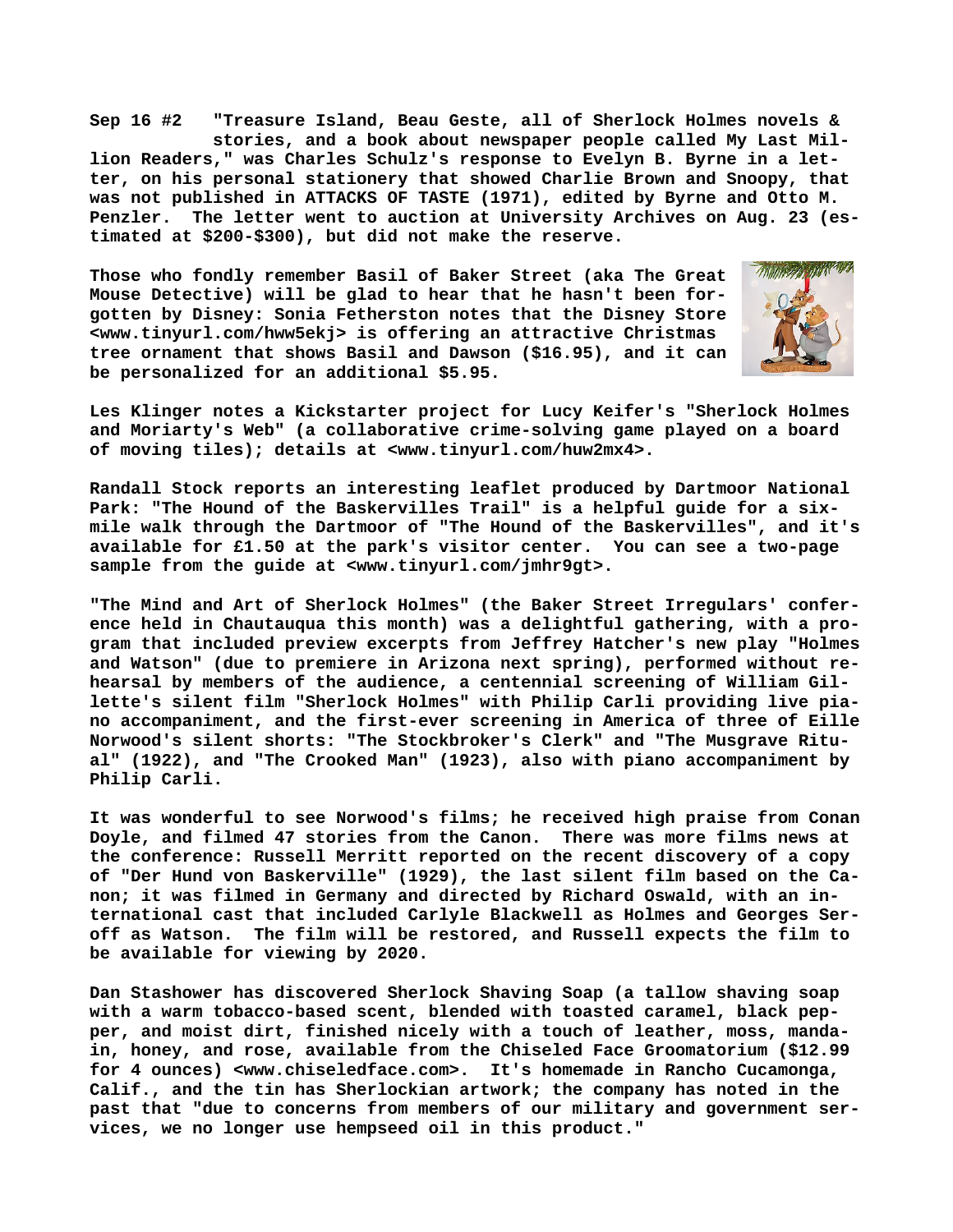**Sep 16 #3 "Political Correctness Ruins Great Literature" was the headline on a letter in the Chicago Tribune (Aug. 10), reported by Janice Weiner in The Scotland Yarders' News-Gazette; the letter suggested that "given political correctness, more people are reacting to great literature like simple-minded computer programs designed to screen out offensive elements," and as one of the examples cited THE HOUND OF THE BASKERVILLES: "if the heroine gets tied up and rescued...the story must be perpetuating sexist stereotypes."**

**Gene Wilder died on Aug. 28. He was an actor, screenwriter, novelist, and director, and once said that he directed "in order to protect what I wrote, which I wrote in order to act," and his specialty was combining comedy and tragedy. He wrote and directed the film "The Adventure of Sherlock Holmes' Smarter Brother" (1975), in which he also starred as Sigerson Holmes.**

**Jim Hawkins, recently at the Reno-Lake Tahoe airport, spotted a slot machine that features Robert Downey Jr. and Jude Law; there's a 4-minute video at YouTube <[www.tinyurl.com/j72gmnz>.](http://www.tinyurl.com/j72gmnz)**



**The Chapterhouse Theatre Company debuted a touring production of "Sherlock Holmes and the Hound of the Baskervilles" (dramatized by Laura Turner) at Wentworth Castle Gardens in Barnsley in 2013, and they have continued to perform the play in Great Britain and Ireland. And now much farther afield: they will tour China in October and November, and you can buy tickets at <en.damai.cn/tickets\_106265>. Chapterhouse has a web-site at [<www.chapterhouse.org>.](http://www.chapterhouse.org)**

**The MacArthur Fellows Program (sometimes called the Genius Grants) has made annual grants (now \$625,000 paid over five years in quarterly installments) as investments in people's originality, insight, and potential, and there have been three fellowships awarded over the years to people with Sherlockian or Doylean connections:**

**Paleontologist Stephen Jay Gould (1981) wrote a letter to the magazine Science 83 responding to an article by John Hathaway Winslow and Alfred Meyer that accused Conan Doyle of perpetrating the Piltdown hoax, and described their article as "an evidence-free argument based on speculations about motive." He also enjoyed Sherlockian films, and in THE FLAMINGO'S SMILE: RE-FLECTIONS ON NATURAL HISTORY (1985) described the Universal series as "the unnumerable, yet wonderful, Rathbone-Bruce anachronisms that pit Holmes against Hitler and assorted enemies."**

**Magician James Randi (1986), who has followed the path blazed by Houdini in exposing fake mediums and psychics, going after them with great glee, had in his book FLIM-FLAM!: PSYCHICS, ESP, UNICORNS AND OTHER DELUSIONS (1982) a chapter on Conan Doyle and "Fairies at the Foot of the Garden".**

**And rare book preservationist Terry Belanger (2005) was the youngest member of The Sons of the Copper Beeches when he came a meeting with a Sherlockian jack o'lantern. His article "Travels with a Pumpkin" appeared in the Baker Street Journal (Mar. 1967), and he became a member of The Baker Irregulars ("Cartwright") in 1968.**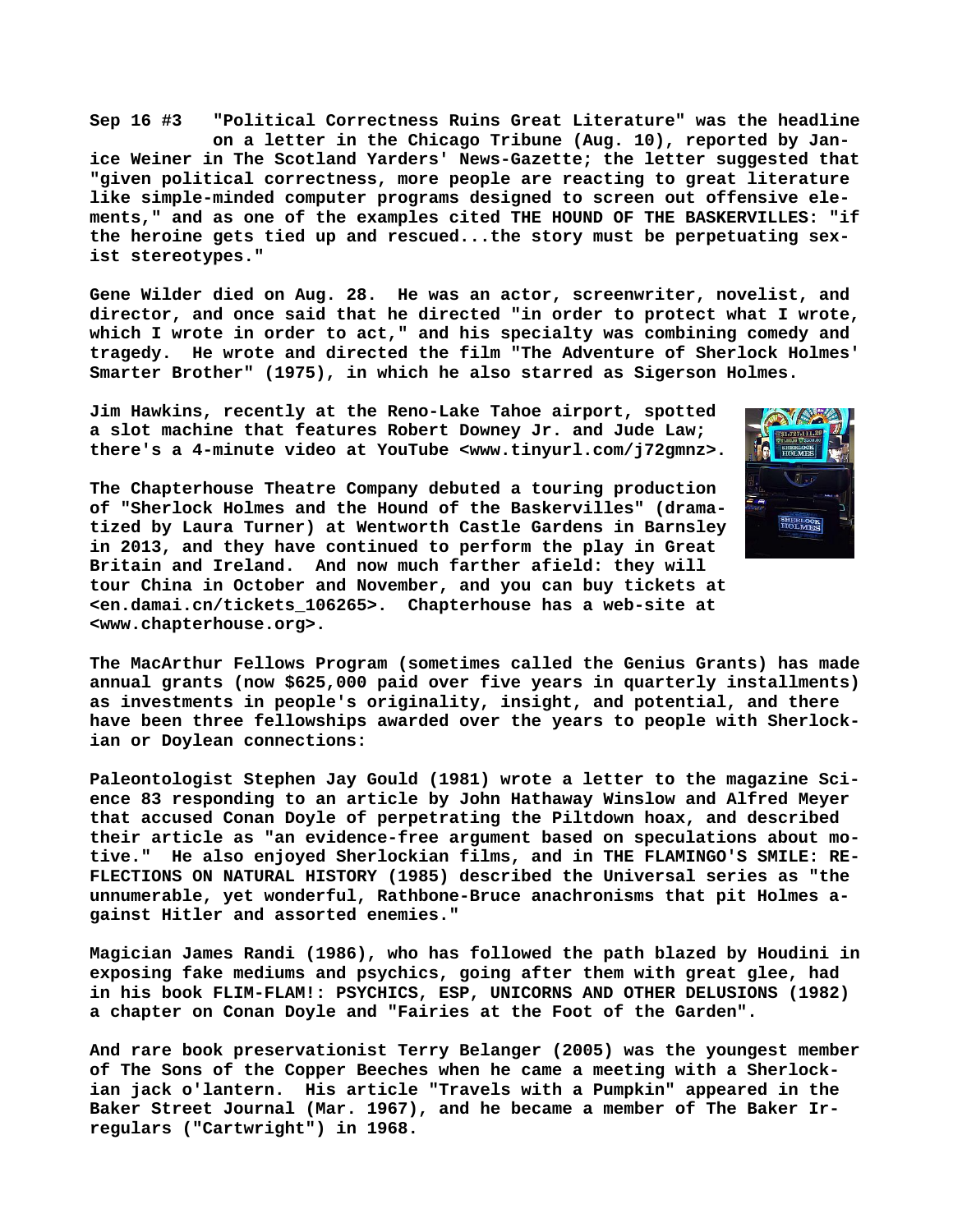**Sep 16 #4 Many newspapers publish news from the past: the Traverse City Record-Eagle's "110 Years Ago" for May 25 last year noted that the paper was going to publish "the greatest and most engaging feature in fiction" (the thirteen mysteries in THE RETURN OF SHERLOCK HOLMES, to which the paper had exclusive publication rights in its section of Michigan); the paper also reported that the American Drug Store specialized in a Chop Suey Sundae, and warned bicyclists that they were allowed to ride the side-walks of the city from 5 a.m. to 7 a.m. and at no other time (the reason for that warning likely was a horrible accident caused by a bicyclist who was going at least ten miles an hour when he attempted to pass a group of young ladies on the sidewalk on Washington Street. If you'd like to know what else was going on in town then, go to [<www.tinyurl.com/ohuswpl>.](http://www.tinyurl.com/ohuswpl)**



**The Haslemere Herald [<www.tinyurl.com/gr2wmcs> h](http://www.tinyurl.com/gr2wmcs)as reported that Undershaw, Conan Doyle's former home, is now open as the new Stepping Stones senior school, after two years of restoration and renovation by David Forbes-Nixon's Charitable Foundation; the opening included the unveiling of a blue plaque celebrating Conan Doyle's time at Undershaw, and the photograph shows Stepping Stones**

**school head Melissa Farnham, foundation chairman David Forbes-Nixon, Haslelemere mayor Sahran Abeysundara, Conan Doyle's grand-nephew Richard Doyle, and the plaque. You can see many more images from the opening at the website of the Sherlock Holmes Society of London <[www.tinyurl.com/hudc4cj>.](http://www.tinyurl.com/hudc4cj)**

**Luke Benjamen Kuhns' WELCOME TO UNDERSHAW (London: MX Publishing, 2016; 107 pp., \$28.95 hardbound) is subtitled as "a brief history of Sir Arthur Conan Doyle: the man who created Sherlock Holmes" and offers a well-illustrated examination of Conan Doyle's early life, the history of the house, and an interesting exploration of what happened while he was living there. It's nicely done indeed, and will be welcomed by anyone who has visited or plans to visited Undershaw. The MX web-sites are at [<www.mxpublishing.com> a](http://www.mxpublishing.com)nd [<www.mxpublishing.co.uk>.](http://www.mxpublishing.co.uk)**

**The new season of "Elementary" (starring Jonny Lee Miller and Lucy Liu) begins on CBS-TV on Oct. 2, and by the end of the fifth series Miller and Liu will have played Holmes and Watson in 120 programs, more than any pair of actors other than Basil Rathbone and Nigel Bruce (15 films and 220 episodes on radio). That 15 is not a misprint; the real fans will easily be able to name the 15th film.**

**If you visited The Sherlock Holmes pub in London in the distant past, you may remember an earlier version of the pub sign, which is now available for bidding at eBay <[www.tinyurl.com/z4wd5x3>.](http://www.tinyurl.com/z4wd5x3) Bidding started at £195 and the auction ends on Oct. 19.**

**Mary Ann Madden died on July 26. She presided over the New York Magazine Competition for more than 30 years, creating word-play challenges that attracted as many as 9,000 responses. In one of her competitions she challenged competitors to sully by anagram one familiar name of fact or fiction and provide for it a brief description similarly altered by a one-word jumble. The examples she offered included: "Sherlock Sholem--Israeli detective in relentless pursuit of his nemesis, Professor Yom Tirra."**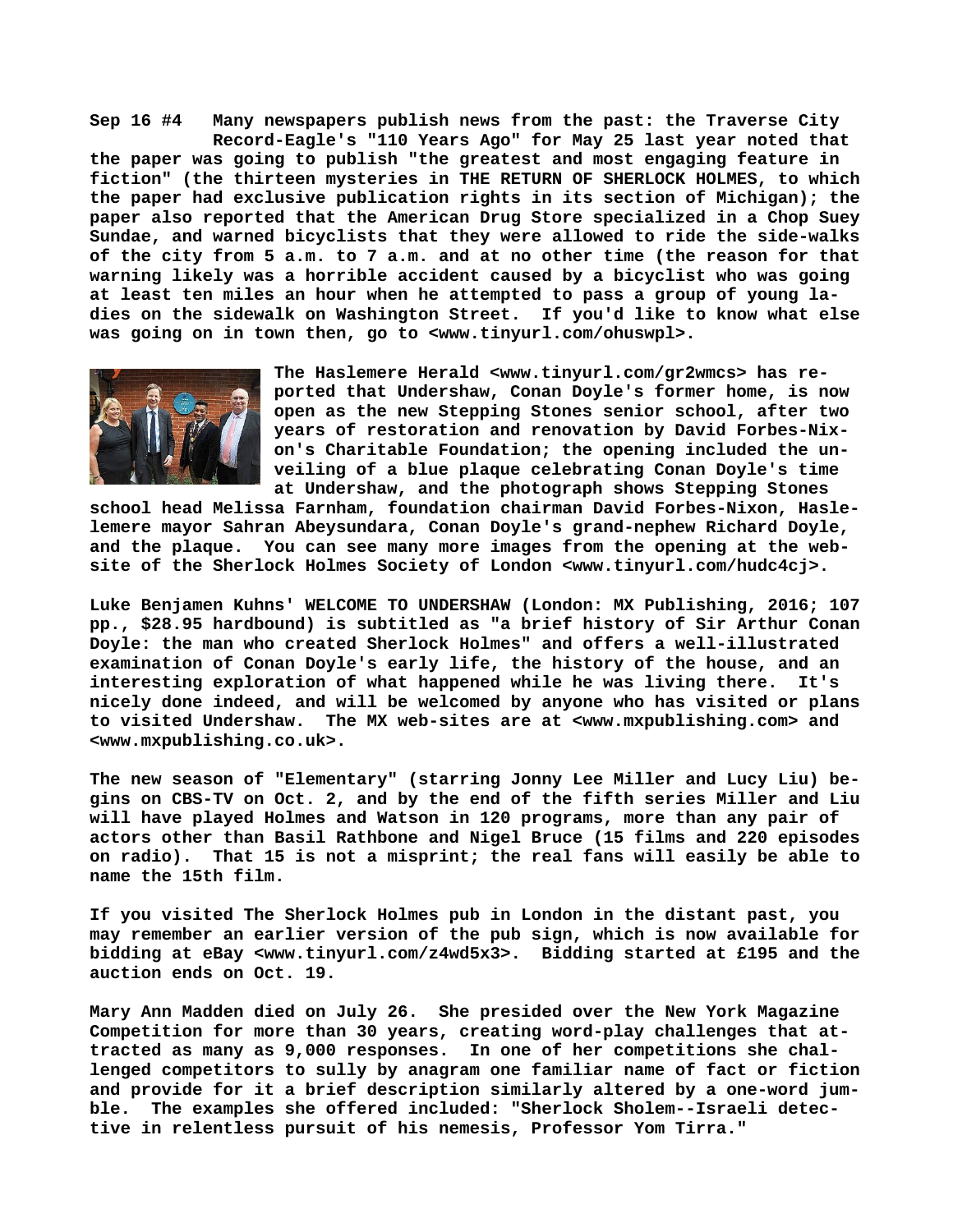**Sep 16 #5 If you're in or near Princeton, N.J.: B.J. Rahn, author of THE REAL WORLD OF SHERLOCK HOLMES (Feb 15 #5) will be speaking at the Princeton branch of the English-Speaking Union on Jan. 17 on "how the Sherlock Holmes stories help us understand crime and detection in the Victorian era; details on the event are at [<www.esuus.org/princeton>.](http://www.esuus.org/princeton)**

**"Shall We Date? Guard Me, Sherlock!" is a Japanese anime social-based dating sim game just released by NTT Solmare [<www.shallwedate.jp.en>.](http://www.shallwedate.jp.en) There was a report on the Business Wire on Sept. 5 [<www.tinyurl.com/grq4nsf>, a](http://www.tinyurl.com/grq4nsf)nd there is a 32-minute video at YouTube [<www.tinyurl.com/j24j9g6>.](http://www.tinyurl.com/j24j9g6)**

**This year's Christmas card from the Sherlock Holmes Society of London features a full-color reproduction of a Christmas issue of The Strand Magazine (Dec. 1913, which contained "The Dying Detective"); \$20.00 postpaid for a packet of ten cards and envelopes <[www.tinyurl.com/hhegqhx>.](http://www.tinyurl.com/hhegqhx)**

**Tom Moses is selling some of his Sherlockian books, and offers a sales list by e-mail [<tomjmoses@yahoo.com>.](mailto:tomjmoses@yahoo.com)**

**"Holmes and Watson 1916-2016" is an imaginative video tribute tied to the song "Something Good (Will Come from That)" <[www.vimeo.com/171431158> t](http://www.vimeo.com/171431158)hat makes good use of clips from a wide variety of Sherlockian film and television. And there's a link to a cheat-sheet, in case you don't recognize all the sources.**

**The Practical, But Limited, Geologists (also known as The Friends of Sherlock Holmes) honored the world's first forensic geologist with drinks and dinner at the Fadó Irish Pub in Denver on Sept. 28, during the annual meeting of the Geological Society of America. We were welcomed by members of Dr. Watson's Neglected Patients, and our next meetings will be on Apr. 5, 2017, in Houston, and Oct. 25 in Seattle.**

**Sarah Andrews, one of our members, received this year's Presidential Medal from the GSA, in recognition of her "outstanding support of the geosciences." Praised as an "author, pilot, artist, and teacher," she's the author of twelve novels about geologist-turned-detective Em Hansen; Sarah has described the novels as "geology with a plot," and she has an excellent website at [<www.sarahandrews.net>.](http://www.sarahandrews.net)**

**One of the things that geologists discuss at their conferences is the consequences of climate change and global warming: geologists don't doubt that the earth is warming (in Victorian times explorers died in vain attempts to find an ice-free Northwest Passage from the Atlantic to the Pacific across the top of North America, but it's now possible to make the trip in comfort on tourist cruises). New York magazine had an excellent article by Andrew Rice this month <[www.tinyurl.com/zjxtknu> d](http://www.tinyurl.com/zjxtknu)iscussing "New York in the notso-distant future" (although the Yale Club is not mentioned in the article, it's likely to be high and dry, but difficult to reach by train or subway).**

**The BBC is continuing its publicity campaign for the new season of "Sherlock" and revealed this month that the first two episodes will be "The Six Thatchers" and "The Lying Detective" (the on-line personal blog of Dr. John H. Watson [<www.tinyurl.com/j8q3sqd> e](http://www.tinyurl.com/j8q3sqd)xplains the six Thatchers.**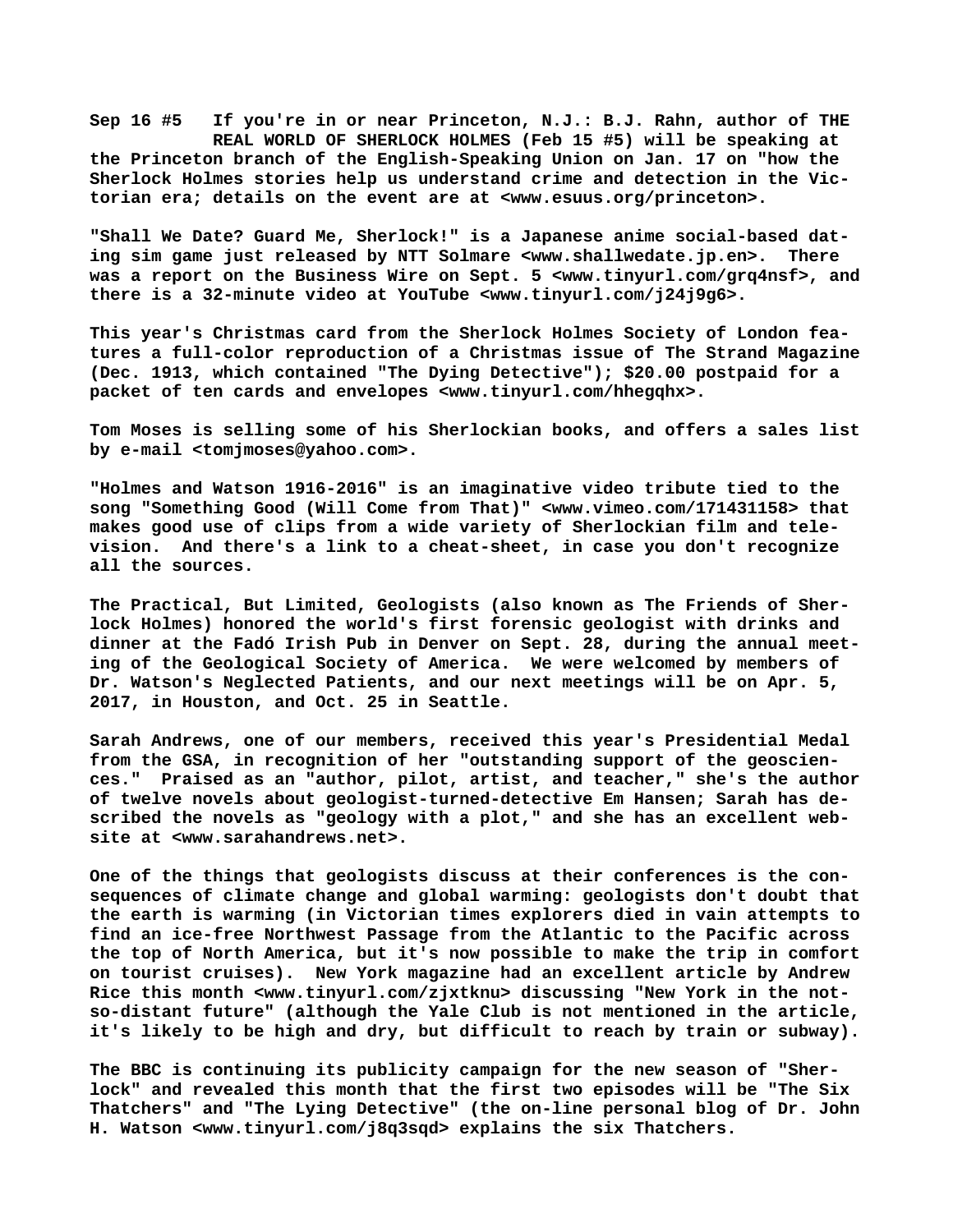**Sep 16 #6 Jeans for Genes Day was celebrated in Britain on Sept. 23, in aid of Genetic Orders UK, in a partnership with Gap, and iconic statues in London were dressed in denim. The statue of Sherlock Holmes near Baker Street Station was outfitted with an attractive denim cape, and you can see it in full color at [<www.tinyurl.com/zqcswh6>.](http://www.tinyurl.com/zqcswh6)**

**And, as usual, some theater [news: Rick W](news:Rick)hite's "Sherlock Holmes: The Whitechapel Murders" is running at the Way Off Broadway Community Players in Leander, Tex., through Oct. 15 <[www.wobcp.org>.](http://www.wobcp.org)**

**Steven Dietz's "Sherlock Holmes: The Final Adventure" will be performed at at the Depot Theater Company in Dodge City, Kans., Oct. 7-22; web-site at [<www.depotheaterco.com>; a](http://www.depotheaterco.com)nd at the Old Opera House in Charles Town, W.Va., Oct. 14-23 <[www.oldoperathouse.org>; a](http://www.oldoperathouse.org)nd at the Glendale Center Theatre in Glendale, Calif., Oct. 14-Nov. 19 <[www.glendalecentertheatre.com>.](http://www.glendalecentertheatre.com)**

**The East Haddam Stage Company tour of the William Gillette radio script for "The Speckled Band" (1930) will include a performance on Oct. 14 at Ventfort Hall, the Gilded Age house museum in Lenox, Mass. [<www.gildedage.org>,](http://www.gildedage.org) built as their summer home by George and Sarah Morgan (she was the sister of J. Pierpont Morgan).**

**"The Baker Street Irregulars" (a new play written by Dominic Pope and David Redstone) is due at the Redannick Theatre in Truro, Cornwall, on Oct. 20-22 [<www.taods.co.uk>.](http://www.taods.co.uk)**

**"The 21st Century Adventures of Sherlock Holmes" is a monthly series improvised and performed by Brian Paul and Sam Bennett at the Players' Ring in Portsmouth, N.H., from Oct. 20 to June 15 [<www.playersring.org>.](http://www.playersring.org)**

**John Charles Nassivera's "The Penultimate Problem of Sherlock Holmes" will be performed at the Ouachita Little Theater in Mena, Ark., from Oct. 21 to Oct. 30 [<www.ouachitalittletheater.org>.](http://www.ouachitalittletheater.org)**

**Alice Coghlan's "Sherlock Holmes and the Hound of the Baskervilles" will be performed by Wonderland Productions at the Kildare Street Hotel in Dublin, Oct. 24-Nov. 24 <[www.wonderlandtheatre.com>.](http://www.wonderlandtheatre.com)**

**Ken Ludwig's "Postmortem" (an earlier version of "The Game's Afoot") will be presented by the Montgomery Playhouse and Arts on the Green at the Arts Barn in Gaithersburg, Md., Nov. 4-20 [<www.tinyurl.com>.](http://www.tinyurl.com)**

**Tim Kelly's "The Hound of the Baskervilles" will be performed at the Capitol Theatre in Waterloo, Ill., Nov. 4-13 <[www.masctheatre.org>.](http://www.masctheatre.org)**

**The Lanikai Mortgage Players (who are also known as Those Strange People in the Park) will present "Sherlock Holms and the Case of the Vanishing Swain, or Alimentary, My Dear Watson" at the Nelson and Lucille Shreve Theater in the Lanikai Community Center on Oahu, Hawaii, Nov. 4-13; their web-site is at [<www.lanikaimortgageplayers.org>.](http://www.lanikaimortgageplayers.org)**

 **The Spermaceti Press: Peter E. Blau, 7103 Endicott Court, Bethesda, MD 20817-4401 (301-229-5669) <[blau7103@comcast.net>](mailto:blau7103@comcast.net)**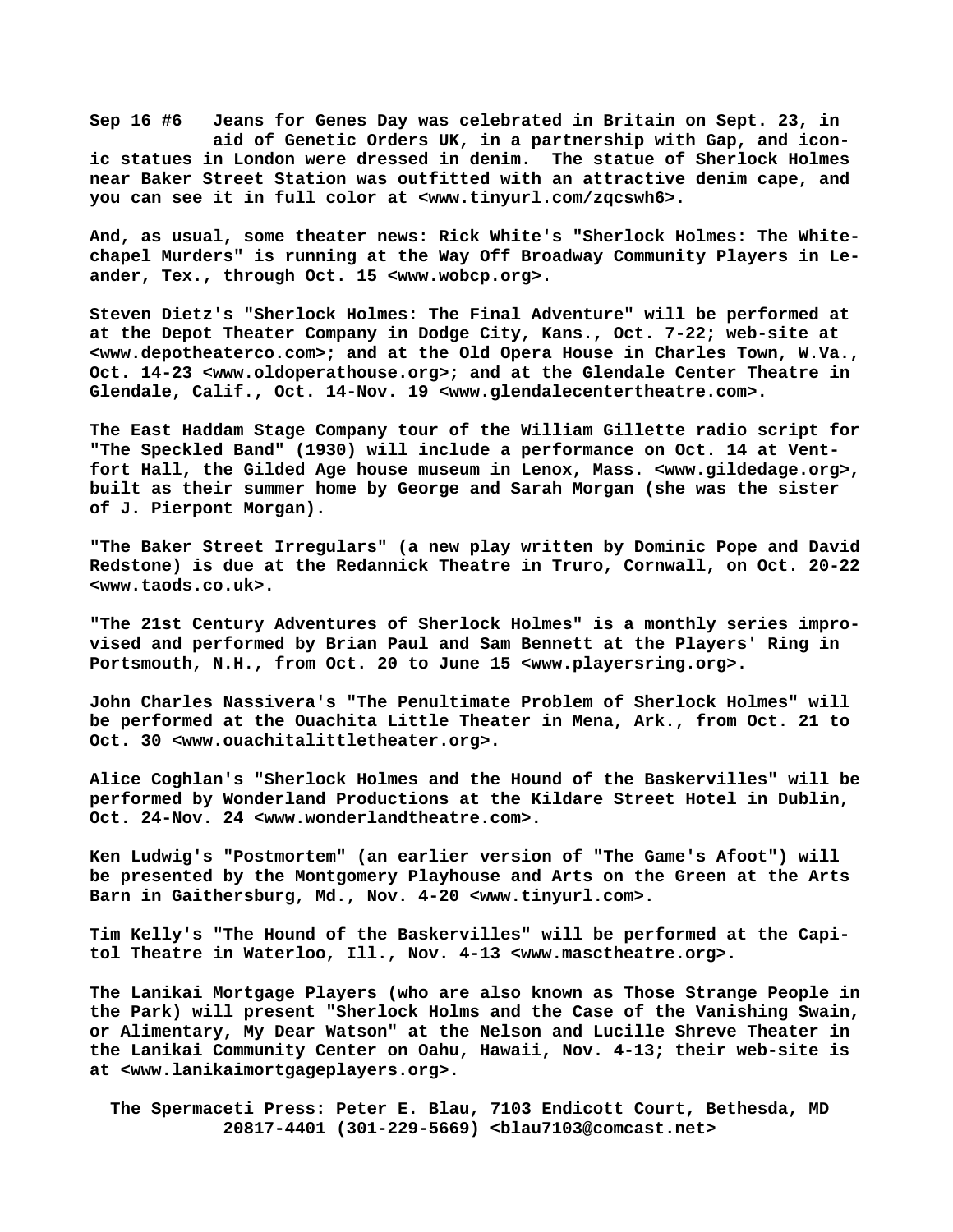**Congratulations to David Stuart Davies on his invitation to join the Detection Club, founded in 1930 and the oldest society for British mystery writers; there's a sinister but tongue-in-cheek initiation ceremony, and David chose lines from "The Hound of the Baskervilles" as his motto; he's a prolific author of Sherlockian pastiches and plays, and has written books on Sherlock Holmes in film and on Jeremy Brett, and will contribute a Sherlock Holmes story to an upcoming Detection Club anthology.**

**The Detection Club was founded by Anthony Berkeley Cox in 1930, with support from G. K. Chesterton, Dorothy L. Sayers, and others, and Sir Arthur Conan Doyle was asked to become the Club's Honorary President; unfortunately his health was poor, and he had to decline the invitation.**

**Martin Edwards' THE GOLDEN AGE OF MURDER (Oct 15 #5), which previously won an Edgar (best biographical/critical) from the Mystery Writers of America, and an Agatha (best non-fiction) from Malice Domestic, has also won a Macavity Award (best critical/biographical) from Mystery Readers International (announced last month at Bouchercon in New Orleans).**

**Bouchercon 2017 will be in Toronto ("Passport to Murder") Oct. 12-15, 2017; followed by Saint Petersburg ("Crime in the Sunshine"), Sept. 13-16, 2018; Dallas ("Denim, Diamonds and Death") Oct. 31-Nov. 4, 2019; and Sacramento ("Where Murder is a Capitol Crime"), Oct. 15-18, 2020. Bouchercon is the largest gathering of mystery authors and readers, and there's (almost) always a Sherlockian panel; this year in New Orleans Les Klinger was the moderator for "Wherefore and Why: Sherlock Holmes" (with Lois Gresh, Michael Robertson, Bonnie MacBird, Terence Faherty, and Laura Caldwell).**

**There are a few copies available of the 22-page printed program for The Baker Street Irregulars' conference in Chautauqua, last month, for those who weren't able to attend the gathering; there are articles and illustrations, and "The Mind and Art of Sherlock Holmes" can be bought (\$10.00 plus shipping at [<www.bakerstreetjournal.com/sherlock2016p.html>.](http://www.bakerstreetjournal.com/sherlock2016p.html)**

**Upcoming in Florida: Diane Gilbert Madsen will be appearing at Copperfish Books in Punta Gorda, Fla., on Nov. 3, as part of the city's fine arts festival, speaking about her latest book CRACKING THE CODE OF THE CANON: HOW SHERLOCK MADE HIS DECISIONS (Jul 16 #5) [<www.copperfishbooks.com>.](http://www.copperfishbooks.com)**

**The web-site Bustle had a story on Sept. 30 <[www.tinyurl.com/hrcnl5z> a](http://www.tinyurl.com/hrcnl5z)bout the Ghost Club, a paranormal investigation and research organization that was founded in London in 1862 and widely believed to be the oldest such organization in the world; the article is about Charles Dickens, a dedicated ghost hunter, but Conan Doyle also was a member.**

**Ellery Queen's Mystery Magazine continues to add podcasts to its web-site, and one of them is Steve Hockensmith and Michael Wiltrout reading Steve's "Dear Dr. Watson" (from the Feb. 2007 issue). Another is a dramatization of Edward D. Hoch's "The Problem of the Covered Bridge" (Dec. 1974); there is an appropriate Sherlockian allusion in the story. There are 85 podcasts now, with more to come [<www.themysteryplace.com/eqmm>.](http://www.themysteryplace.com/eqmm)**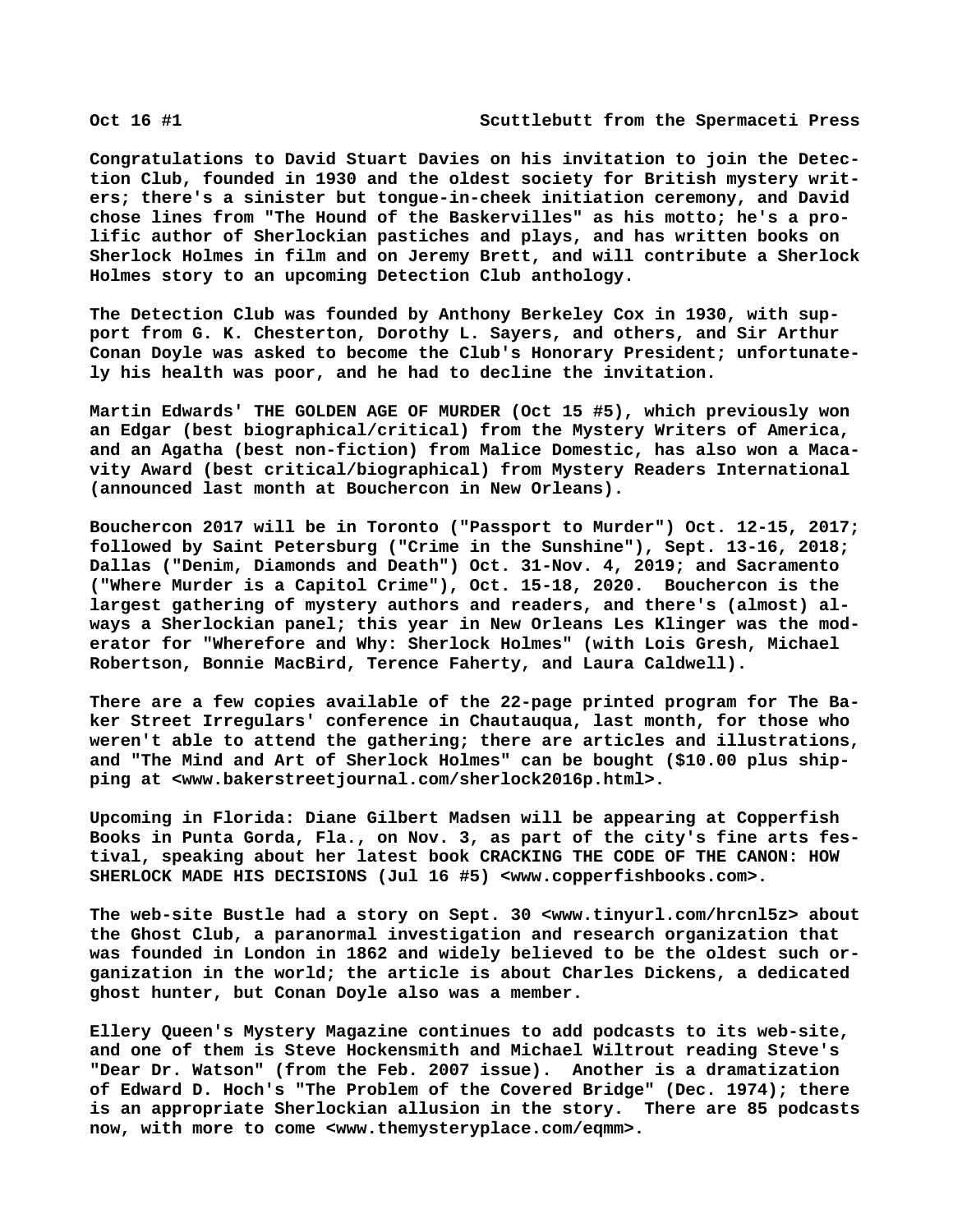**Oct 16 #2 Spotted by Jennie Paton at YouTube: "Whitlock: A Study in Star let" (described as "a modern-day web-series adaptation of Sherlock Holmes that follows cantankerous consulting detective Sophie Whitlock and her New-Agey assistant Fawn Watkins as they solve crimes in sunny, sordid L.A."); there are five episodes beginning at <[www.tinyurl.com/jczr2kp>](http://www.tinyurl.com/jczr2kp) with a total of 31 minutes. It's also offered at Amazon (\$9.99) as a playonly DVD that may not run on all DVD devices.**

**Warren Murphy died on Sept. 4, 2015. Best-known for his series about "The Destroyer", he also wrote a short story "Highly Irregular on Baker Street", which starred P.I. Devlin Tracy investigating a murder at the present-day 221B Baker Street; it was published in THE PRIVATE EYE WRITERS OF AMERICA PRESENT MYSTERY STREET: THE 20TH ANNIVERSARY PWA ANTHOLOGY (2001).**



**"A planet might as well leave its orbit," Sherlock Holmes said (in "The Bruce-Partington Plans"), adding that "Jupiter is descending today." A recent sheet of stamps offering "Views of Our Planets" includes an image of Jupiter taken by the Hubble Space Telescope's near-infrared camera and multi-object spectrometer in 2004.**

**It's possible, of course, that it was the god that was descending, rather than the planet. Which raises the question: which of the other planets is mentioned by name in the Canon?**

**William B. Beeson ("The Barque** *Lone Star***) died on Oct. 23. Bill was a computer programmer at Texas Instruments, a magician, one of the founders of The Crew of The Barque Lone Star, an ardent Texan who delighted in parading in costume wearing a ten-gallon deerstalker. He also arranged for a supply of cloth saddlebags to hold the souvenirs distributed at annual dinners of The Baker Street Irregulars, and happily performed (as Boris) in a Dallas production of "The Incredible Murder of Cardinal Tosca". Bill received his Investiture from The Baker Street Irregulars in 1983.**

**Nick Digilio has a three-hour series on WGN Radio, and on Oct. 18 the show included a 29-minute interview with Bob Madia about "Sherlock Holmes: Peter Cushing, Monster Encounters, and Extensive Collections"; you can listen to the segment at [<www.tinyurl.com/z3pz5ou>.](http://www.tinyurl.com/z3pz5ou)**

**The now-immortal phase "Elementary, my dear Watson" is first known to have been spoken by Sherlock Holmes in the film "The Return of Sherlock Holmes" (1929), which starred Clive Brook and H. Reeves-Smith. The phrase also is found in P. G. Wodehouse's "Psmith, Journalist: His Adventures in New York" (which was serialized in The Captain: A Magazine for Boys and "Old Boys" in 1909-1910); Psmith murmured those words in the Jan. 1910 issue. The story was published as a book in 1915, and you can read it on-line at Project Gutenberg [<www.gutenberg.org/ebooks/2607>.](http://www.gutenberg.org/ebooks/2607)**

**You possibly have read or heard that the phrase was first used by William Gillette, but it's not to be found in any of the scripts for his play used or published during his lifetime. Holmes did say those words in the Royal Shakespeare Company's revival of Gillette's play in 1974; that script was published by Samuel French in 1976 and by Doubleday in 1977.**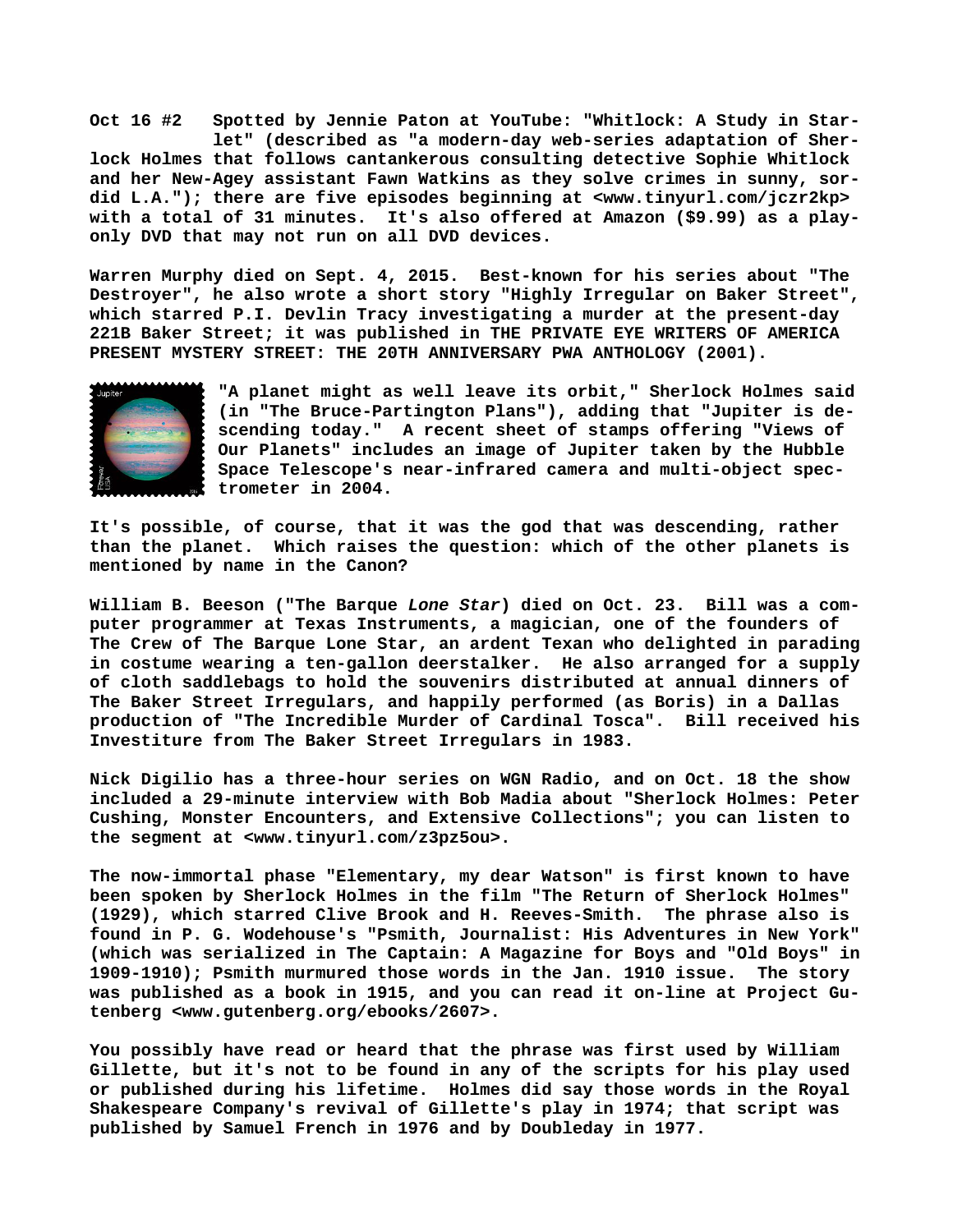**Oct 16 #3 Which of the other planets is mentioned by name in the Canon? It's our own, of course. How on Earth could anyone have forgotten that often-used phrase? If your answer was Mercury, which was suggested by Bob Thomalen when I first asked that question in 1991, there is indeed a mention of Mercury, but it's not the planet: it's a newspaper (the Leeds Mercury, mentioned in "The Hound of the Baskervilles").**

**THE OBSIDIAN CHAMBER, by Douglas Preston and Lincoln Child, is the latest in their series of suspense novels about FBI special agent Pendergast; it is not Sherlockian or Doylean, but you can watch an amusing video of Child signing 4,000 copies of the book at <[www.youtube.com/gpe6jcv>.](http://www.youtube.com/gpe6jcv) Their WHITE FIRE (Nov 14 #5) began with their account of the dinner at which Arthur Conan Doyle met Oscar Wilde, and involved a search for the manuscript of the long-lost last Sherlock Holmes story.**

**"Well, I quit my job so I could work all alone,/Then I changed my name to Sherlock Holmes./Followed some clues from my detective bag/And discovered they wus Red stripes in the American flag!/That ol' Betsy Ross..." That's one version of the lyrics of "The Talkin' John Birch Society Blues" (1962), a song written by Bob Dylan that CBS-TV refused to allow him to sing on the Ed Sullivan Show in 1963. This month Dylan won the Nobel Prize in Literature; considered by many to be the poet laureate of the rock era, he is the first musician to win the award, which recognized his "having created new poetic expressions within the great American song tradition."**



**Further to the report (Sep 16 #4) that an earlier version of the sign for the Sherlock Holmes pub in London was up at auction on eBay, it's pleasant to be able to report that it was acquired by a Sherlockian: Nick Utechin now is the proud owner of the sign. It remains to be seen whether Nick plans to become the proprietor of a pub in Oxford.**

**Michael Robertson's THE BAKER STREET JURORS (Apr 16 #7) featured Reggie and Nigel Heath, who have offices in the building**

**at 221B Baker Street, and a lease that requires them to answer Sherlock Holmes' mail, which includes a jury summons. Robertson has contributed to the Criminal Element blog an amusing discussion of "Why Sherlock Holmes Could Be Summoned for Jury Duty in the 21st Century--and How He Might Feel About It" <[www.tinyurl.com/j2xqvfu>.](http://www.tinyurl.com/j2xqvfu)**

**Laurie R. King's MARY RUSSELL'S WAR AND OTHER STORIES OF SUSPENSE (Scottsdale: Poisoned Pen Press, 2016; 300 pp., \$15.95) is a welcome addition to what Mary Russell's fans call the Kanon: a collection of ten short stories (nine reprints and one new) that illuminate and explain some of the gaps in the history of Russell and Holmes.**

**Charles J. Rzepka's interesting essay on "'The Unofficial Force': Irregular Author Love and Love and the Higher Criticism" has been published in TRANS-ATLANTIC LITERATURE AND AUTHOR LOVE IN THE NINETEENTH CENTURY (London: Palgrave Macmillan, 2016; 371 pp., \$109.00), and it offers an excellent review of the world of Sherlockians and their societies. Edited by Paul Westover and Ann Wierda Rowland, the book is the latest in the "Palgrave Studies in Nineteenth-Century Writing and Culture" series.**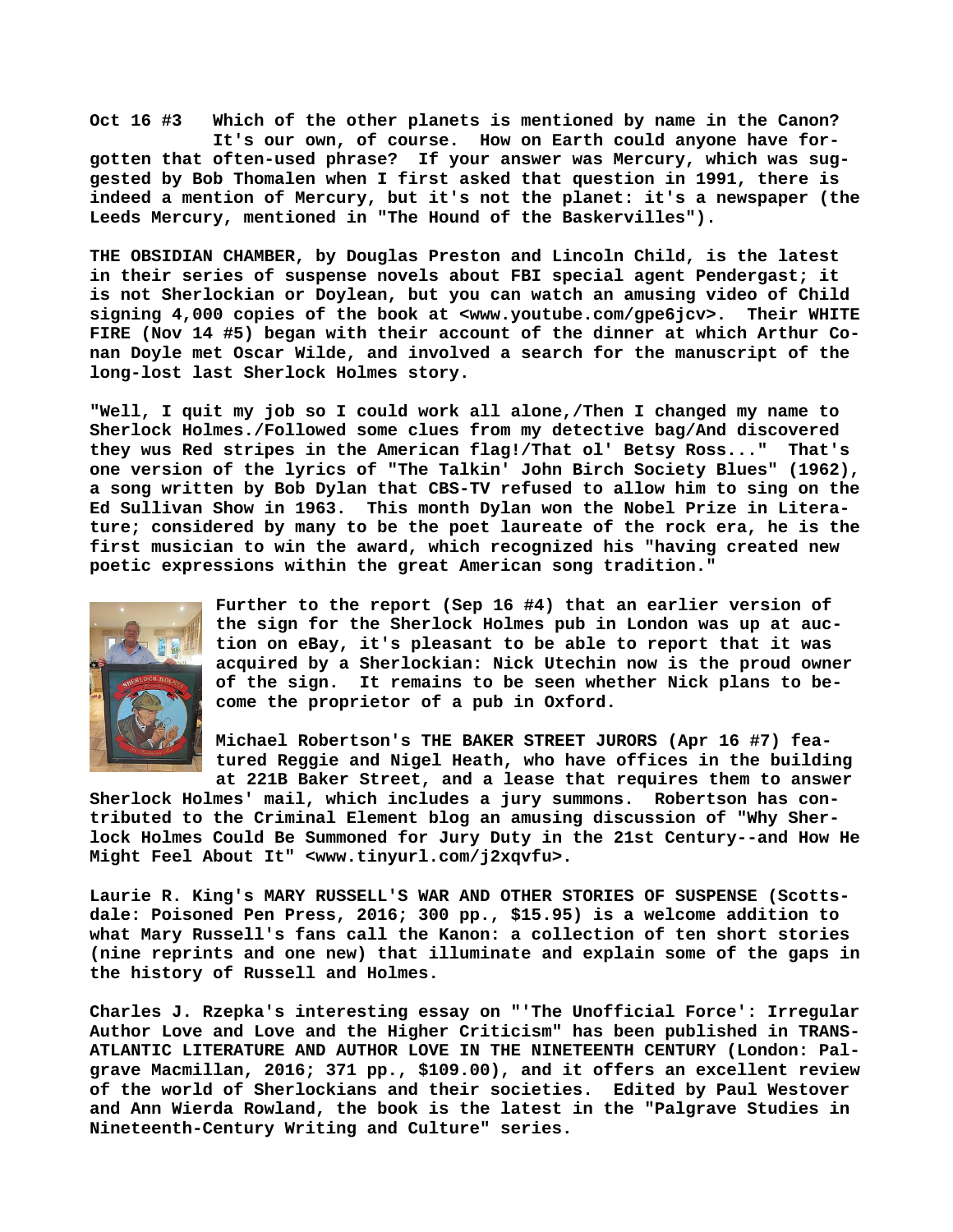**Oct 16 #4 Gordon R. Speck ("Colonel James Barclay") died on Oct. 10. He served in the U.S. Air Force during the Korean War, taught English at the Menard Correctional Center in southern Illinois, and was an enthusiastic member of The Occupants of the Empty House and many other midwestern Sherlockian societies; he also was one of the three founders of The Victoria Station Idlers, a society that met only once, at St. Louis International Airport, and presided over the Speck Led Band when he and friends traveled to Sherlockian event. He received his Investiture from The Baker Street Irregulars in 1986.**

**Just in time for holiday hinting (or shopping), Randall Stock's annual informative nominations for the best Sherlock Holmes books/DVDs of the year will be on-line at <[www.bestofsherlock.com/sherlock-gifts.htm> o](http://www.bestofsherlock.com/sherlock-gifts.htm)n Nov. 1.**

**The Société Sherlock Holmes de France has launched a new magazine: The Illustrated Holmesian News (Published Monthly When It's Published), and you can read all about it (in French) at [<www.mycrofts.net/magazine-sh>; t](http://www.mycrofts.net/magazine-sh)here is a link "(Commandez-le ici!" in purple) to their shop, where you can order the first issue of the magazine, and other publications by the SSHF.**

**The BBC offers an interesting (and amusing) list of "14 Ways to Know You've Got Too Much Stuff" [<www.tinyurl.com/h7aoj59>; o](http://www.tinyurl.com/h7aoj59)f course that's stuff other than books, but nevertheless ...**

**Boo! Someone in Takoma Park, Md., has read "The Hound of the Baskervilles" and created an imaginative frontlawn Halloween decoration, spotted by Alison Rosenberg. If the image isn't clear enough, the gravemarker reads "Here Lies Sir Charles Baskerville".**



**Emma Jane Holloway's "The Baskerville Affair" trilogy offers an imaginative mix of steampunk and magic, featuring Evalina Cooper (niece of Sherlock and Mycroft Holmes) and a plot that involves romance, rebellion, sorcery, heroines, heroes (including her uncles), and villains, all in a Victorian al-**The books are A STUDY IN SILKS (New York: Del **Rey, 2013; 549 pp., \$7.99); A STUDY IN DARKNESS (2013; 535 pp., \$7.99); and A STUDY IN ASHES (2013; 662 pp., \$7.99); and there's an additional e-book THE BASKERVILLE TALES (2014; 133 pp., \$0.99) with three short stories tied to the novels. The author's web-site at <[www.emmajanehollway.com> p](http://www.emmajanehollway.com)rovides an interesting introduction to the series.**

**Anyone who fondly remembers Ely Liebow (and I don't think there is anyone who remembers Ely who doesn't remember him fondly) will enjoy a delightful tribute to him written by Ray Betzner and posted to his "Studies in Starrett" blog <[www.tinyurl.com/zszjdvs>.](http://www.tinyurl.com/zszjdvs)**

**The American Museum of Natural History's traveling exhibition on "The Power of Poison" is now at the Natural History Museum of Utah in Salt Lake City through Apr. 16; the exhibition highlights poison's cultural impact, from Egyptian and Indian mythology through Shakespeare Sherlock Holmes, Agatha Christie and Harry Potter, and there's an interesting web-site about it at [<www.tinyurl.com/h2nuvwm>.](http://www.tinyurl.com/h2nuvwm) The Salt Lake City exhibition's web-site is at [<www.nhmu.utah.edu/poison>.](http://www.nhmu.utah.edu/poison)**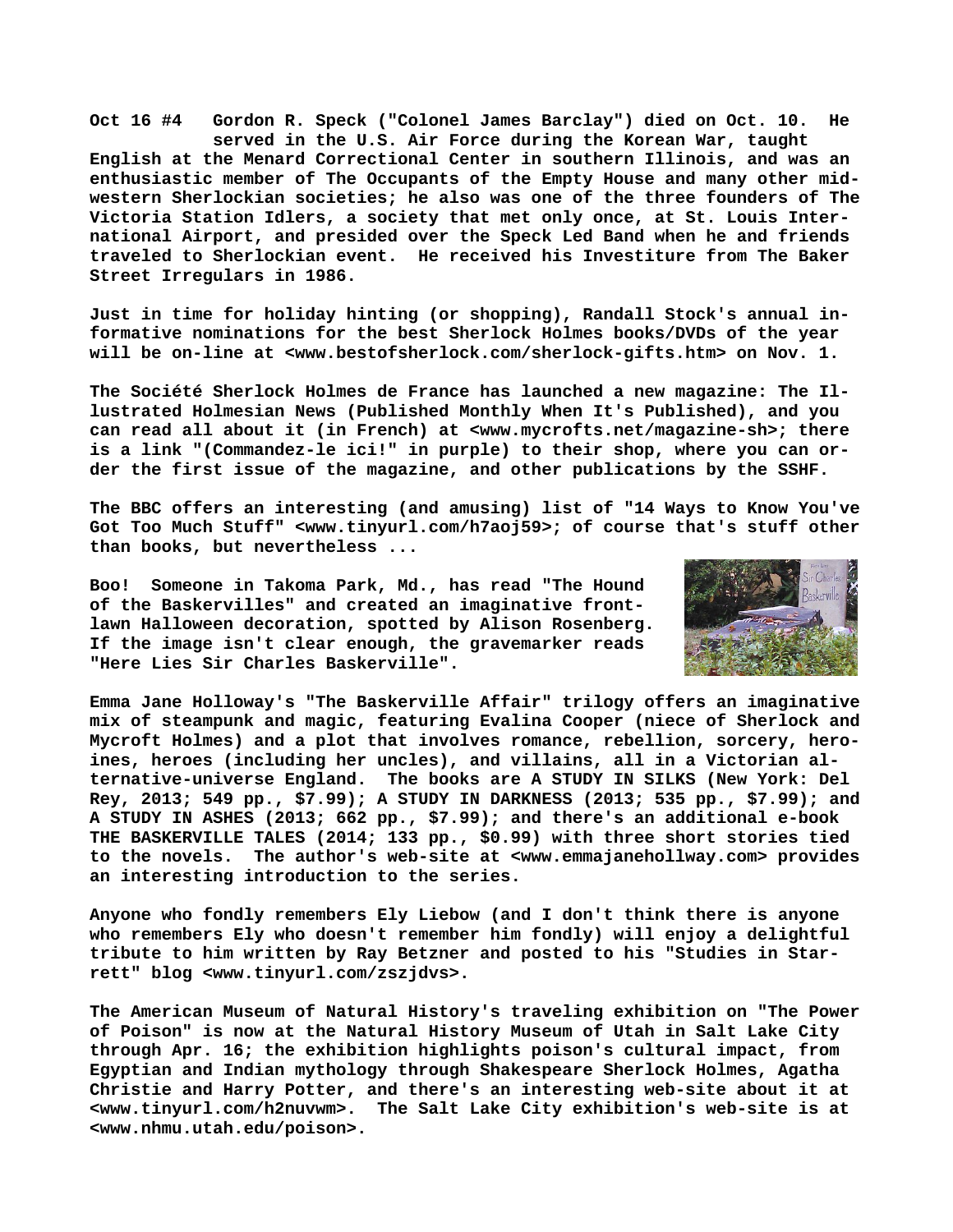**Oct 16 #5 A friend of The Sound of the Baskervilles (the Sherlockian so ciety in Seattle), hoping to encourage someone to write an article based on the premise that Sherlock Holmes was a Catholic priest before he met Watson, has given the society a collection of books that might be useful in writing the article; Dale Crakes <[horta\\_981121@yahoo.com> w](mailto:horta_981121@yahoo.com)ill be glad to provide a list of the books, and to answer questions about the project (there will be no cost for shipping, and it's an interesting list).**

**"Our Favorite Books" is an occasional one-hour series on Utah Public Radio, and on Oct. 18 the subject was "Sherlock Holmes"; Tom Williams interviewed Utah State University Associate Professor of English Brian McCuskey and local expert Sherlockian and Doylean Michael Homer. The program's available at [<www.upr.org/post/our-favorite-books-sherlock-holmes>.](http://www.upr.org/post/our-favorite-books-sherlock-holmes)**

**Benedict Cumberbatch made the cover of the November issue of Vanity Fair, and you can read the story on-line at [<www.tinyurl.com/zclqfdz>, w](http://www.tinyurl.com/zclqfdz)here you also can "Watch Benedict Cumberbatch Perform Magic" in a short video. He also will host "Saturday Night Live" on NBC-TV on Nov. 5, perhaps, or peraps not, doing something Sherlockian. Finally, PBS-TV and the BBC will air the first episode of the next season of "Sherlock" on New Year's Day (it's "The Six Thatchers").**

**Upcoming in Phoenix, Ariz.: the Herberger Theater and ASU Center of Film, Media and Popular Culture will present a "Sherlock Holmes Film Festival" on Mar. 24-25, 2017; there will be four Sherlockian films in the program, with discussion/Q&A by playwright Jeffrey Hatcher and film expert Russell Merritt [<www.herbergertheater.org>.](http://www.herbergertheater.org)**

**Richard L. Kellogg has added to his entertaining series of books for young readers (with attractive artwork by Gary Kato): the first titles were BARRY BASKERVILLE SOLVES A CASE (Apr 13 #4) and BARRY BASKERVILLE RETURNS (May 14 #4), and now there are BARRY BASKERVILLE TRAPS A THIEF (Fort Collins: Airship 27, 2015; 34 pp., \$10.99) and BARRY BASKERVILLE'S BLUE BICYCLE (2016; 38 pp., \$10.99).**

**TransProse, created by Hannah Davis, is a computer program that translates text into music, based on the density of eight different emotions; she has generated music from this year's presidential debates, and from literature that includes "The Adventures of Sherlock Holmes", which you can listen to at [<www.musicfromtext.com/novels.html>.](http://www.musicfromtext.com/novels.html)**

**Reported: Brad Ricca's MRS. SHERLOCK HOLMES: THE TRUE STORY OF NEW YORK'S GREATEST FEMALE DETECTIVE AND THE 1917 MISSING GIRL CASE THAT CAPTIVATED A NATION (due from St. Martin's in January); the detective was Mary Winterton Quackenbos Humiston, and the missing girl was Ruth Cruger; in the meantime you can read Karen Abbott's article ("'Mrs. Sherlock Holmes' Takes on the NYPD") at the Smithsonian magazine web-site <[www.tinyurl.com/hk6hc7c>.](http://www.tinyurl.com/hk6hc7c)**

**The debate about whether Sherlock Holmes attended Oxford or Cambridge will continue as long as there are Sherlockians prepared to argue for or against one college or the other, but a story in the Oxford Mail (Sept. 29) reports that Sherlock Holmes once taught physical education and English at the City of Oxford High School for Boys <[www.tinyurl.com/jspopke>.](http://www.tinyurl.com/jspopke)**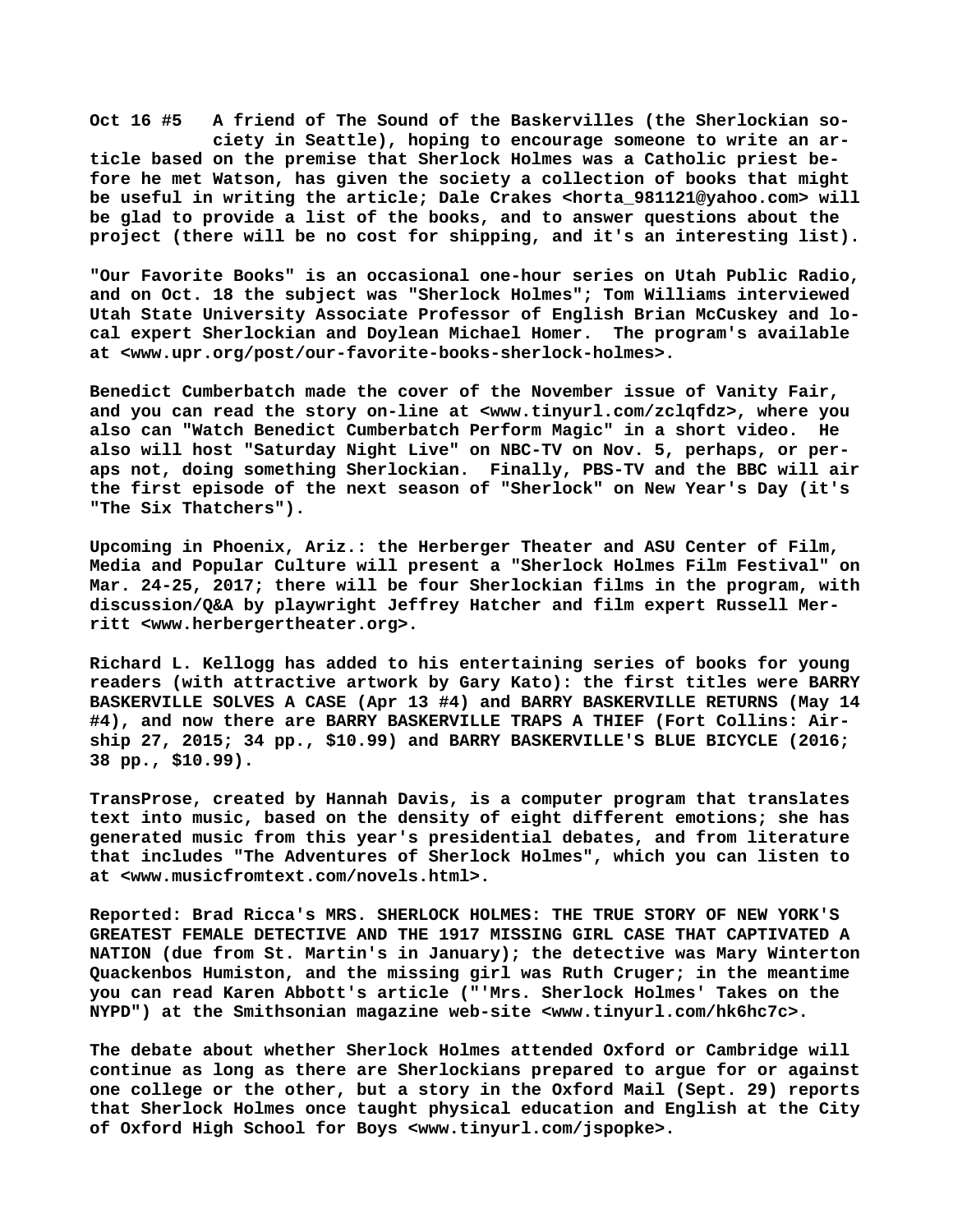**Oct 16 #6 Samantha Wolov, who recalls that the Algonquin was an unusual aspect of her childhood, has reported a story that will be of interest to those who remember when the hotel was the center of the Sherlockian world in New York: the Algonquin's iconic cat now is the star of a children's book MATILDA, THE ALGONQUIN CAT, written by Leslie Martini and nicely illustrated by Massimo Mongiardo (Deadwood: Wyatt-MacKenzie, 2016; 44 pp., \$26.00). The N.Y. Post story's at [<www.tinyurl.com/zgamsdg>.](http://www.tinyurl.com/zgamsdg)**



**The latest stamp in our Literary Arts series honors Henry James (1843-1916), a prolific and highly-regarded author who appears not in the Canon, but rather as a major character in Dan Simmons' pastiche THE FIFTH HEART (Aug 15 #4); the portrait is by Los Angeles artist Kate Simmons (no relation to Dan).**

**Nicholas Utechin's FROM ABBEY TO WILES (London: Sherlock Holmes Society of London, 2016; 26 pp., \$20.00) is a splendid (and full-color) examination of the work of the seven artists who illustrated the dust jackets for the John Murray editions of the Canon, providing an excellent demonstration of the reason why dust jackets can be so important to collectors, and to those who enjoy seeing how various artists have portrayed the Sherlock Holmes. One shudders to think of how many readers have not protected the dust jackets on their books, making it both difficult and expensive to see the artwork. You can purchase Nick's book (\$20.00 postpaid) at [<www.tinyurl.com/zzxnm82>](http://www.tinyurl.com/zzxnm82) (that's the Society's shop, where you'll find a nice variety of interesting Sherlockian scholarship.**

**"An Elementary Buy!" was the headline in the Daily Mail (Oct. 3) on a story noting that Masongill Cottage, near Ingleton in North Yorkshire, in on the market priced at £575,000 <[www.tinyurl.com/j22fbbv>.](http://www.tinyurl.com/j22fbbv) Conan Doyle's mother moved into Masongill Cottage in the mid-1880s and lived there until 1917, and the article has some nice photographs of the exterior and interior of the cottage. And some thoroughly inaccurate suggestions that it was there that Conan Doyle was inspired to create Sherlock Holmes.**

**Sherlockian societies often publicize Sherlock Holmes with interesting programs arranged at local libraries, and The Crew of the Barque Lone Star in Dallas offers a fine example: an evening devoted to "The Women of Sherlock Holmes" at the Allen Public Library on Nov. 7 <[www.tinyurl.com/gpe3qpe>.](http://www.tinyurl.com/gpe3qpe)**

**The N.Y. Times Book Review has a continuing series "By the Book", and they recently ran an interesting interview with Otto Penzler. Among the questions: "How old were you when you discovered mysteries? What book got you hooked?" Otto's answer was: "I was 21, and--I know it's trite because everyone starts here--when I read 'The Complete Sherlock Holmes' I was hooked for life." The complete interview's on-line at [<www.tinyurl.com/j8ykf7l>.](http://www.tinyurl.com/j8ykf7l)**

**Work continues on getting the third "Sherlock Holmes" film starring Robert Downey Jr. into production: Variety reported (Oct. 27) that Warner Bros., Village Roadshow, and Team Downey have created a "writers' room" to work on the script. The concept, commonly used in television, is becoming a trend for films, and the team that will be working on "Sherlock Holmes" includes some talented writers; the full story is at <[www.tinyurl.com/jm6lebu>.](http://www.tinyurl.com/jm6lebu)**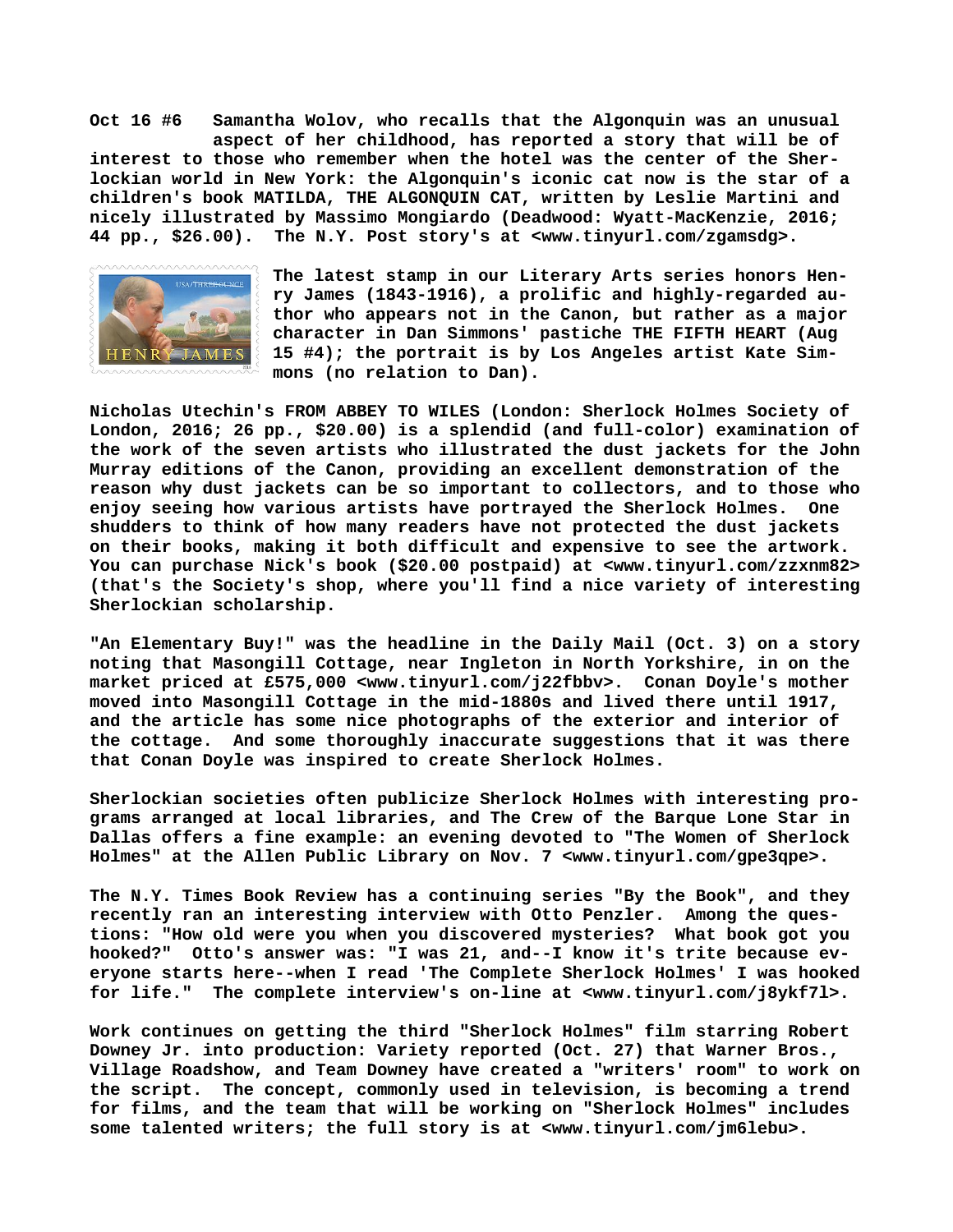**Oct 16 #7 Sherlock Holmes' 163rd birthday will be celebrated on Friday, Jan. 6, with the traditional festivities in New York, but the first formal event will be The Adventuresses of Sherlock Holmes' ASH Wednesday dinner starting at 6:30 pm at the Annie Moore (22 East 41st Street); attendees will pay their own checks, but need to reserve with Susan Rice [<susan221bee@gmail.com> \(](mailto:susan221bee@gmail.com)125 Washington Place #2-E, New York, NY 10014) or with Evy Herzog <[herzogbaesch@aol.com> \(](mailto:herzogbaesch@aol.com)301 Warren Avenue #203, Baltimore, MD 21230).**

**As for the rest of the long weekend, this forecast will be shorter than in past years, because details about the Baker Street Irregulars' events and the William Gillette Luncheon are not yet available. The final forecast, which will include both events and hotel reservations, will be on-line early in November at [<www.bakerstreetjournal.com/bsiweekend.html>.](http://www.bakerstreetjournal.com/bsiweekend.html)**

**One bit of [news: The B](news:The)aker Street Irregulars' Distinguished Speaker Lecture will be held on Thursday at a new venue: the Yale Club. The speaker will be Sara Paretsky; she's the author of the continuing series of novels about V. I. Warshawski, and the Sherlockian pastiche "The Curious Affair of the Italian Art Dealer" published in the anthology IN THE COMPANY OF SHERLOCK HOLMES (2014), and in 2011 she won the Grand Master Award from the Mystery Writers of America, recognizing work that is both significant and of consistent high quality.**

**The Baker Street Babes happily invite one and all to their "Daintiest Thing Under a Palm Tree Tiki Party" at the Salmagundi Club (47 Fifth Avenue); the party will start at 8:00 pm and will include dinner, toasts, a quiz, a costume competition, and a live auction that will benefit the Disabled American Veterans Trust (donations for the auction are welcome, and you can contact Lyndsay Faye at <[lyndsay@bakerstreetbabes.com>; y](mailto:lyndsay@bakerstreetbabes.com)ou'll soon be able to purchase tickets at the Babes' web-site [<www.bakerstreetbabes.com>.](http://www.bakerstreetbabes.com)**

**Otto Penzler will host his traditional open house on Friday from 11:00 to 5:00 at the Mysterious Bookshop, at 58 Warren Street (between West Broadway and Church Street) in Tribeca; the 1, 2, and 3 trains stop at the Chambers Street station (one block from the shop); authors will be on hand to sign their books, and Otto promises a lot of older material at discount prices. If you get lost, the bookshop's telephone number is 212-587-1011.**

**Susan Rice reports that plans are afoot for The William Gillette Memorial Luncheon on Friday, but the venue has not been confirmed.**

**The Gaslight Gala, open to all Sherlockians and their friends, will provide dinner and entertainment at 6:30 pm at the Butterfield 8 Restaurant (5 East 38th Street; the cost is not yet available, but you can check soon at the Gala web-site <[www.gaslightgalanyc.wordpress.com>.](http://www.gaslightgalanyc.wordpress.com)**

**If you want to send seasonal souvenirs or other items to be included in the various dinner packets, you can send 175 copies (for the BSI) to Nick Martorelli (Penguin Random House, 1745 Broadway, New York, NY 10019); and 90 copies (for the Gala) to Chris Zordan (184 Blew Court, East Brunswick, NJ 08816; and 18 copies (for** *The* **Women) to Mary Ann Bradley (7938 Mill Stream Circle, Indianapolis, IN 46278); your souvenirs must arrive by Dec. 15.**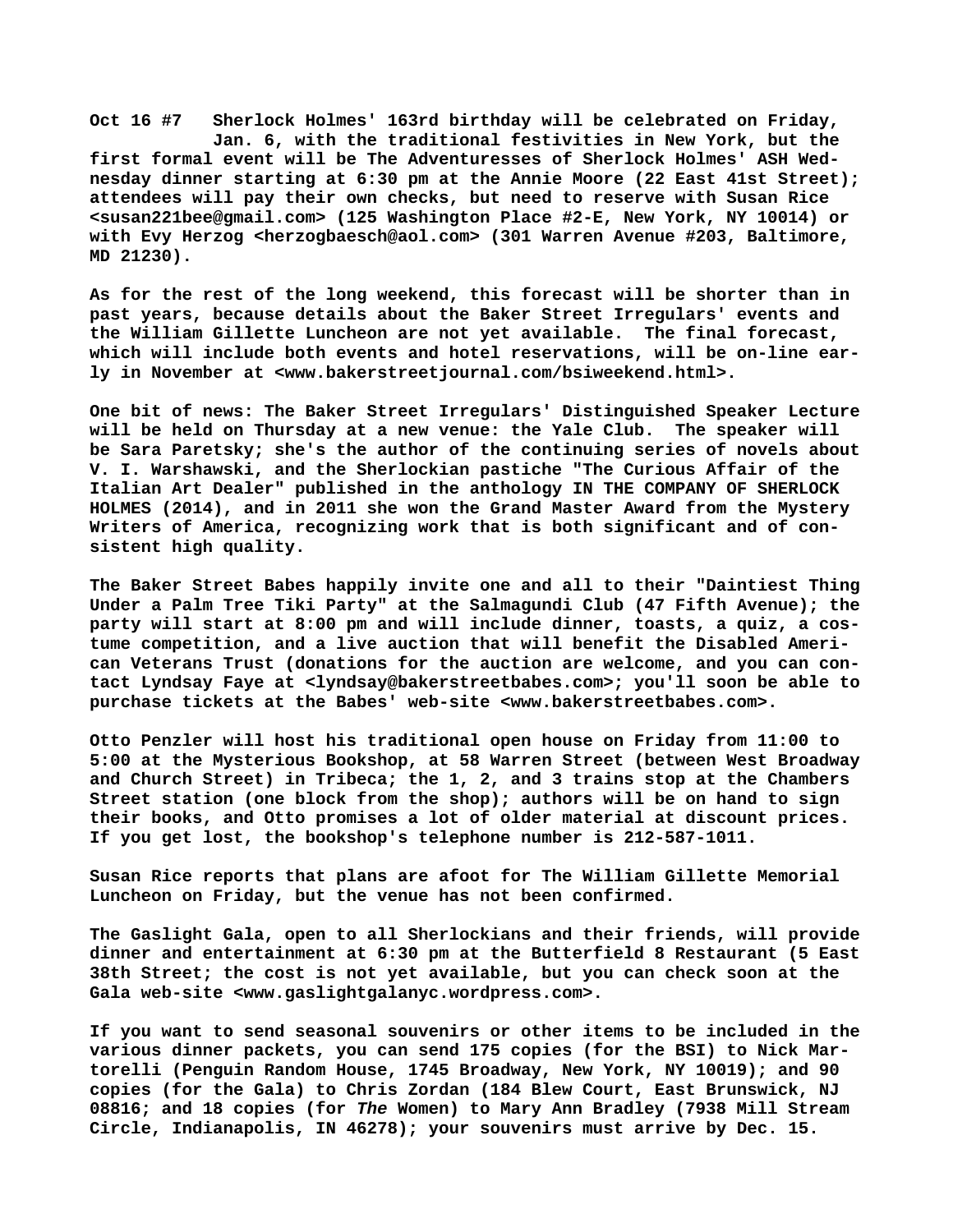**Oct 16 #8 On Saturday a wide range of Sherlockiana will be available from vendors in the Merchants Room (Covent Garden West) somewhere in the Roosevelt Hotel (45 East 45th Street) from 9:00 am to noon; consult the hotel directory for the location. Vendors should contact Ralph Hall (2906 Wallingford Court, Louisville, KY 40218) (502-491-3148) to request information about dealer's tables; his e-mail address is [<bugmanhall@aol.com>.](mailto:bugmanhall@aol.com)**

**The Beacon Society's annual meeting will be at 10:00 am in the York Suite at the Roosevelt Hotel, where they will present their annual Beacon Award recognizing individuals' efforts to introduce Sherlock Holmes to young people; details are at their web-site [<www.beaconsociety.com>.](http://www.beaconsociety.com) The Clients of Adrian Mulliner will hold a Junior Bloodstain, also in the York Suite, at 11:30 am, for devotees of the work of John H. Watson and P. G. Wodehouse; additional information is available from Elaine Coppola <[emcoppol@syr.edu>.](mailto:emcoppol@syr.edu)**

**For those who wish to continue celebrating, The Curious Collectors of Baker Street will host "The Very Irregular Lost in New York with a Bunch of Sherlockians Dinner" at 6:00 pm at O'Lunney's Times Square Pub (145 West 45th Street, between Sixth and Seventh Avenues); more information is available from Chrys Kegley (18014 Sherman Way #275, Reseda, CA 91235) (818-675-5399) [<ckegley@socal.rr.com>.](mailto:ckegley@socal.rr.com)**

**The Adventuresses of Sherlock Holmes will end the birthday festivities with an informal buffet brunch on Sunday, at 11:30 am at St. Andrews (140 West 46th Street (between 6th and 7th Avenues); \$25.00. On-line sales will open mid-November at <[www.ash-nyc.com>; p](http://www.ash-nyc.com)lease reserve to [<ashbrunch@gmail.com>](mailto:ashbrunch@gmail.com) (it's possible that there will be room for late-comers).**

**There will be blocks of rooms available at the Yale Club and the Roosevelt Hotel, but other hotels offer reasonable (for New York) rates: the best offers will be found on the Internet at web-sites such as <[www.expedia.com>,](http://www.expedia.com) [<www.priceline.com>, <](http://www.priceline.com)[www.tripadvisor.com>, <](http://www.tripadvisor.com)[www.travelocity.com> \(](http://www.travelocity.com)which is owned by Expedia), and [<www.hotels.com>; y](http://www.hotels.com)ou will be wise if you then check the hotel's web-site and ask for the best rate (do keep in mind that there are non-optional extras such as almost 20% in state and city taxes).**

**The Dr. John H. Watson Fund offers financial assistance to all Sherlockians (membership in the BSI is not required) who might otherwise not be able to participate in the weekend's festivities. A carefully pseudonymous John H. Watson presides over the fund and welcomes contributions, which can be made by check payable to John H. Watson and sent (without return address on the envelope) to Dr. Watson, care of The Baker Street Irregulars, at 7938 Mill Stream Circle, Indianapolis, IN 46278; your letters are forwarded unopened, and Dr. Watson will acknowledge your generosity. Requests for assistance should also be mailed (quickly) to Dr. Watson at the same address.**

**Again, you should check at [<www.bakerstreetjournal.com/bsiweekend.html> i](http://www.bakerstreetjournal.com/bsiweekend.html)n November to find more complete information about registering for events and making hotel reservations; space is limited at some events, so don't delay registering after information's available at the web-site.**

 **The Spermaceti Press: Peter E. Blau, 7103 Endicott Court, Bethesda, MD 20817-4401 (301-229-5669) <[blau7103@comcast.net>](mailto:blau7103@comcast.net)**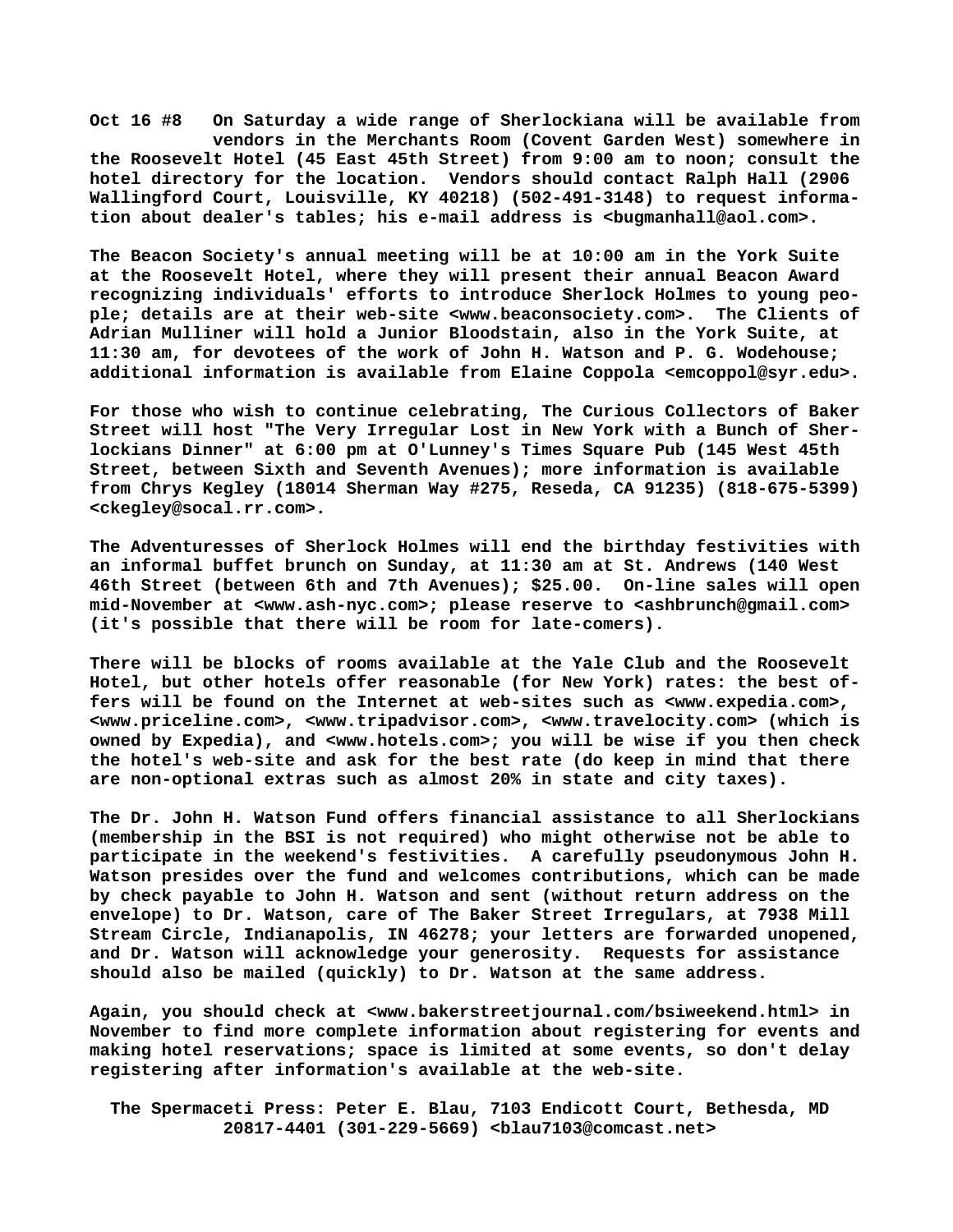**Updating the truncated report in the last issue on the birthday festivities in New York: details on all of the events, from the ASH Wednesday dinner on Jan. 4 to the Adventuresses of Sherlock Holmes' informal brunch on Jan. 8, will be found at Scott Monty's informative web-site [<www.bsiweekend.com>,](http://www.bsiweekend.com) which includes links to registration forms and to Scott's helpful "Here Are Your #BSIWeekend Tips".**

**McSorley's Old Ale House (the venue for the lunch following the Christopher Morley Walk on Jan. 5) had quite a bit of publicity this month when for the first time in its 162 years the establishment was closed by the Department of Health for rat activity. The rats apparently came from reconstruction in nearby Cooper Square; the problems were quickly remedied and McSorley's was open again after only a few days. The East Village Patch reported that the bar was open temporarily to hold a wedding reception for a couple who had booked a year in advance; the bride and groom, who were diehard fans of McSorley's, were able to hold their reception at the bar, even though food and drink and drink weren't allowed to be served.**

**THE CANONICAL CEREBRATIONS OF GORDON R. SPECK has been edited by William R. Cochran as a tribute to Gordon, and the 68-page pamphlet offers a grand opportunity to see how much fun he had with his contributions to The Camden House Journal (the monthly newsletter of The Occupants of the Empty House); \$21.00 postpaid (to the U.S.), with checks payable to The Occupants, sent to Bill at 614 South Terrace Drive, Carbondale, IL 62901.**

**Charles Veley's THE WILHELM CONSPIRACY (Seattle: Thomas & Mercer, 2016; 266 pp., \$15.95) is the second in his "Sherlock Holmes and Lucy James" series; Lucy James is Sherlock Holmes' daughter, and this time the mystery involves Nikola Tesla, the Prince of Wales, Kaiser Wilhelm II, and weapons research. The first in the series was THE LAST MORIARTY (2015), and there are more to come. The author's also a Gilbert and Sullivan enthusiast, and has written the book and lyrics for a musical "The Pirates of Finance".**

**Denis O. Smith's THE MAMMOTH BOOK OF THE NEW CHRONICLES OF SHERLOCK HOLMES (New York: Skyhorse Publishing, 2016; 531 pp., \$16.95) is a collection of seven new traditional pastiches; he has been writing short-story pastiches since the 1980s, and does well with fidelity to the Canon. He has a list of his earlier books at his author's page at [<www.tinyurl.com/hjvm9dc>.](http://www.tinyurl.com/hjvm9dc)**

**Also from Skyhorse: THE MAMMOTH BOOK OF THE ADVENTURES OF PROFESSOR MORI-ARTY (2015; 577 pp., \$16.99), edited by Maxim Jakubowski, is an anthology of 37 high-quality short stories "about the secret life of Sherlock Holmes' nemesis," most by authors new to the Sherlockian genre who explore interesting aspects of the life and career of Holmes' arch-enemy.**

**A rifled aircane, late 19th century, .36 calibre, with a silver band around the upper section inscribed "Colonel Sebastian Moran/Bagatelle Card Club" is one of three aircanes in a lot coming to auction at Thomas Del Mar Ltd. in London on Dec. 7 from the collection of Stanley Victor Durrant, with an estimate of £400-600 for the three aircanes <[www.tinyurl.com/j6wwxoa>.](http://www.tinyurl.com/j6wwxoa) It would appear that someone had a Canonical sense of humor.**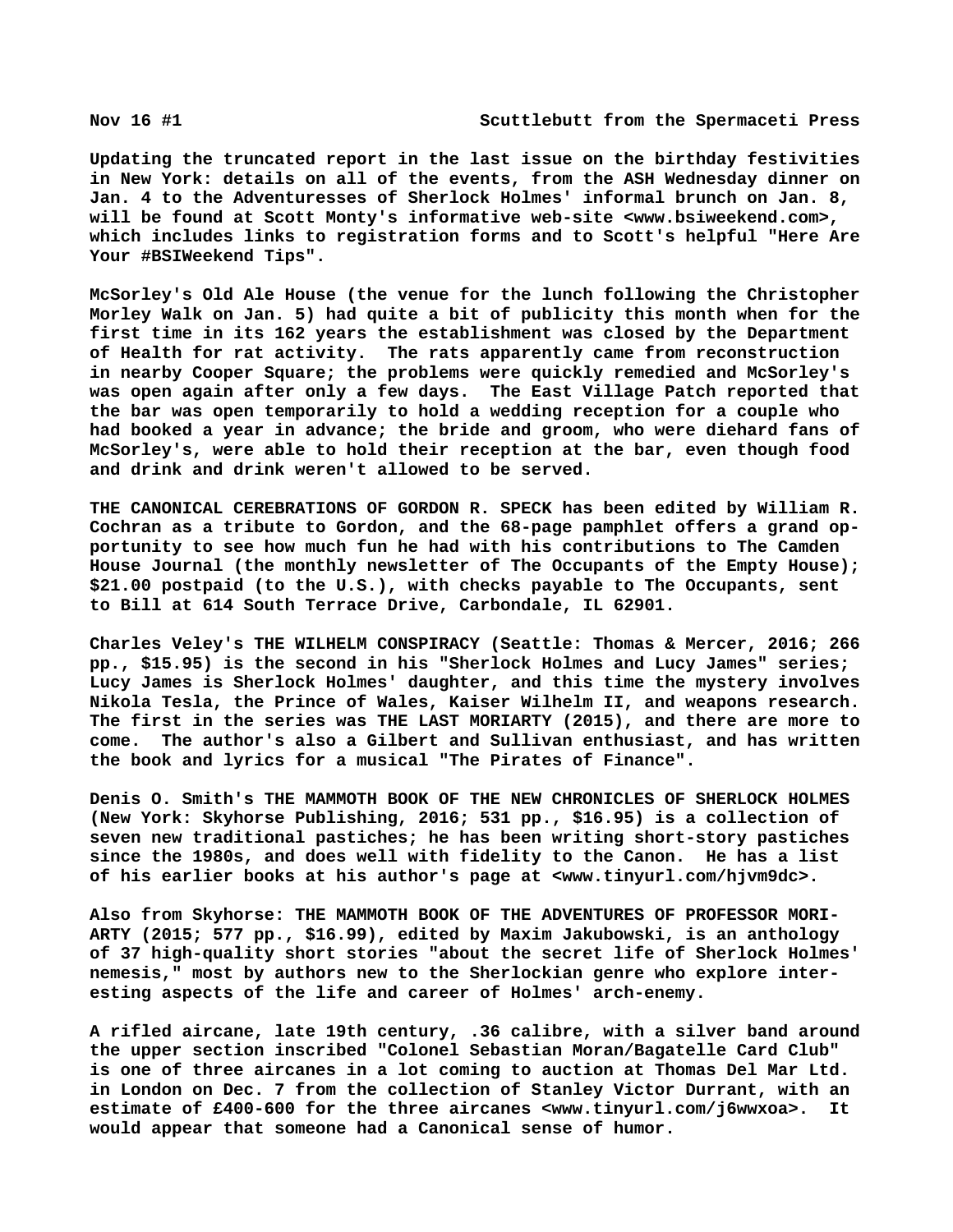**Nov 16 #2 Richard Whittington-Egan died on Sept. 14. He was an author, historian of British crime, and a dedicated Ripperologist; his many books included an expanded edition of THE STORY OF MR. GEORGE EDALJI (1985), edited with his wife Molly, and THE OSCAR SLATER MURDER STORY: NEW LIGHT ON A CLASSIC MISCARRIAGE OF JUSTICE (2001).**

**Brad Keefauver gives Howard Ostrom credit for spotting the amusing 4-minute video "Elemental (mi querido Watson)" at YouTube <[www.tinyurl.com/jxno5yj>.](http://www.tinyurl.com/jxno5yj)**

**Publicity continues for the "Sherlocked USA" convention to be held in Los Angeles on May 26-28, 2017; it's organized in association with Hartswood Films (the company that produces the BBC series "Sherlock") [<www.sherlockedusa.com>, a](http://www.sherlockedusa.com)nd Sherlocked now has an official bear, named Furlock, created by the Great British Teddy Bear Company and available only from the convention [<www.tinyurl.com/zvxmc26> \(](http://www.tinyurl.com/zvxmc26)£39.99 plus shipping). Many of the series stars attend the Sherlocked conferences, and the cost of tickets ranges from \$125 to \$2995.**





**The Great British Teddy Bear Company offers its own Sherlock Holmes (£29.95) [<www.britishteddies.com>.](http://www.britishteddies.com) Last year company announced plans to open more than 100 Great British Teddy Bear Cafes in China, offering customers afternoon tea "in a truly British atmosphere," early this year, but there has not been any announcement that cafes are open.**

**"Under the Clock, Sherlock--Still Rockin' After All These Years" is the title of a nicely-illustrated compilation by Howard Ostrom and Ray Wilcockson showing the influence of Sherlock Holmes on the music industry, beginning with the Royal Court Theatre revue in 1893 and extending through jazz, hiphop, punk rock, rap, orchestration, and much more. There are 198 pages in the file, which can be read or downloaded at Ross K. Foad's "No Place Like Holmes" web-site [<www.nplh.co.uk/under-the-clock-essay.html>.](http://www.nplh.co.uk/under-the-clock-essay.html)**

**Howard also has updated his "Silent Sherlock" file, which now has 355 Sherlockian silent films (including three made in 2016); it also will be found at "No Place Like Holmes" <[www.nplh.co.uk/si-lock.html>.](http://www.nplh.co.uk/si-lock.html)**

**Further to the report (Oct 16 #7) that Warner Bros., Village Roadshow, and Team Downey had created a "writers' room" to work on a script for the third "Sherlock Holmes" film, it appears that the committee approach lasted only a week, and there's now one writer working on the script.**

**Howard Ostrom spotted a delightful (and unofficial) trailer for the BBC's "Sherlock" on-line at [<www.tinyurl.com/hnpstq7>.](http://www.tinyurl.com/hnpstq7)**

**Robert Vaughn died on Nov. 11. He began his acting career on stage in 1944 at the age of 12, made his first appearance on television in 1955, and was perhaps best known as Napoleon Solo in the television series "The Man from U.N.C.L.E." (1964-1968); he also starred in many films, including "The Magnificent Seven" (1960) and "Bullitt" (1968), and he played Sherlock Holmes in a skit on "The Hollywood Palace" on ABC-TV in 1968, with Charlie Manna as Watson and Phyllis Diller as Prof. Moriarty.**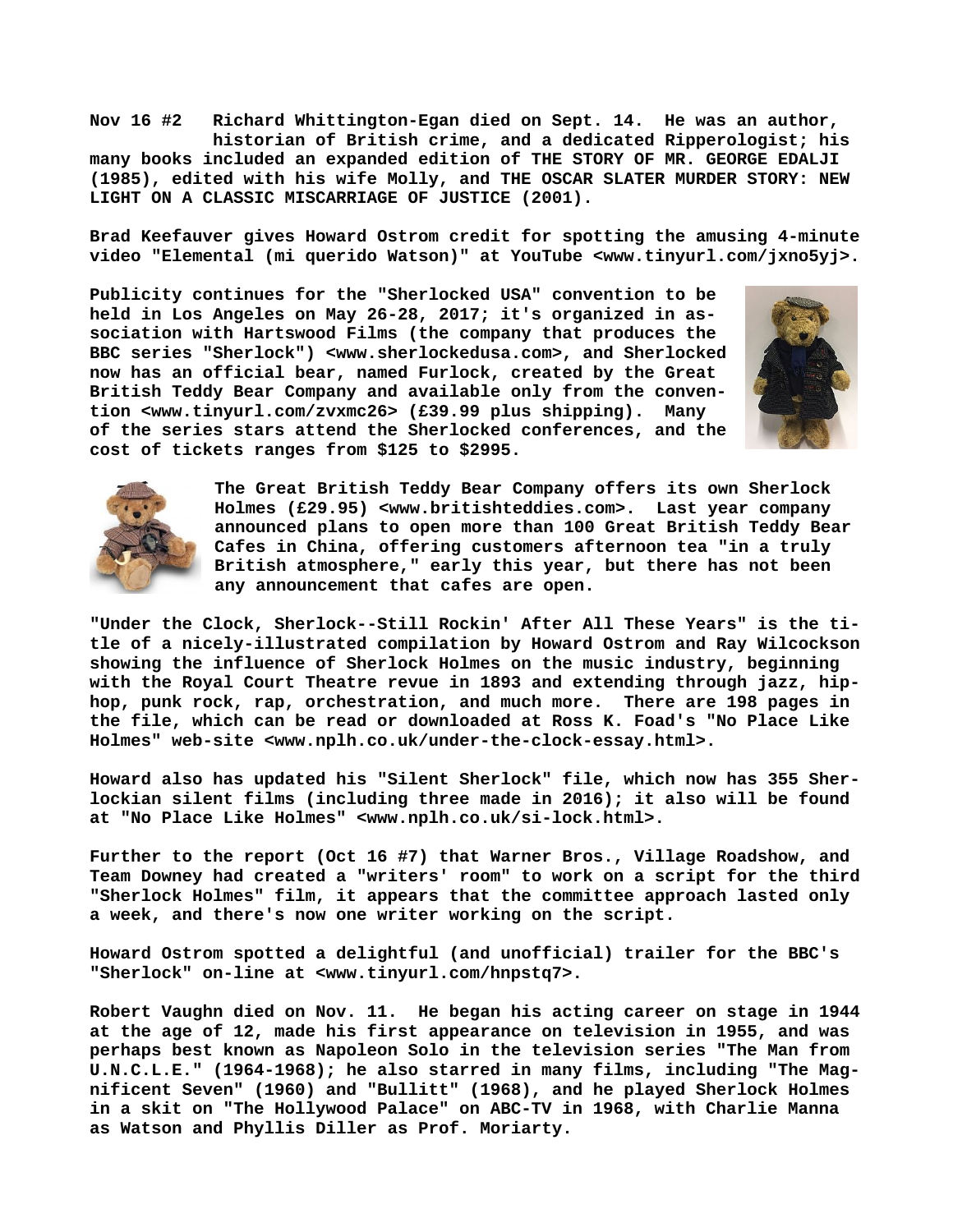**Nov 16 #3 Plan ahead: The Practical, But Limited, Geologists (also known as The Friends of Sherlock Holmes) will celebrate the world's first forensic geologist with drinks and dinner Birraporetti's Downtown in Houston on Apr. 5, during the annual meeting of the American Association of Petroleum Geologists. Members of The John Openshaw Society will also be on hand, and the festivities are open to all.**



**Wladyslaw T. Benda (1873-1948) illustrated "The Sussex Vampire" in Hearst's International Magazine (Jan. 1924), as well as some of Conan Doyle's non-Sherlockian work. Fred Taraba (at Taraba Illustration Art) [<www.tarabaillustrationart.com> i](http://www.tarabaillustrationart.com)s advertising Benda's original artwork for a "Tropical Beauty"; Benda also was famous for creating masks, and British Pathé has posted some interesting footage from 1922 showing him and some of his masks at <[www.tinyurl.com/pytjjs2>.](http://www.tinyurl.com/pytjjs2)**

**And here's what Brad Keefauver had to say at his Sherlock Peoria blog about "Elemental (mi querido Watson"): [<www.tinyurl.com/jqo9at6>.](http://www.tinyurl.com/jqo9at6)**

**Hayao Miyazaki, who directed the first six episodes of "The Adventures of Sherlock Hound" and went on to a stellar career as one of Japan's greatest animation directors, is coming out of retirement for the third time to direct a new full-length film ("Boro the Caterpillar"), according to a report at Dazed <[www.tinyurl.com/gotrrkc>.](http://www.tinyurl.com/gotrrkc) The film expected to take five years to complete, and Miyazaki will be 80 years old when it's released. Thanks to Samantha Wolov for spotting the story.**

**One doesn't often see original artwork for "The Great Mouse Detective" at auction, and when it's available it's usually animation cels; Profiles in History is offering more than 50 production drawings for the film at auction on Dec. 9: it's lot 390 in the catalog at [<www.tinyurl.com/nr9wru7>.](http://www.tinyurl.com/nr9wru7)**

**There are some new comic-book mini-series: THE BAKER STREET PECULIARS (four issues), written by Roger Langridge, from KaBOOM! [<www.tinyurl.com/htyj3tb>](http://www.tinyurl.com/htyj3tb) (Sherlock Holmes is a fictional character, created by Mrs. Hudson, who enlists three children to help her in her detective work); NICHOLAS MEYER'S THE SEVEN-PER-CENT SOLUTION (five issues), adapted from his pastiche, from IDW <[www.idwpublishing.com>, a](http://www.idwpublishing.com)lso available as a graphic novel; SHERLOCK: A STUDY IN PINK (five issues), the English version of the Japanese manga series based on the BBC television program, from Titan [<www.titan-comics.com>,](http://www.titan-comics.com) to be collected as a graphic novel due next year, and with THE BLIND BANKER due as a second mini-series); and MYCROFT HOLMES AND THE APOCALYPSE HAND-BOOK (five issues), written by Kareem Abdul-Jabar as a continuation of his MYCROFT HOLMES pastiche, also from Titan, and to be collected as a graphic novel next year. The IDW and Titan mini-series have a variety of multiple covers, which seems to be a growing trend in the world of comics.**

**Don Hobbs continues to update his "The Galactic Sherlock Holmes"; the latest edition has now with 108 foreign languages (and 9 versions of English in non-Roman alphabets such as Braille and Pitman Shorthand), showing covers in color and with bibliographic details for thousands of entries, on a 4-GB reusable thumb drive (\$15.00 postpaid to the U.S. or \$30.00 elsewhere) from Don at 2100 Elm Creek Lane, Flower Mound, TX 75028.**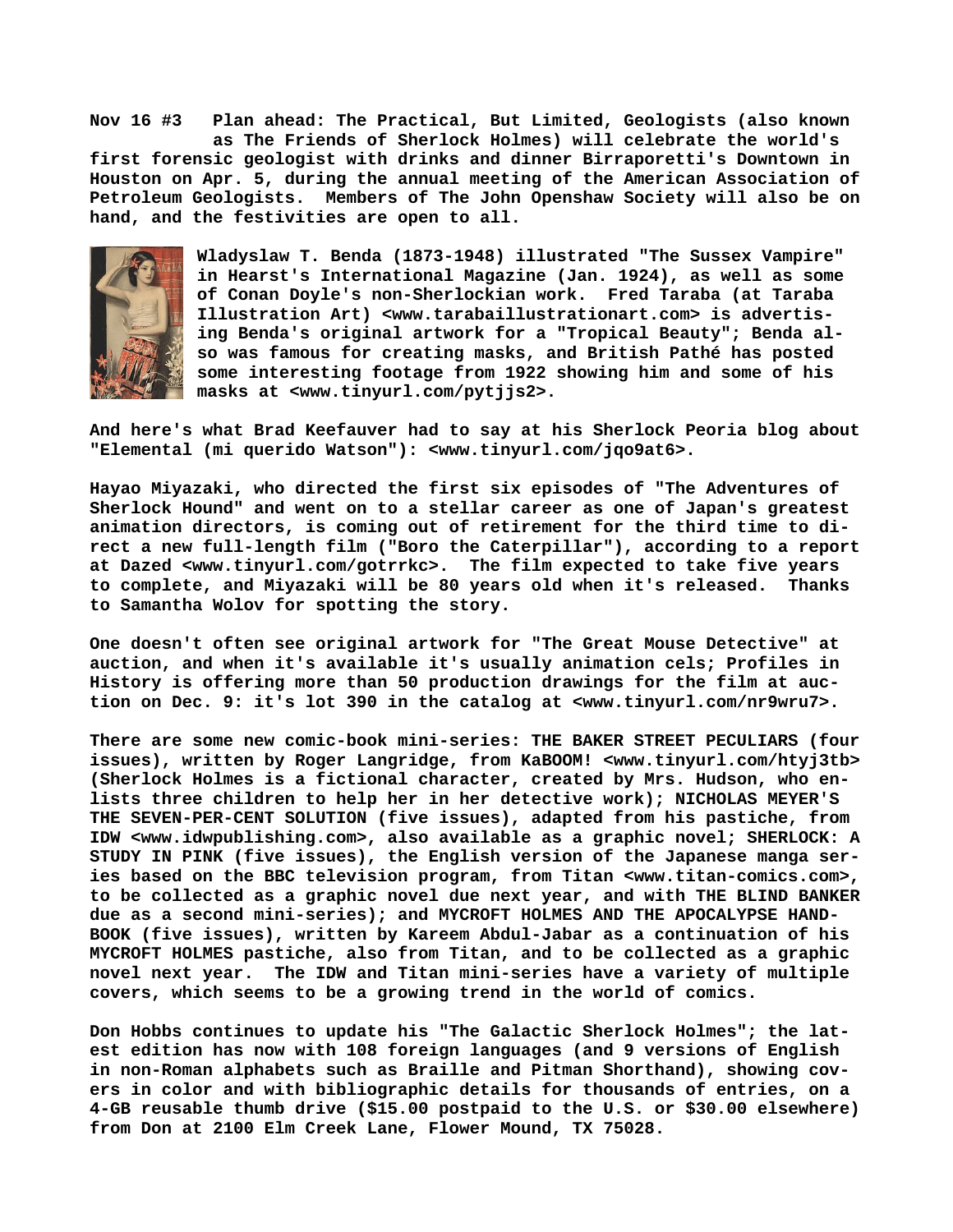**Nov 16 #4 Gary Reed died on Oct. 2. He was a freelance writer and novel ist, a radio-show host, a bookstore owner, a convention organizer, a comic-book retailer, and a video-game consultant, and he was best known as the founder and publisher of Caliber Comics, a company that published many Sherlockian comic books and graphic novels.**

**Go to <[www.joyofsocks.com> a](http://www.joyofsocks.com)nd search for [sherlock] to find three pairs of imaginative socks with Sherlockian motifs, kindly reported by Ron Lies.**

**And a bit more about "Elemental (mi querido Watson"): the famous (perhaps infamous) "tent joke" (apparently the joke that will never die) was posted to The Hounds of the Internet in July 1998, and apparently first published in the Nov. 1998 issue of the Reader's Digest. If you'd like to read it in English, you'll find it in a past issue of my newsletter (Dec 08 #6), which is conveniently available on-line <[www.sherlocktron.com/2001.pdf>.](http://www.sherlocktron.com/2001.pdf)**



**Are there any connections between Holmes and Conan Doyle and current politics in the United States? Yes indeed: "When the other fellow has all the trumps, it saves time to throw down your hand," Holmes said (in "The Mazarin Stone"). And "This is the first fault of our politics, where one party rejoices to break what the other has bound," Conan Doyle suggested (in "Through the Magic Door"). He ran for Parliament for the Border Burghs in 1906, and proclaimed his platform in an election poster that was among the items offered in Christie's auction**

**of the Conan Doyle family archives in 2004 (thanks to Dan Stashower for remembering that the poster was shown in the auction catalog). You'll find a much more readable image of the poster at the web-site of The Red Circle of Washington <[www.redcircledc.org>.](http://www.redcircledc.org)**

**The Agra Treasurers have announced their next "Holmes, Doyle, and Friends" conference in Dayton, Ohio, for Mar. 24-25, 2017; there's more information about the festivities at their web-site [<www.tinyurl.com/h8v87os>.](http://www.tinyurl.com/h8v87os)**

**John Connolly's "Holmes on the Range: A Tale of the Caxton Private Library & Book Depository" was (deservedly) the lead story in the anthology ECHOES OF SHERLOCK HOLMES (Aug 16 #2); it's also is available, along with another (non-Sherlockian) story about the Caxton, in his NIGHT MUSIC: NOCTURES VOL-UME 2 (London: Hodder & Stoughton, 2015; 436 pp., £14.99) (New York: Atria/ Emily Bestler, 2015; 464 pp., \$17.00). The other stories in the collection also are excellent, and you can see how versatile Connolly is by visiting his web-site [<www.johnconnollybooks.com>.](http://www.johnconnollybooks.com)**

**Yet another comic-book mini-series: SHERLOCK HOLMES: STEAM DETECTIVE (four issues), written by Robby Bevard and David Hutchison, from Antarctic Press [<www.antarctic-press.com>, a](http://www.antarctic-press.com)lso available as a graphic novel.**

**President Barak Obama has awarded Kareem Abdul-Jabbar the Presidential Medal of Freedom, saying that "the reason we honor Kareem is more than just a pair of goggles and a skyhook," adding that "he is an American who both illuminates our most basic freedoms and our highest aspirations." He also is the author of the pastiche MYCROFT HOLMES (2015) and this year's comic-book mini-series MYCROFT HOLMES AND THE APOCALYPSE HANDBOOK.**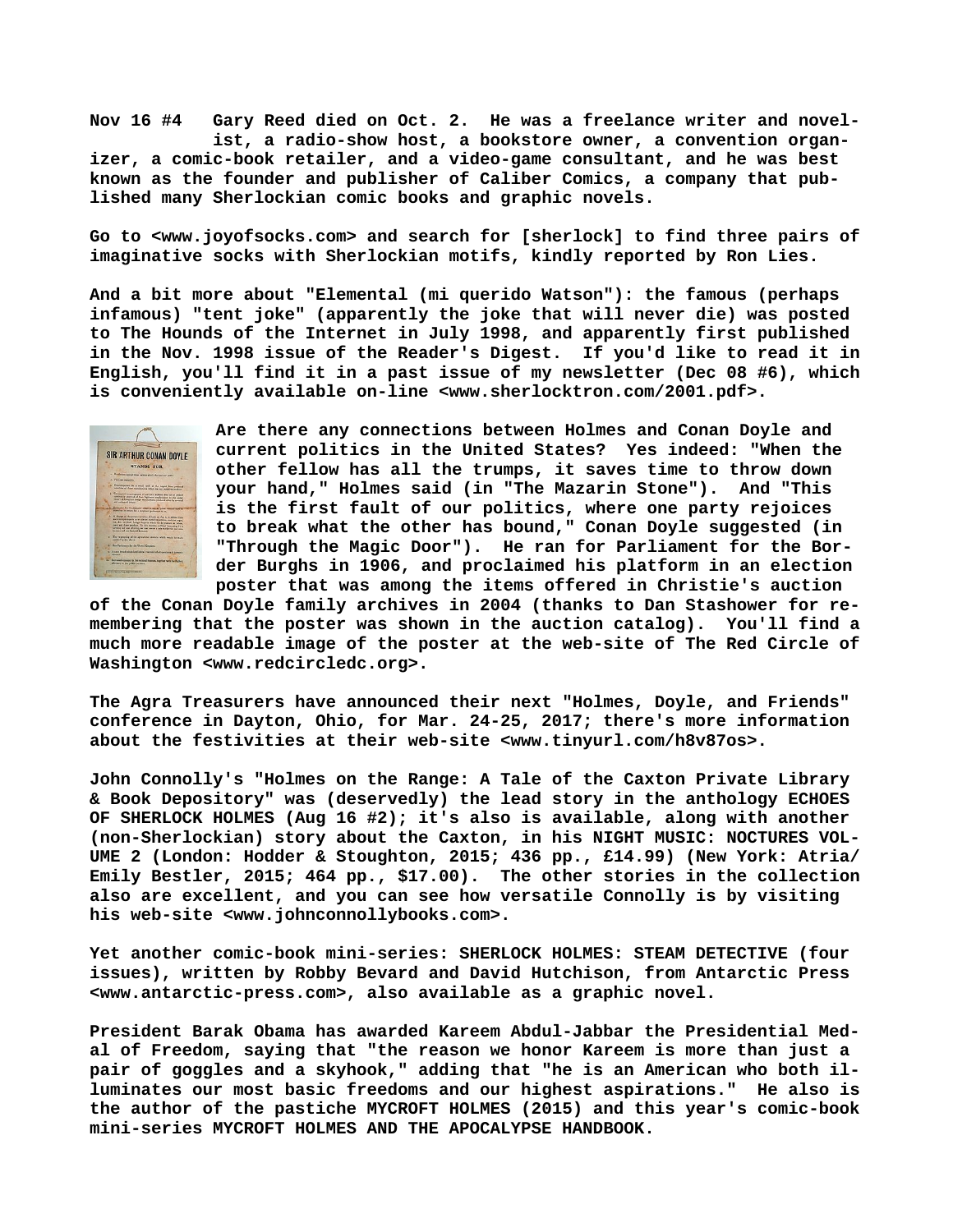**Nov 16 #5 Dramatists Play Service has published the (photocopied) script for Jeffrey Hatcher's "Sherlock Holmes and the Ice Palace Murders" (dramatized from the novel by Larry Millett) (\$20.00); the full DPS catalog at <[www.dramatists.com> a](http://www.dramatists.com)lso has older Sherlockian scripts by K. C. Brown, Stephen Dietz, Jeffrey Hatcher, F. Andrew Leslie, John Longenbaugh, Charles Marowitz, and Dennis Rosa.**



**Goyard of Paris has provided custom-made luggage to celebrities for decades, and one of their many customers was Sir Arthur Conan Doyle, whose "writing trunk" (commissioned in 1925), owned by the Goyard Museum, was exhibited at the Salon Art+Design show in New York this month. Featured in an article in Architectural Digest <[www.tinyurl.com/jcjk6fx>, i](http://www.tinyurl.com/jcjk6fx)t includes a table, bookcase, typewriter, and storage space. Goyard president Michel Signoles said that Conan Doyle wanted "a custom-made trunk that would enable him to comfortably pursue his writing on his continuous world-wide forays." Goyard has its own interesting web-site at [<www.goyard.com>.](http://www.goyard.com)**

**Ross Davies reports that the Winterthur Museum has issued a call for papers for a scholarly conference on Mar. 29-30, 2018, on "Images, Copyright, and the Public Domain in the Long Nineteenth Century"; the long nineteenth century (1789-1914, according the entry at Wikipedia) includes the career of Sherlock Holmes. Details at <[www.tinyurl.com/h6q7hxz>.](http://www.tinyurl.com/h6q7hxz)**

**When in Spain: there's a Sherlock Holmes Pub in Málaga, without a web-site but with a Facebook page. Málaga also has a Calle Conan Doyle, as reported some years ago (May 10 #4).**

**Reported: UNMENTIONABLE: THE VICTORIAN LADY'S GUIDE TO SEX, MARRIAGE, AND MANNERS, by Therese ONeill (Boston: Little, Brown, 2016; 307 p., \$25.00); reviewed by Caitlin Flanagan in the Washington Post (Nov. 6) with the headline "If you're besotted by the Victorian world, beware the era's reality." You can read the review at [<www.tinyurl.com/jub7mt5>.](http://www.tinyurl.com/jub7mt5)**

**Mattias Boström reports that the British Film Institute has made available a 16-minute silent film from the Wessex Film and Sound Archive: "Arthur Conan Doyle Relaxes with His Family at Windlesham" (1929) includes scenes at Windlesham and other locations such as Egypt, Brisbane and Victoria Falls. The BFI's Facebook page had a 30-second teaser [<www.tinyurl.com/zywrbs6>,](http://www.tinyurl.com/zywrbs6) posted on Nov. 19, and the complete film may still be available at YouTube [<www.tinyurl.com/jyypydv>; i](http://www.tinyurl.com/jyypydv)f not, you can see the film at the BFI web-site [<www.tinyurl.com/zab5zo5>, b](http://www.tinyurl.com/zab5zo5)ut only if you're in Britain or have a program such as Hola! that allows you to spoof the BFI into thinking that you're in Britain.**

**"All of British Literature in 45 Seconds" is an amusing animation spotted by Alexander Orlov at YouTube [<www.tinyurl.com/gnglbx4>, a](http://www.tinyurl.com/gnglbx4)nd it's nice that "The Hound of the Baskervilles" is included; the animation was created by Visit Britain as a promotion to potential Russian tourists (the narration's in Russian, and you can enjoy figuring out what the other books are).**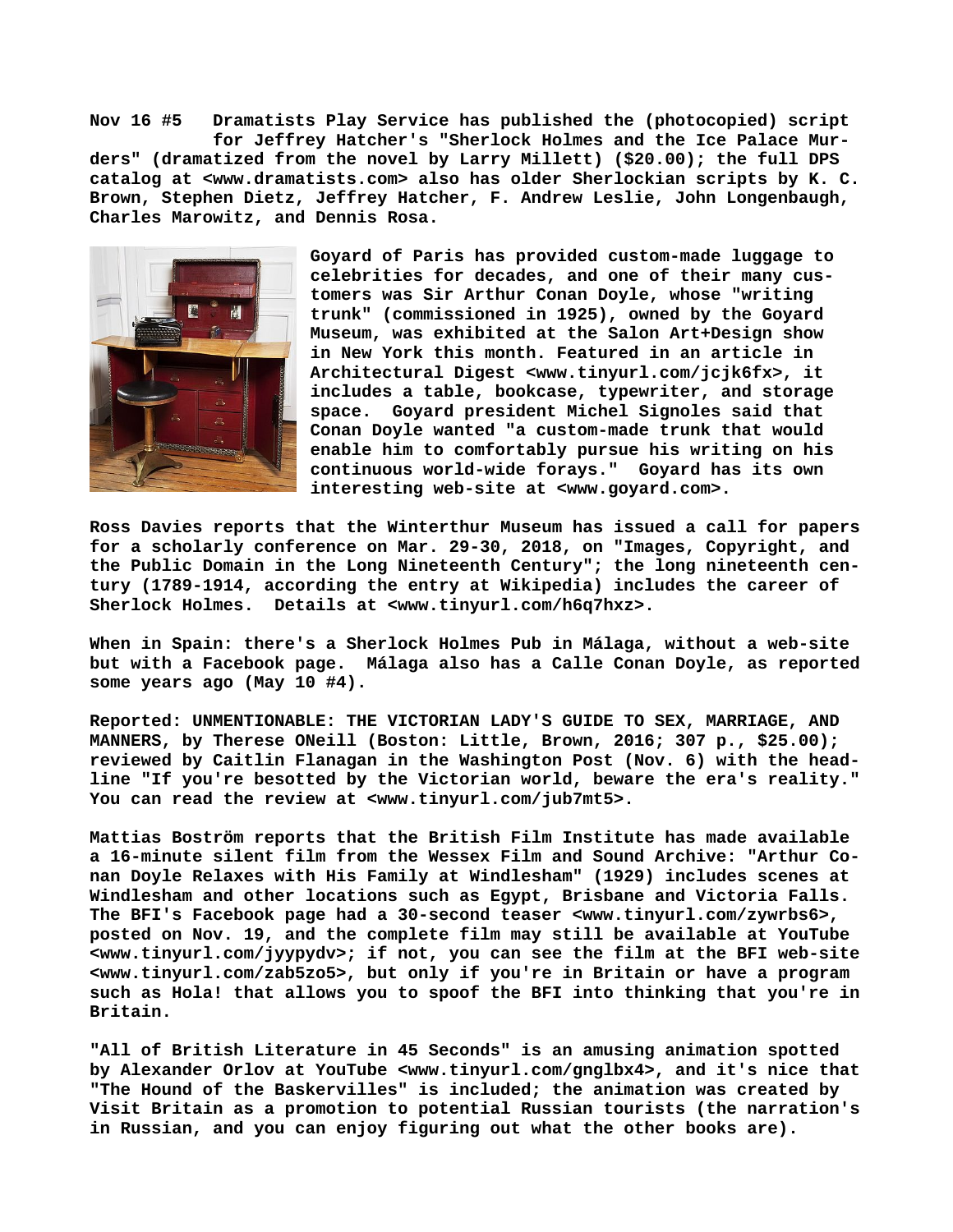**Nov 16 #6 Those who have seeing enjoyed performances of Ken Ludwig's "The Game's Afoot, or Holmes for the Holidays" and "Baskerville: A Sherlock Holmes Mystery" have something non-Sherlockian in store: his new play "Robin Hood!" (billed as filled with thrills, romance, and laughs), will have its world premiere at the Old Globe in San Diego, Calif., July 22-Aug. 27, 2017, and it will surely have many of local productions thereafter.**

**Dan Andriacco's ERIN GO BLOODY (MX Publishing, 2016; 235 pp., \$14.95), the latest in his series about Jeff Cody and Sebastian McCabe, offers more mysteries to solve in Erin, Ohio, where St. Benignus College is now a University and Jeff is now a father; it's an entertaining story with an interesting plot, and there are, as usual, many Canonical echoes. Andriacco has a lively blog at [<www.bakerstreetbeat.blogspot.com>.](http://www.bakerstreetbeat.blogspot.com)**

**Also from MX: Daniel D. Victor's THE OUTRAGE AT THE DIOGENES CLUB (2016; 156 pp., \$12.95) is the fourth in his "Sherlock Holmes and the American Literati" series; this mystery involves a meeting with Jack London and the discovery that London's unfinished book THE ASSASSINATION BUREAU, LTD. was based on a real criminal organization that was thwarted by the efforts of Holmes and Watson. Alan Lance Andersen's THE AFFAIRS OF SHERLOCK HOLMES, BY SAX ROHMER, in two volumes (2016; 154/389 pp., \$14.95/\$21.95) is an interesting approach to pastiche: Rohmer wrote many stories featuring protagonists other than Dr. Fu Manchu, one of them being Paul Harley, found in BAT WING and TALES OF CHINATOWN, and Andersen has turned the stories into entertaining period Sherlockian pastiches.**

**More from MX: Christopher James' SHERLOCK HOLMES AND THE JEWELLER OF FLOR-ENCE (2016, 251 pp., \$14.95) sends Holmes and Watson in pursuit of a lost play by William Shakespeare in a case that involves many crimes as well as a mysterious criminal organization.**

**Esther M. Friesner's amusing story "The Cat Bell" in the November/December issue of the Magazine of Fantasy & Science Fiction was inspired by a visit to Gillette Castle, the former home of William Gillette; the story is not Sherlockian, but it will certainly entertain anyone who has enjoyed a tour of the Castle.**

**Reported: Damien Lewis' THE MINISTRY OF UNGENTLEMANLY WARFARE: HOW CHURCH-ILL'S SECRET WARRIORS SET EUROPE ABLAZE AND GAVE BIRTH TO MODERN BLACK OPS (New York: Quercus, 2015; 352 pp., \$24.99); a detailed history of the SOE, which had its headquarters in Baker Street (they happily called themselves the Baker Street Irregulars).**

**"Just opposite the Wigmore Street Office they have taken up the pavement," Holmes said (in "The Sign of the Four"), "and thrown up some earth, which lies in such a way that it is difficult to avoid treading in it in entering. The earth is of this peculiar reddish tint which is found, as far as I know, nowhere else in the neighbourhood. So much is observation. The rest is deduction." GEO Ex Pro has reported [<www.tinyurl.com/jysephj> o](http://www.tinyurl.com/jysephj)n a new web-site and smart-phone app for geologists "that brings the pavements and buildings of London to life," and it's a fascinating resource (even if the Wigmore Street Post Office isn't in the data-base).**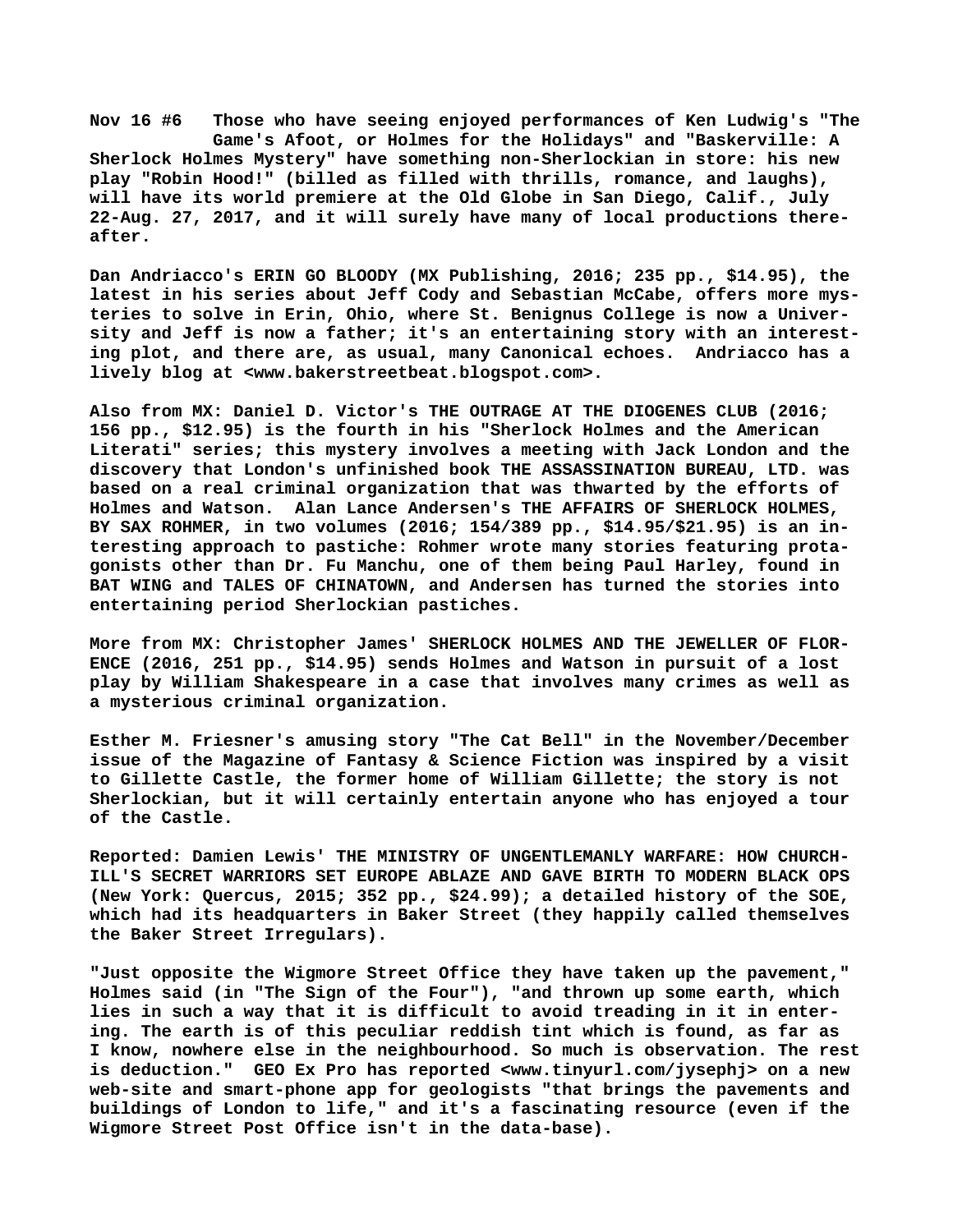**Nov 16 #7 THRICE THE BRINDED CAT HATH MEW'D, by Alan Bradley (New York: Delacorte Press 2016; 326 pp., \$26.00) is the latest title in his award-winning "Flavia de Luce" series, and there are occasional Sherlockian allusions. Bradley was the co-author of MS. HOLMES OF BAKER STREET (2004), and The Baker Street Irregulars' Distinguished Speaker during the birthday festivities in 2015; his lecture was published in the spring 2015 issue of The Baker Street Journal.**

**Radio Times has reported (Sept. 26) on the results of a poll asking Britons what their favorite home is, and the winner was Doctor Who's Tardis, with Highclere Castle second, and Southfork Ranch third. 221B Baker Street was eighth, just ahead of Frasier's penthouse [<www.tinyurl.com/gn5wfxc>.](http://www.tinyurl.com/gn5wfxc)**

**Reported: Philip Hensher has edited THE PENGUIN BOOK OF THE BRITISH SHORT STORY (London: Penguin, 2015; two volumes, 769/784 pp., £25.00 each), and "Silver Blaze" is one of the stories.**

**There's a growing number of Sherlockian and Doylean crowd-funding projects that allow people to help fund interesting projects, at web-sites such as Kickstarter and Indiegogo; I confess that I've not paid much attention to them, but it is time I started. David Marcum has edited HOLMES AWAY FROM HOME: ADVENTURES FROM THE GREAT HIATUS (two volumes of new pastiches, and there's more information at [<www.tinyurl.com/jubda8x>.](http://www.tinyurl.com/jubda8x)**

**And there's a campaign to fund production of a film of Conan Doyle's "The Disintegration Machine" (the last of his stories about Prof. Challenger); Sterling Van Wagenen (co-founder of the Sundance Film Festival) is executive producer, and Peter C. Davidson the director; there's more information about the project at <[www.thedisintegrationmachine.com>.](http://www.thedisintegrationmachine.com)**

**ELEMENTARY: BLOOD AND INK, by Adam Christopher (London: Titan Books, 2016; 297 pp., \$7.99), is his second novel based on the CBS-TV series that stars Jonny Lee Miller and Lucy Liu, offering a new story with style and panache [<www.adamchristopher.ac>.](http://www.adamchristopher.ac)**



**Howard Ostrom has quite a few data-bases, including his extensive "The A-Z of Sherlock Holmes Performers" where he has information on thousands of actors who have played the role, quite often with images of the actors in an out of character. Howard wonders about Burt Grosselfinger, who may have played Holmes at a theater in (or near) Bridgeport, Conn., possibly around 1975, and Howard would greatly appreciate hearing from anyone who can help <[howardorstrom@gmail.com>.](mailto:howardorstrom@gmail.com)**

**Laurie R. King continues to entertain her fans on the Internet: her November News <[www.tinyurl.com/hvz9qsm> o](http://www.tinyurl.com/hvz9qsm)ffers video of her Maryorama (formerly known as Russellscape), news of her next book (a stand-alone thriller LOCK-DOWN, due next year), and much more. Her web-site at <[www.laurierking.com>](http://www.laurierking.com) also is colorful and interesting (you can click on "Blogs" to read Laurie's "Mutterings" and "Mary Russell's Blog"), and Laurie has her own channel at YouTube [<www.youtube.com/user/laurierking>.](http://www.youtube.com/user/laurierking) Finally, you can hear Laurie and Les Klinger interviewed by Scott Monty and Burt Wolder in episode 105 of their podcast "I Hear of Sherlock Everywhere" <[www.tinyurl.com/jgv6csn>.](http://www.tinyurl.com/jgv6csn)**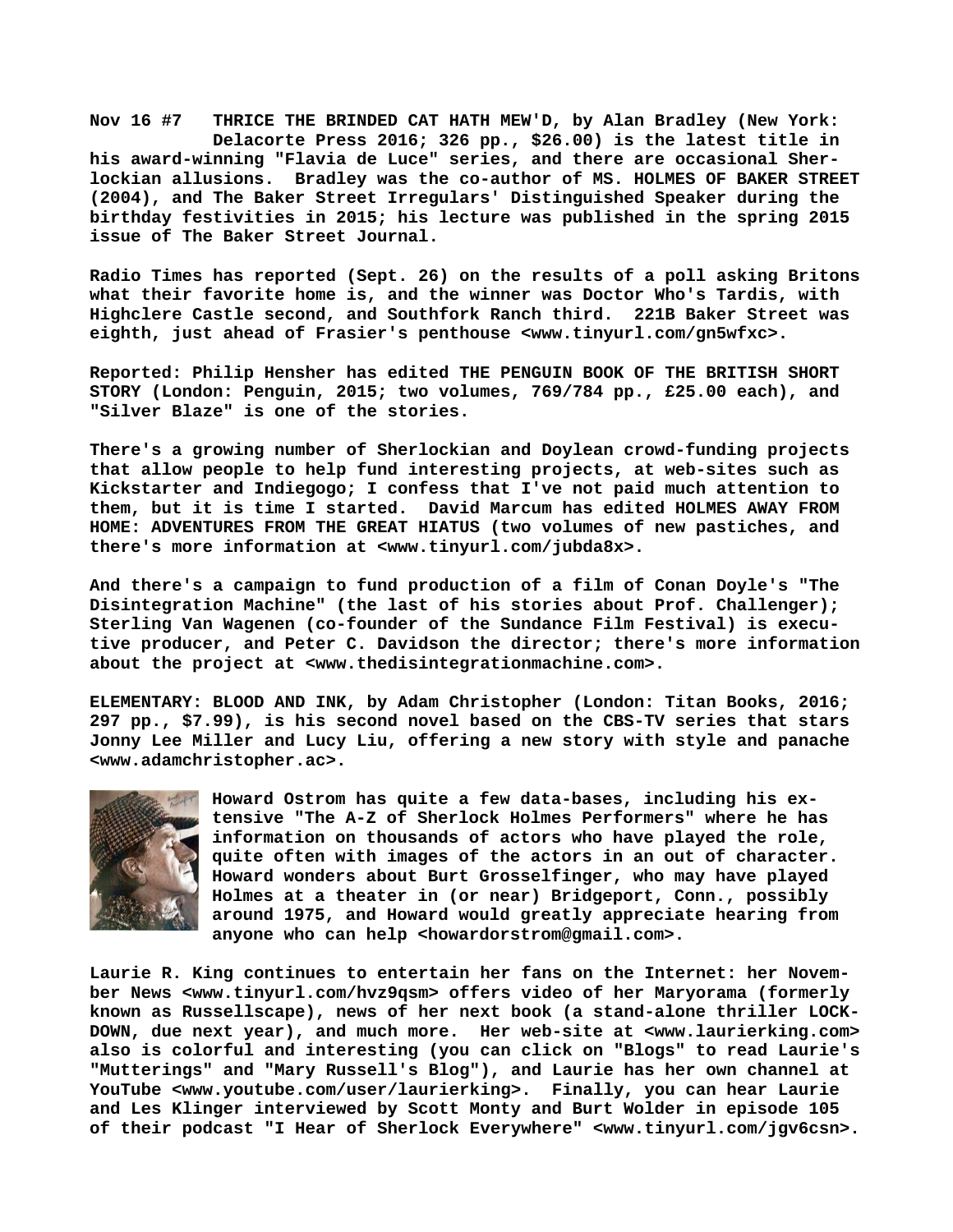**Nov 16 #8 "We are glad to see, however, that a person who was capable of writing a monograph on 140 different varieties of pipe, cigar, and cigarette ash was still sufficiently human to fail at first in solving the mystery of 'the man with the twisted lip.'" From a review of THE AD-VENTURES OF SHERLOCK HOLMES, spotted by Alexander Orlov in the Manchester Guardian (Oct. 25, 1892).**

**Theatrical [news: "Sh](news:)erlock Holmes: The Adventure of the Copper Beeches" (a new dramatization by Tal Aviezer) is now running at the Lyndhurst Mansion in Tarrytown, N.Y., through Dec. 4 [<www.lyndhurst.org>.](http://www.lyndhurst.org)**

**Ken Ludwig's "Baskerville: A Sherlock Holmes Mystery" is on at the Austin Playhouse in Austin, Tex., through Dec. 18 [<www.austinplayhouse.com>.](http://www.austinplayhouse.com) It's also due at the Phoenix Theatre in Phoenix, Ariz., Jan. 25 through Feb. 12 [<www.phoenixtheatre.com>.](http://www.phoenixtheatre.com)**

**"The Hound of the Baskervilles" (newly dramatized, with a comedy element, by Thomas P. Jordan) is on tour in Britain through Jan. 7 ("four actors, one mystery, no clue") [<www.rainorshine.co.uk>.](http://www.rainorshine.co.uk)**

**"Sherlock Holmes et le chiens des Baskerville" (the francophone version of the parody by Steven Canny and John Nicholson) is touring in the province of Quebec through May 19 [<www.theatreaqp.com>.](http://www.theatreaqp.com)**

**William Gillette's "Sherlock Holmes" is scheduled at the Bridewell Theatre in London, Dec. 13-17 [<www.towertheatre.org.uk/sherlock\\_holmes.htm>.](http://www.towertheatre.org.uk/sherlock_holmes.htm)**

**Steven Canny and John Nicholson's comedy "The Hound of the Baskervilles" is to be performed at the Jack Studio Theatre in London, Dec. 13-Jan. 7; website at [<www.brockleyjack.co.uk>.](http://www.brockleyjack.co.uk) And during the Pennsylvania Shakespeare Festival at DeSales University's Labuda Center in Center Valley, Pa., June 21-July 16 <[www.pashakespeare.org>.](http://www.pashakespeare.org)**

**"The Terrible Case of Sherlock Holmes: The Excruciating Affair of the Ivy House Academy" (a new play by Darren Gooding) will open at the Colchester Arts Centre in Colchester, Essex, on Dec. 15, and then go on tour in Britain <[www.ihearvoicestheatre.co.uk>.](http://www.ihearvoicestheatre.co.uk)**

**Ken Ludwig's "The Game's Afoot" will be performed at the Hinton Centre in Hinton, Alta., Jan. 13-21, 2017 [<www.breakalegtheatre.com>, a](http://www.breakalegtheatre.com)nd at the Performing Arts Theatre at Bossier Parish Community College in Bossier City, La., Mar. 9-19 [<www.bpcc.edu/theatre>.](http://www.bpcc.edu/theatre)**

**"Sherlock Holmes and the Case of Scrooge's Ghoulies" (which sounds like a holiday panto) is to be performed at the Saxby All Saints Village Hall in Brigg, N. Lincs., Jan. 21-22 <[www.tinyurl.com/hbnm567>.](http://www.tinyurl.com/hbnm567)**

**"The Baker Street Irregulars" (written by Flip Kobler and Cindy Marcus) is to be performed at the First Presbyterian Day School in Macon, Ga., on Jan. 26-27 <[www.fpdtheatre.org>.](http://www.fpdtheatre.org)**

 **The Spermaceti Press: Peter E. Blau, 7103 Endicott Court, Bethesda, MD 20817-4401 (301-229-5669) <[blau7103@comcast.net>](mailto:blau7103@comcast.net)**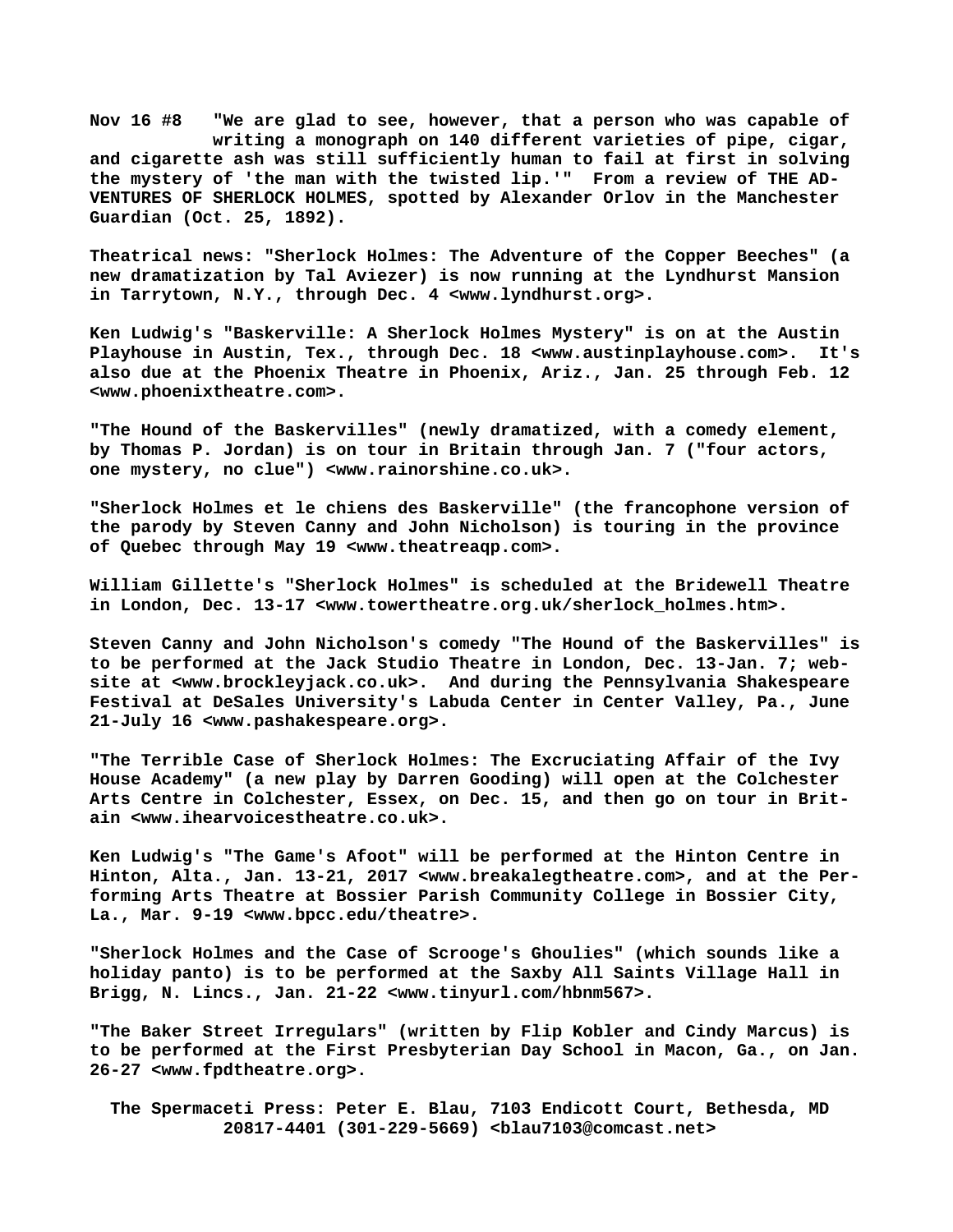**Coming to auction on Jan. 11 at the Doyle auction house in New York: a model of the Arctic Whale Ship Hope, fully rigged, built to a scale of 1:96 by Lt. Col. Colin B. Gray, a descendant of the Gray whaling family of Peterhead, Scotland [<www.tinyurl.com/z2dvulk>.](http://www.tinyurl.com/z2dvulk) It was in 1880 that Conan Doyle sailed on the Hope as ship's surgeon, keeping the journal published as DAN-GEROUS WORK: DIARY OF AN ARCTIC ADVENTURE (2012). The model, estimated at \$4,000-\$6,000, is from the collection of Nelson Doubleday Jr., grandson of Frank Nelson Doubleday, whose company published many of Conan Doyle's books in the U.S., and hired, as a publicist and publisher's reader, a young Oxford graduate named Christopher Morley, launching his literary career.**

**Michael Dirda had high praise for IT'S ALL ONE CASE: THE ILLUSTRATED ROSS MACDONALD ARCHIVES in his Washington Post review <[www.tinyurl.com/jpckrxx>](http://www.tinyurl.com/jpckrxx) of the new book about Kenneth Millar (MacDonald's real name). There's no mention in the book of his first published story "The South Sea Soup Co." (a parody featuring Herlock Sholmes and Sotwum) in his school yearbook The Grumbler (1931), but there's a photograph of the yearbook staff.**

**The British Library offers much more than books: their adult learning courses will include a "Crime Classics Weekend" on Jan. 21-22, billed as offering participants to see rare publications and manuscript material, including the manuscript of "The Retired Colourman" <[www.tinyurl.com/jq2ws4o>.](http://www.tinyurl.com/jq2ws4o)**

**Next year's Crowborough Community Festival will run from May 1 to May 27, and will begin with "The Lost World Fun Day" (which will include a "Dinosaur Roar Children's Workshop"), and the list of events later in the month features two performances of "Beyond Baker Street" (an "immersive theatrical experience" that will offer audiences an exploration of Conan Doyle's life and works [<www.crowboroughcommunityfestival.org>.](http://www.crowboroughcommunityfestival.org) Festival chairman Denis Hart has promised that Sherlock Holmes also will be making several appearances during the festival.**

**The Strand Magazine (the modern version edited by Andrew Gulli) continues to publish quarterly, and its on-line shop offers a variety of Sherlockian merchandise, including a full-color Sherlock Holmes wall calendar for 2017 (\$19.99) <[www.strandmagazine.com/product/sherlock-holmes-calendar-2017>.](http://www.strandmagazine.com/product/sherlock-holmes-calendar-2017)**

**THE BIG BOOK OF JACK THE RIPPER, edited by Otto Penzler (New York: Vintage Crime/Black Lizard, 2016; 825 pp., \$25.00), is billed as "the most complete compendium of Ripper stories ever assembled," and its contents include Ellery Queen's A STUDY IN TERROR (their revised novelization of the 1965 film that starred John Neville and Donald Houston), Howard Waldrop's "The Adventure of the Grinder's Whistle", and Gwendolyn Frame's "Guardian Angel".**

**Mike Ashley's ADVENTURES IN THE STRAND: ARTHUR CONAN DOYLE AND THE STRAND MAGAZINE (London: British Library, 2016; 188 pp., £25.00) is a delightful addition to anyone's shelf of biographies of Conan Doyle; Ashley uses his expertise in the history of popular fiction to provide a new focus for an exploration of Conan Doyle that centers on the magazine founded by George Newnes and edited by H. Greenhough Smith, but not to the exclusion of the many other aspects of Conan Doyle's life and work.**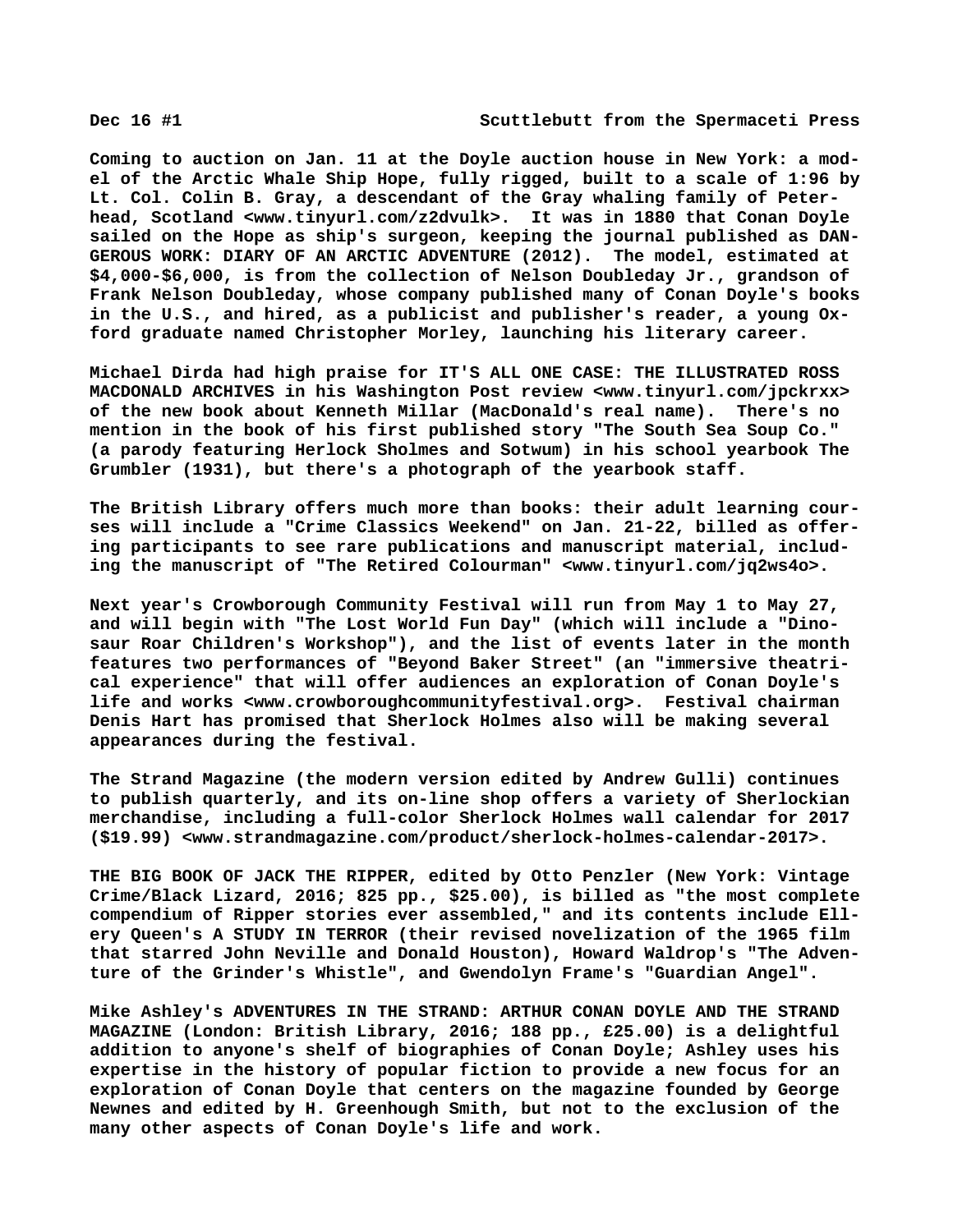**Dec 16 #2 Donald A. McDonough ("Bodymaster McGinty") died on Nov. 26. He began his career in journalism operating a newsstand in Philadelphia and then landed a job as a copyboy at the Inquirer, and became an award-winning reporter and columnist for the paper before moving into public relations. He was a stalwart member of The Sons of the Copper Beeches, and received his Investiture from The Baker Street Irregulars in 1976.**



**The BBC has done a grand job with teasers, trailers, and other publicity for the next season of "Sherlock" (which will be broadcast in the U.K. and the U.S. on New Year's Day), and it isn't a surprise that there's an addition to the cast, and to the Watson family, all three of whom are seen, with Sherlock Holmes, in a warm and cuddly portrait.**

**The BBC's publicity campaign for "Sherlock" included an announcement of the name of the Watson baby in the register of births, marriages, and deaths in The Telegraph on Dec. 12 [<www.tinyurl.com/ho9gtmz>: "](http://www.tinyurl.com/ho9gtmz>:)Congratulations!.--To John and Mary Watson on the birth of their beautiful baby daughter, Rosamund Mary Watson. From your friends, Mrs. Hudson, Molly, and Sherlock, although he hasn't helped us with this at all as he's always on his phone."**

**Netimperative, which offers "digital intelligence for business, reported on Dec. 15 on research by eBay Advertising that reveals the huge impact that television broadcasts have on shopper behavior: the day after "The Abominable Bride" aired last January interest in deerstalkers rose by 55% on eBay, and searches for tweed items were up by 35%.**

**"Sherlock: The Final Problem" (the third and last episode in the new season) will be screened in theaters in the U.S. on Jan. 16 and 18; details at** <www.fathomevents.com/event/sherlock-season-4-finale>. **tional content (as was the case when "Sherlock: The Abominable Bride" had a similar screening in theaters); it should be noted that the additional content in the earlier theatrical screening was included in the DVD release, so it's likely that that will happen again.**

**"Masterpiece" is running a sweepstakes through Mar. 15; you can enter once a day <[www.pbs.org/sweepstakes>, a](http://www.pbs.org/sweepstakes)nd one of the prizes will be a cast-autographed copy of the script for "The Abominable Bride". There's also a Podcast & Book Club [<www.tinyurl.com/gvnofce> t](http://www.tinyurl.com/gvnofce)hat features podcasts by Louise Brealy and (upcoming) Amanda Abbington and Martin Freeman.**

**Proceedings of the Pondicherry Lodge is the semi-annual electronic newsletter edited by Jayantika Ganguly for The Sherlock Holmes Society of India; it's now in its fourth year, and it's an excellent example of what can be done with modern technology: the current issue (with 94 colorful pages) is** available on request from the editor [<ruling\\_jay@yahoo.com>.](mailto:ruling_jay@yahoo.com) An interest**ing item reported in the newsletter is Sherlockoji (a Sherlock emoji app), something that surely will be useful to those who enjoy decorating messages with emoji. It was developed by Meghashyam Chirravoori, and it's available at his SherlockHolmes-Fan web-site [<www.tinyurl.com/zrubfek>.](http://www.tinyurl.com/zrubfek) If you don't know what emoji are, they're defined at Wikipedia as ideograms and smileys used in electronic messages and web-pages. Those who don't understand that should consult with your grandkids.**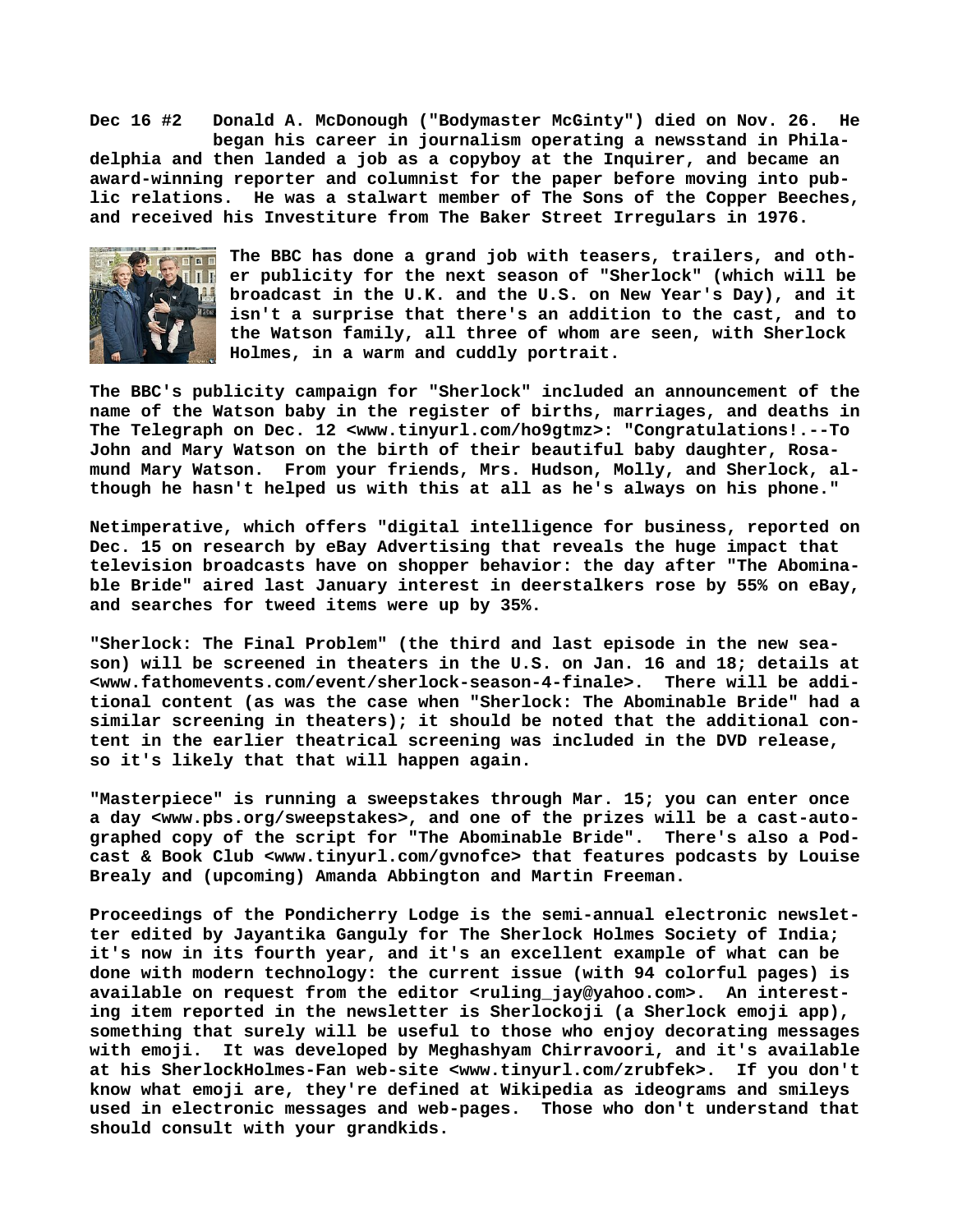**Dec 16 #3 Jonathan Clowes died on Nov. 18. He was a successful (and col orful) literary agent, and there was an excellent obituary for him in The Guardian [<www.tinyurl.com/jzfay9v>.](http://www.tinyurl.com/jzfay9v) Clowes represented Princess Nina Mdivani, widow of Denis Conan Doyle, when she acquired the Conan Doyle copyright and created Baskerville Investments Ltd. in the 1970s; his firm's still listed as the agent at the web-site [<www.tinyurl.com/gs5pu9m> o](http://www.tinyurl.com/gs5pu9m)f the late Andrea Plunket.**

**"Back to my love" is the title on the back of this oil-on-masonite artwork, dated as mid-20th century, sold at auction in November to Jerry Margolin, who would appreciate hearing from anyone who might be able to identify the artist, and whether and when and where the artwork was used as an illustration in a book or magazine <[221bee@comcast.net>.](mailto:221bee@comcast.net)**



**The Washington Consumer's Checkbook had an interesting item in August 2013 explaining how to "eRead for Free" [<www.tinyurl.com/j6ombba>: t](http://www.tinyurl.com/j6ombba>:)he options include web-sites such as ManyBooks, Open Library, and Project Gutenberg, all of which offer much more than the text of the Canon. Search for [sherlock holmes] and [conan doyle]; you'll find surprises, old and new, among the results.**

**Fritz Weaver died on Nov. 26. He received a Tony nomination for his Broadway debut in "The Chalk Garden" (1955), and later said that "the stage is where I began." He went on to play many roles on stage and in films and on television, and starred as Sherlock Holmes in the musical "Baker Street" in 1964. He also read the part of Conan Doyle in a staged reading of Attilio Favorini's "Bones" (described as "a post-modern suspense drama based on the events of the Piltdown Man hoax") in Pittsburgh in 1986.**

**SHERLOCK HOLMES FOR LAWYERS, by Cecil C. Kuhne III (Chicago: American Bar Association, 2016; 101 pp., \$14.95), offers "100 clues for litigators from the master detective," quotes from the Canon (and some non-Canonical work) with explanations of how the concepts can be quite useful to lawyers (and often to non-lawyers).**

**"In the summer of 1879, an English medical student named Arthur Conan Doyle began experimenting," Jeffrey E. Stern noted in a long article ("The Poison Flower") in the Jan./Feb. issue of The Atlantic [<www.tinyurl.com/zayzmv3>.](http://www.tinyurl.com/zayzmv3)  The poison was gelsemium, a rare plant poison that Conan Doyle wrote about in the British Medical Journal, and Stern's article is about the possible use of the poison to murder Russian tycoon Alexander Perepilichny in England in 2012 (May 15 #4).**

**"It begins in a musical theater, almost Rex Harrison kind of way, and then it turns into a full-on '70s pop/soft rock love extravaganza, with an operatic interlude in the middle," is lyricist Glen Slater's description of the same-sex love song he and composer Alan Menken have written for Will Ferrell and John C. Reilly, who are now at work filming "Holmes & Watson". A second song in the film, according to Menken, will be a "a tongue-in-cheek busker by a one-man band. Menken and Slater were interviewed by the Hollywood Reporter <[www.tinyurl.com/hz9jdxr>.](http://www.tinyurl.com/hz9jdxr) And the film's actually in production, at the Historic Dockyard at Chatham, and in London).**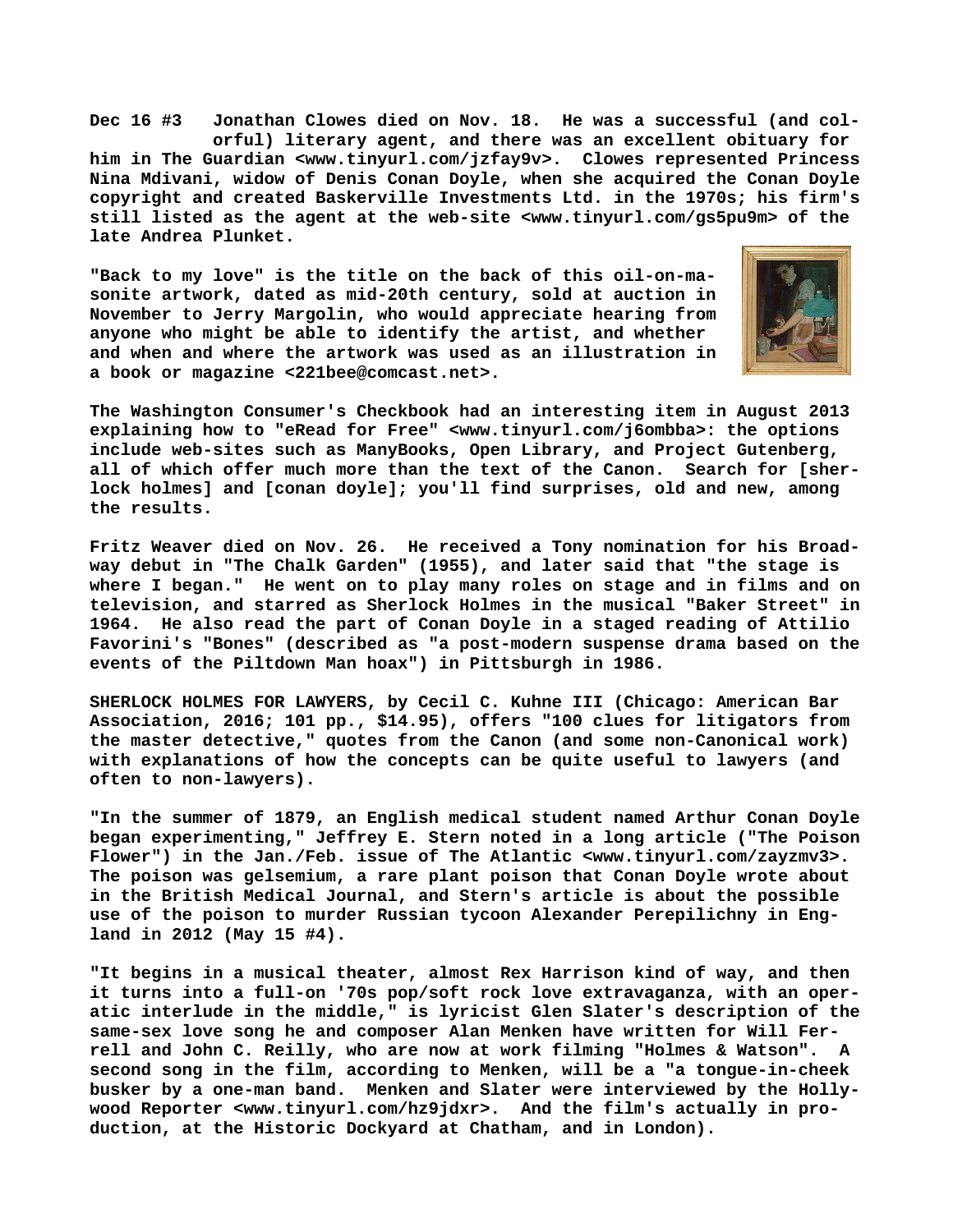**Dec 16 #4 Andrew Sachs died on Nov. 23. Best known as Manuel, the Span ish waiter, in the British television series "Fawlty Towers", he had a long career as an actor, on stage, screen, radio, and television. Sachs provided one of the best examples of how radio work doesn't depend on the physical appearance of an actor, portraying the King of Bohemia in "A Scandal in Bohemia" (dramatized by Bert Coules for BBC Radio 4 in 1990) and Dr. Watson in "The Further Adventures of Sherlock Holmes" (Coules' dramatization of unrecorded cases for BBC Radio 4 from 2002 to 2010).**

**Basil Rathbone was asked in an interview whether he preferred playing Sherlock Holmes in films or on the radio. "On the radio," he replied, "because no one knows what you look like."**

**Litographs demonstrated the wonders of modern technology with an artistic design created from the text of THE ADVENTURES OF SHERLOCK HOLMES (May 13 #6), and Bev Wolov notes something new in that genre: BOUNDLESS BOOKS: 50 LITERARY CLASSICS TRANSFORMED INTO WORKS OF ART, by Postertext (San Francisco: Chronicle Books, 2016; 128 pp., \$40.00), with an imaginative Sherlockian design using the text of A STUDY IN SCARLET (also on the cover).**



**"Dr. A. Conan Doyle in His Tent at Bloemfontein, South Africa" is the title of this stereograph held by the Library of Congress; special viewers allowed people to see the images in 3D, and this image is available on-line at [<www.loc.gov/pictures/item/2016645958>.](http://www.loc.gov/pictures/item/2016645958)**

**Jerry Margolin is offering to sell some of the artwork from his collection; you can e-mail him <[221bee@comcast.net> t](mailto:221bee@comcast.net)o request images and details.**

**Judith Freeman's useful index to The Serpentine Muse (published by The Adventuresses of Sherlock Holmes since 1975) is available from her by e-mail as an Excel spreadsheet <[judith-freeman@hotmail.com>, a](mailto:judith-freeman@hotmail.com)nd the ASH web-site [<www.ash-nyc.com> h](http://www.ash-nyc.com)as information on subscribing to the Muse (back issues are unfortunately not available).**

**"The Great Big Beautiful Podcast" is a continuing series hosted at GeekDad; episode 105 (Nov. 29) offers an interesting interview with Nicholas Meyer [<www.geekdad.com/2016/11/gbbp-105-nicholas-meyer> t](http://www.geekdad.com/2016/11/gbbp-105-nicholas-meyer)hat includes discussion of "The Seven-Per-Cent Solution".**

**Peter Vaughan died on Dec. 6. He was a consummate character actor, and began his career on stage in Britain; he then appeared mostly on television and was most recently seen as Maester Aemon Targaryen in the series "Game of Thrones". He was seen as Arthur Morrison's detective Horace Dorrington in two episodes of "The Rivals of Sherlock Holmes" (1971), and John Turner in Granada's "The Boscombe Valley Mystery" (1991).**

**The Penguin English Library, relaunched as offering "100 of the best novels in the English language" in attractive new covers and priced at £5.99 (Dec 12 #3) now includes seven Canonical titles: THE FIVE ORANGE PIPS AND OTHER CASES, THE HOUND OF THE BASKERVILLES, A STUDY IN SCARLET, THE SIGN OF FOUR, THE VALLEY OF FEAR, THE ADVENTURE OF THE ENGINEER'S THUMB AND OTHER CASES, and THE ADVENTURE OF THE SIX NAPOLEONS AND OTHER CASES.**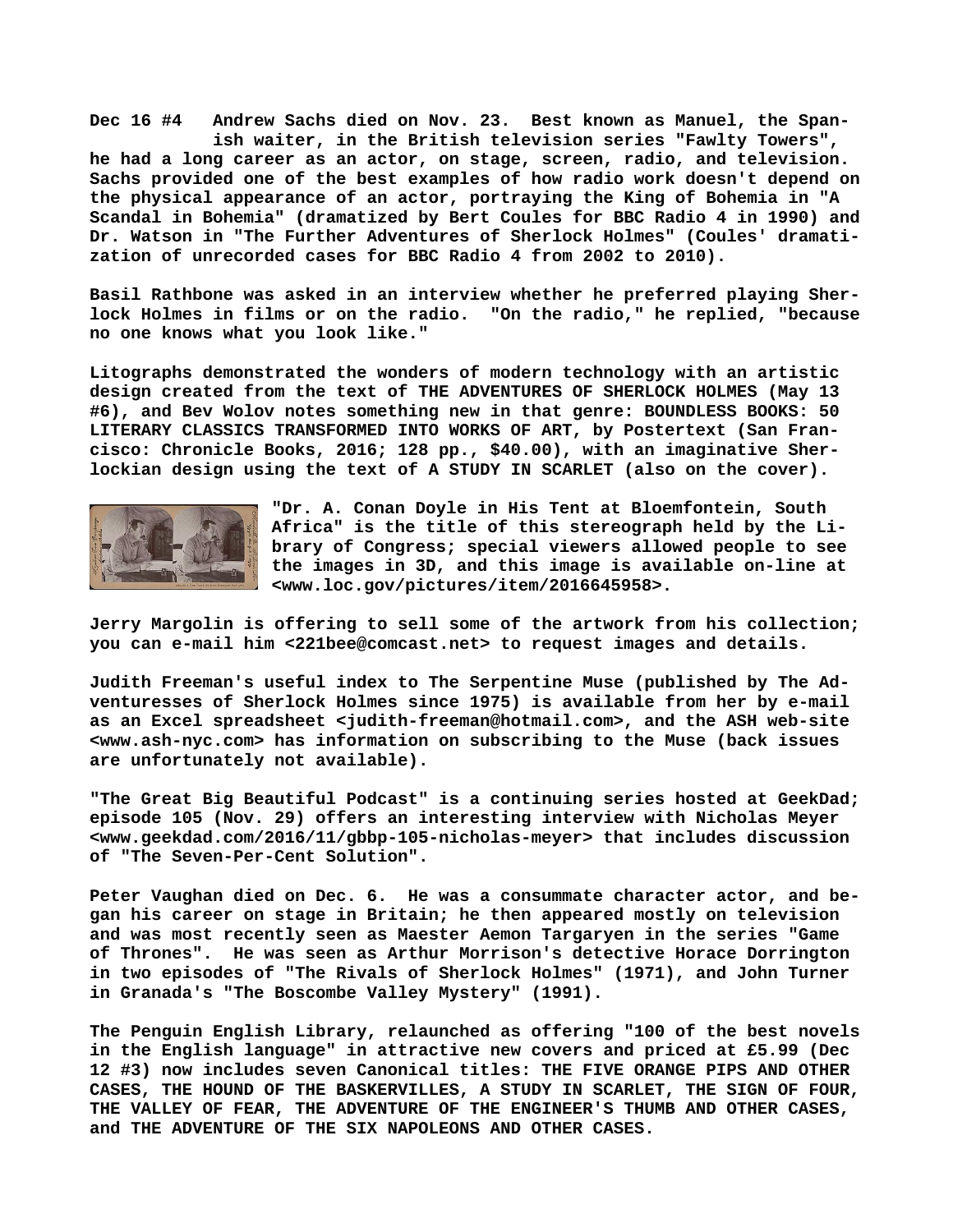**Dec 16 #5 Ray Betzner's new post to his "Studies in Starrett" blog about Ellery Queen's four-page review in the Jan. 1934 issue of Mystery League of Vincent Starrett's THE PRIVATE LIFE OF SHERLOCK HOLMES. And it's an interesting review, because it discusses in considerable detail the "inadequacies" in Starrett's book (and nevertheless ends with hearty praise for the work that Starrett did <[www.vincentstarrett.com>.](http://www.vincentstarrett.com)**

**The question "what's your favorite Sherlock Holmes story?" has a long history, and now there's a definitive answer: Christopher Redmond asked sixty Sherlockians to write essays answering that question and explaining their answers, for each of the stories. ABOUT SIXTY (Rockville: Wildside, 2016; 250 pp., \$14.99) has sixty-one (yes, sixty-one) interesting responses, and it's nicely done indeed.**

**READ OUR NEW SERIAL,** The Sign of

BY DR. A. CONAN DOYLE.

No doubt you have heard<br>of Dr. Conan Doyle and his **Sherlock Holmes Stories** Dr. Doyle's recent visit to<br>America, and the great fame<br>of all his stories render this one doubly interestin READ IT WITHOUT FAIL! **OPENING CHAPTERS** . . Next Week.

**Mattias Boström has discovered an interesting deerstalker in an illustration for a Sherlock Holmes story, in an advertisement in the Butler Citizen (Feb. 28, 1895). "But wait," Mat-** $\sqrt{\frac{1}{1}}$ The Four **tias notes, "it's Jonathan Small wearing it." The paper was published in Butler, Pa., at a time when many newspapers carried popular fiction.**

> **Mark Hime's Biblioctopus offers delightful treasures for collectors at a web-site and in catalogs "with an attitude" in which items are "described with a presumption of familiarity, and in our unruly, bawdy, and quixotic style, many with rants and assaults from the scrolls of book collecting." Such as "a run of all the Holmes stories in The Strand Magazine" (56 short stories and 2 novels in single issues of the magazine), offered at \$85,000 [<www.tinyurl.com/hw97xx6>.](http://www.tinyurl.com/hw97xx6)**

**The Bookseller reported on Dec. 15 <[www.tinyurl.com/harsnka>](http://www.tinyurl.com/harsnka) that Hodder & Stoughton has acquired H. B. Lyle's novel THE IRREGULAR: A DIFFERENT CLASS OF SPY for publication in May; it is set in London in 1909, and Wiggins, now an ex-soldier,**

**is persuaded to join the Secret Service. And the novel has been acquired by See-Saw Films for development as a TV series; See-Saw has some major co-production credits, including "The King's Speech" (2010) and Ian McKellen's "Mr. Holmes" (2015).**

**Sherlockian.Net, launched in 1994 by Chris Redmond, has long been a truly valuable resource for Internet-savvy Sherlockians, and Chris has now turned the web-site over to new owners and editors: the Center for Writing, Information, and Digital Experience, a research center at Michigan State University, as announced at his own web-site <[www.tinyurl.com/hgtmv3h>.](http://www.tinyurl.com/hgtmv3h)**

**KILLING DR. WATSON, by Matt Ferraz (London: MX Publishing, 2016; 245 pp., \$14.95), offers an imaginative concept: someone is murdering the actors who played Watson in the BBC television series "The Baker Street Sleuth", and Jeremy Bellamy, an ardent fan of the series, winds up assisting Sir Barthomew Neville (who played Holmes) in pursuing the murderer. Viktor Messick's SHERLOCK HOLMES AND A HOLE IN THE DEVIL'S TALE (2016; 130 pp., \$9.95) has Holmes and Watson in London in the 1890s, investigating a series of murders committed by the Tarot Master.**